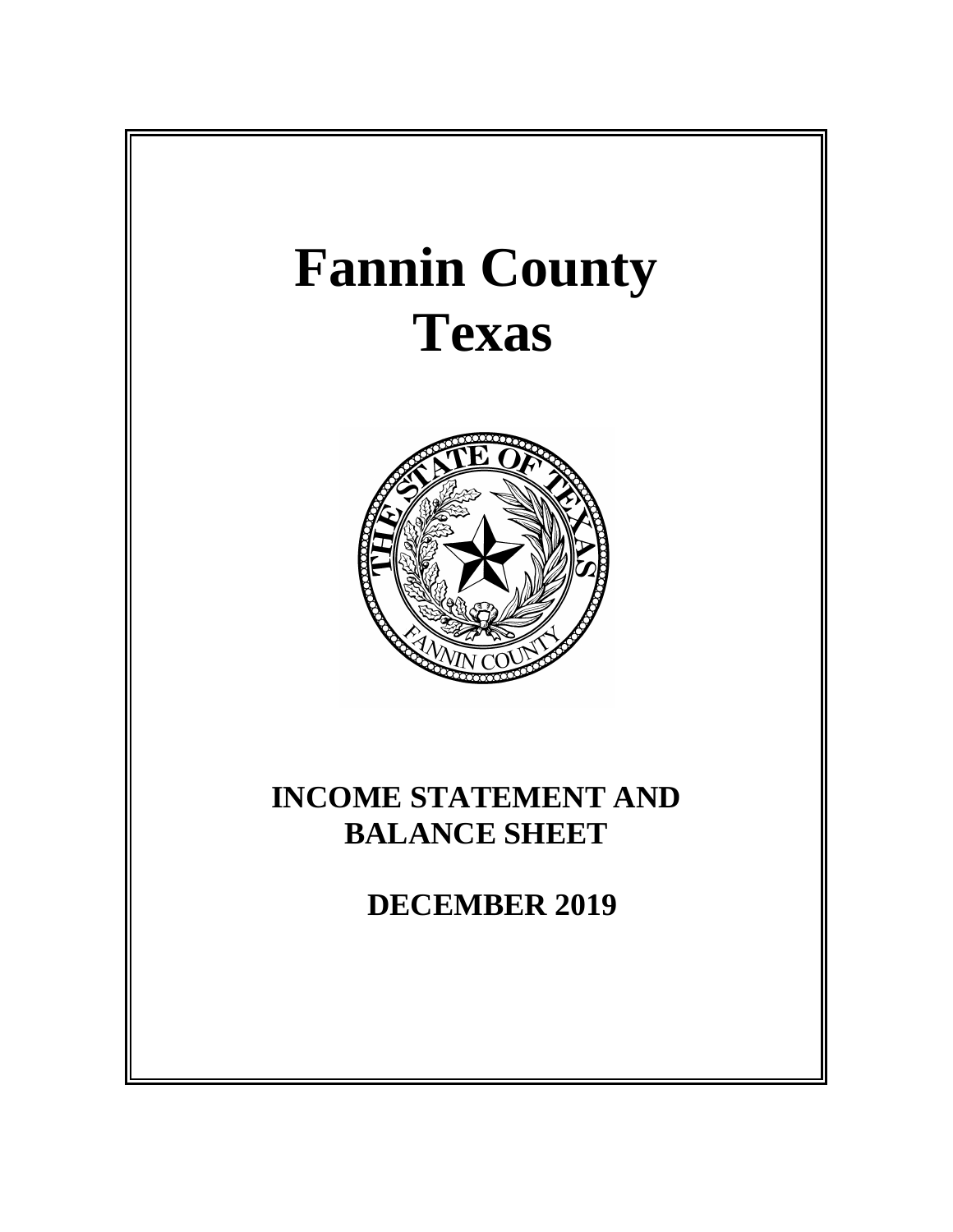| $01 - 02 - 2020$ | TIME: 07:14 AM - FOR MONTH ENDING 12-31-19                                                                                                                                                                                                 | INCOME STATEMENT |                     | PAGE<br>1<br>PREPARER: 0004 |
|------------------|--------------------------------------------------------------------------------------------------------------------------------------------------------------------------------------------------------------------------------------------|------------------|---------------------|-----------------------------|
|                  | FANNIN COUNTY<br>101 E. SAM RAYBURN DRIVE SUITE 303                                                                                                                                                                                        |                  | BONHAM, TEXAS 75418 |                             |
|                  |                                                                                                                                                                                                                                            |                  |                     |                             |
|                  | ***** INCOME ACCOUNTS *****                                                                                                                                                                                                                |                  |                     |                             |
|                  | 10-300-110 UNENCUMBERED FUND BALANCE                                                                                                                                                                                                       |                  | 0.00                |                             |
|                  |                                                                                                                                                                                                                                            |                  |                     |                             |
|                  | 10-310-110 CURRENT TAXES                                                                                                                                                                                                                   |                  | 2,038,371.08        |                             |
|                  |                                                                                                                                                                                                                                            |                  |                     |                             |
|                  | 10-318-120 PAY N LIEU TAX/GRASSLAND                                                                                                                                                                                                        |                  | 1,143.00            |                             |
|                  | 10-318-121 PAY N LIEU TAX/UPPER TRINITY                                                                                                                                                                                                    |                  | 11,286.17           |                             |
|                  | 10-318-122 TAX ABATEMENT/APPLICATION                                                                                                                                                                                                       |                  | 17,300.00           |                             |
|                  |                                                                                                                                                                                                                                            |                  |                     |                             |
|                  |                                                                                                                                                                                                                                            |                  |                     |                             |
|                  |                                                                                                                                                                                                                                            |                  |                     |                             |
|                  |                                                                                                                                                                                                                                            |                  |                     |                             |
|                  | 10-318-128 FINES AND REIMBURSEMENTS<br>10-318-129 STATE FINES AND REIMBURSEMENTS<br>10-318-130 COURT COSTS/ARREST FEES<br>10-318-130 COURT COSTS/ARREST FEES<br>10-318-140 TAX ON MIXED DRINKS<br>10-318-160 SALES TAX REVENUES<br>10-318- |                  |                     |                             |
|                  | 10-319-420 JAIL PAY PHONE COMMISSION                                                                                                                                                                                                       |                  | 57,170.00           |                             |
|                  | 10-319-429 SCHOLARSHIP FUNDS                                                                                                                                                                                                               |                  | 0.00                |                             |
|                  | 10-319-551 ANNUAL PAYMENT                                                                                                                                                                                                                  |                  | 0.00                |                             |
|                  | 10-319-552 MONTHLY MONITORING PAYMEN                                                                                                                                                                                                       |                  | 0.00                |                             |
|                  | 10-319-553 ADMINISTRATIVE FEE<br>10-319-554 REIMB.FOR CONFINEMENT EXP.                                                                                                                                                                     |                  | 0.00<br>0.00        |                             |
|                  |                                                                                                                                                                                                                                            |                  |                     |                             |
|                  | 10-320-200 ALCOHLIC BEVERAGE LICENSE                                                                                                                                                                                                       |                  | 287.00              |                             |
|                  | 10-320-300 SEWAGE PERMITS/INSPECTIONS                                                                                                                                                                                                      |                  | 29, 145.56          |                             |
|                  | 10-320-300 SEWAGE PERMITS/INSPECTIONS<br>10-320-545 FOOD SERV.PERMITS/CLASSES 0.00<br>10-320-546 \$5 COUNTY FEE/FOOD HANDLERS CLASS 0.00                                                                                                   |                  |                     |                             |
|                  |                                                                                                                                                                                                                                            |                  |                     |                             |
|                  |                                                                                                                                                                                                                                            |                  |                     |                             |
|                  | 10-321-200 COMMISSIONS ON CAR REGIST                                                                                                                                                                                                       |                  | 23,578.20           |                             |
|                  | 10-321-250 COMMISSION ON CAR TITLES<br>10-321-251 COMM.ON SALES TAX COLLECTIONS                                                                                                                                                            |                  | 9,925.00<br>0.00    |                             |
|                  | 10-321-252 TOLL COLLECTIONS                                                                                                                                                                                                                |                  | 705.96              |                             |
|                  | 10-321-901 TAX CERTIFICATES                                                                                                                                                                                                                |                  | 2, 274.35           |                             |
|                  |                                                                                                                                                                                                                                            |                  |                     |                             |
|                  | 10-330-396 RIFLE RESISTANT BODY ARMOR 3439801                                                                                                                                                                                              |                  | 0.00                |                             |
|                  | 10-330-403 TEAM REDEVELOPMENT TRAINING                                                                                                                                                                                                     |                  | 0.00                |                             |
|                  |                                                                                                                                                                                                                                            |                  |                     |                             |
|                  |                                                                                                                                                                                                                                            |                  |                     |                             |
|                  | 10-340-135 FAMILY PROTECTION FEE                                                                                                                                                                                                           |                  | 631.26              |                             |
|                  | 10-340-400 COUNTY JUDGE FEES<br>10-340-403 COUNTY CLERK FEES                                                                                                                                                                               |                  | 0.00<br>0.00        |                             |
|                  | 10-340-450 DISTRICT CLERK FEES                                                                                                                                                                                                             |                  | 16,841.24           |                             |
|                  | 10-340-455 J. P. #1 FEES                                                                                                                                                                                                                   |                  | 0.00                |                             |
|                  | 10-340-456 J. P. #2 FEES                                                                                                                                                                                                                   |                  | 2,349.40            |                             |
|                  | 10-340-457 J. P. #3 FEES<br>10-340-475 DISTRICT ATTORNEY FEES                                                                                                                                                                              |                  | 0.00<br>15.72       |                             |
|                  | 10-340-480 BOND APPLICATION FEE                                                                                                                                                                                                            |                  | 0.00                |                             |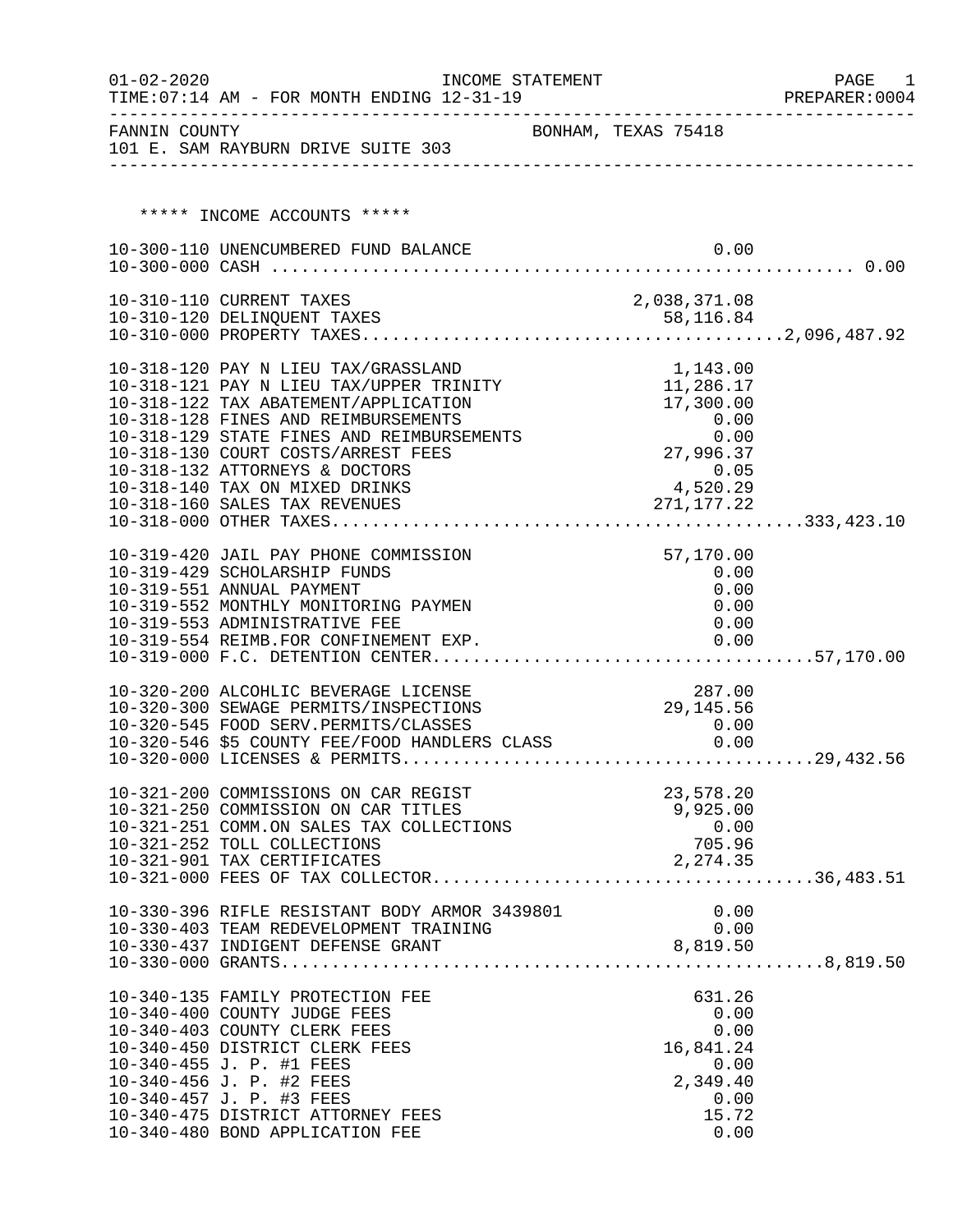| $01 - 02 - 2020$ | INCOME STATEMENT<br>TIME: 07:14 AM - FOR MONTH ENDING 12-31-19                                                                                                                                                                                                                                                                                                                                                                                                                                                                                                                                                                                                                                                                                                                                                          |                                                                                                                                                                                                                                                 | PAGE 2<br>PREPARER: 0004 |
|------------------|-------------------------------------------------------------------------------------------------------------------------------------------------------------------------------------------------------------------------------------------------------------------------------------------------------------------------------------------------------------------------------------------------------------------------------------------------------------------------------------------------------------------------------------------------------------------------------------------------------------------------------------------------------------------------------------------------------------------------------------------------------------------------------------------------------------------------|-------------------------------------------------------------------------------------------------------------------------------------------------------------------------------------------------------------------------------------------------|--------------------------|
| FANNIN COUNTY    |                                                                                                                                                                                                                                                                                                                                                                                                                                                                                                                                                                                                                                                                                                                                                                                                                         | BONHAM, TEXAS 75418                                                                                                                                                                                                                             |                          |
|                  | 10-340-484 ELECTION REIMBURSEMENTS<br>10-340-551 CONSTABLE PCT. 1 FEES<br>10-340-552 CONSTABLE PCT. 2 FEES<br>10-340-553 CONSTABLE PCT. 3 FEES<br>10-340-560 SHERIFF FEES<br>10-340-573 BOND SUPERVISION FEES<br>10-340-600 D.C.6TH COURT OF APPEALS FEE<br>10-340-601 C.C.6TH COURT OF APPEALS FEE<br>10-340-652 SUBDIVISION FEES<br>10-340-653 ZONING APPLICATION FEES<br>10-340-654 FLOOD PLAIN FEES<br>10-340-655 BUILDING PERMITS                                                                                                                                                                                                                                                                                                                                                                                  | 0.00<br>$\begin{array}{c} 0.00 \\ 640.00 \end{array}$<br>1,080.00<br>$1,000.00$<br>$2,532.00$<br>$23,054.12$<br>$417.81$<br>$0.00$<br>$1,766.89$<br>$0.00$<br>$0.00$<br>0.00<br>0.00                                                            |                          |
|                  | 10-350-455 J. P. #1 FINES<br>10-350-456 J. P. #2 FINES                                                                                                                                                                                                                                                                                                                                                                                                                                                                                                                                                                                                                                                                                                                                                                  | 0.00<br>336.00                                                                                                                                                                                                                                  |                          |
|                  | 10-352-100 10% COMM.ON SURETY BAIL BOND FEE 229.50<br>10-352-201 BOND FORFEITURES 3,125.00                                                                                                                                                                                                                                                                                                                                                                                                                                                                                                                                                                                                                                                                                                                              |                                                                                                                                                                                                                                                 |                          |
|                  | 10-360-100 INTEREST EARNINGS<br>10-360-110 INTEREST EARNINGS BUSINESS MONEY FU 2,317.91                                                                                                                                                                                                                                                                                                                                                                                                                                                                                                                                                                                                                                                                                                                                 | 17,095.89                                                                                                                                                                                                                                       |                          |
|                  | 10-364-162 SALE OF ASSETS LAND/BUILDING<br>10-364-163 SALE OF EQUIPMENT 20,605.79<br>10-364-000 SALE OF ASSETS LAND/BUILDING20,605.79                                                                                                                                                                                                                                                                                                                                                                                                                                                                                                                                                                                                                                                                                   |                                                                                                                                                                                                                                                 |                          |
|                  | 10-370-100 KFYN-RADIO TOWER RENT<br>10-370-112 TOBACCO SETTLEMENT<br>10-370-115 RENT- VERIZON TOWER<br>10-370-120 CONTRIBUTION IHC TRUST<br>10-370-125 IHC STATE REIMBURSEMENT<br>10-370-130 REFUNDS & MISCELLANEOUS<br>10-370-131 AUTOMOBILE INSURANCE LOSS PAYMENTS<br>10-370-132 PROPERTY INSURANCE LOSS PAYMENTS<br>10-370-132 PROPERTY INSURANCE LOSS PAYMENTS<br>10-370-135 HEALTH INS. SURPLUS DISTRIBUTION<br>10-370-139 STATE JUROR REIMB.FEE<br>10-370-143 D.A.SALARY REIMB.<br>10-370-144 CO. JUDGE COURT FEES SALARY REIMB.<br>10-370-147 UTILITIES REIMBURSEMENT<br>10-370-151 ASST. DA LONGEVITY PAY<br>10-370-408 COUNTY WELLNESS PROGRAM<br>10-370-410 CO CT AT LAW SUPPLEMENT<br>10-370-432 PROCEEDS OF SALE OF LIVESTOCK<br>10-370-450 DIST. CLK. PASSPORT PHOTO<br>10-370-453 REIMB.CEC ODYSSEY SAAS | 600.00<br>0.00<br>3,193.83<br>0.00<br>0.00<br>4,421.17<br>0.00<br>0.00<br>0.00<br>2,516.00<br>0.00<br>0.00<br>3,586.85<br>1,260.00<br>0.00<br>1,253.37<br>56.40<br>225.68<br>85.82<br>339.25<br>0.00<br>21,000.00<br>0.00<br>210.00<br>5,398.25 |                          |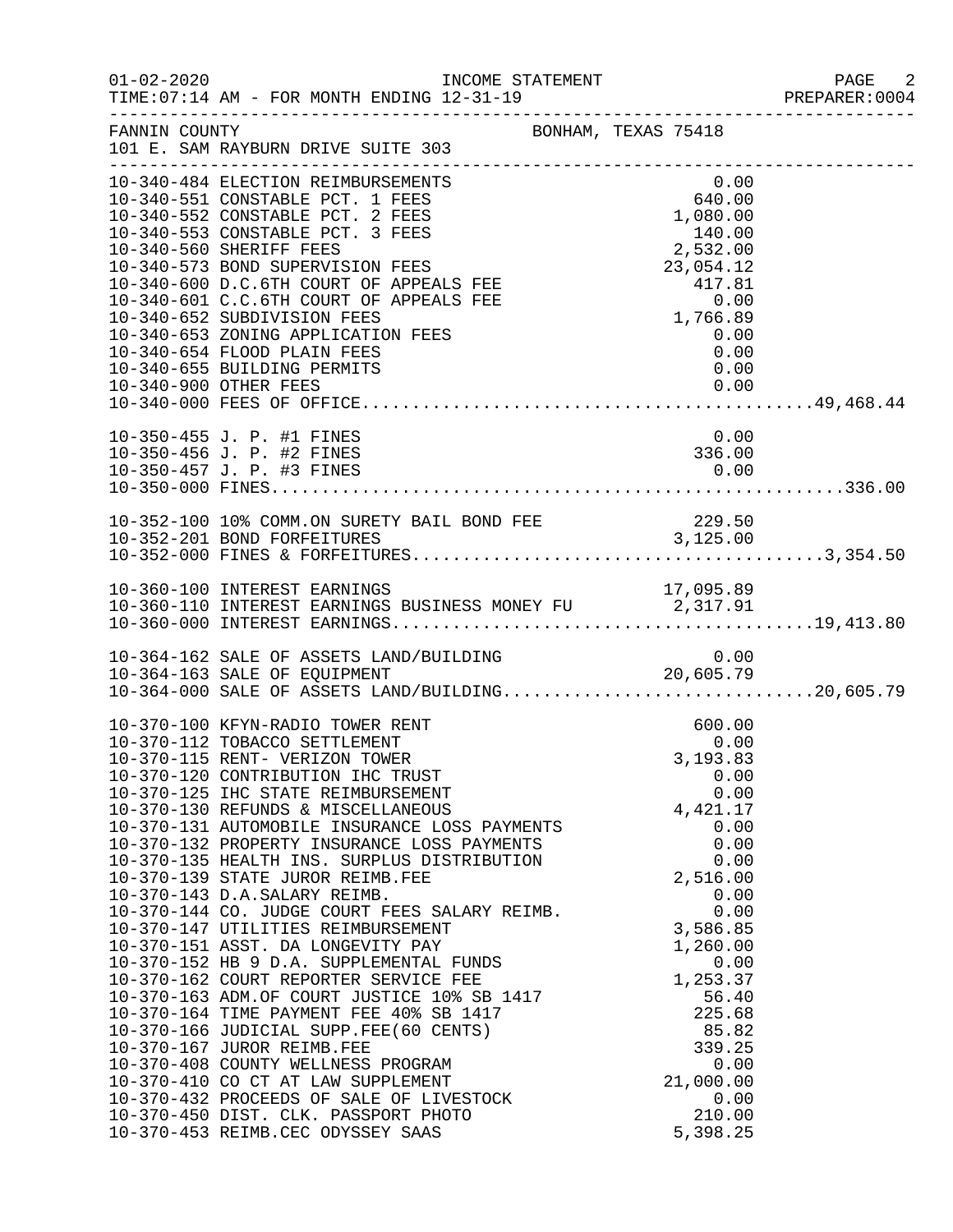| $01 - 02 - 2020$ | INCOME STATEMENT<br>TIME: 07:14 AM - FOR MONTH ENDING 12-31-19<br>____________________________________                                                                                                        |                          | PAGE<br>$\overline{\phantom{a}}$ 3<br>PREPARER: 0004 |
|------------------|---------------------------------------------------------------------------------------------------------------------------------------------------------------------------------------------------------------|--------------------------|------------------------------------------------------|
| FANNIN COUNTY    | 101 E. SAM RAYBURN DRIVE SUITE 303                                                                                                                                                                            | BONHAM, TEXAS 75418      |                                                      |
|                  | 10-370-509 CANDY MACHINE COMMISSION<br>10-370-510 DR. PEPPER COMMISSION<br>10-370-553 DONATION CONST.3 RADIO EQUIP.<br>10-370-562 STATE REIMB.OFFENDER TRANSPORT 2,300.70<br>10-370-565 COCA-COLA COMMISSIONS | 0.00<br>0.00<br>0.00     |                                                      |
|                  | 11-300-111 BEGINNING CASH BALANCE                                                                                                                                                                             | 0.00                     |                                                      |
|                  | 11-340-600 COUNTY CLERK FEES<br>11-340-650 DISTRICT CLERK FEES<br>11-340-651 JUSTICE OF PEACE FEES                                                                                                            | 0.00<br>610.38<br>192.96 |                                                      |
|                  | 11-360-100 INTEREST EARNINGS                                                                                                                                                                                  | 83.31                    |                                                      |
|                  | 12-300-112 BEGINNING CASH BALANCE                                                                                                                                                                             | 0.00                     |                                                      |
|                  | 12-360-100 INTEREST EARNINGS                                                                                                                                                                                  | 2.49                     |                                                      |
|                  |                                                                                                                                                                                                               |                          |                                                      |
|                  | 13-300-113 BEGINNING CASH BALANCE                                                                                                                                                                             | 0.00                     |                                                      |
|                  | 13-345-113 SURETY BAIL BOND FEE                                                                                                                                                                               | 1,935.00                 |                                                      |
|                  | 13-370-130 REFUNDS & MISCELLANEOUS<br>13-370-132 TEMPORARY BOND SECURITY                                                                                                                                      | 0.00<br>0.00             |                                                      |
|                  | 14-300-114 BEGINNING CASH                                                                                                                                                                                     | 0.00                     |                                                      |
|                  | 14-370-455 JP1 SECURITY FEE<br>14-370-456 JP2 SECURITY FEE<br>14-370-457 JP3 SECURITY FEE                                                                                                                     | 0.00<br>64.32<br>0.00    |                                                      |
|                  | 16-300-116 BEGINNING CASH BALANCE                                                                                                                                                                             | 0.00                     |                                                      |
|                  | 16-370-149 CO. JUDGE EXCESS SUPP.                                                                                                                                                                             | 0.00                     |                                                      |
|                  | 17-300-117 BEGINNING CASH BALANCE                                                                                                                                                                             | 0.00                     |                                                      |
|                  | 17-340-131 PROBATE JUDGES EDUCATION                                                                                                                                                                           | 0.00                     |                                                      |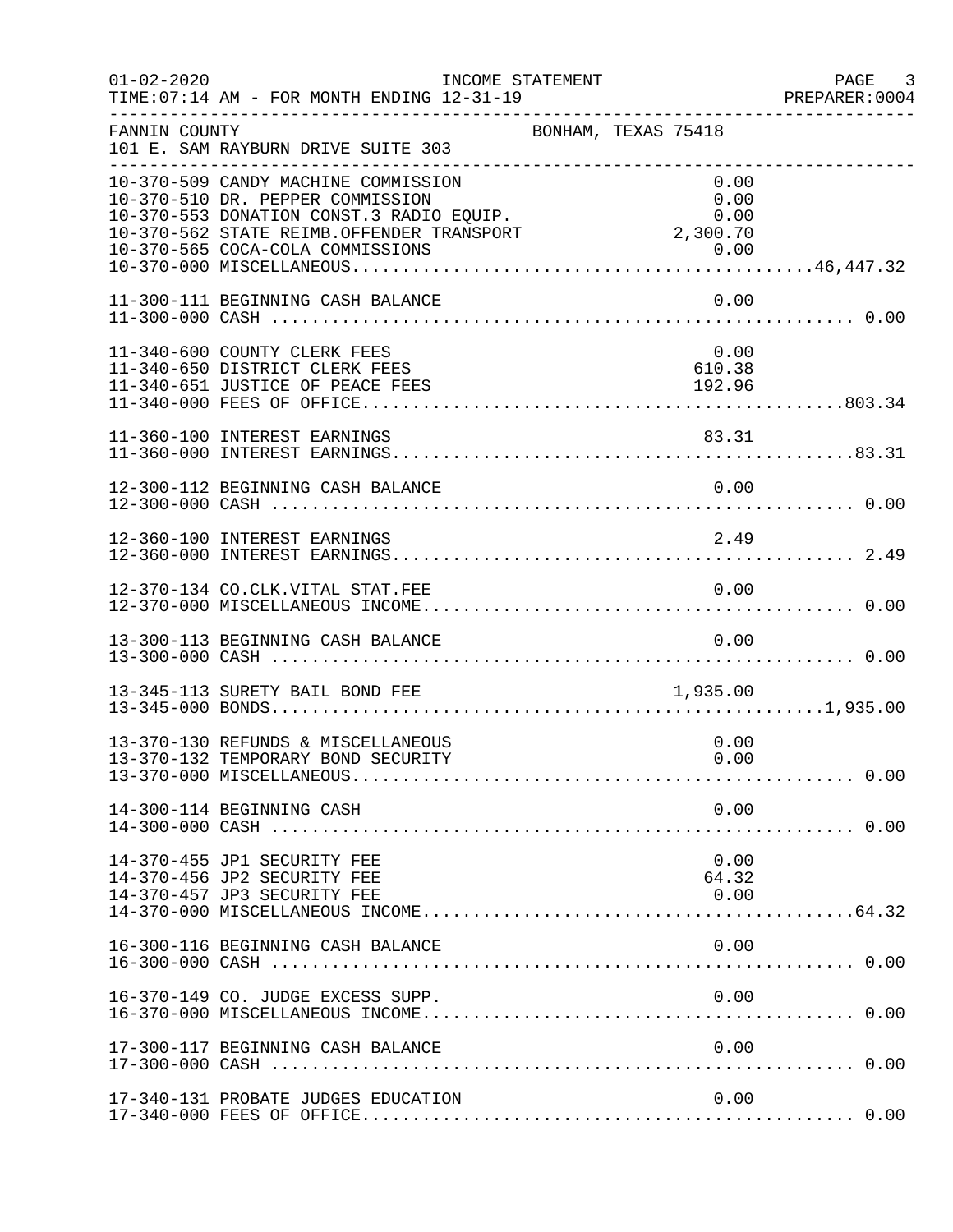| $01 - 02 - 2020$ | INCOME STATEMENT<br>TIME: 07:14 AM - FOR MONTH ENDING 12-31-19                                                                                          |                                              | PAGE 4<br>PREPARER:0004 |
|------------------|---------------------------------------------------------------------------------------------------------------------------------------------------------|----------------------------------------------|-------------------------|
| FANNIN COUNTY    | 101 E. SAM RAYBURN DRIVE SUITE 303<br>---------------------------------                                                                                 | BONHAM, TEXAS 75418                          |                         |
|                  | 17-370-130 REFUNDS & MISCELLANEOUS                                                                                                                      | 0.00                                         |                         |
|                  | 18-300-118 BEGINNING CASH BALANCE                                                                                                                       | 0.00                                         |                         |
|                  | 18-360-100 INTEREST EARNINGS                                                                                                                            | 49.94                                        |                         |
|                  | 18-370-130 REFUNDS & MISCELLANEOUS<br>18-370-131 SUBSCRIPTION/IMAGES FEES<br>18-370-133 CO.CLERK PRESERVE REC FEE                                       | 0.00<br>875.00<br>0.00                       |                         |
|                  | 19-300-119 BEGINNING CASH BALANCE                                                                                                                       | 0.00                                         |                         |
|                  | 19-360-100 INTEREST EARNINGS                                                                                                                            | 9.42                                         |                         |
|                  | 19-370-136 DIST.CLK.PRES.REC.FEE                                                                                                                        | 730.57                                       |                         |
|                  | 20-300-120 BEGINNING CASH BALANCE                                                                                                                       | 0.00                                         |                         |
|                  | 20-360-100 INTEREST EARNINGS                                                                                                                            | 44.44                                        |                         |
|                  | 20-370-135 CO.OFFICE REC.MNGMT.FEE                                                                                                                      | 1,001.25                                     |                         |
|                  | 21-300-121 BEGINNING CASH BALANCE                                                                                                                       | 0.00                                         |                         |
|                  | 21-310-110 CURRENT TAXES<br>21-310-120 DELINQUENT TAXES                                                                                                 | 128,968.34<br>3,677.08                       |                         |
|                  | 21-318-120 PAY N LIEU TAX/GRASSLAND<br>21-318-121 PAY N LIEU TAX/UPPER TRINITY<br>21-318-160 SALES TAX REVENUES                                         | 0.00<br>684.73<br>15,587.84                  |                         |
|                  | 21-321-200 CAR REGISTRATION/SALES TAX<br>21-321-300 COUNTY'S ADDITIONAL \$10                                                                            | 0.00<br>14,932.46                            |                         |
|                  | 21-330-200 FEMA GRANT                                                                                                                                   | 38, 384. 23                                  |                         |
|                  | 21-350-403 COUNTY CLERK FINES<br>21-350-450 DISTRICT CLERK FINES<br>21-350-455 J. P. #1 FINES<br>21-350-456 J. P. #2 FINES<br>21-350-457 J. P. #3 FINES | 0.00<br>1,224.74<br>0.00<br>2,486.08<br>0.00 |                         |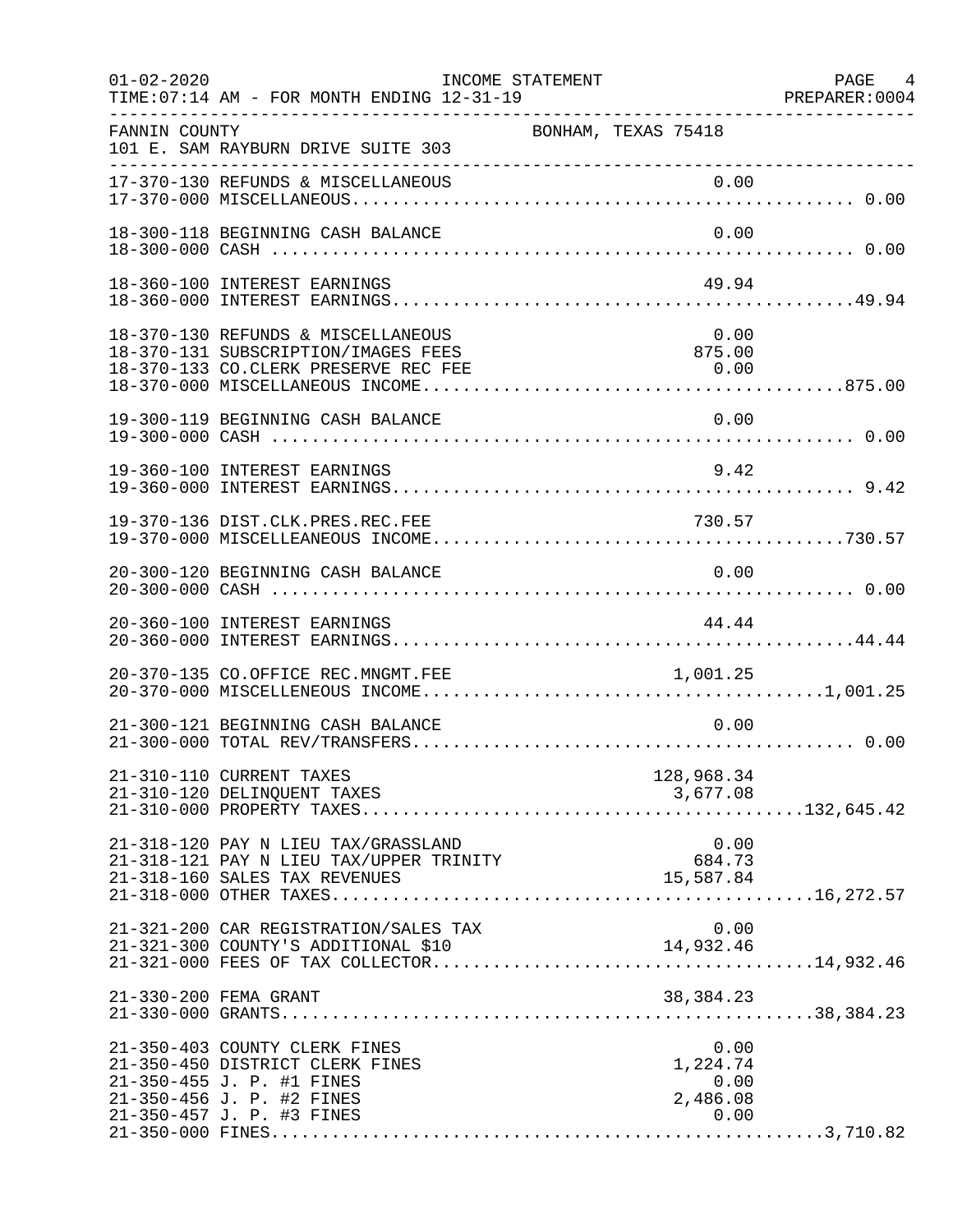| $01 - 02 - 2020$ | INCOME STATEMENT<br>TIME: 07:14 AM - FOR MONTH ENDING 12-31-19                                                                                                                                                                                                                    |                               |                                                                  | PAGE 5<br>PREPARER:0004 |
|------------------|-----------------------------------------------------------------------------------------------------------------------------------------------------------------------------------------------------------------------------------------------------------------------------------|-------------------------------|------------------------------------------------------------------|-------------------------|
| FANNIN COUNTY    | 101 E. SAM RAYBURN DRIVE SUITE 303                                                                                                                                                                                                                                                | BONHAM, TEXAS 75418           |                                                                  |                         |
|                  | 21-360-100 INTEREST EARNINGS                                                                                                                                                                                                                                                      |                               | 156.36                                                           |                         |
|                  | 21-364-162 LAND/BUILDING<br>21-364-163 SALE OF EQUIPMENT                                                                                                                                                                                                                          |                               | 0.00<br>0.00                                                     |                         |
|                  | 21-370-100 PROPERTY LEASE<br>21-370-120 STATE LATERAL ROAD<br>21-370-125 TDT. WEIGHT FEES                                                                                                                                                                                         |                               | 0.00<br>8,459.87<br>11,531.40                                    |                         |
|                  | 22-300-122 BEGINNING CASH BALANCE                                                                                                                                                                                                                                                 |                               | 0.00                                                             |                         |
|                  | 22-310-110 CURRENT TAXES                                                                                                                                                                                                                                                          |                               | 150,231.02                                                       |                         |
|                  | 22-318-120 PAY N LIEU TAX/GRASSLAND<br>22-318-121 PAY N LIEU TAX/UPPER TRINITY<br>22-318-160 SALES TAX REVENUES                                                                                                                                                                   |                               | $\begin{array}{c} 0\,.\,00 \\ 797.62 \end{array}$<br>18, 157. 75 |                         |
|                  | 22-321-200 CAR REGISTRATION/SALES TAX<br>22-321-300 COUNTY'S ADDITIONAL \$10                                                                                                                                                                                                      | 0.00 0.01<br>17,394.29 17,394 | 0.00                                                             |                         |
|                  | 22-330-200 FEMA GRANT                                                                                                                                                                                                                                                             |                               | 0.00                                                             |                         |
|                  | 22-350-403 COUNTY CLERK FINES<br>22-350-450 DISTRICT CLERK FINES<br>22-350-455 J. P. #1 FINES<br>22-350-456 J. P. #2 FINES<br>22-350-457 J. P. #3 FINES                                                                                                                           |                               | 0.00<br>1,426.67<br>0.00<br>2,895.93<br>0.00                     |                         |
|                  | 22-360-100 INTEREST EARNINGS                                                                                                                                                                                                                                                      |                               | 1,403.82                                                         |                         |
|                  | 22-364-163 SALE OF EQUIPMENT                                                                                                                                                                                                                                                      |                               | 0.00                                                             |                         |
|                  | 22-370-120 STATE LATERAL ROAD<br>22-370-125 TDT WEIGHT FEES<br>22-370-130 REFUNDS & MISCELLANEOUS<br>22-370-131 AUTOMOBILE INSURANCE LOSS PAYMENT<br>22-370-140 PROCEEDS OF LOAN<br>22-370-145 REIMBURSEMENT OF MATERIALS<br>22-370-150 TRENTON HIGH MEADOWS SUBDIVISION 2,800.00 |                               | 9,854.63<br>13, 432.55<br>0.00<br>0.00<br>0.00<br>1,639.14       |                         |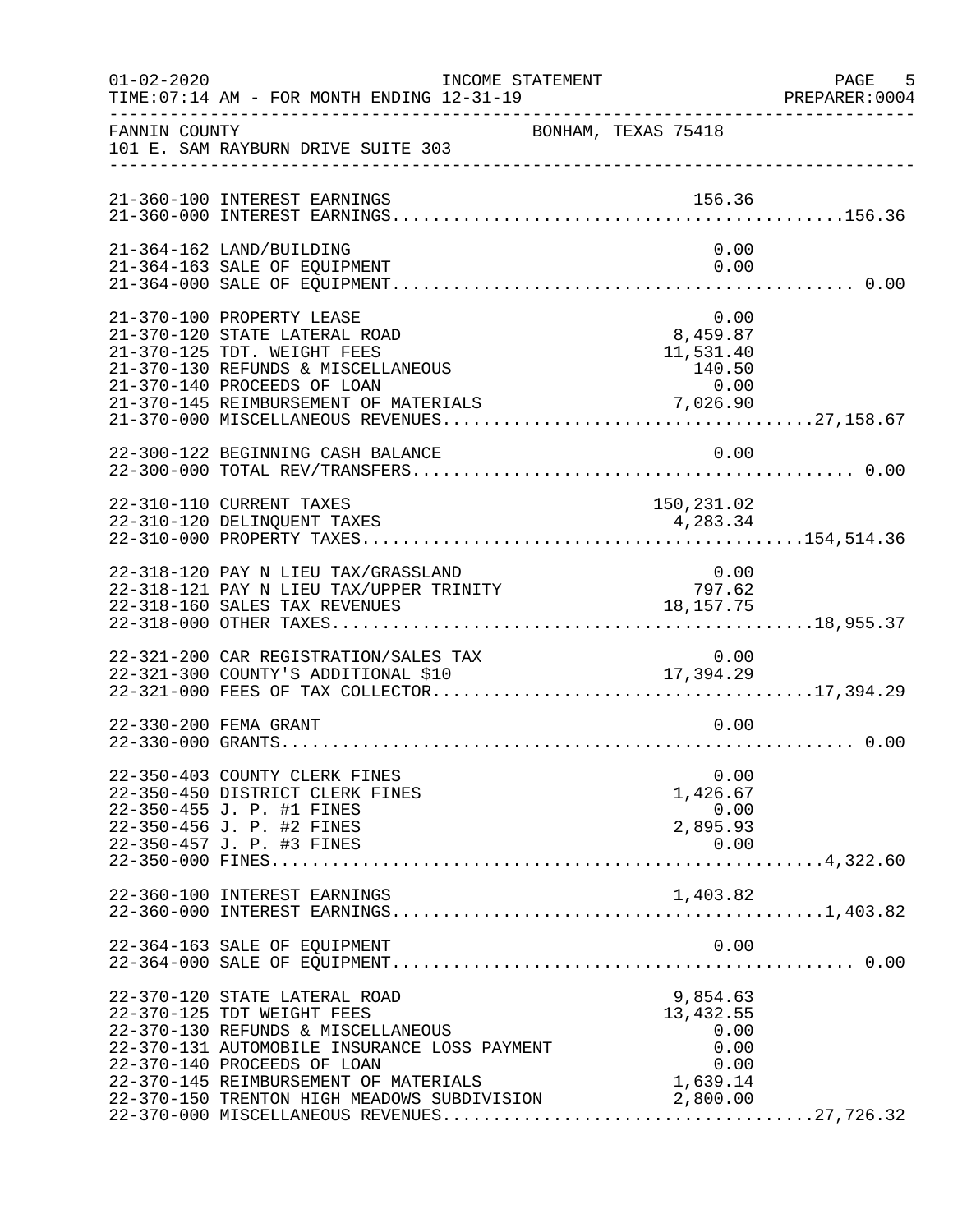| $01 - 02 - 2020$ | TIME: 07:14 AM - FOR MONTH ENDING 12-31-19                                                                                                                                                           | INCOME STATEMENT    | ___________________________________                            | PAGE 6<br>PREPARER: 0004 |
|------------------|------------------------------------------------------------------------------------------------------------------------------------------------------------------------------------------------------|---------------------|----------------------------------------------------------------|--------------------------|
| FANNIN COUNTY    | 101 E. SAM RAYBURN DRIVE SUITE 303                                                                                                                                                                   | BONHAM, TEXAS 75418 |                                                                |                          |
|                  | 23-300-123 BEGINNING CASH BALANCE                                                                                                                                                                    |                     |                                                                |                          |
|                  | 23-310-110 CURRENT TAXES                                                                                                                                                                             |                     | 225,346.54                                                     |                          |
|                  | 23-318-120 PAY N LIEU TAX/GRASSLAND<br>23-318-121 PAY N LIEU TAX/UPPER TRINITY<br>23-318-160 SALES TAX REVENUES                                                                                      |                     | 0.00<br>1,196.44<br>27, 236.63                                 |                          |
|                  | 23-321-200 CAR REGISTRATION/SALES TAX<br>23.321-300 COUNTY'S ADDITIONAL \$10                                                                                                                         |                     | 0.00<br>26,091.42                                              |                          |
|                  | 23-330-200 FEMA GRANT                                                                                                                                                                                |                     | 30,583.64                                                      |                          |
|                  | 23-350-403 COUNTY CLERK FINES<br>23-350-450 DISTRICT CLERK FINES<br>23-350-455 J. P. #1 FINES<br>23-350-456 J. P. #2 FINES                                                                           |                     | 0.00<br>2,140.00<br>$0.00$<br>4,343.92                         |                          |
|                  |                                                                                                                                                                                                      |                     |                                                                |                          |
|                  | 23-364-162 LAND/BUILDING<br>23-364-163 SALE OF EQUIPMENT                                                                                                                                             |                     | 0.00<br>42,589.97                                              |                          |
|                  | 23-370-120 STATE LATERAL ROAD<br>23-370-125 TDT WEIGHT FEES<br>23-370-130 REFUNDS & MISCELLANEOUS<br>23-370-139 RESTITUTION<br>23-370-140 PROCEEDS OF LOANS<br>23-370-145 REIMBURSEMENT OF MATERIALS |                     | 14,781.95<br>20,148.82<br>1,085.46<br>0.00<br>0.00<br>3,170.03 |                          |
|                  | 24-300-124 BEGINNING CASH BALANCE<br>24-300-999 TOTAL TRANSFERS                                                                                                                                      |                     | 0.00                                                           | 0.00                     |
|                  | 24-310-110 CURRENT TAXES<br>24-310-120 DELINQUENT TAXES                                                                                                                                              |                     | 128, 272. 24<br>3,657.26                                       |                          |
|                  | 24-318-120 PAY N LIEU TAX/GRASSLAND<br>24-318-121 PAY N LIEU TAX/UPPER TRINITY<br>24-318-160 SALES TAX REVENUES                                                                                      |                     | 0.00<br>681.04<br>15,503.69                                    |                          |
|                  | 24-321-200 CAR REGISTRATION/SALES TAX                                                                                                                                                                |                     | 0.00                                                           |                          |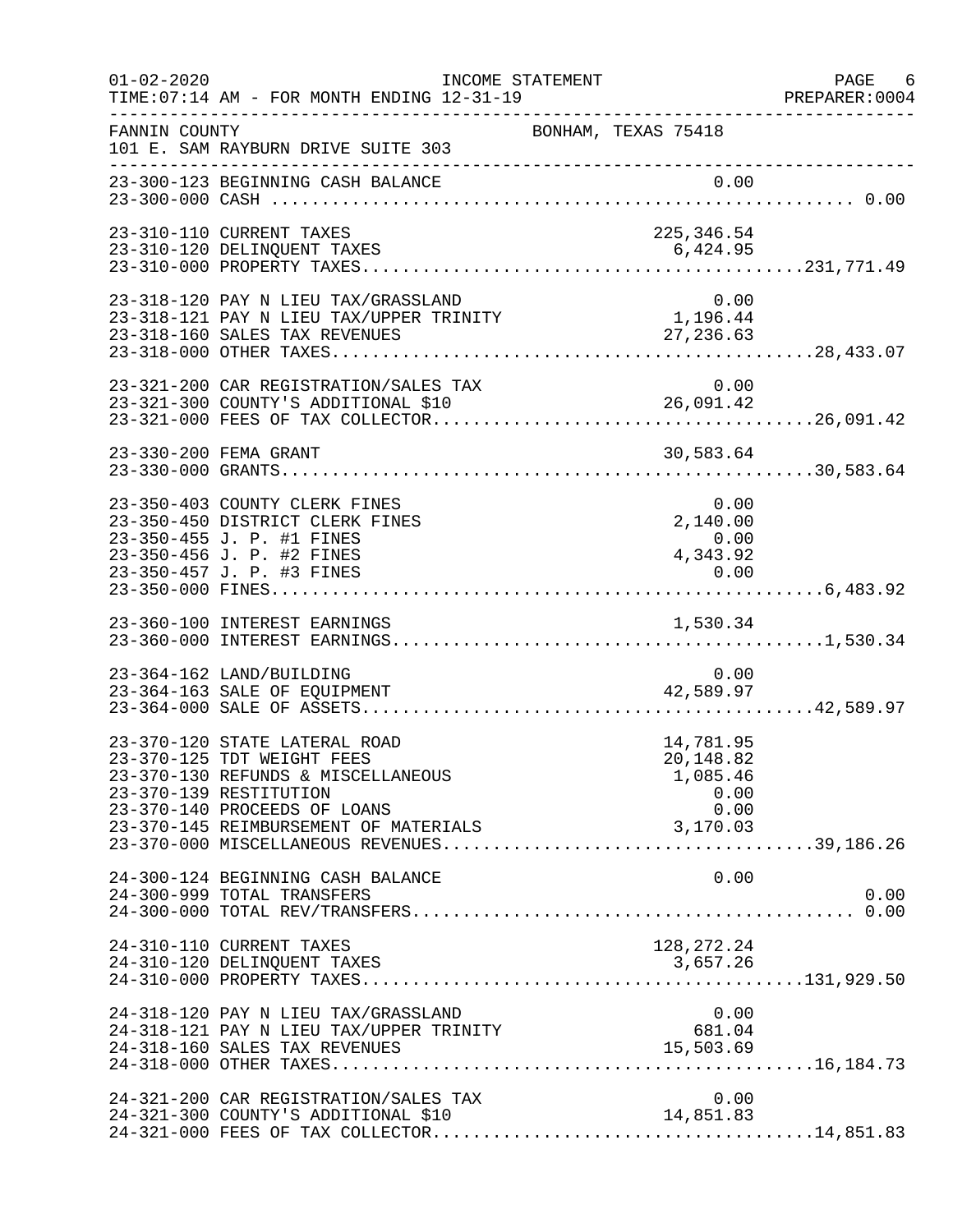| $01 - 02 - 2020$     | TIME: 07:14 AM - FOR MONTH ENDING 12-31-19                                                                                                                                                                                                                                      | INCOME STATEMENT    |                                                                                   | PAGE 7<br>PREPARER:0004 |
|----------------------|---------------------------------------------------------------------------------------------------------------------------------------------------------------------------------------------------------------------------------------------------------------------------------|---------------------|-----------------------------------------------------------------------------------|-------------------------|
| FANNIN COUNTY        | 101 E. SAM RAYBURN DRIVE SUITE 303                                                                                                                                                                                                                                              | BONHAM, TEXAS 75418 |                                                                                   |                         |
|                      |                                                                                                                                                                                                                                                                                 |                     |                                                                                   |                         |
|                      | 24-350-403 COUNTY CLERK FINES<br>24-350-450 DISTRICT CLERK FINES<br>24-350-455 J. P. #1 FINES<br>24-350-456 J. P. #2 FINES                                                                                                                                                      |                     | 0.00<br>1,218.15<br>0.00<br>2,472.67                                              |                         |
|                      |                                                                                                                                                                                                                                                                                 |                     |                                                                                   |                         |
|                      | 24-364-162 LAND/BUILDING<br>24-364-163 SALE OF EQUIPMENT                                                                                                                                                                                                                        |                     | 0.00<br>0.00                                                                      |                         |
|                      | 24-370-120 STATE LATERAL ROAD<br>24-370-125 TDT WEIGHT FEES<br>24-370-130 REFUNDS & MISCELLANEOUS<br>24-370-138 SALE OF SCRAP IRON<br>24-370-140 PROCEEDS OF LOAN<br>24-370-145 REIMBURSEMENT OF MATERIALS<br>24-370-146 SALE OF RECYCLED MATERIALS<br>24-370-147 OFFICE RENTAL |                     | 8,414.22<br>11,469.16<br>0.00<br>0.00<br>0.00<br>0.00<br>2,068.04<br>0.00<br>0.00 |                         |
|                      | 25-300-125 BEGINNING CASH BALANCE                                                                                                                                                                                                                                               |                     | 0.00                                                                              |                         |
| 25-370-625 DONATIONS | 25-370-138 SALE OF SCRAP IRON                                                                                                                                                                                                                                                   |                     | 0.00<br>0.00                                                                      |                         |
|                      | 26-300-126 BEGINNING CASH BALANCE                                                                                                                                                                                                                                               |                     | 0.00                                                                              |                         |
|                      | 26-360-100 INTEREST EARNINGS                                                                                                                                                                                                                                                    |                     | 35.21                                                                             |                         |
|                      | 26-370-455 J.P.#1 TECHNOLOGY FEES                                                                                                                                                                                                                                               |                     | 0.00                                                                              |                         |
|                      | 27-300-127 BEGINNING CASH BALANCE                                                                                                                                                                                                                                               |                     | 0.00                                                                              |                         |
|                      | 27-360-100 INTEREST EARNINGS                                                                                                                                                                                                                                                    |                     | 6.66                                                                              |                         |
|                      | 27-370-456 J.P.#2 TECHNOLOGY FEES                                                                                                                                                                                                                                               |                     | 257.28                                                                            |                         |
|                      | 28-300-128 BEGINNING CASH                                                                                                                                                                                                                                                       |                     | 0.00                                                                              |                         |
|                      | 28-360-100 INTEREST EARNINGS                                                                                                                                                                                                                                                    |                     | 4.32                                                                              |                         |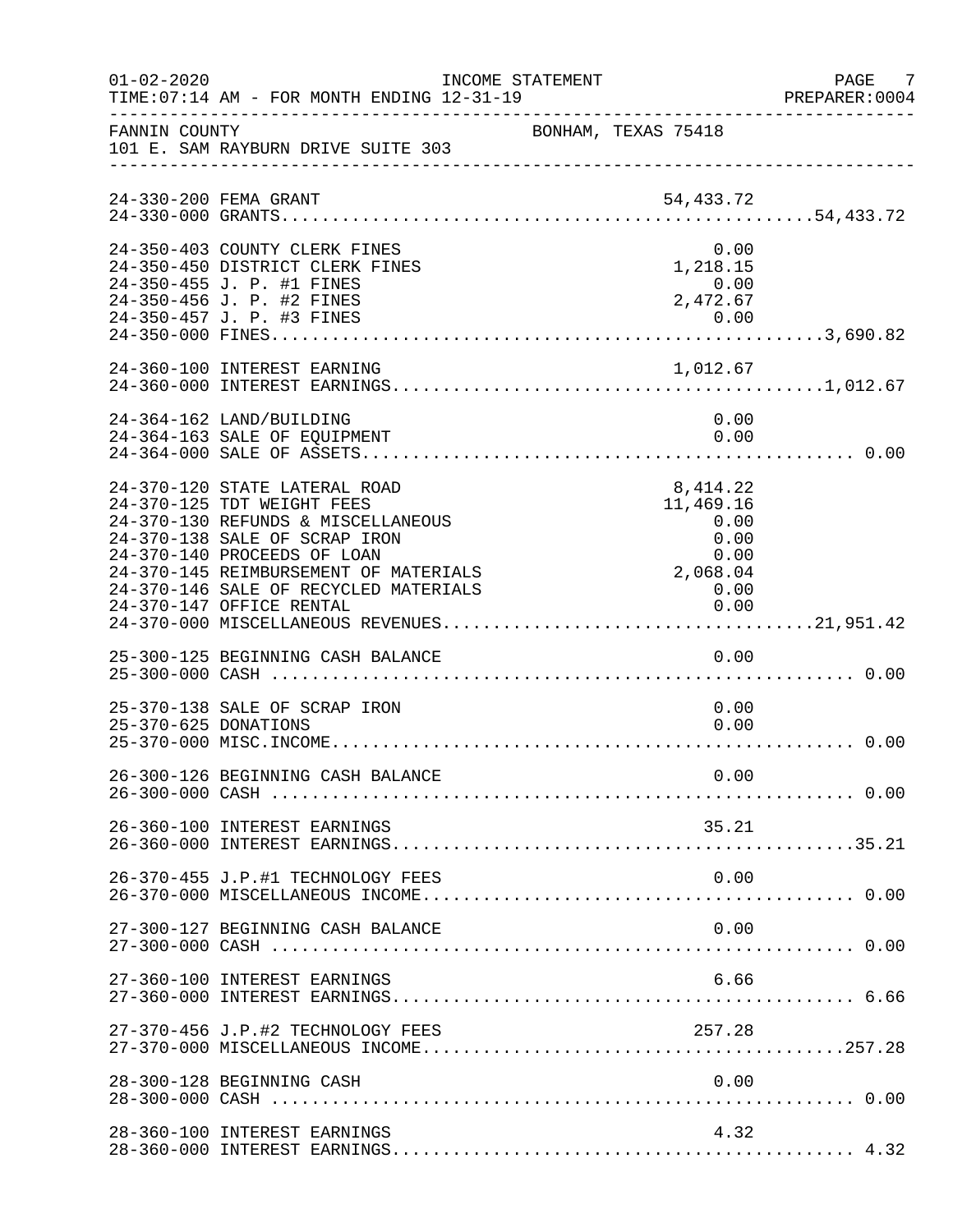| $01 - 02 - 2020$<br>__________________ | TIME: 07:14 AM - FOR MONTH ENDING 12-31-19                                                | INCOME STATEMENT    |              | PAGE 8<br>PREPARER: 0004 |
|----------------------------------------|-------------------------------------------------------------------------------------------|---------------------|--------------|--------------------------|
| FANNIN COUNTY                          | 101 E. SAM RAYBURN DRIVE SUITE 303                                                        | BONHAM, TEXAS 75418 |              |                          |
|                                        | 28-370-456 J.P.#3 TECHNOLOGY FEES                                                         |                     | 0.00         |                          |
|                                        | 30-360-100 INTEREST EARNINGS                                                              |                     | 0.00         |                          |
|                                        | 30-370-569 SHERIFF WORK RELEASE                                                           |                     | 0.00         |                          |
|                                        | 31-300-131 BEGINNING CASH BALANCE                                                         |                     | 0.00         |                          |
|                                        | 31-330-510 COURTHOUSE RESTORATION                                                         |                     | 0.00         |                          |
|                                        | 31-370-131 RESTORATION DONATIONS                                                          |                     | 0.00         |                          |
|                                        | 33-300-133 BEGINNING CASH BALANCE                                                         |                     | 0.00         |                          |
|                                        | 33-340-480 APPLICATION FEE                                                                |                     | 0.00         |                          |
|                                        | 34-300-134 BEGINNING CASH BALANCE                                                         |                     | 0.00         |                          |
|                                        | 34-360-100 INTEREST INCOME                                                                |                     | 23.27        |                          |
|                                        | 34-370-450 DISTRICT CT.RECORDS ARCHIVE FEE $1,238.37$                                     |                     |              |                          |
|                                        | 35-340-403 COUNTY CLERK FEES                                                              |                     | 0.00         |                          |
|                                        | 35-360-100 INTEREST EARNINGS                                                              |                     | 126.73       |                          |
|                                        | 36-300-136 BEGINNING CASH BALANCE-D.A.FEE                                                 |                     | 0.00         |                          |
|                                        | 36-340-475 DISTRICT ATTORNEY FEES                                                         |                     | 265.00       |                          |
|                                        | 36-352-200 CONTRABAND FORFEITURE<br>36-352-300 D.A. SEIZURE FUND                          |                     | 0.00<br>0.00 |                          |
|                                        | 36-360-100 INTEREST EARNINGS-D.A. FEE<br>36-360-236 INTEREST EARNINGS-SEIZURE FUND $0.24$ |                     | 1.63         |                          |
|                                        | 36-370-130 REFUNDS & MISCELLANEOUS                                                        |                     | 328.39       |                          |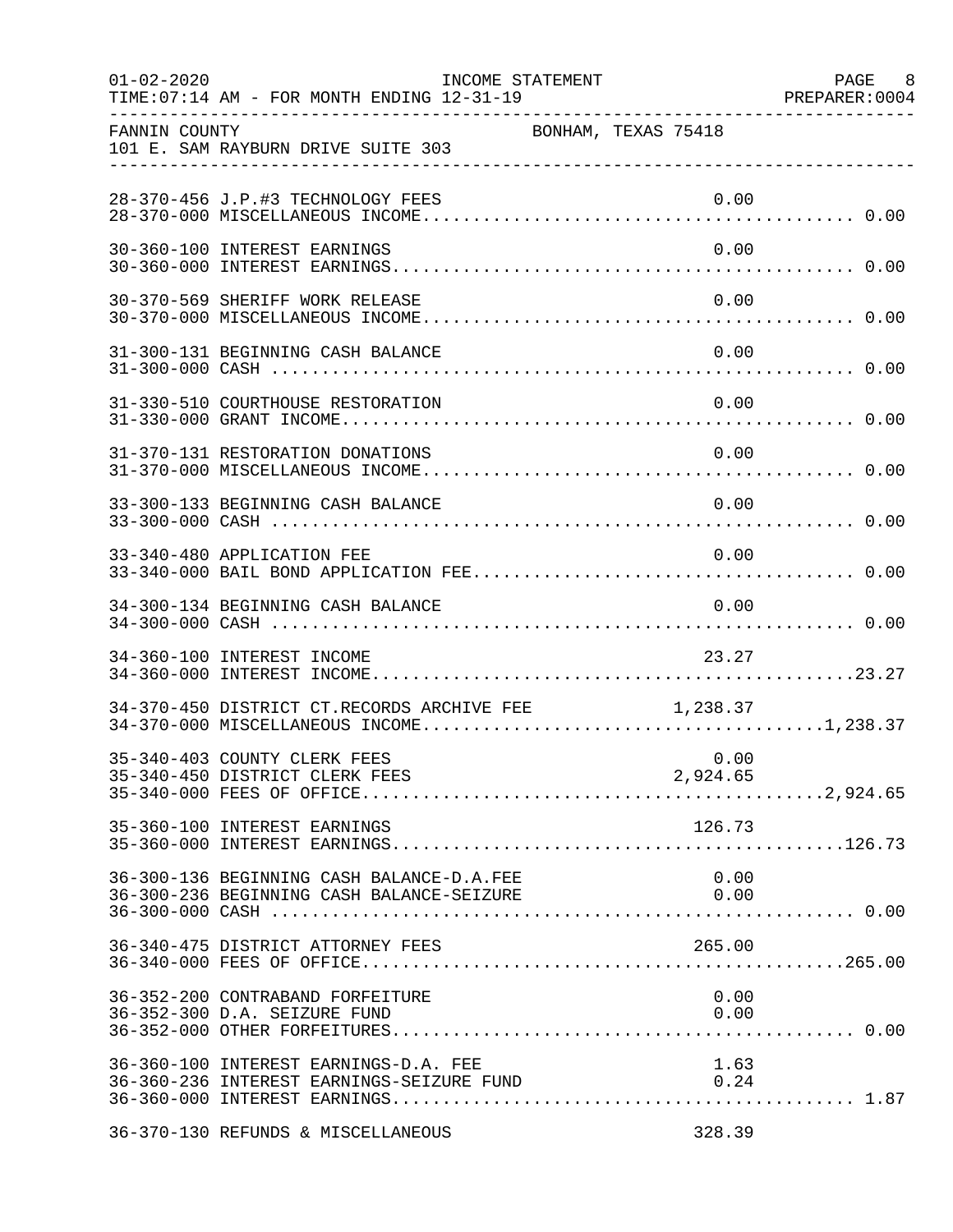| $01 - 02 - 2020$     | TIME: 07:14 AM - FOR MONTH ENDING 12-31-19<br>_____________________________________                               | INCOME STATEMENT     | PAGE 9 |
|----------------------|-------------------------------------------------------------------------------------------------------------------|----------------------|--------|
| FANNIN COUNTY        | 101 E. SAM RAYBURN DRIVE SUITE 303                                                                                | BONHAM, TEXAS 75418  |        |
|                      |                                                                                                                   |                      |        |
|                      | 37-360-100 INTEREST EARNINGS                                                                                      | 15.41                |        |
|                      | 37-370-130 REFUNDS & MISCELLANEOUS                                                                                | 0.00                 |        |
|                      | 38-360-100 INTEREST EARNINGS                                                                                      | 91.43                |        |
|                      | 39-300-110 UNENCUMBERED FUND BALANCE                                                                              | 0.00                 |        |
|                      | 39-360-100 INTEREST EARNINGS                                                                                      | 40.55                |        |
|                      | 39-370-150 BONNIE RUTH COOPER TRUST                                                                               | 0.00                 |        |
|                      | 40-300-110 UNENCUMBERED FUND BALANCE                                                                              | 0.00                 |        |
|                      | 40-330-410 NAACHO GRANT INCOME                                                                                    | 0.00                 |        |
| 41-370-406 DONATIONS |                                                                                                                   | 100.00               |        |
|                      | 42-330-477 HAZARD MITIGATION DR-1999                                                                              | 0.00                 |        |
|                      | 44-330-423 2016 HOMELAND SECURITY                                                                                 | 0.00                 |        |
|                      | 45-330-403 CHAPTER 19 FUNDS                                                                                       | 574.86               |        |
|                      | 46-300-146 BEGINNING CASH BALANCE                                                                                 | 0.00                 |        |
|                      | 46-330-475 SAFE ROOM REIMBURSEMENT DR-4029<br>46-330-476 ADMINISTRATIVE FEE                                       | 0.00<br>0.00         |        |
|                      | 48-300-148 BEGINNING CASH BALANCE                                                                                 | 0.00                 |        |
|                      | 48-340-130 REFUNDS & MISCELLANEOUS<br>48-340-403 CONTRACT ADMINISTRATIVE FEE<br>48-340-484 ELECTION REIMBURSEMENT | 0.00<br>0.00<br>0.00 |        |
|                      | 49-300-149 BEGINNING CASH BALANCE                                                                                 | 0.00                 |        |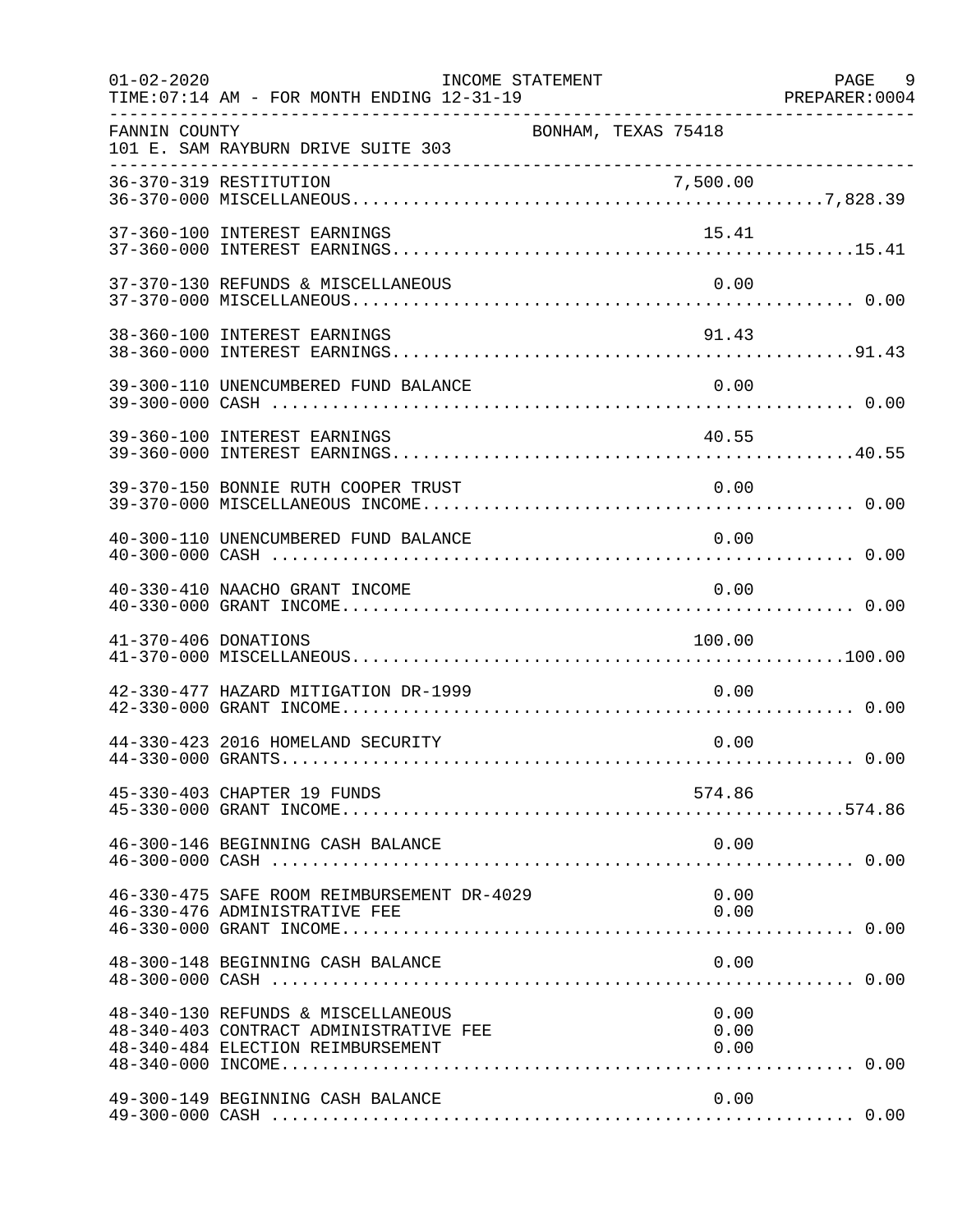| $01 - 02 - 2020$ | INCOME STATEMENT<br>TIME: 07:14 AM - FOR MONTH ENDING 12-31-19                                                                                                                                                          |                          | PAGE 10<br>PREPARER: 0004 |
|------------------|-------------------------------------------------------------------------------------------------------------------------------------------------------------------------------------------------------------------------|--------------------------|---------------------------|
| FANNIN COUNTY    | 101 E. SAM RAYBURN DRIVE SUITE 303                                                                                                                                                                                      | BONHAM, TEXAS 75418      |                           |
|                  |                                                                                                                                                                                                                         |                          |                           |
|                  | 50-300-150 BEGINNING CASH BALANCE                                                                                                                                                                                       | 0.00                     |                           |
|                  | 50-370-403 LOCAL FUNDING                                                                                                                                                                                                | 0.00                     |                           |
|                  | 51-300-151 BEGINNING CASH BALANCE                                                                                                                                                                                       | 0.00                     |                           |
|                  | 51-370-440 CO.CLK.CO.& DIST.CT.TECHNOLOGY FEE 0.00                                                                                                                                                                      |                          |                           |
|                  | 52-360-100 INTEREST EARNINGS                                                                                                                                                                                            | 10.33                    |                           |
|                  | 52-370-133 CO.CLK.COURT RECORDS PRESERVATION F 0.00                                                                                                                                                                     |                          |                           |
|                  | 53-300-153 BEGINNING CASH BALANCE                                                                                                                                                                                       | 0.00                     |                           |
|                  | 53-370-133 CO.CLERK RECORDS ARCHIVE FEE                                                                                                                                                                                 | 0.00                     |                           |
|                  | 55-300-156 BEGINNING CASH BALANCE                                                                                                                                                                                       | 0.00                     |                           |
|                  | 55-360-100 INTEREST EARNINGS                                                                                                                                                                                            | 0.00                     |                           |
|                  | 55-370-130 REFUNDS & MISCELLANEOUS<br>55-370-160 PEACE OFFICER ALLOCATION                                                                                                                                               | 0.00<br>0.00             |                           |
|                  | 56-300-156 BEGINNING CASH BALANCE                                                                                                                                                                                       | 0.00                     |                           |
|                  | 56-330-560 BULLETPROOF VEST PARTNERSHIP                                                                                                                                                                                 | 0.00                     |                           |
|                  | 56-352-200 CONTRABAND FOREITURE<br>56-352-300 PLEA BARGAIN AGREEMENT<br>56-352-432 LIVESTOCK SEIZURE                                                                                                                    | 8,941.88<br>0.00<br>0.00 |                           |
|                  | 56-355-560 FEDERAL FORFEITURE FUNDS 2018                                                                                                                                                                                | 0.00                     |                           |
|                  | 56-360-100 INTEREST EARNINGS-SO FORFEITURE<br>56-360-100 INTEREST EARNINGS-SO FORFEITURE                                     11.72<br>56-360-159 INTEREST EARNINGS-FEDERAL FORF 2018                               0.00 | 11.72                    |                           |
|                  | 56-370-108 FEDERAL OT REIMBURSEMENT                                                                                                                                                                                     | 0.00<br>1,620.00         |                           |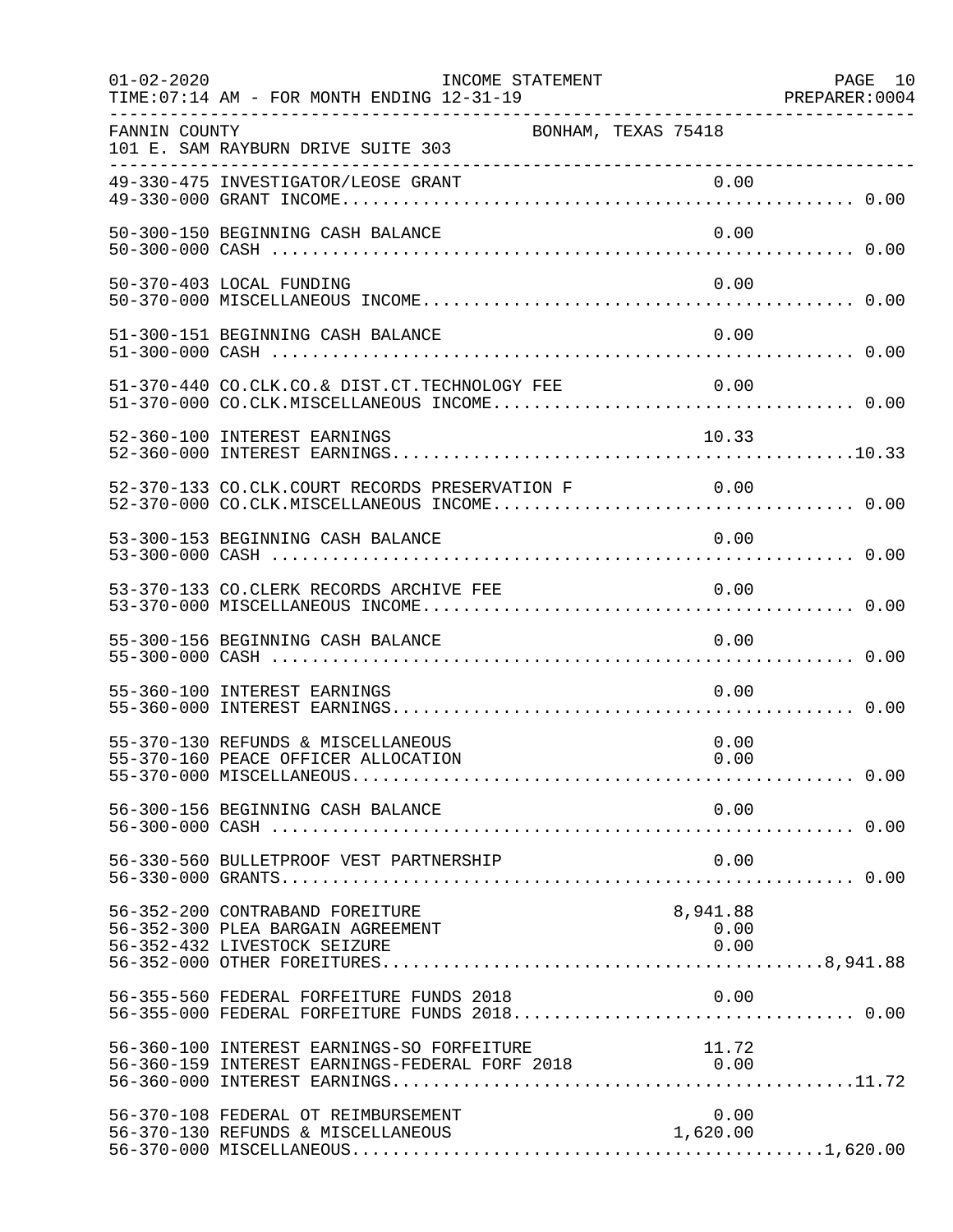| $01 - 02 - 2020$ | INCOME STATEMENT<br>TIME: 07:14 AM - FOR MONTH ENDING 12-31-19                                                                             |                                                                                       | PAGE 11<br>PREPARER:0004 |
|------------------|--------------------------------------------------------------------------------------------------------------------------------------------|---------------------------------------------------------------------------------------|--------------------------|
| FANNIN COUNTY    | 101 E. SAM RAYBURN DRIVE SUITE 303                                                                                                         | BONHAM, TEXAS 75418                                                                   |                          |
|                  | 56-390-140 TRANSFERS IN                                                                                                                    | 0.00                                                                                  |                          |
|                  | 57-300-157 BEGINNING CASH BALANCE                                                                                                          | 0.00                                                                                  |                          |
|                  | 57-360-100 INTEREST EARNINGS                                                                                                               | 0.00                                                                                  |                          |
|                  | 57-370-560 SHERIFF K-9 UNIT                                                                                                                | 0.00                                                                                  |                          |
|                  | 59-300-159 BEGINNING CASH BALANCE                                                                                                          | 0.00                                                                                  |                          |
|                  | 59-360-100 INTEREST EARNINGS                                                                                                               | 21.37                                                                                 |                          |
|                  | 59-370-425 DRUG COURT FEE<br>59-370-426 SPECIALTY COURT                                                                                    | 227.05<br>0.00                                                                        |                          |
|                  | 60-300-110 BEGINNING CASH BALANCE                                                                                                          | 0.00                                                                                  |                          |
|                  | 60-310-110 CURRENT TAXES<br>60-310-120 DELINQUENT TAXES<br>60-310-260 CURRENT TAXES SERIES '98<br>$60-310-262$ DELINQUENT TAXES SERIES '98 | 200,978.81<br>2,394.60<br>$\begin{array}{c} 0\, .\, 0\, 0\ 0\, .\, 0\, 0 \end{array}$ |                          |
|                  | 60-318-120 PAY N LIEU TAX/GRASSLAND<br>60-318-121 PAY N LIEU TAX/UPPER TRINITY                                                             | 0.00<br>144.00                                                                        |                          |
|                  | 60-360-100 INTEREST EARNINGS<br>60-360-200 INTEREST, 2017 GO BONDS<br>60-360-300 INTEREST, 2018 GO BONDS                                   | 0.00<br>0.00<br>0.00                                                                  |                          |
|                  | 60-370-130 REFUNDS & MISCELLANEOUS                                                                                                         | 0.00                                                                                  |                          |
|                  | 61-300-161 BEGINNING CASH BALANCE                                                                                                          | 0.00                                                                                  |                          |
|                  | 61-370-440 DIST.CLK.CO.& DIST.CT.TECHNOLOGY FE 83.47<br>61-370-000 DIST.CLK.MISCELLANEOUS INCOME83.47                                      |                                                                                       |                          |
|                  | 62-300-162 BEGINNING CASH BALANCE                                                                                                          |                                                                                       |                          |
|                  | 62-360-100 INTEREST EARNINGS                                                                                                               | 24.44                                                                                 |                          |
|                  | 62-370-133 DIST.CLK.COURT RECORDS PRESERVATION<br>62-370-000 DIST.CLK.COURT MISCELLAEOUS INCOME925.62                                      | 925.62                                                                                |                          |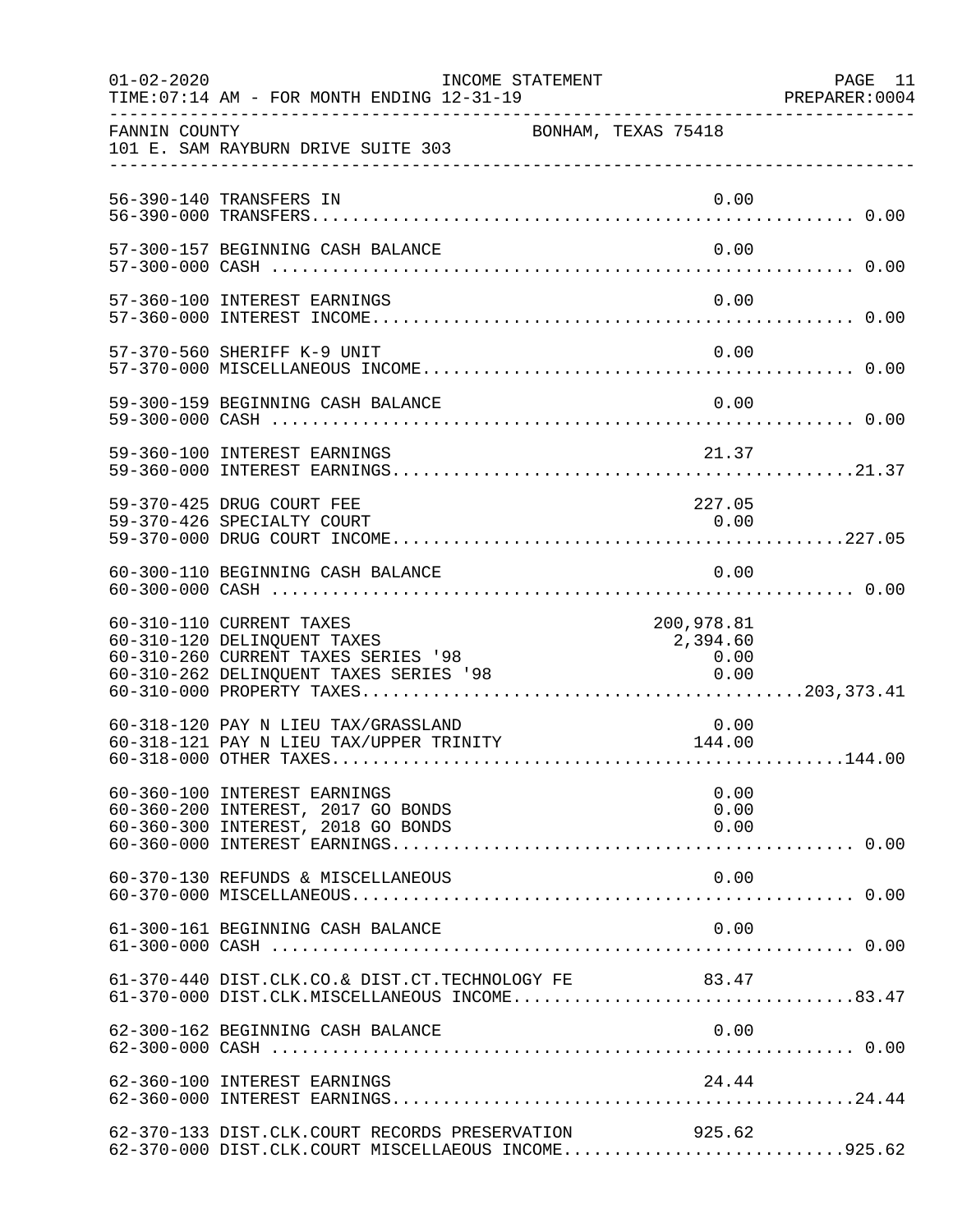| $01 - 02 - 2020$ | INCOME STATEMENT<br>TIME: 07:14 AM - FOR MONTH ENDING 12-31-19                                      |                     |              | PAGE 12<br>PREPARER: 0004 |
|------------------|-----------------------------------------------------------------------------------------------------|---------------------|--------------|---------------------------|
| FANNIN COUNTY    | 101 E. SAM RAYBURN DRIVE SUITE 303                                                                  | BONHAM, TEXAS 75418 |              |                           |
|                  | 63-300-151 BEGINNING CASH BALANCE                                                                   |                     | 0.00         |                           |
|                  | 63-370-130 REFUNDS & MISCELLANEOUS<br>63-370-160 PEACE OFFICER ALLOCATION                           |                     | 0.00<br>0.00 |                           |
|                  | 64-300-152 BEGINNING CASH BALANCE                                                                   |                     | 0.00         |                           |
|                  | 64-370-130 REFUNDS & MISCELLANEOUS<br>64-370-160 PEACE OFFICER ALLOCATION                           |                     | 0.00<br>0.00 |                           |
|                  | 65-300-153 BEGINNING CASH BALANCE                                                                   |                     | 0.00         |                           |
|                  | 65-370-130 REFUNDS & MISCELLANEOUS<br>65-370-160 PEACE OFFICER ALLOCATION                           |                     | 0.00<br>0.00 |                           |
|                  | 66-300-166 BEGINNING CASH BALANCE                                                                   |                     | 0.00         |                           |
|                  | 66-360-100 INTEREST EARNINGS LEGEND BANK<br>66-360-166 INTEREST EARNINGS ICS                        | 13,404.07           |              |                           |
|                  | 66-370-130 REFUNDS & MISCELLANEOUS                                                                  |                     | 0.00         |                           |
|                  | 67-300-110 UNENCUMBERED FUND BALANCE                                                                |                     | 0.00         |                           |
|                  | 67-319-551 ANNUAL PAYMENT                                                                           |                     | 0.00         |                           |
|                  | 68-300-168 BEGINNING CASH BALANCE                                                                   |                     | 0.00         |                           |
|                  | 68-360-100 INTEREST EARNING LEGEND BANK<br>68-360-168 INTEREST EARNINGS BUSINESS MONEY FU 32,789.98 |                     | 0.00         |                           |
|                  | 68-370-130 REFUNDS & MISCELLANEOUS                                                                  |                     | 0.00         |                           |
|                  | 70-360-100 INTEREST EARNINGS                                                                        |                     | 413.52       |                           |
|                  | 71-330-475 INVESTIGATOR CRIMES AGAINST WOMEN                                                        |                     | 0.00         |                           |
|                  | 72-330-560 INVESTIGATOR CRIMES AGAINST CHILDRE                                                      |                     | 0.00         |                           |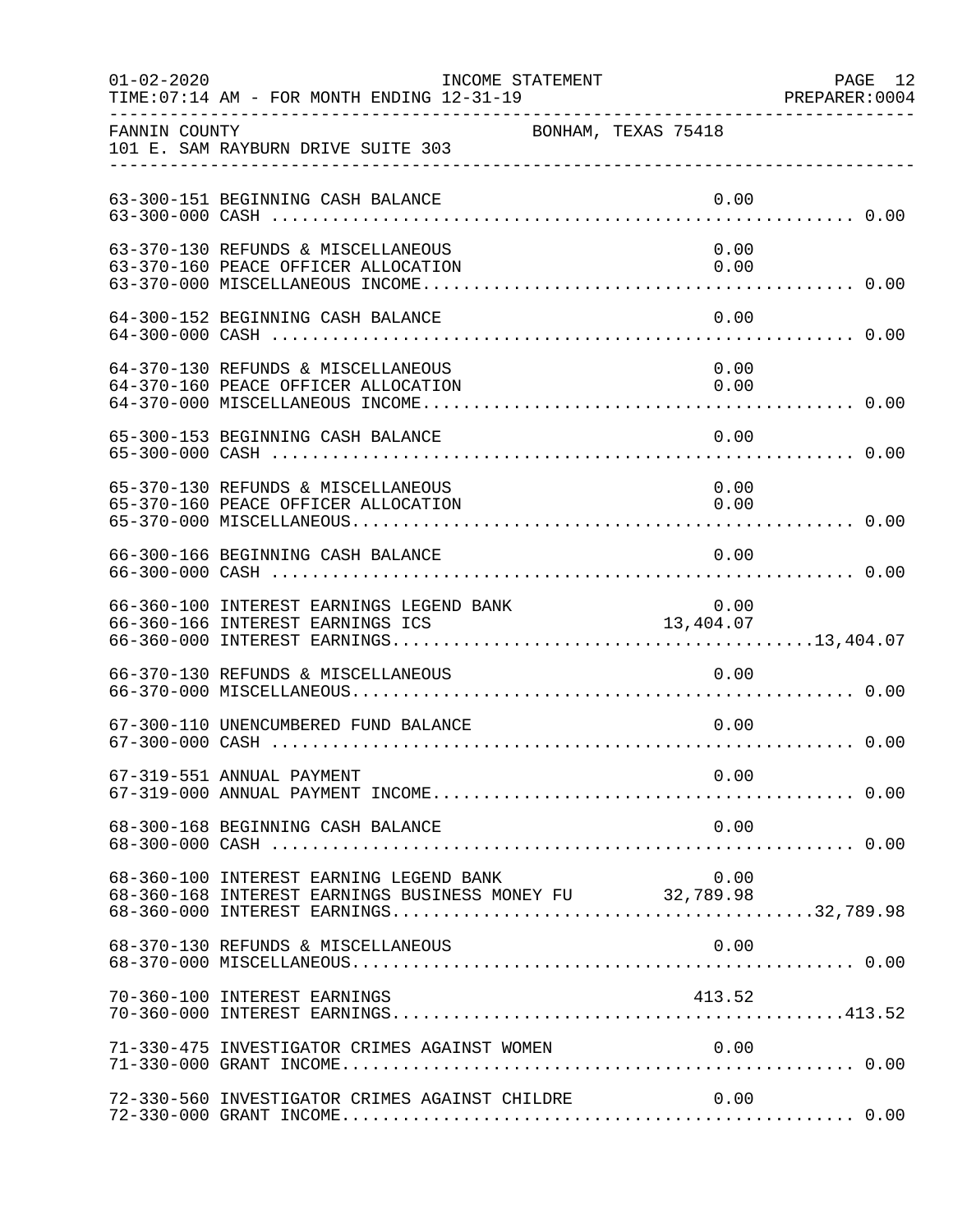| $01 - 02 - 2020$ | INCOME STATEMENT<br>TIME: 07:14 AM - FOR MONTH ENDING 12-31-19                                                                                                                                                                                               |                                              | PAGE 13<br>PREPARER:0004 |
|------------------|--------------------------------------------------------------------------------------------------------------------------------------------------------------------------------------------------------------------------------------------------------------|----------------------------------------------|--------------------------|
| FANNIN COUNTY    | BONHAM, TEXAS 75418<br>101 E. SAM RAYBURN DRIVE SUITE 303                                                                                                                                                                                                    |                                              |                          |
|                  | 78-300-120 UNENCUMBERED FUND BALANCE                                                                                                                                                                                                                         | 0.00                                         |                          |
|                  | 79-300-122 UNENCUMBERED FUND BALANCE                                                                                                                                                                                                                         | 0.00                                         |                          |
|                  | 79-319-179 FOR MAINTENANCE OF ROADS                                                                                                                                                                                                                          | 750.00                                       |                          |
|                  | 80-300-180 BEGINNING CASH BALANCE                                                                                                                                                                                                                            | 0.00                                         |                          |
|                  | 80-370-130 MISCELLANEOUS<br>80-370-180 PROGRAM FEES                                                                                                                                                                                                          | 0.00<br>0.00                                 |                          |
|                  | 81-300-110 UNENCUMBERED FUND BALANCE                                                                                                                                                                                                                         | 0.00                                         |                          |
|                  | 81-318-181 YEAR 1 PAYMENT<br>81-318-182 YEAR 2 PAYMENT<br>81-318-000 NORTH TEX MUNICIPAL WATER DIST100,000.00                                                                                                                                                | 0.00<br>100,000.00                           |                          |
|                  | 82-300-123 UNENCUMBERED FUND BALANCE                                                                                                                                                                                                                         | 0.00                                         |                          |
|                  | 82-318-182 YEAR 1 PAYMENT                                                                                                                                                                                                                                    | 0.00                                         |                          |
|                  | 82-319-182 FOR MAINTENANCE OF ROADS                                                                                                                                                                                                                          | 0.00                                         |                          |
|                  | 83-300-124 UNENCUMBERED FUND BALANCE                                                                                                                                                                                                                         | 0.00                                         |                          |
|                  | 83-318-183 YEAR 1 PAYMENT<br>83-318-000 NORTH TEXAS MUNICIPAL WATER DIST 0.00                                                                                                                                                                                | 0.00                                         |                          |
|                  | 83-319-183 FOR MAINTENANCE OF ROADS                                                                                                                                                                                                                          | 0.00                                         |                          |
|                  | 84-300-110 UNENCUMBERED FUND BALANCE                                                                                                                                                                                                                         | 0.00                                         |                          |
|                  | 84-318-184 PERSONNEL INCOME YEAR 1<br>84-318-185 EMERGENCY RADIO IMP. INC. YEAR 1<br>84-318-186 VEHICLE OR SPEC EQUIP INC YEAR 1<br>84-318-250 DRUG SCREENING/PSYCHOLOGICAL INC YE<br>84-318-395 UNIFORMS INCOME YEAR 1<br>84-318-427 TRAINING INCOME YEAR 1 | 0.00<br>0.00<br>0.00<br>0.00<br>0.00<br>0.00 |                          |
|                  | 84-319-184 PERSONNEL INCOME YEAR 2<br>84-319-186 VEHICLE OR SPEC EQUIP INC YEAR 2<br>84-319-250 DRUG SCREEN/PSYCHOLOGICAL INC YE<br>84-319-395 UNIFORMS INCOME YEAR 2<br>84-319-427 TRAINING INCOME YEAR 2                                                   | 0.00<br>0.00<br>0.00<br>0.00<br>0.00         |                          |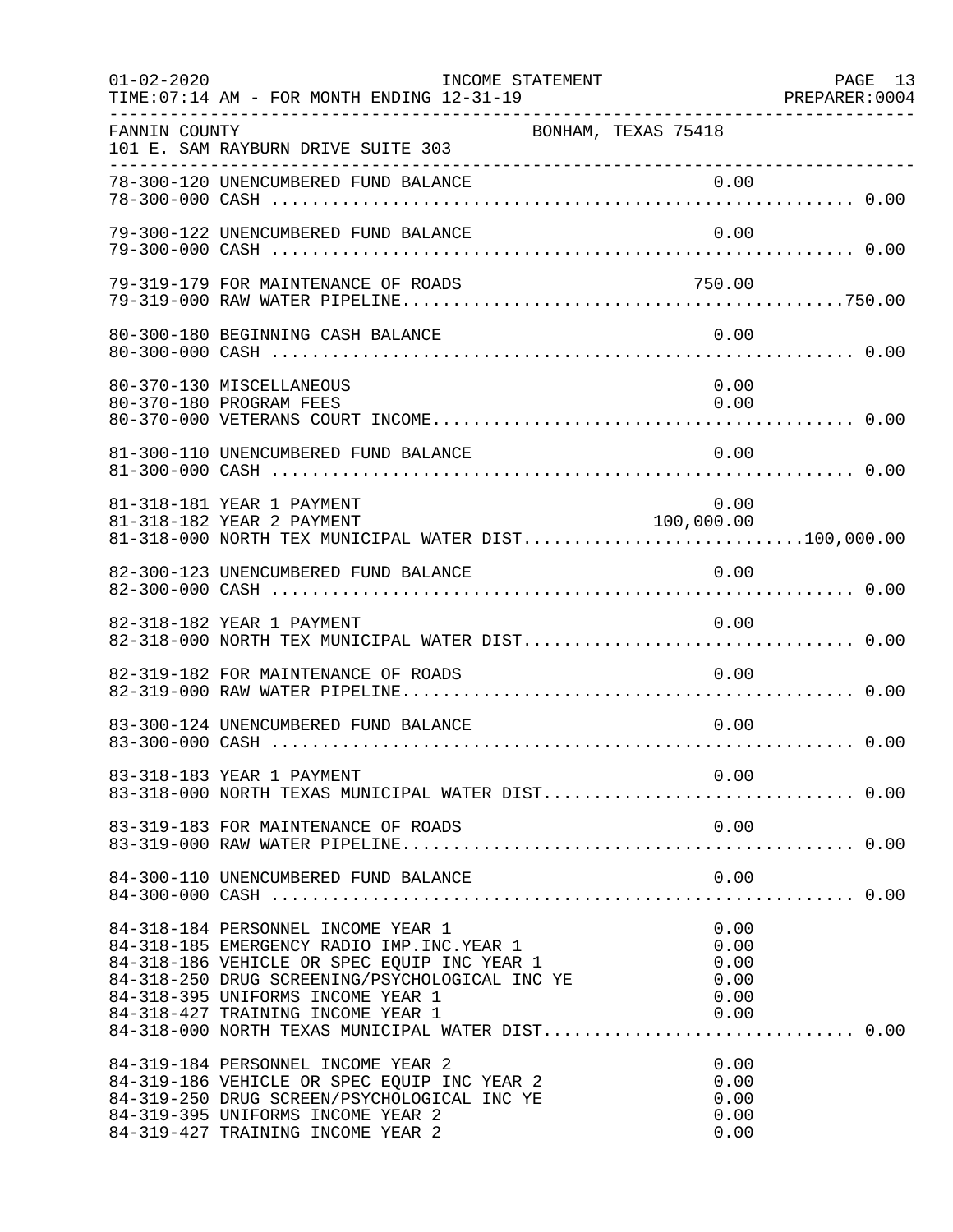| $01 - 02 - 2020$     | INCOME STATEMENT<br>TIME: 07:14 AM - FOR MONTH ENDING 12-31-19                                                                                                                                                                                      |                     |                                                             | PAGE 14<br>PREPARER: 0004 |
|----------------------|-----------------------------------------------------------------------------------------------------------------------------------------------------------------------------------------------------------------------------------------------------|---------------------|-------------------------------------------------------------|---------------------------|
| FANNIN COUNTY        | 101 E. SAM RAYBURN DRIVE SUITE 303                                                                                                                                                                                                                  | BONHAM, TEXAS 75418 |                                                             |                           |
|                      | 84-319-454 R & M EQUIPMENT INCOME YEAR 2 0.00<br>84-319-000 NORTH TEXAS MUNICIPAL WATER DIST 0.00                                                                                                                                                   |                     |                                                             |                           |
|                      | 84-370-184 LOCAL FUNDING                                                                                                                                                                                                                            |                     | 0.00                                                        |                           |
|                      | 85-300-110 UNENCUMBERED FUND BALANCE                                                                                                                                                                                                                |                     | 0.00                                                        |                           |
| 85-370-150 DONATIONS | 85-370-183 VOLUNTEER MEMBERSHIP FEES<br>85-370-184 LOCAL FUNDING<br>85-370-185 RENTAL FEE<br>85-370-186 DEPOSIT FEE                                                                                                                                 |                     | 0.00<br>60.00<br>0.00<br>662.50<br>300.00                   |                           |
|                      |                                                                                                                                                                                                                                                     |                     |                                                             |                           |
|                      | 86-319-420 SECURUS SIGNING BONUS                                                                                                                                                                                                                    |                     | 0.00                                                        |                           |
|                      | 86-370-130 REFUNDS & MISCELLANEOUS                                                                                                                                                                                                                  |                     | 0.00                                                        |                           |
|                      | 87-340-575 JUVENILE PROBATION FEES<br>87-340-576 JUVENILE PROBATION RESTITUTION 513.00<br>87-340-577 JUVENILE PROBATION COURT COSTS 20.00<br>87-340-578 FEES RECEIVED FOR OTHER COUNTIES 0.00<br>87-340-579 REIMBURSEMENT OF MEDICAL EXPENSES 70.00 |                     | 230.00                                                      |                           |
|                      |                                                                                                                                                                                                                                                     |                     |                                                             |                           |
|                      |                                                                                                                                                                                                                                                     |                     |                                                             |                           |
|                      | 89-330-908 STRUCTURAL FAM. THER. GRANT OOG<br>89-330-915 BASIC PROBATION SUPERVISION<br>89-330-916 COMMUNITY PROGRAMS<br>89-330-917 PRE/POST ADJUDICATION<br>89-330-918 COMMITMENT DIVERSION                                                        |                     | 25,000.00<br>21,655.00<br>13,334.00<br>1,059.00<br>1,666.00 |                           |
|                      | 89-360-189 INTEREST INCOME                                                                                                                                                                                                                          |                     | 14.84                                                       |                           |
|                      | 89-370-130 REFUNDS & MISCELLANEOUS<br>89-370-988 LOCAL FUNDS CARRIED FORWARD<br>89-370-995 LOCAL FUNDING                                                                                                                                            |                     | 0.00<br>8,540.00<br>184,000.00                              |                           |
|                      | 92-360-100 INTEREST EARNINGS<br>92-360-350 GOV. COMMODITY PROG. ASCS                                                                                                                                                                                |                     | 199.88<br>0.00                                              |                           |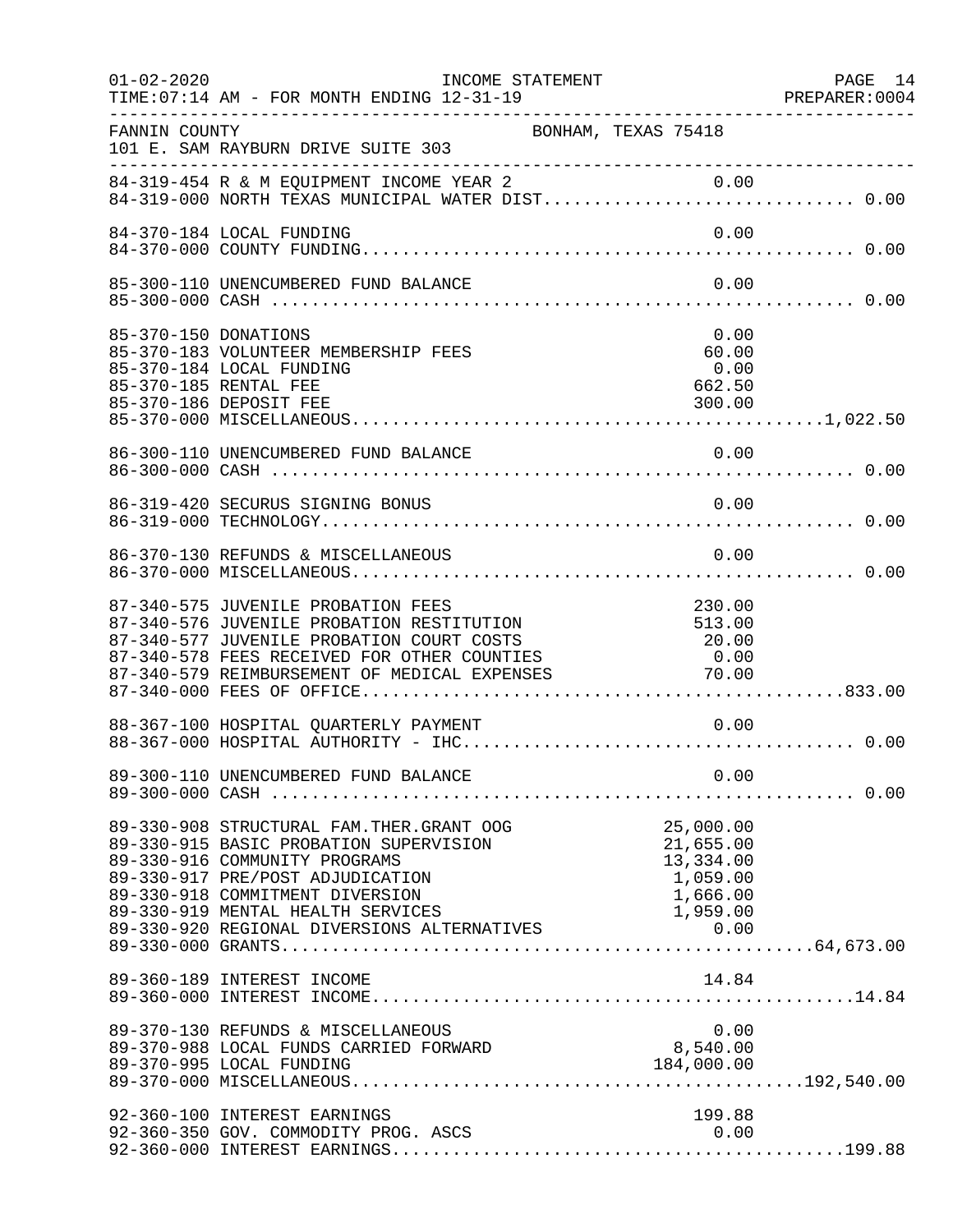| $01 - 02 - 2020$                                                                                                                | TIME: 07:14 AM - FOR MONTH ENDING 12-31-19                                                                                                                                                                                                                                                                                                                                                                                                                                                                                                 | INCOME STATEMENT    |                                                                                                                                                                                                          | PAGE 15<br>PREPARER: 0004 |
|---------------------------------------------------------------------------------------------------------------------------------|--------------------------------------------------------------------------------------------------------------------------------------------------------------------------------------------------------------------------------------------------------------------------------------------------------------------------------------------------------------------------------------------------------------------------------------------------------------------------------------------------------------------------------------------|---------------------|----------------------------------------------------------------------------------------------------------------------------------------------------------------------------------------------------------|---------------------------|
|                                                                                                                                 | FANNIN COUNTY<br>101 E. SAM RAYBURN DRIVE SUITE 303                                                                                                                                                                                                                                                                                                                                                                                                                                                                                        | BONHAM, TEXAS 75418 |                                                                                                                                                                                                          |                           |
| 92-370-100 RENT                                                                                                                 |                                                                                                                                                                                                                                                                                                                                                                                                                                                                                                                                            |                     | 0.00                                                                                                                                                                                                     |                           |
|                                                                                                                                 |                                                                                                                                                                                                                                                                                                                                                                                                                                                                                                                                            |                     |                                                                                                                                                                                                          |                           |
|                                                                                                                                 |                                                                                                                                                                                                                                                                                                                                                                                                                                                                                                                                            |                     |                                                                                                                                                                                                          |                           |
|                                                                                                                                 | 95-360-100 INTEREST EARNINGS                                                                                                                                                                                                                                                                                                                                                                                                                                                                                                               |                     | 0.00                                                                                                                                                                                                     |                           |
|                                                                                                                                 | 95-370-125 AFLAC FSA CLEARING<br>95-370-130 REFUNDS & MISCELLANEOUS                                                                                                                                                                                                                                                                                                                                                                                                                                                                        |                     | 0.00<br>0.04                                                                                                                                                                                             |                           |
|                                                                                                                                 |                                                                                                                                                                                                                                                                                                                                                                                                                                                                                                                                            |                     |                                                                                                                                                                                                          |                           |
|                                                                                                                                 | ***** EXPENSE ACCOUNTS *****                                                                                                                                                                                                                                                                                                                                                                                                                                                                                                               |                     |                                                                                                                                                                                                          |                           |
| 10-400-203 RETIREMENT<br>10-400-435 PRINTING<br>10-400-480 BOND<br>10-400-481 DUES<br>10-400-574 TECHNOLOGY<br>10-400-590 BOOKS | 10-400-101 SALARY ELECTED OFFICIAL<br>10-400-104 STATE PROBATE SALARY SUPPLEMENT<br>10-400-105 SALARY SECRETARY<br>10-400-201 SOCIAL SECURITY TAXES<br>10-400-202 GROUP HEALTH & DENTAL INSURANCE<br>10-400-204 WORKERS' COMPENSATION<br>10-400-205 MEDICARE TAX<br>10-400-225 TRAVEL ALLOWANCE<br>10-400-310 OFFICE SUPPLIES<br>10-400-311 POSTAL EXPENSES<br>10-400-427 OUT OF COUNTY TRAVEL/TRAINING<br>10-400-431 LOCAL TRAVEL<br>10-400-437 COURT REPORTER EXPENSE<br>10-400-468 JUVENILE BOARD SALARY<br>10-400-572 OFFICE EQUIPMENT |                     | $17,940.2$<br>0.00<br>8,157.94<br>1,714.57<br>3,053.04<br>3,046.96<br>154.59<br>400.99<br>1,050.00<br>271.01<br>0.00<br>50.00<br>0.00<br>0.00<br>0.00<br>600.00<br>0.00<br>0.00<br>0.00<br>0.00<br>42.50 |                           |
|                                                                                                                                 | 10-401-403 TCOG RURAL ADDRESSING                                                                                                                                                                                                                                                                                                                                                                                                                                                                                                           |                     | 0.00                                                                                                                                                                                                     |                           |
| 10-403-203 RETIREMENT                                                                                                           | 10-403-101 SALARY ELECTED OFFICIAL<br>10-403-104 SALARY DEPUTIES<br>10-403-107 REGULAR-TEMP. PART-TIME<br>10-403-201 SOCIAL SECURITY TAXES<br>10-403-202 GROUP HEALTH & DENTAL INSURANCE<br>10-403-204 WORKERS COMPENSATION                                                                                                                                                                                                                                                                                                                |                     | 15,679.44<br>42,917.40<br>4,977.00<br>3,820.89<br>17,808.18<br>7,253.69<br>387.32                                                                                                                        |                           |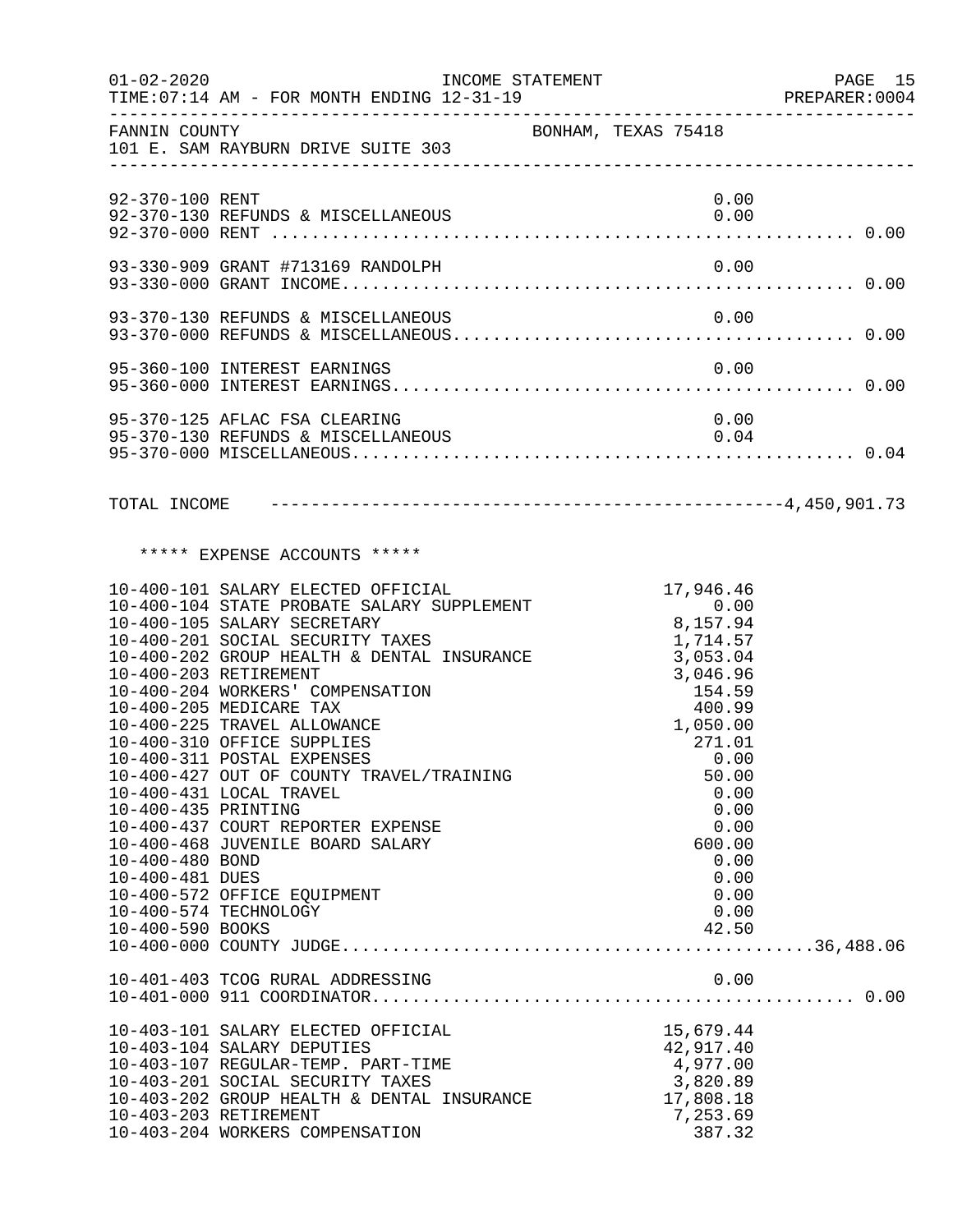|                                        | INCOME STATEMENT                                                                                                                                                                                                                                                                                                                                                                                                                  |  |                                                                                            | PAGE 16<br>PREPARER: 0004 |
|----------------------------------------|-----------------------------------------------------------------------------------------------------------------------------------------------------------------------------------------------------------------------------------------------------------------------------------------------------------------------------------------------------------------------------------------------------------------------------------|--|--------------------------------------------------------------------------------------------|---------------------------|
|                                        | FANNIN COUNTY BONHAM, TEXAS 75418<br>101 E. SAM RAYBURN DRIVE SUITE 303                                                                                                                                                                                                                                                                                                                                                           |  |                                                                                            |                           |
|                                        | 10-403-205 MEDICARE TAX<br>1.221.46<br>10-403-310 OFFICE SUPPLIES<br>10-403-311 POSTAL EXPENSES<br>10-403-420 UTILITIES TELEPHONE<br>10-403-427 OUT OF COUNTY TRAVEL/TRAINING<br>10-403-431 LOCAL TRAVEL<br>229 75                                                                                                                                                                                                                |  | 893.66                                                                                     |                           |
| 10-403-435 PRINTING<br>10-403-480 BOND | 10-403-437 IMAGING/INDEXING                                                                                                                                                                                                                                                                                                                                                                                                       |  | 229.75<br>$\begin{array}{r} 0.00 \\ 50.00 \end{array}$                                     |                           |
|                                        |                                                                                                                                                                                                                                                                                                                                                                                                                                   |  |                                                                                            |                           |
| 10-404-109 SALARY                      | 10-404-201 SOCIAL SECURITY TAXES<br>10-404-203 RETIREMENT                                                                                                                                                                                                                                                                                                                                                                         |  | 6,911.00<br>0.00<br>0.00                                                                   |                           |
|                                        |                                                                                                                                                                                                                                                                                                                                                                                                                                   |  |                                                                                            |                           |
|                                        |                                                                                                                                                                                                                                                                                                                                                                                                                                   |  |                                                                                            |                           |
|                                        |                                                                                                                                                                                                                                                                                                                                                                                                                                   |  |                                                                                            |                           |
| 10-405-435 PRINTING                    | 10-405-102 SALARY APPOINTED OFFICIAL 10-405-201 SOCIAL SECURITY TAXES 656.16<br>10-405-202 GROUP HEALTH & DENTAL INSURANCE 2,966.76<br>10-405-203 RETIREMENT<br>10-405-204 WORKERS' COMPENSATION<br>10-405-205 MEDICARE TAX<br>10-405-310 OFFICE SUPPLIES<br>10-405-311 POSTAL EXPENSES<br>10-405-427 OUT OF COUNTY TRAVEL/TRAINING<br>10-405-428 TRAINING/TUITION<br>10-405-453 COMPUTER SOFTWARE<br>10-405-572 OFFICE EQUIPMENT |  | 1,224.37<br>60.97<br>153.45<br>0.00<br>0.00<br>675.60<br>0.00<br>0.00<br>0.00<br>0.00      |                           |
| 10-406-103 SALARY                      | 10-406-107 SALARY TEMP./EXTRA<br>10-406-201 SOCIAL SECURITY TAXES<br>10-406-202 GROUP HEALTH & DENTAL INS<br>10-406-203 RETIREMENT<br>10-406-204 WORKERS' COMPENSATION<br>10-406-205 MEDICARE TAX<br>10-406-225 TRAVEL ALLOWANCE<br>10-406-310 OFFICE SUPPLIES<br>10-406-311 POSTAL EXPENSE                                                                                                                                       |  | 8,946.00<br>0.00<br>562.12<br>7.62<br>1,020.74<br>50.83<br>131.45<br>0.00<br>96.81<br>0.00 |                           |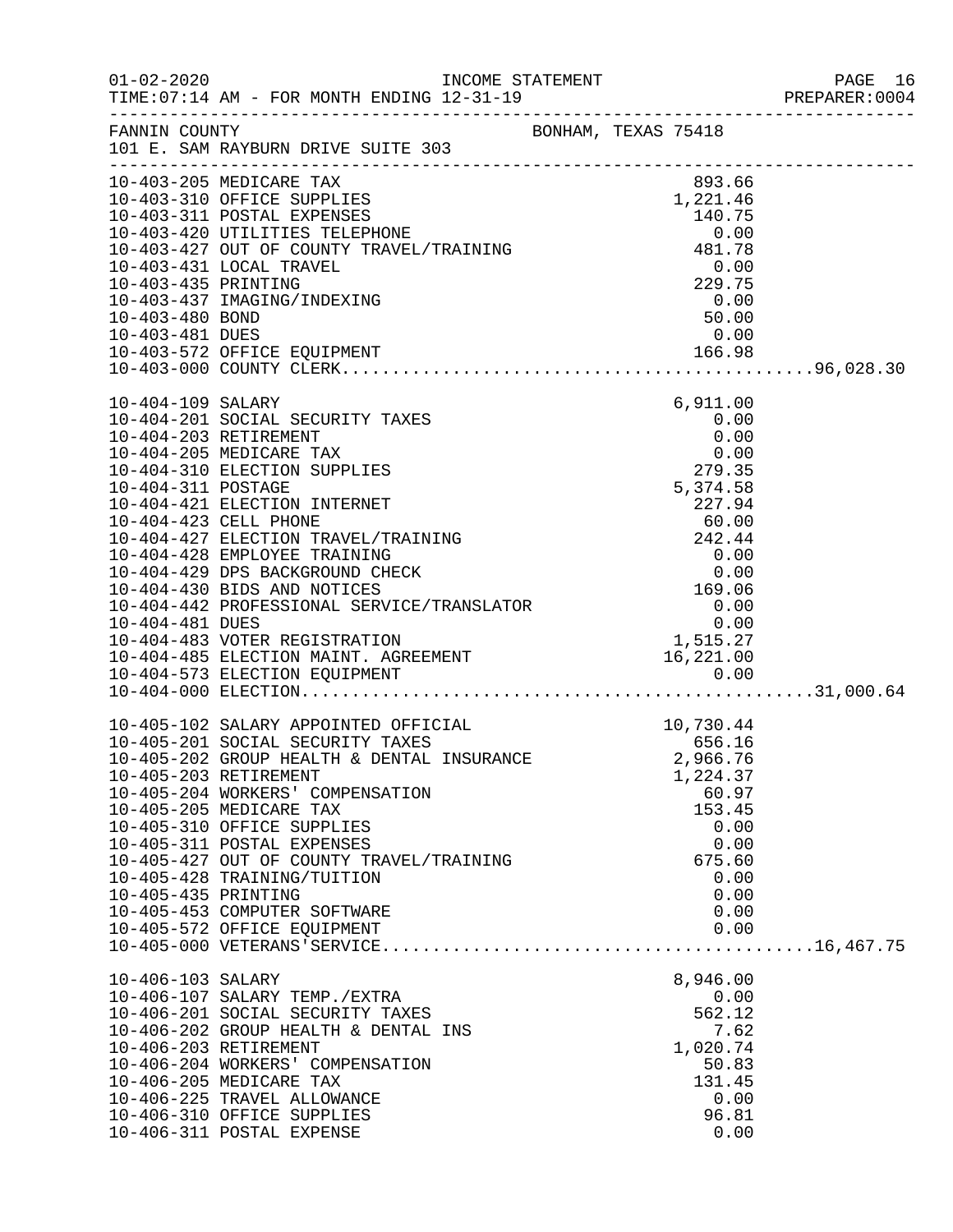|                                          |                                                                                                                                                                                                                                                                                                                                            |                                                                                                                                      | PAGE 17<br>PREPARER:0004<br>PAGE 17 |
|------------------------------------------|--------------------------------------------------------------------------------------------------------------------------------------------------------------------------------------------------------------------------------------------------------------------------------------------------------------------------------------------|--------------------------------------------------------------------------------------------------------------------------------------|-------------------------------------|
|                                          | FANNIN COUNTY SAN BONHAM, TEXAS 75418<br>101 E. SAM RAYBURN DRIVE SUITE 303                                                                                                                                                                                                                                                                |                                                                                                                                      |                                     |
|                                          | 10-406-423 CELL PHONE ALLOWANCE<br>10-406-330 AUTO EXPENSE-GAS & OIL<br>10-006-421 EMERGENCY INTERNET<br>113.97<br>10-406-422 R&M RADIO 0.00<br>10-406-423 CELL PHONE ALLOWANCE<br>10-006-427 OUT OF COUNTY TRAVEL/TRAINING 0.00<br>10-406-4                                                                                               |                                                                                                                                      |                                     |
|                                          | 10-409-488 FANNIN RURAL RAIL DIST<br>10-409-489 COURT COSTS/ARREST FEES<br>10-409-490 MISCELLANEOUS<br>10-409-491 SULPHUR RIVER REGIONAL MOBILITY AUT<br>10-409-495 '98 JAIL BOND PAYMENT<br>10-409-499 BANK SERVICE FEES<br>10-409-500 6TH COURT OF APPEALS FEE                                                                           | 0.00<br>$1,758.06-$<br>0.00<br>0.00<br>0.00<br>2,200.00<br>0.00                                                                      |                                     |
|                                          |                                                                                                                                                                                                                                                                                                                                            |                                                                                                                                      |                                     |
| 10-410-130 BAILIFF<br>10-410-311 POSTAGE | 10-410-101 SALARY ELECTED OFFICIAL<br>10-410-103 SALARY COURT COORDINATOR<br>10-410-110 SALARY COURT REPORTER<br>10-410-201 SOCIAL SECURITY TAXES<br>10-410-202 GROUP HEALTH & DENTAL INS<br>10-410-203 RETIREMENT<br>10-410-204 WORKERS COMPENSATION<br>10-410-205 MEDICARE TAX<br>10-410-310 OFFICE SUPPLIES<br>10-410-315 COPIER RENTAL | 44,961.56<br>8,679.72<br>17,875.89<br>10,862.95<br>4,189.14<br>10,529.47<br>9,467.98<br>472.73<br>1,222.85<br>0.00<br>0.00<br>210.40 |                                     |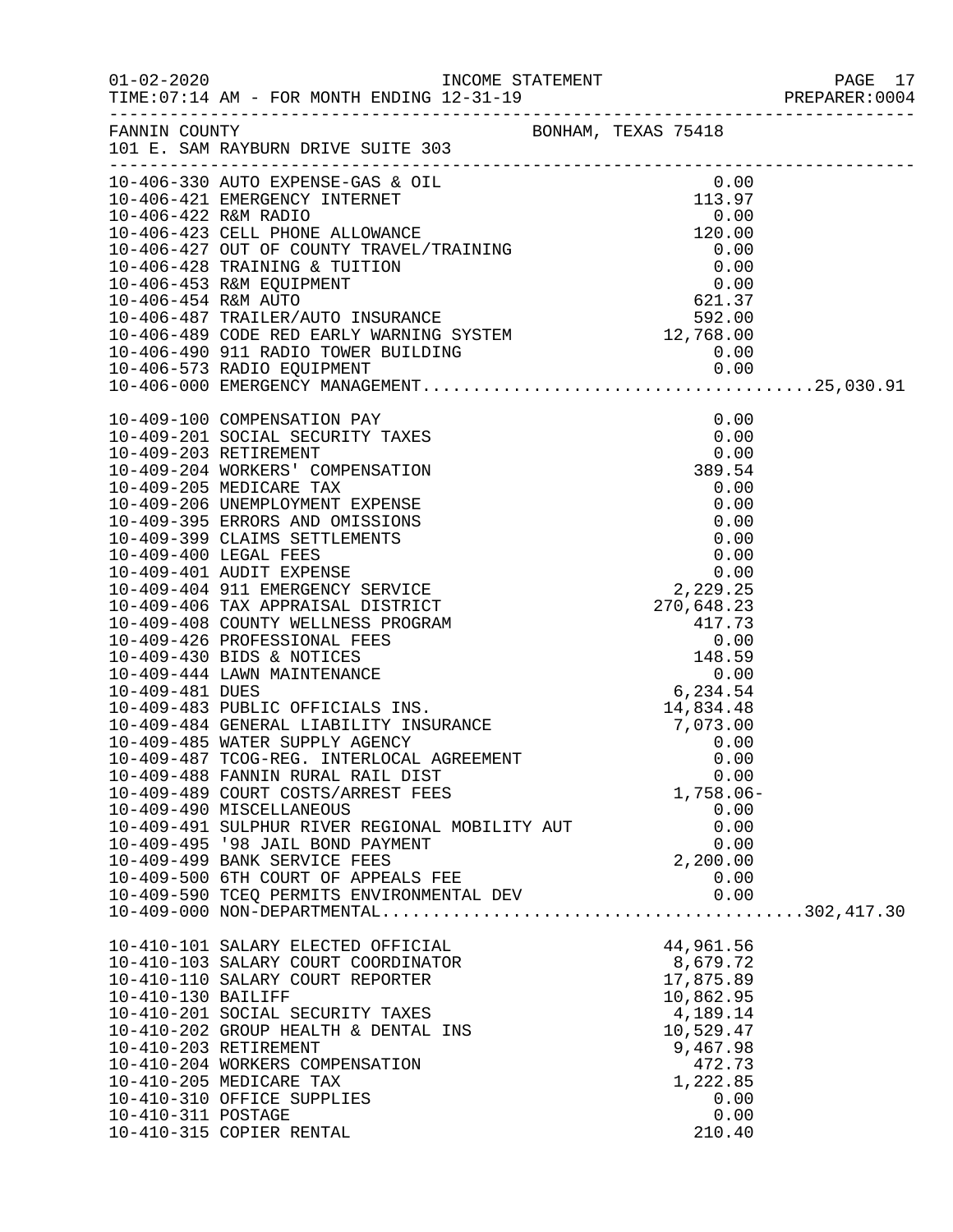|                      |                                                                            |  |            |              | PAGE 18 |
|----------------------|----------------------------------------------------------------------------|--|------------|--------------|---------|
|                      |                                                                            |  |            |              |         |
|                      | FANNIN COUNTY<br>BONHAM, TEXAS 75418<br>101 E. SAM RAYBURN DRIVE SUITE 303 |  |            |              |         |
|                      |                                                                            |  |            |              |         |
|                      |                                                                            |  |            |              |         |
|                      |                                                                            |  |            |              |         |
|                      |                                                                            |  |            |              |         |
|                      |                                                                            |  |            |              |         |
|                      |                                                                            |  |            |              |         |
|                      |                                                                            |  |            |              |         |
|                      |                                                                            |  |            |              |         |
|                      |                                                                            |  |            |              |         |
|                      |                                                                            |  |            |              |         |
|                      |                                                                            |  |            |              |         |
|                      |                                                                            |  |            |              |         |
|                      |                                                                            |  |            |              |         |
|                      |                                                                            |  |            |              |         |
|                      |                                                                            |  |            |              |         |
|                      |                                                                            |  |            |              |         |
|                      |                                                                            |  |            |              |         |
|                      |                                                                            |  |            |              |         |
|                      |                                                                            |  |            |              |         |
|                      |                                                                            |  |            |              |         |
|                      |                                                                            |  |            |              |         |
|                      |                                                                            |  |            |              |         |
|                      |                                                                            |  |            |              |         |
|                      |                                                                            |  |            |              |         |
|                      |                                                                            |  |            |              |         |
|                      |                                                                            |  |            |              |         |
|                      |                                                                            |  |            |              |         |
|                      |                                                                            |  |            |              |         |
|                      |                                                                            |  |            |              |         |
|                      |                                                                            |  |            |              |         |
|                      |                                                                            |  |            |              |         |
|                      |                                                                            |  |            |              |         |
|                      | 10-425-465 PHYSICAL EVID. ANALYSES                                         |  |            | 0.00         |         |
| 10-425-466 AUTOPSIES |                                                                            |  | 6,533.75   |              |         |
|                      | 10-425-467 VISITING JUDGE EXPENSE                                          |  |            | 0.00         |         |
|                      |                                                                            |  |            |              |         |
|                      | 10-435-103 SALARY COURT COORDINATOR                                        |  | 8,665.53   |              |         |
|                      | 10-435-110 SALARY COURT REPORTER                                           |  | 22,718.57  |              |         |
| 10-435-130 BAILIFF   |                                                                            |  | 11, 113.06 |              |         |
|                      | 10-435-201 SOCIAL SECURITY                                                 |  | 2,566.52   |              |         |
|                      | 10-435-202 GROUP HEALTH INSURANCE                                          |  | 7,205.57   |              |         |
|                      | 10-435-203 RETIREMENT                                                      |  | 4,951.60   |              |         |
|                      | 10-435-204 WORKERS COMPENSATION                                            |  | 249.52     |              |         |
| 10-435-205 MEDICARE  |                                                                            |  | 600.29     |              |         |
|                      | 10-435-310 OFFICE SUPPLIES                                                 |  | 243.53     |              |         |
|                      | 10-435-311 DISTRICT JUDGE POSTAGE                                          |  | 11.00      |              |         |
|                      | 10-435-352 GPS/SCRAM MONITORS<br>10-435-395 BAILIFF UNIFORMS               |  |            | 0.00<br>0.00 |         |
|                      | 10-435-421 LEXIS NEXIS ONLINE LEGAL                                        |  |            | 0.00         |         |
|                      | 10-435-427 OUT OF CO TRAVEL/TRAINING                                       |  | 40.00      |              |         |
|                      | 10-435-428 TRAINING/TUITION                                                |  |            | 0.00         |         |
|                      | 10-435-432 ATTORNEY FEES JUVENILE                                          |  | 2,250.00   |              |         |
|                      | 10-435-433 ATTORNEY FEES DRUG CT                                           |  |            | 0.00         |         |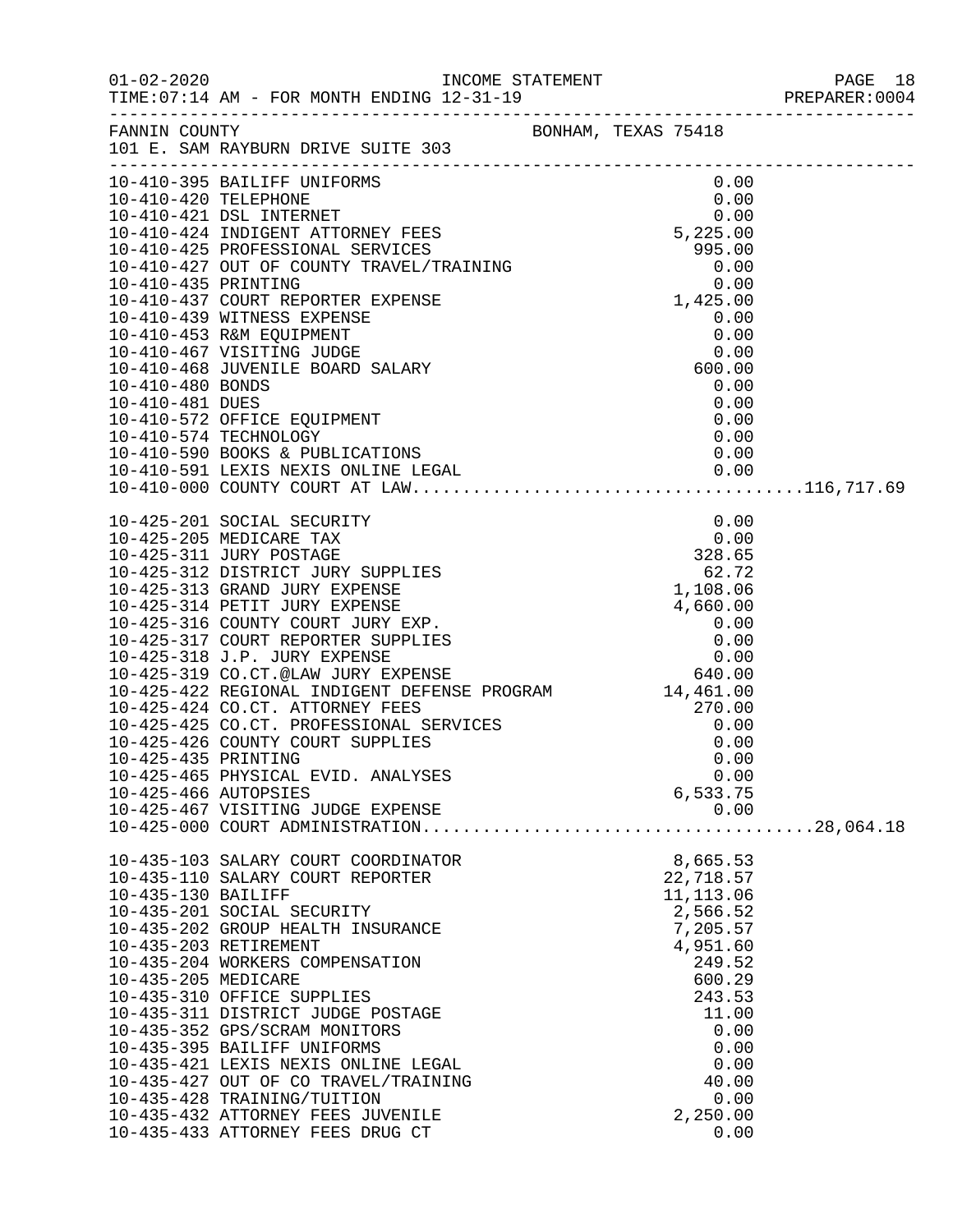|                                    |                                                             |                  | PAGE 19 |
|------------------------------------|-------------------------------------------------------------|------------------|---------|
|                                    | FANNIN COUNTY<br>101 E. SAM RAYBURN DRIVE SUITE 303         |                  |         |
|                                    |                                                             |                  |         |
|                                    |                                                             |                  |         |
|                                    |                                                             |                  |         |
|                                    |                                                             |                  |         |
|                                    |                                                             |                  |         |
|                                    |                                                             |                  |         |
|                                    |                                                             |                  |         |
|                                    |                                                             |                  |         |
|                                    |                                                             |                  |         |
|                                    |                                                             |                  |         |
|                                    |                                                             |                  |         |
|                                    |                                                             |                  |         |
|                                    |                                                             |                  |         |
|                                    |                                                             |                  |         |
|                                    |                                                             |                  |         |
|                                    |                                                             |                  |         |
|                                    |                                                             |                  |         |
|                                    |                                                             |                  |         |
|                                    |                                                             |                  |         |
|                                    |                                                             |                  |         |
|                                    |                                                             |                  |         |
|                                    |                                                             |                  |         |
|                                    |                                                             |                  |         |
|                                    |                                                             |                  |         |
|                                    |                                                             |                  |         |
|                                    |                                                             |                  |         |
|                                    |                                                             |                  |         |
|                                    |                                                             |                  |         |
|                                    |                                                             |                  |         |
|                                    |                                                             |                  |         |
| 10-450-481 DUES                    |                                                             | 50.00            |         |
|                                    | 10-450-572 OFFICE EQUIPMENT                                 | 0.00             |         |
|                                    |                                                             |                  |         |
|                                    | 10-455-101 SALARY ELECTED OFFICIAL                          | 11,976.30        |         |
|                                    | 10-455-103 SALARY ASSISTANTS                                | 17,600.66        |         |
|                                    | 10-455-201 SOCIAL SECURITY TAXES                            | 1,856.41         |         |
|                                    | 10-455-202 GROUP HEALTH & DENTAL INSURANCE                  | 8,900.28         |         |
|                                    | 10-455-203 RETIREMENT                                       | 3,374.70         |         |
|                                    | 10-455-204 WORKERS' COMPENSATION<br>10-455-205 MEDICARE TAX | 168.05<br>434.23 |         |
|                                    | 10-455-225 TRAVEL ALLOWANCE                                 | 600.00           |         |
|                                    | 10-455-310 OFFICE SUPPLIES                                  | 477.47           |         |
|                                    | 10-455-311 POSTAL EXPENSES                                  | 15.90            |         |
|                                    | 10-455-420 UTILITIES TELEPHONE                              | 0.00             |         |
|                                    | 10-455-422 R & M RADIO                                      | 0.00             |         |
|                                    | 10-455-423 CELL PHONE ALLOWANCE                             | 60.00            |         |
|                                    | 10-455-427 OUT OF COUNTY TRAVEL/TRAINING                    | 835.00           |         |
| 10-455-435 PRINTING                |                                                             | 0.00<br>0.00     |         |
| 10-455-480 BOND<br>10-455-481 DUES |                                                             | 0.00             |         |
|                                    | 10-455-572 OFFICE EQUIPMENT                                 | 514.98           |         |
|                                    |                                                             |                  |         |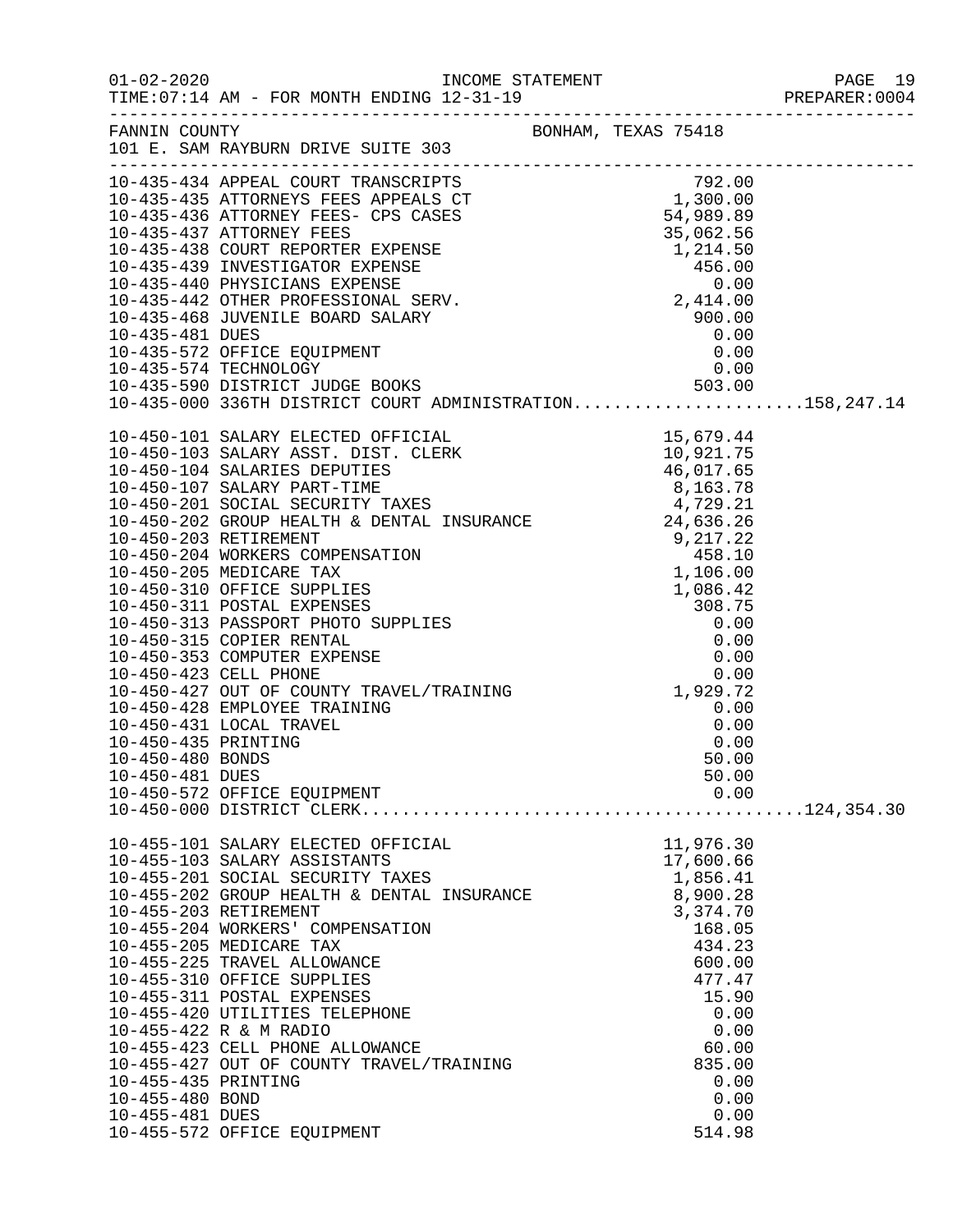|                                                           |                                                                                                                                                                                                                                                                                                                                                                                                                                                                                                             |                                                                        | PAGE 20<br>PREPARER:0004                                                |
|-----------------------------------------------------------|-------------------------------------------------------------------------------------------------------------------------------------------------------------------------------------------------------------------------------------------------------------------------------------------------------------------------------------------------------------------------------------------------------------------------------------------------------------------------------------------------------------|------------------------------------------------------------------------|-------------------------------------------------------------------------|
|                                                           | FANNIN COUNTY <b>EXAS</b> 75418<br>101 E. SAM RAYBURN DRIVE SUITE 303                                                                                                                                                                                                                                                                                                                                                                                                                                       |                                                                        |                                                                         |
|                                                           | 10-455-573 RADIO EQUIPMENT                                                                                                                                                                                                                                                                                                                                                                                                                                                                                  |                                                                        | 0.00                                                                    |
|                                                           | $10-456-101 \mbox{ SALARY ELECTED OFFICIAL} \noindent 10,921.40\n10-456-104 \mbox{ SALARY EECTED OFFICIAL} \noindent 10,921.40\n10-456-201 \mbox{SOCIAL SECRITY TAKES} \noindent 1,460.59\n10-456-201 \mbox{SOCIAL SECRITY TAKES} \noindent 1,460.59\n10-456-201 \mbox{ RICITENT T AKES} \noindent 2,612.61\n10-456-203 \mbox{ RETIREMENT} \noindent 2,6$                                                                                                                                                   |                                                                        |                                                                         |
| 10-457-435 PRINTING<br>10-457-480 BOND<br>10-457-481 DUES | 10-457-101 SALARY ELECTED OFFICIAL<br>10-457-103 SALARY ASSISTANT<br>10-457-201 SOCIAL SECURITY TAXES<br>10-457-202 GROUP HEALTH & DENTAL INSURANCE<br>10-457-202 GROUP HEALTH & DENTAL INSURANCE<br>10-457-203 RETIREMENT<br>10-457-204 W<br>10-457-310 OFFICE SUPPLIES<br>10-457-311 POSTAL EXPENSES<br>10-457-420 UTILITIES TELEPHONE<br>10-457-423 CELL PHONE ALLOWANCE<br>10-457-427 OUT OF COUNTY TRAVEL/TRAINING<br>10-457-460 OFFICE RENTAL<br>10-457-572 OFFICE EQUIPMENT<br>10-457-574 TECHNOLOGY | 260.00<br>208.33                                                       | 20.48<br>0.00<br>0.00<br>60.00<br>0.00<br>0.00<br>60.00<br>0.00<br>0.00 |
|                                                           | 10-475-101 DA. SALARY SUPPLEMENT<br>10-475-102 HB 9 D.A. SUPPLEMENTAL FUNDS<br>10-475-103 SALARY ASSISTANT D.A.<br>10-475-104 ASST. DA LONGEVITY PAY<br>10-475-105 SALARIES SECRETARIES<br>10-475-106 DA SALARY REIMB. GC CH 46<br>10-475-107 SALARY TEMP./EXTRA<br>10-475-108 INVESTIGATOR CRIMES AGAINST WOMEN                                                                                                                                                                                            | 1,682.66<br>78,155.60<br>1,280.00<br>50,790.67<br>8,505.17<br>5,061.00 | 0.00<br>0.00                                                            |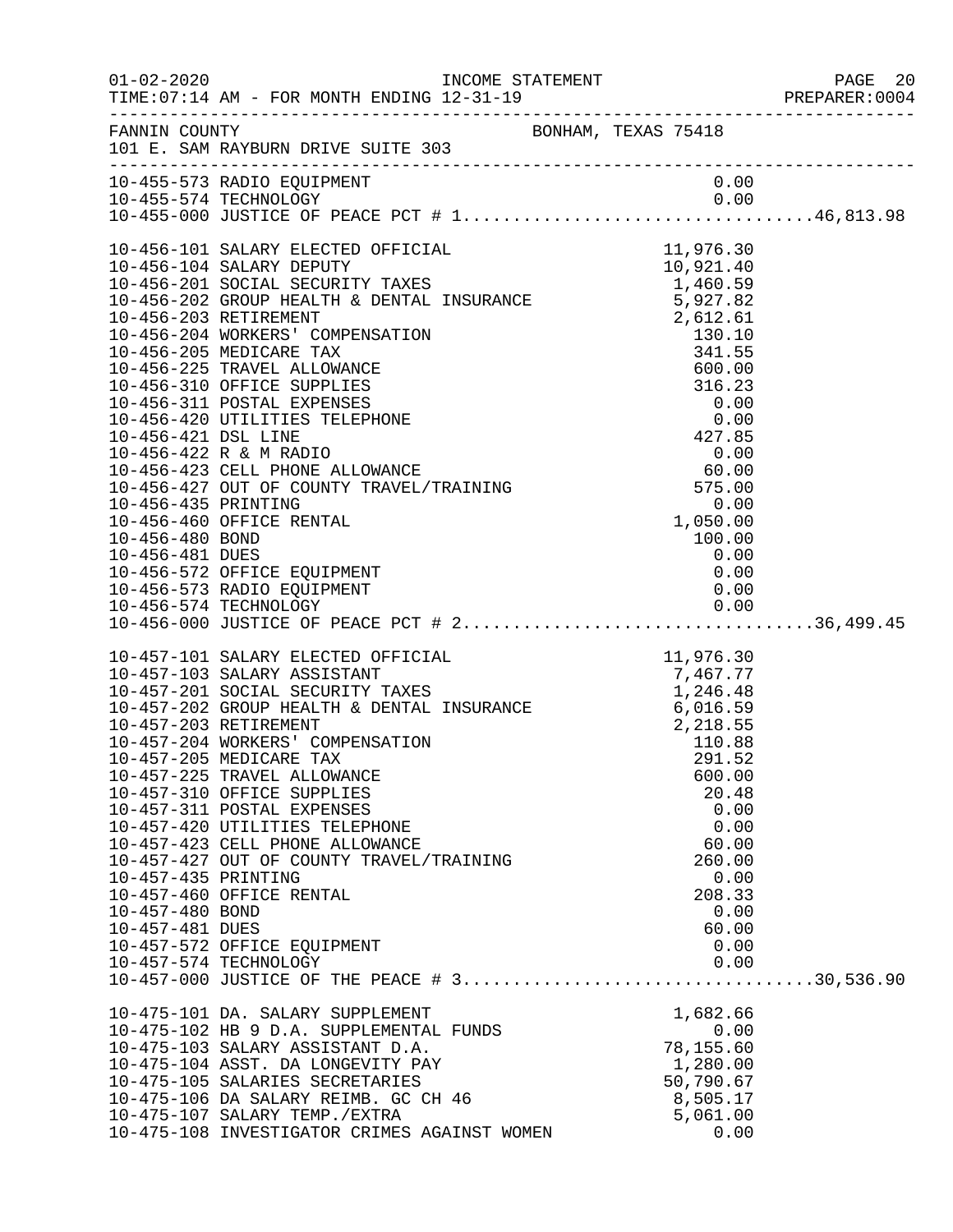|                                                           | FANNIN COUNTY<br>101 E. SAM RAYBURN DRIVE SUITE 303                                                                                                                                                                                                                                                                                                                                                                                                      | BONHAM, TEXAS 75418 |                                                                                                               |  |
|-----------------------------------------------------------|----------------------------------------------------------------------------------------------------------------------------------------------------------------------------------------------------------------------------------------------------------------------------------------------------------------------------------------------------------------------------------------------------------------------------------------------------------|---------------------|---------------------------------------------------------------------------------------------------------------|--|
|                                                           | $\begin{tabular}{l c c c} \hline 161 & 8300 RANDRIDRDRUR & 30178 & 30188 & 01018 & 01018 & 01018 & 01018 & 01018 & 01018 & 01018 & 01018 & 01018 & 01018 & 01018 & 01018 & 01018 & 01018 & 01018 & 01018 & 01018 & 01018 & 01018 & 01018 & 01018 & 01018 & 01018 & 01018 & 01$                                                                                                                                                                           |                     |                                                                                                               |  |
|                                                           |                                                                                                                                                                                                                                                                                                                                                                                                                                                          |                     |                                                                                                               |  |
| 10-495-435 PRINTING<br>10-495-480 BOND<br>10-495-481 DUES | 10-495-102 SALARY APPOINTED OFFICIAL<br>10-495-103 SALARIES ASSISTANTS<br>10-495-201 SOCIAL SECURITY TAXES<br>10-495-201 SOCIAL SECURITY TAXES<br>10-495-202 GROUP HEALTH & DENTAL INSURANCE<br>10-495-203 RETIREMENT<br>10-495-203 RETIRE<br>10-495-310 OFFICE SUPPLIES<br>10-495-353 COMPUTER SOFTWARE MAINTENANCE<br>10-495-427 OUT OF COUNTY TRAVEL/TRAINING<br>10-495-431 LOCAL TRAVEL<br>10-495-452 R & M EQUIPMENT<br>10-495-572 OFFICE EQUIPMENT |                     | 368.64<br>5,225.00<br>1,277.96<br>0.00<br>0.00<br>0.00<br>0.00<br>0.00<br>0.00                                |  |
|                                                           | 10-496-103 SALARY PURCHASING AGENT<br>10-496-201 SOCIAL SECURITY TAXES<br>10-496-202 GROUP HEALTH INSURANCE<br>10-496-203 RETIREMENT<br>10-496-204 WORKERS' COMPENSATION<br>10-496-205 MEDICARE TAX<br>10-496-310 OFFICE SUPPLIES<br>10-496-353 COMPUTER SOFTWARE MAINTENANCE<br>10-496-421 CELL PHONE<br>10-496-427 OUT OF COUNTY TRAVEL<br>10-496-431 LOCAL TRAVEL                                                                                     |                     | 14, 197.82<br>871.27<br>2,966.76<br>1,619.94<br>80.67<br>203.76<br>28.90<br>655.00<br>90.00<br>111.36<br>0.00 |  |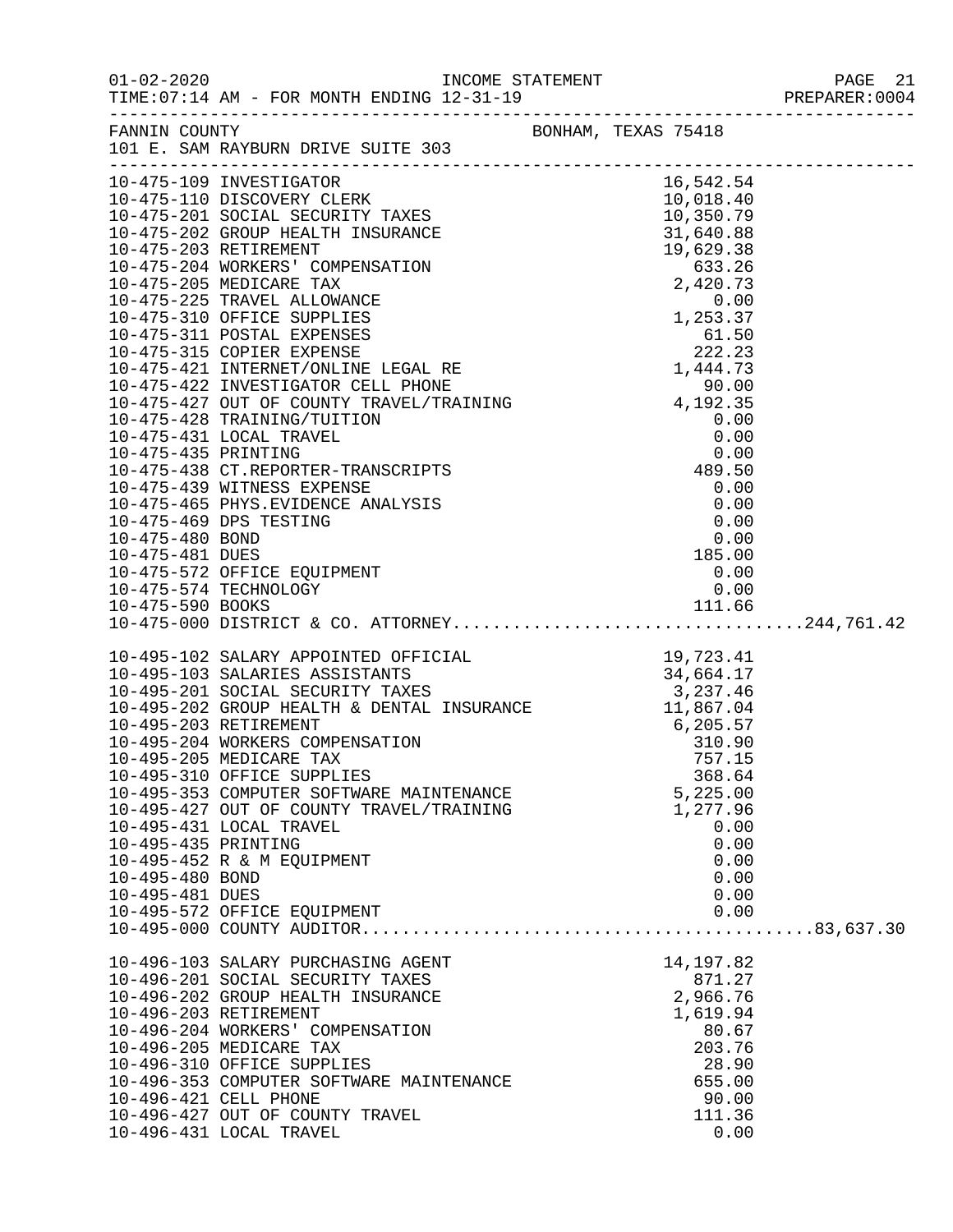|                     |                                                                                                                                                                                                                                                                                                                                                                               |                | PAGE 22<br>PREPARER:0004 |
|---------------------|-------------------------------------------------------------------------------------------------------------------------------------------------------------------------------------------------------------------------------------------------------------------------------------------------------------------------------------------------------------------------------|----------------|--------------------------|
|                     | FANNIN COUNTY<br>101 E. SAM RAYBURN DRIVE SUITE 303                                                                                                                                                                                                                                                                                                                           |                |                          |
| 10-496-435 PRINTING |                                                                                                                                                                                                                                                                                                                                                                               | 0.00           |                          |
|                     | 10-496-452 R & M EQUIPMENT                                                                                                                                                                                                                                                                                                                                                    | 0.00           |                          |
|                     |                                                                                                                                                                                                                                                                                                                                                                               |                |                          |
|                     |                                                                                                                                                                                                                                                                                                                                                                               |                |                          |
|                     |                                                                                                                                                                                                                                                                                                                                                                               |                |                          |
|                     | $\begin{tabular}{lllllllllllllllllllllllllllllllllllllllllllll} & & & & 10-497-101 & \text{SALARY ELECTED OFFICIAL} & & & 15,679.44\\ 10-497-103 & \text{SALARY ASSISTANT} & & & 12,933.83\\ 10-497-201 & \text{SOCIAL SECURITY TAXES} & & 1,397.26\\ 10-497-202 & \text{GROUP HEALTH & \text{DENTAL INSURANCE} & & 5,930.88\\ 10-497-203 & \text{RETIREMENT} & & 3,264.73\\$ |                |                          |
|                     |                                                                                                                                                                                                                                                                                                                                                                               |                |                          |
|                     |                                                                                                                                                                                                                                                                                                                                                                               |                |                          |
|                     |                                                                                                                                                                                                                                                                                                                                                                               |                |                          |
|                     |                                                                                                                                                                                                                                                                                                                                                                               |                |                          |
|                     |                                                                                                                                                                                                                                                                                                                                                                               |                |                          |
|                     |                                                                                                                                                                                                                                                                                                                                                                               |                |                          |
|                     |                                                                                                                                                                                                                                                                                                                                                                               |                |                          |
|                     |                                                                                                                                                                                                                                                                                                                                                                               |                |                          |
|                     |                                                                                                                                                                                                                                                                                                                                                                               |                |                          |
|                     |                                                                                                                                                                                                                                                                                                                                                                               |                |                          |
|                     |                                                                                                                                                                                                                                                                                                                                                                               |                |                          |
| 10-497-480 BOND     |                                                                                                                                                                                                                                                                                                                                                                               | 0.00           |                          |
|                     |                                                                                                                                                                                                                                                                                                                                                                               |                |                          |
|                     |                                                                                                                                                                                                                                                                                                                                                                               |                |                          |
|                     |                                                                                                                                                                                                                                                                                                                                                                               |                |                          |
|                     | 10-499-101 SALARIES ELECTED OFFICIAL<br>10-499-103 SALARIES ASSISTANTS<br>10-499-104 SALARIES DEPUTIES<br>10-499-107 SALARIES DEPUTIES<br>10-499-201 SOCIAL SECURITY TAXES<br>10-499-201 SOCIAL SECURITY TAXES<br>10-499-202 GROUP HEALTH                                                                                                                                     |                |                          |
|                     |                                                                                                                                                                                                                                                                                                                                                                               |                |                          |
|                     |                                                                                                                                                                                                                                                                                                                                                                               |                |                          |
|                     |                                                                                                                                                                                                                                                                                                                                                                               |                |                          |
|                     |                                                                                                                                                                                                                                                                                                                                                                               |                |                          |
|                     |                                                                                                                                                                                                                                                                                                                                                                               |                |                          |
|                     |                                                                                                                                                                                                                                                                                                                                                                               |                |                          |
|                     |                                                                                                                                                                                                                                                                                                                                                                               | 821.39         |                          |
|                     | 10-499-225 LEONARD OFFICE TRAVEL                                                                                                                                                                                                                                                                                                                                              | 167.50         |                          |
|                     | 10-499-310 OFFICE SUPPLIES                                                                                                                                                                                                                                                                                                                                                    | 270.58         |                          |
|                     | 10-499-311 POSTAL EXPENSES                                                                                                                                                                                                                                                                                                                                                    | 200.81         |                          |
|                     | 10-499-315 COPIER EXPENSE<br>10-499-420 TELEPHONE LEONARD OFFICE                                                                                                                                                                                                                                                                                                              | 190.74<br>0.00 |                          |
|                     | 10-499-423 CELL PHONE                                                                                                                                                                                                                                                                                                                                                         | 0.00           |                          |
|                     | 10-499-427 OUT OF COUNTY TRAVEL/TRAINING                                                                                                                                                                                                                                                                                                                                      | 1,891.49       |                          |
| 10-499-435 PRINTING |                                                                                                                                                                                                                                                                                                                                                                               | 0.00           |                          |
|                     | 10-499-460 LEONARD OFFICE RENT                                                                                                                                                                                                                                                                                                                                                | 300.00         |                          |
| 10-499-480 BOND     |                                                                                                                                                                                                                                                                                                                                                                               | 0.00           |                          |
| 10-499-481 DUES     |                                                                                                                                                                                                                                                                                                                                                                               | 175.00         |                          |
|                     | 10-499-572 OFFICE EQUIPMENT                                                                                                                                                                                                                                                                                                                                                   | 0.00           |                          |
|                     | 10-499-574 TECHNOLOGY                                                                                                                                                                                                                                                                                                                                                         | 0.00           |                          |
|                     | 10-503-103 SALARY-TECHNICIAN                                                                                                                                                                                                                                                                                                                                                  | 11,387.67      |                          |
|                     | 10-503-107 PART TIME TECHNICIAN                                                                                                                                                                                                                                                                                                                                               | 2,805.90       |                          |
|                     | 10-503-201 SOCIAL SECURITY                                                                                                                                                                                                                                                                                                                                                    | 820.70         |                          |
|                     | 10-503-202 GROUP HEALTH INSURANCE                                                                                                                                                                                                                                                                                                                                             | 2,966.76       |                          |
|                     | 10-503-203 RETIREMENT                                                                                                                                                                                                                                                                                                                                                         | 1,619.50       |                          |
|                     | 10-503-204 WORKERS COMPENSATION                                                                                                                                                                                                                                                                                                                                               | 98.26          |                          |
|                     | 10-503-205 MEDICARE TAX                                                                                                                                                                                                                                                                                                                                                       | 191.97         |                          |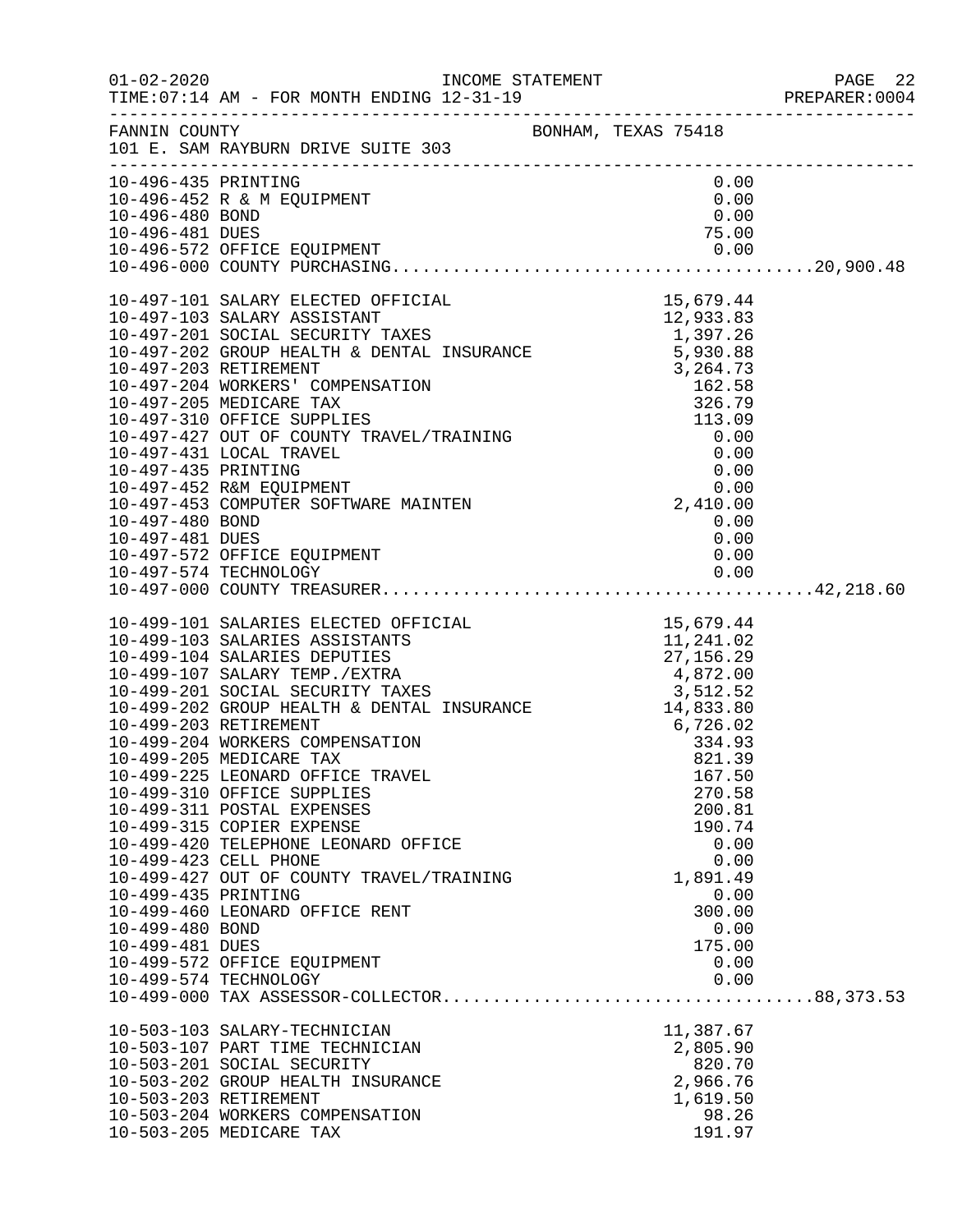|                 |                                                                                                                                                                                                                                              |  |           |              | PREPARER: 0004 |  |
|-----------------|----------------------------------------------------------------------------------------------------------------------------------------------------------------------------------------------------------------------------------------------|--|-----------|--------------|----------------|--|
|                 | FANNIN COUNTY<br>101 E. SAM RAYBURN DRIVE SUITE 303                                                                                                                                                                                          |  |           |              |                |  |
|                 | 10-503-225 TRAVEL ALLOWANCE                                                                                                                                                                                                                  |  | 169.30    |              |                |  |
|                 | 10-503-225 IRAVEL ALLOWANCE<br>10-503-310 OFFICE SUPPLIES<br>10-503-421 CELL PHONE ALLOWANCE<br>10-503-423 EMERGENCY INTERNET<br>10-503-427 OUT OF COUNTY TRAVEL/TRAINING<br>10-503-435 PRINTING<br>10-503-453 R&M COMPUTER/TRAINING<br>10-5 |  |           |              |                |  |
|                 |                                                                                                                                                                                                                                              |  |           |              |                |  |
|                 |                                                                                                                                                                                                                                              |  |           |              |                |  |
|                 |                                                                                                                                                                                                                                              |  |           |              |                |  |
|                 |                                                                                                                                                                                                                                              |  |           |              |                |  |
|                 |                                                                                                                                                                                                                                              |  |           |              |                |  |
|                 | 10-503-574 COMPUTER/WEB SOFTWARE                                                                                                                                                                                                             |  | 0.00      |              |                |  |
|                 |                                                                                                                                                                                                                                              |  |           |              |                |  |
|                 |                                                                                                                                                                                                                                              |  |           |              |                |  |
|                 |                                                                                                                                                                                                                                              |  |           |              |                |  |
|                 |                                                                                                                                                                                                                                              |  |           |              |                |  |
|                 |                                                                                                                                                                                                                                              |  |           |              |                |  |
|                 |                                                                                                                                                                                                                                              |  |           |              |                |  |
|                 |                                                                                                                                                                                                                                              |  |           |              |                |  |
|                 |                                                                                                                                                                                                                                              |  |           |              |                |  |
|                 |                                                                                                                                                                                                                                              |  |           |              |                |  |
|                 |                                                                                                                                                                                                                                              |  |           |              |                |  |
|                 |                                                                                                                                                                                                                                              |  |           |              |                |  |
|                 |                                                                                                                                                                                                                                              |  | 198.96-   |              |                |  |
|                 |                                                                                                                                                                                                                                              |  |           |              |                |  |
|                 |                                                                                                                                                                                                                                              |  |           |              |                |  |
|                 |                                                                                                                                                                                                                                              |  |           |              |                |  |
|                 |                                                                                                                                                                                                                                              |  |           |              |                |  |
|                 |                                                                                                                                                                                                                                              |  |           |              |                |  |
|                 | 10-510-421 INTERNET LINES                                                                                                                                                                                                                    |  | 0.00      |              |                |  |
|                 | 10-510-423 CELL PHONE                                                                                                                                                                                                                        |  | 79.74     |              |                |  |
|                 | 10-510-440 UTILITIES ELECTRICITY                                                                                                                                                                                                             |  | 70.45     |              |                |  |
|                 | 10-510-441 UTILITIES GAS                                                                                                                                                                                                                     |  | 0.00      |              |                |  |
|                 | 10-510-442 UTILITIES WATER                                                                                                                                                                                                                   |  | 0.00      |              |                |  |
|                 | 10-510-443 TRASH PICK-UP                                                                                                                                                                                                                     |  | 168.52    |              |                |  |
|                 | 10-510-445 AIR CONDITIONER MAINTENANCE                                                                                                                                                                                                       |  |           | 0.00         |                |  |
|                 | 10-510-446 ELEVATOR MAINTENANCE CONTR<br>10-510-450 R & M BUILDINGS                                                                                                                                                                          |  |           | 0.00<br>0.00 |                |  |
|                 | 10-510-453 COMPUTER SOFTWARE MAINTEN                                                                                                                                                                                                         |  | 68,189.50 |              |                |  |
|                 | 10-510-463 RENTAL PERSONNEL PAGER                                                                                                                                                                                                            |  | 0.00      |              |                |  |
|                 | 10-510-482 FIRE INSURANCE                                                                                                                                                                                                                    |  |           | 0.00         |                |  |
| 10-510-500 LAND |                                                                                                                                                                                                                                              |  |           | 0.00         |                |  |
|                 | 10-510-530 PERMANENT IMPROVEMENTS                                                                                                                                                                                                            |  |           | 0.00         |                |  |
|                 | 10-510-572 OFFICE EQUIPMENT                                                                                                                                                                                                                  |  |           | 0.00         |                |  |
|                 | 10-510-573 ODYSSEY SOFTWARE/EQUIPMENT                                                                                                                                                                                                        |  | 0.00      |              |                |  |
|                 | 10-510-574 TECHNOLOGY                                                                                                                                                                                                                        |  | 0.00      |              |                |  |
|                 | 10-510-575 LAND/BUILDING                                                                                                                                                                                                                     |  | 0.00      |              |                |  |
|                 | 10-510-577 JANITOR EQUIPMENT                                                                                                                                                                                                                 |  |           | 0.00         |                |  |
|                 |                                                                                                                                                                                                                                              |  |           |              |                |  |
|                 | 10-511-115 SALARY JANITOR                                                                                                                                                                                                                    |  | 1,722.03  |              |                |  |
|                 | 10-511-201 SOCIAL SECURITY TAXES                                                                                                                                                                                                             |  | 106.76    |              |                |  |
|                 | 10-511-203 RETIREMENT                                                                                                                                                                                                                        |  | 0.00      |              |                |  |
|                 | 10-511-204 WORKER' COMPENSATION                                                                                                                                                                                                              |  | 110.33    |              |                |  |
|                 | 10-511-205 MEDICARE TAX                                                                                                                                                                                                                      |  | 24.97     |              |                |  |
|                 | 10-511-225 JANITOR TRAVEL                                                                                                                                                                                                                    |  | 29.23     |              |                |  |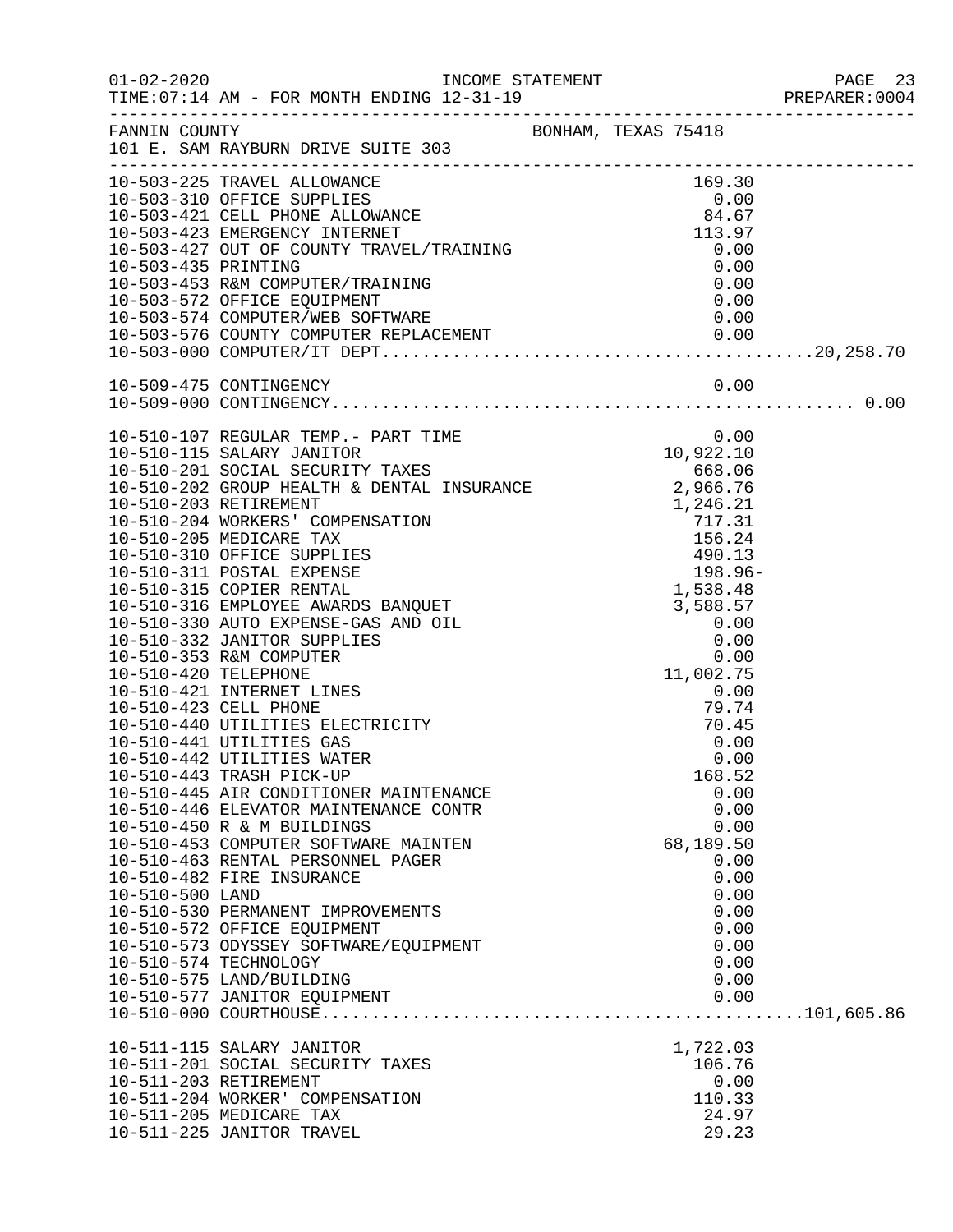|                                             |                                                        |                     |                           | PREPARER: 0004 |
|---------------------------------------------|--------------------------------------------------------|---------------------|---------------------------|----------------|
| FANNIN COUNTY                               | 101 E. SAM RAYBURN DRIVE SUITE 303                     | BONHAM, TEXAS 75418 |                           |                |
|                                             | 10-511-332 JANITOR SUPPLIES                            |                     | 274.33                    |                |
|                                             | 10-511-440 UTILITIES ELECTRICITY                       |                     | 731.02                    |                |
|                                             | 10-511-441 UTILITIES GAS                               |                     | 247.75                    |                |
|                                             | 10-511-442 UTILITIES WATER                             |                     | 122.44                    |                |
|                                             | 10-511-443 TRASH PICK-UP SERVICE                       |                     | 84.26                     |                |
|                                             | 10-511-444 LAWN MAINTENANCE                            |                     | 0.00                      |                |
|                                             | 10-511-450 R & M BUILDING<br>10-511-482 FIRE INSURANCE |                     | 162.78<br>0.00            |                |
| 10-511-535 BUILDINGS                        |                                                        |                     | 0.00                      |                |
|                                             |                                                        |                     |                           |                |
|                                             | 10-512-332 JANITOR SUPPLIES                            |                     | 0.00                      |                |
|                                             | 10-512-440 UTILITIES ELECTRICITY                       |                     | $0.00$<br>1,314.60        |                |
|                                             | 10-512-442 UTILITIES WATER                             |                     | 146.36                    |                |
|                                             | 10-512-450 R&M BUILDING                                |                     | 70.00                     |                |
|                                             | 10-512-482 FIRE INSURANCE                              |                     | 0.00                      |                |
|                                             |                                                        |                     |                           |                |
|                                             |                                                        |                     |                           |                |
|                                             | 10-513-115 SALARY JANITOR                              |                     | $\frac{2,131.75}{132.17}$ |                |
|                                             | 10-513-201 SOCIAL SECURITY TAXES                       |                     |                           |                |
|                                             | 10-513-203 RETIREMENT                                  |                     | $0.00$<br>$117.05$        |                |
|                                             | 10-513-204 WORKERS' COMPENSATION                       |                     |                           |                |
|                                             | 10-513-205 MEDICARE TAX                                |                     |                           |                |
|                                             | 10-513-311 SOUTH ANNEX POSTAGE                         |                     | 30.91<br>49.26-<br>230.83 |                |
|                                             | 10-513-315 COPIER RENTAL                               |                     |                           |                |
|                                             | 10-513-332 JANITOR SUPPLIES                            |                     | 320.35                    |                |
| 10-513-420 TELEPHONE<br>10-513-421 INTERNET |                                                        |                     | 0.00<br>821.82            |                |
|                                             | 10-513-440 UTILITIES ELECTRICITY                       |                     | 1,268.04                  |                |
|                                             | 10-513-441 UTILITIES GAS                               |                     | 294.73                    |                |
|                                             | 10-513-442 UTILITIES WATER                             |                     | 176.91                    |                |
|                                             | 10-513-443 TRASH PICKUP SERVICE                        |                     | 168.52                    |                |
|                                             | 10-513-444 LAWN MAINTENANCE                            |                     | 0.00                      |                |
|                                             | 10-513-450 R&M BUILDING                                |                     | 1,404.75                  |                |
|                                             | 10-513-455 PARKING LOT                                 |                     | 0.00                      |                |
|                                             | 10-513-482 FIRE INSURANCE                              |                     | 0.00                      |                |
| 10-513-531 ANNEX                            |                                                        |                     | 0.00                      |                |
|                                             |                                                        |                     |                           |                |
|                                             | 10-514-421 TELEPHONE/INTERNET                          |                     | 236.82                    |                |
|                                             |                                                        |                     |                           |                |
|                                             | 10-515-440 UTILITIES ELECTRICITY                       |                     | 538.02                    |                |
|                                             | 10-515-441 UTILITIES GAS                               |                     | 152.13                    |                |
|                                             | 10-515-442 UTILITIES WATER                             |                     | 41.50                     |                |
|                                             | 10-515-444 LAWN MAINTENANCE                            |                     | 0.00                      |                |
|                                             | 10-515-450 R&M BUILDING                                |                     | 31.50                     |                |
|                                             | 10-515-482 FIRE INSURANCE                              |                     | 0.00                      |                |
|                                             | 10-515-501 PEST CONTROL                                |                     | 0.00                      |                |
|                                             |                                                        |                     |                           |                |
|                                             | 10-516-115 SALARY JANITOR                              |                     | 816.87                    |                |
|                                             | 10-516-201 SOCIAL SECURITY TAXES                       |                     | 50.64                     |                |
|                                             | 10-516-203 RETIREMENT                                  |                     | 0.00                      |                |
|                                             | 10-516-204 WORKERS' COMPENSATION                       |                     | 60.68                     |                |
|                                             | 10-516-205 MEDICARE TAX                                |                     | 11.85                     |                |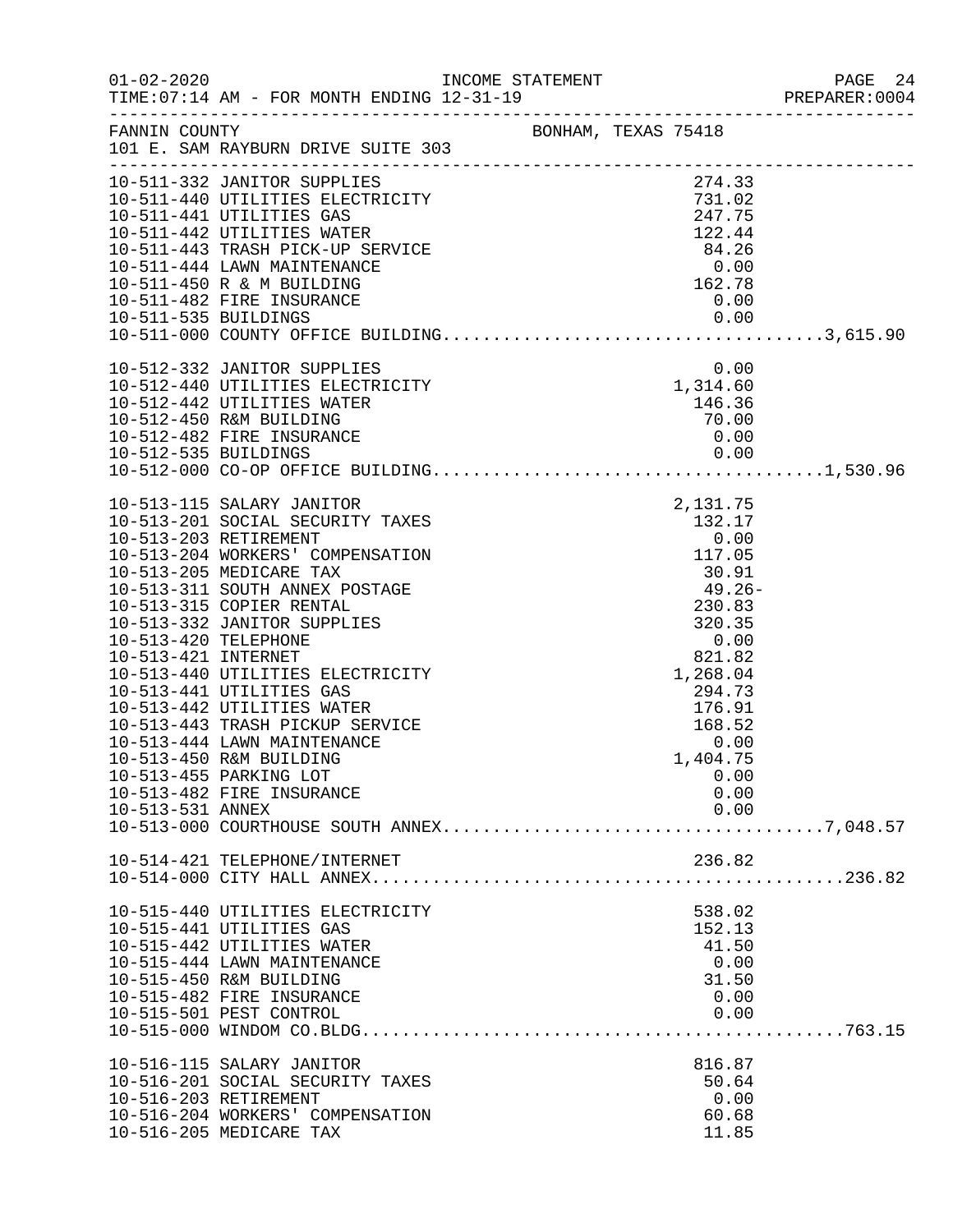| $01 - 02 - 2020$     | INCOME STATEMENT<br>AM - FOR MONTH ENDING 12-31-19                                                   |                                                               |            |                               |      | PAGE 25<br>PREPARER: 0004 |
|----------------------|------------------------------------------------------------------------------------------------------|---------------------------------------------------------------|------------|-------------------------------|------|---------------------------|
|                      | FANNIN COUNTY<br>101 E. SAM RAYBURN DRIVE SUITE 303                                                  | BONHAM, TEXAS 75418                                           |            |                               |      |                           |
|                      | 10-516-225 JANITOR TRAVEL<br>10-516-332 JANITOR SUPPLIES                                             |                                                               |            | 51.97<br>330.84               |      |                           |
| 10-516-420 TELEPHONE |                                                                                                      |                                                               |            | 0.00                          |      |                           |
|                      | 10-516-440 UTILITIES ELECTRICITY                                                                     |                                                               |            | 756.16                        |      |                           |
|                      | 10-516-441 UTILITIES GAS                                                                             |                                                               |            | 0.00                          |      |                           |
|                      | 10-516-442 UTILITIES WATER                                                                           |                                                               |            | 114.16                        |      |                           |
|                      | 10-516-443 TRASH PICKUP SERVICE<br>10-516-444 LAWN MAINTENANCE                                       |                                                               |            | 0.00<br>0.00                  |      |                           |
|                      | 10-516-450 R&M BUILDING                                                                              |                                                               |            | 57.00                         |      |                           |
|                      | 10-516-482 FIRE INSURANCE                                                                            |                                                               |            | 0.00                          |      |                           |
|                      | 10-516-530 BUILDING REMODEL                                                                          |                                                               |            | 0.00                          |      |                           |
|                      | 10-516-535 BUILDING CONSTRUCTION                                                                     |                                                               |            |                               | 0.00 |                           |
|                      | 10-516-572 OFFICE EQUIPMENT<br>10-516-000 AGRILIFE EXTENSION BUILDING2,250.17                        |                                                               |            |                               |      |                           |
|                      |                                                                                                      |                                                               |            |                               |      |                           |
| 10-517-535 BUILDING  |                                                                                                      |                                                               |            |                               | 0.00 |                           |
|                      |                                                                                                      |                                                               |            |                               |      |                           |
|                      | 10-518-311 POSTAL EXPENSES                                                                           |                                                               |            | 336.00                        |      |                           |
|                      | 10-518-332 JANITOR SUPPLIES                                                                          |                                                               |            | 805.57                        |      |                           |
|                      | 10-518-420 UTILITIES TELEPHONE                                                                       |                                                               |            | 0.00                          |      |                           |
|                      | 10-518-421 INTERNET SERVICES                                                                         |                                                               |            | 3,432.60                      |      |                           |
|                      | 10-518-440 UTILITIES ELECTRICITY                                                                     |                                                               |            | 2,680.10                      |      |                           |
|                      | 10-518-441 UTILITIES GAS                                                                             |                                                               |            | 567.36                        |      |                           |
|                      | 10-518-442 UTILITIES WATER<br>10-518-443 TRASH PICKUP SERVICE                                        | $1,005.37$<br>$335.24$<br>$1,495.23$<br>$0.00$<br>$45,625.00$ |            |                               |      |                           |
|                      | 10-518-450 R & M BUILDING                                                                            |                                                               |            |                               |      |                           |
|                      | 10-518-460 MOVING EXPENSES                                                                           |                                                               |            |                               |      |                           |
|                      | 10-518-470 OFFICE SPACE LEASE                                                                        |                                                               |            |                               |      |                           |
|                      | 10-518-483 ALARM MONITORING                                                                          |                                                               |            | 00.cs v, c.<br>885.60<br>0.00 |      |                           |
|                      | 10-518-484 CLEANING SERVICES                                                                         |                                                               |            |                               |      |                           |
|                      | ES DE CONTRACTORES DE CONTRACTORES DE CONTRACTORES DE CONTRACTORES DE CONTRACTORES DE CONTRACTORES D |                                                               |            |                               |      |                           |
|                      | 10-518-501 PEST CONTROL 235.00<br>10-518-000 COUNTY OFFICES RELOCATION57,403.07                      |                                                               |            |                               |      |                           |
|                      | 10-519-165 CONSTRUCTION                                                                              |                                                               |            |                               | 0.00 |                           |
|                      |                                                                                                      |                                                               |            |                               |      |                           |
|                      | 10-520-484 GENERAL LIABILITY INSURANCE                                                               |                                                               |            |                               | 0.00 |                           |
|                      |                                                                                                      |                                                               |            |                               |      |                           |
|                      | 10-540-417 AMBULANCE SERVICE                                                                         |                                                               | 135,000.00 |                               |      |                           |
|                      |                                                                                                      |                                                               |            |                               |      |                           |
|                      | 10-543-416 FIRE PROTECTION SERVICE                                                                   |                                                               |            | 21,000.00                     |      |                           |
|                      | 10-543-422 R&M RADIO/TOWER                                                                           |                                                               |            | 0.00                          |      |                           |
|                      | 10-543-440 UTILITIES ELECTRICITY                                                                     |                                                               |            |                               | 0.00 |                           |
|                      | 10-543-447 REPEATER SERVICE CONTRACT                                                                 |                                                               | 2,920.96   |                               |      |                           |
|                      | 10-543-490 FCC RADIO LICENSE                                                                         |                                                               |            | 0.00                          |      |                           |
|                      |                                                                                                      |                                                               |            |                               |      |                           |
|                      | 10-551-101 SALARY ELECTED OFFICIAL                                                                   |                                                               |            | 8,926.26                      |      |                           |
|                      | 10-551-201 SOCIAL SECURITY TAXES                                                                     |                                                               |            | 549.80                        |      |                           |
|                      | 10-551-202 GROUP HEALTH & DENTAL INSURANCE                                                           |                                                               |            | 1,337.57                      |      |                           |
|                      | 10-551-203 RETIREMENT                                                                                |                                                               |            | 1,018.51                      |      |                           |
|                      | 10-551-204 WORKERS' COMPENSATION                                                                     |                                                               |            | 295.39                        |      |                           |
|                      | 10-551-205 MEDICARE TAX                                                                              |                                                               |            | 128.59                        |      |                           |
|                      | 10-551-310 OFFICE SUPPLIES                                                                           |                                                               |            |                               | 0.00 |                           |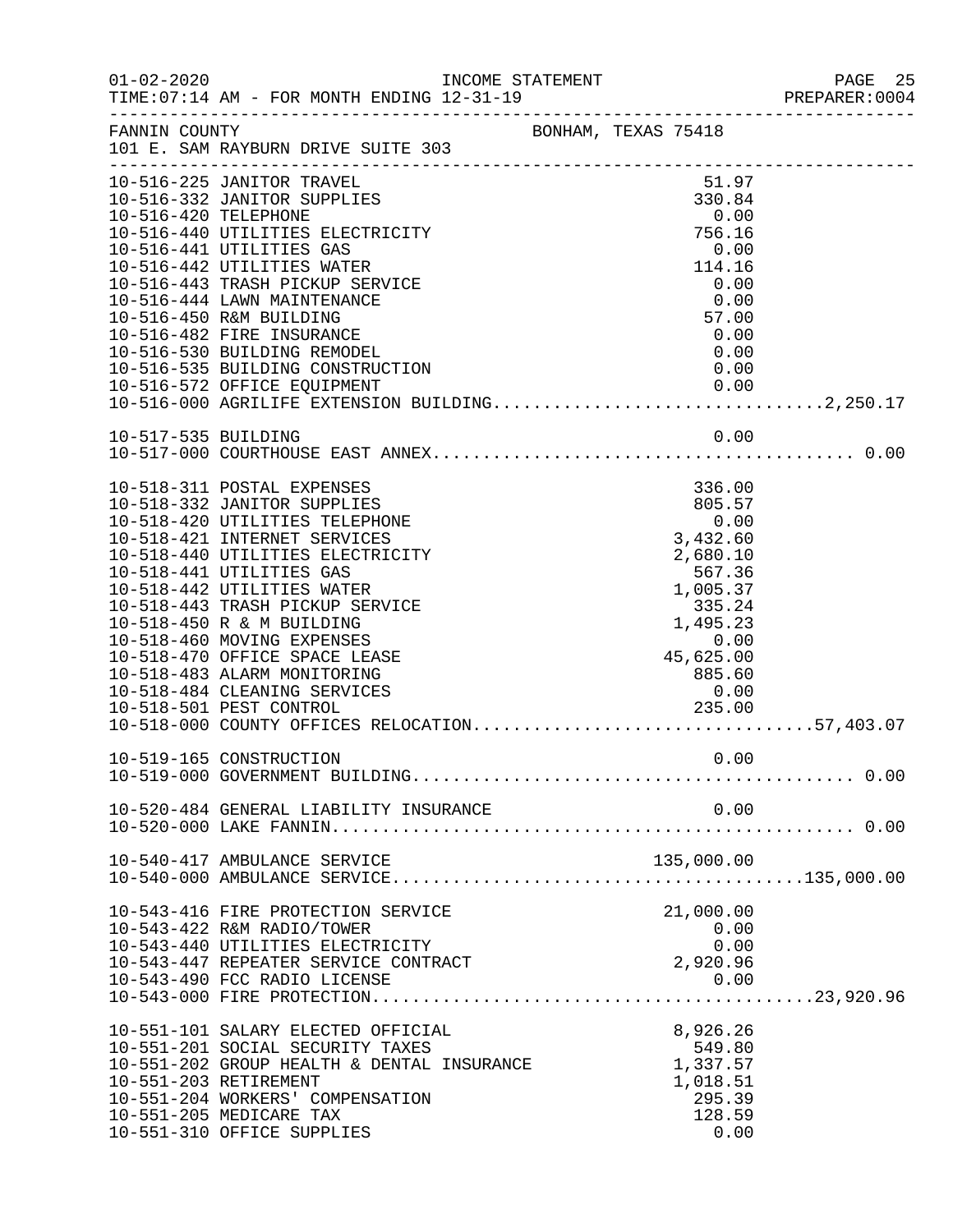|                                                           |                                                                                                                                                                                                                                                                                                                                                                                                                                                                                                            |  |                                                                                                                                                                  | PAGE 26<br>PREPARER:0004 |
|-----------------------------------------------------------|------------------------------------------------------------------------------------------------------------------------------------------------------------------------------------------------------------------------------------------------------------------------------------------------------------------------------------------------------------------------------------------------------------------------------------------------------------------------------------------------------------|--|------------------------------------------------------------------------------------------------------------------------------------------------------------------|--------------------------|
|                                                           | FANNIN COUNTY SAN BONHAM, TEXAS 75418<br>101 E. SAM RAYBURN DRIVE SUITE 303                                                                                                                                                                                                                                                                                                                                                                                                                                |  |                                                                                                                                                                  |                          |
|                                                           | 10-551-311 POSTAL EXPENSES<br>10-551-311 POSTAL EXPENSES<br>10-551-330 AUTO EXPENSE-GAS AND OIL<br>10-551-421 ONLINE RESEARCH/ACCURINT<br>10-551-422 R & M RADIO<br>10-551-427 TRAVEL EXPENSE<br>10-551-435 PRINTING<br>10-551-480 BOND<br>10-551-488 LAW ENFORCEMENT PROF                                                                                                                                                                                                                                 |  |                                                                                                                                                                  |                          |
|                                                           |                                                                                                                                                                                                                                                                                                                                                                                                                                                                                                            |  |                                                                                                                                                                  |                          |
| 10-551-572 EQUIPMENT                                      |                                                                                                                                                                                                                                                                                                                                                                                                                                                                                                            |  | 0.00<br>0.00                                                                                                                                                     |                          |
|                                                           |                                                                                                                                                                                                                                                                                                                                                                                                                                                                                                            |  |                                                                                                                                                                  |                          |
|                                                           |                                                                                                                                                                                                                                                                                                                                                                                                                                                                                                            |  |                                                                                                                                                                  |                          |
|                                                           |                                                                                                                                                                                                                                                                                                                                                                                                                                                                                                            |  |                                                                                                                                                                  |                          |
| 10-553-435 PRINTING<br>10-553-480 BOND<br>10-553-481 DUES | 10-553-101 SALARY ELECTED OFFICIAL<br>10-553-201 SOCIAL SECURITY TAXES<br>10-553-202 GROUP HEALTH & DENTAL INSURANCE<br>10-553-203 RETIREMENT<br>10-553-204 WORKERS' COMPENSATION<br>10-553-205 MEDICARE TAX<br>10-553-310 OFFICE SUPPLIES<br>10-553-311 POSTAL EXPENSES<br>10-553-330 AUTO EXPENSE-GAS AND OIL<br>10-553-427 TRAVEL EXPENSE<br>10-553-453 COMPUTER SOFTWARE<br>10-553-488 LAW ENFORCEMENT PROF. INS<br>10-553-572 OFFICE EQUIPMENT<br>10-553-573 RADIO EQUIPMENT<br>10-553-574 TECHNOLOGY |  | 3,852.87<br>276.11<br>2,966.76<br>439.60<br>123.62<br>64.56<br>0.00<br>0.00<br>0.00<br>600.00<br>0.00<br>0.00<br>0.00<br>60.00<br>463.00<br>0.00<br>0.00<br>0.00 |                          |
|                                                           |                                                                                                                                                                                                                                                                                                                                                                                                                                                                                                            |  |                                                                                                                                                                  |                          |
|                                                           | 10-560-101 SALARY ELECTED OFFICIAL                                                                                                                                                                                                                                                                                                                                                                                                                                                                         |  | 16, 152. 22                                                                                                                                                      |                          |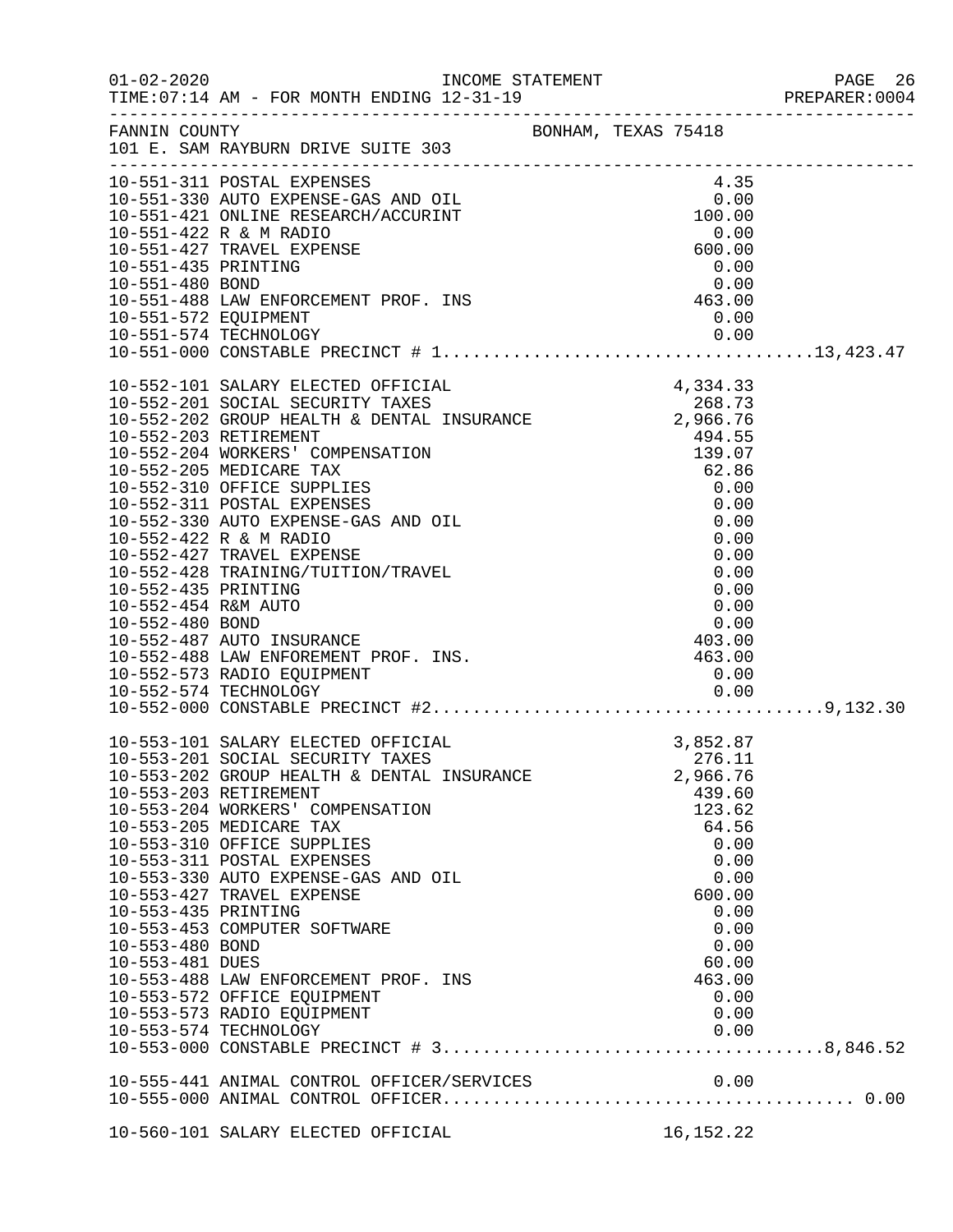01-02-2020<br>PAGE 27 DAGE 27 INCOME STATEMENT PREPARER:0004<br>PREPARER:0004 TIME:  $07:14$  AM - FOR MONTH ENDING  $12-31-19$ 

| FANNIN COUNTY<br>101 E. SAM RAYBURN DRIVE SUITE 303<br>10-560-102 ADMINISTRATIVE SECRETARY<br>10-560-103 CHIEF DEPUTY<br>10-560-104 SALARIES DEPUTIES<br>10-560-107 PT RECORDS/EVIDENCE CLERKS<br>10-560-107 PT RECORDS/EVIDENCE CLERKS<br>10-560-108 COMPENSATION PAY<br>10-560-108 COMPENSATION<br>291.80<br>10-560-442 UTILITIES WATER<br>10-560-443 SHERIFF TRASH PICKUP<br>233.08<br>10-560-444 INTERNET SERVICE<br>2,199.90<br>10-560-445 AIR CONDITIONER MAINTENANCE<br>0.00<br>0.00<br>10-560-447 REPEATER SERVICE CONTRACT<br>10-560-450 SHERIFF OFF. R&M BLDG.<br>$15,660.05-$<br>10-560-452 R & M EQUIPMENT<br>0.00<br>10-560-453 TYLER/CAD MAINTENANCE<br>0.00<br>10-560-454 R & M AUTOMOBILES<br>$3,529.64-$<br>179.00<br>10-560-480 BOND<br>10-560-482 FIRE INSURANCE<br>0.00<br>10-560-487 AUTOMOBILE INSURANCE<br>9,816.00<br>10-560-488 LAW ENFORCEMENT INSURANCE<br>13,605.56<br>10-560-571 HWY. PATROL RADAR EQUIPMENT<br>0.00<br>205.75<br>10-560-572 OFFICE EQUIPMENT<br>10-560-573 RADIO EQUIPMENT<br>0.00<br>10-560-574 TECHNOLOGY<br>299.95<br>10-560-575 AUTOMOBILES<br>0.00 |                    |      |  |
|-------------------------------------------------------------------------------------------------------------------------------------------------------------------------------------------------------------------------------------------------------------------------------------------------------------------------------------------------------------------------------------------------------------------------------------------------------------------------------------------------------------------------------------------------------------------------------------------------------------------------------------------------------------------------------------------------------------------------------------------------------------------------------------------------------------------------------------------------------------------------------------------------------------------------------------------------------------------------------------------------------------------------------------------------------------------------------------------------------|--------------------|------|--|
|                                                                                                                                                                                                                                                                                                                                                                                                                                                                                                                                                                                                                                                                                                                                                                                                                                                                                                                                                                                                                                                                                                       |                    |      |  |
|                                                                                                                                                                                                                                                                                                                                                                                                                                                                                                                                                                                                                                                                                                                                                                                                                                                                                                                                                                                                                                                                                                       |                    |      |  |
|                                                                                                                                                                                                                                                                                                                                                                                                                                                                                                                                                                                                                                                                                                                                                                                                                                                                                                                                                                                                                                                                                                       |                    |      |  |
|                                                                                                                                                                                                                                                                                                                                                                                                                                                                                                                                                                                                                                                                                                                                                                                                                                                                                                                                                                                                                                                                                                       |                    |      |  |
|                                                                                                                                                                                                                                                                                                                                                                                                                                                                                                                                                                                                                                                                                                                                                                                                                                                                                                                                                                                                                                                                                                       |                    |      |  |
|                                                                                                                                                                                                                                                                                                                                                                                                                                                                                                                                                                                                                                                                                                                                                                                                                                                                                                                                                                                                                                                                                                       |                    |      |  |
|                                                                                                                                                                                                                                                                                                                                                                                                                                                                                                                                                                                                                                                                                                                                                                                                                                                                                                                                                                                                                                                                                                       |                    |      |  |
|                                                                                                                                                                                                                                                                                                                                                                                                                                                                                                                                                                                                                                                                                                                                                                                                                                                                                                                                                                                                                                                                                                       |                    |      |  |
|                                                                                                                                                                                                                                                                                                                                                                                                                                                                                                                                                                                                                                                                                                                                                                                                                                                                                                                                                                                                                                                                                                       |                    |      |  |
|                                                                                                                                                                                                                                                                                                                                                                                                                                                                                                                                                                                                                                                                                                                                                                                                                                                                                                                                                                                                                                                                                                       |                    |      |  |
|                                                                                                                                                                                                                                                                                                                                                                                                                                                                                                                                                                                                                                                                                                                                                                                                                                                                                                                                                                                                                                                                                                       |                    |      |  |
|                                                                                                                                                                                                                                                                                                                                                                                                                                                                                                                                                                                                                                                                                                                                                                                                                                                                                                                                                                                                                                                                                                       |                    |      |  |
|                                                                                                                                                                                                                                                                                                                                                                                                                                                                                                                                                                                                                                                                                                                                                                                                                                                                                                                                                                                                                                                                                                       |                    |      |  |
|                                                                                                                                                                                                                                                                                                                                                                                                                                                                                                                                                                                                                                                                                                                                                                                                                                                                                                                                                                                                                                                                                                       |                    |      |  |
|                                                                                                                                                                                                                                                                                                                                                                                                                                                                                                                                                                                                                                                                                                                                                                                                                                                                                                                                                                                                                                                                                                       |                    |      |  |
|                                                                                                                                                                                                                                                                                                                                                                                                                                                                                                                                                                                                                                                                                                                                                                                                                                                                                                                                                                                                                                                                                                       |                    |      |  |
|                                                                                                                                                                                                                                                                                                                                                                                                                                                                                                                                                                                                                                                                                                                                                                                                                                                                                                                                                                                                                                                                                                       |                    |      |  |
|                                                                                                                                                                                                                                                                                                                                                                                                                                                                                                                                                                                                                                                                                                                                                                                                                                                                                                                                                                                                                                                                                                       |                    |      |  |
|                                                                                                                                                                                                                                                                                                                                                                                                                                                                                                                                                                                                                                                                                                                                                                                                                                                                                                                                                                                                                                                                                                       |                    |      |  |
|                                                                                                                                                                                                                                                                                                                                                                                                                                                                                                                                                                                                                                                                                                                                                                                                                                                                                                                                                                                                                                                                                                       |                    |      |  |
|                                                                                                                                                                                                                                                                                                                                                                                                                                                                                                                                                                                                                                                                                                                                                                                                                                                                                                                                                                                                                                                                                                       |                    |      |  |
|                                                                                                                                                                                                                                                                                                                                                                                                                                                                                                                                                                                                                                                                                                                                                                                                                                                                                                                                                                                                                                                                                                       |                    |      |  |
|                                                                                                                                                                                                                                                                                                                                                                                                                                                                                                                                                                                                                                                                                                                                                                                                                                                                                                                                                                                                                                                                                                       |                    |      |  |
|                                                                                                                                                                                                                                                                                                                                                                                                                                                                                                                                                                                                                                                                                                                                                                                                                                                                                                                                                                                                                                                                                                       |                    |      |  |
|                                                                                                                                                                                                                                                                                                                                                                                                                                                                                                                                                                                                                                                                                                                                                                                                                                                                                                                                                                                                                                                                                                       |                    |      |  |
|                                                                                                                                                                                                                                                                                                                                                                                                                                                                                                                                                                                                                                                                                                                                                                                                                                                                                                                                                                                                                                                                                                       |                    |      |  |
|                                                                                                                                                                                                                                                                                                                                                                                                                                                                                                                                                                                                                                                                                                                                                                                                                                                                                                                                                                                                                                                                                                       |                    |      |  |
|                                                                                                                                                                                                                                                                                                                                                                                                                                                                                                                                                                                                                                                                                                                                                                                                                                                                                                                                                                                                                                                                                                       |                    |      |  |
|                                                                                                                                                                                                                                                                                                                                                                                                                                                                                                                                                                                                                                                                                                                                                                                                                                                                                                                                                                                                                                                                                                       |                    |      |  |
|                                                                                                                                                                                                                                                                                                                                                                                                                                                                                                                                                                                                                                                                                                                                                                                                                                                                                                                                                                                                                                                                                                       |                    |      |  |
|                                                                                                                                                                                                                                                                                                                                                                                                                                                                                                                                                                                                                                                                                                                                                                                                                                                                                                                                                                                                                                                                                                       |                    |      |  |
|                                                                                                                                                                                                                                                                                                                                                                                                                                                                                                                                                                                                                                                                                                                                                                                                                                                                                                                                                                                                                                                                                                       |                    |      |  |
|                                                                                                                                                                                                                                                                                                                                                                                                                                                                                                                                                                                                                                                                                                                                                                                                                                                                                                                                                                                                                                                                                                       |                    |      |  |
|                                                                                                                                                                                                                                                                                                                                                                                                                                                                                                                                                                                                                                                                                                                                                                                                                                                                                                                                                                                                                                                                                                       |                    |      |  |
|                                                                                                                                                                                                                                                                                                                                                                                                                                                                                                                                                                                                                                                                                                                                                                                                                                                                                                                                                                                                                                                                                                       |                    |      |  |
|                                                                                                                                                                                                                                                                                                                                                                                                                                                                                                                                                                                                                                                                                                                                                                                                                                                                                                                                                                                                                                                                                                       |                    |      |  |
|                                                                                                                                                                                                                                                                                                                                                                                                                                                                                                                                                                                                                                                                                                                                                                                                                                                                                                                                                                                                                                                                                                       |                    |      |  |
|                                                                                                                                                                                                                                                                                                                                                                                                                                                                                                                                                                                                                                                                                                                                                                                                                                                                                                                                                                                                                                                                                                       |                    |      |  |
|                                                                                                                                                                                                                                                                                                                                                                                                                                                                                                                                                                                                                                                                                                                                                                                                                                                                                                                                                                                                                                                                                                       |                    |      |  |
|                                                                                                                                                                                                                                                                                                                                                                                                                                                                                                                                                                                                                                                                                                                                                                                                                                                                                                                                                                                                                                                                                                       |                    |      |  |
|                                                                                                                                                                                                                                                                                                                                                                                                                                                                                                                                                                                                                                                                                                                                                                                                                                                                                                                                                                                                                                                                                                       |                    |      |  |
|                                                                                                                                                                                                                                                                                                                                                                                                                                                                                                                                                                                                                                                                                                                                                                                                                                                                                                                                                                                                                                                                                                       |                    |      |  |
|                                                                                                                                                                                                                                                                                                                                                                                                                                                                                                                                                                                                                                                                                                                                                                                                                                                                                                                                                                                                                                                                                                       |                    |      |  |
|                                                                                                                                                                                                                                                                                                                                                                                                                                                                                                                                                                                                                                                                                                                                                                                                                                                                                                                                                                                                                                                                                                       |                    |      |  |
|                                                                                                                                                                                                                                                                                                                                                                                                                                                                                                                                                                                                                                                                                                                                                                                                                                                                                                                                                                                                                                                                                                       |                    |      |  |
|                                                                                                                                                                                                                                                                                                                                                                                                                                                                                                                                                                                                                                                                                                                                                                                                                                                                                                                                                                                                                                                                                                       |                    |      |  |
|                                                                                                                                                                                                                                                                                                                                                                                                                                                                                                                                                                                                                                                                                                                                                                                                                                                                                                                                                                                                                                                                                                       |                    |      |  |
|                                                                                                                                                                                                                                                                                                                                                                                                                                                                                                                                                                                                                                                                                                                                                                                                                                                                                                                                                                                                                                                                                                       |                    |      |  |
|                                                                                                                                                                                                                                                                                                                                                                                                                                                                                                                                                                                                                                                                                                                                                                                                                                                                                                                                                                                                                                                                                                       |                    |      |  |
|                                                                                                                                                                                                                                                                                                                                                                                                                                                                                                                                                                                                                                                                                                                                                                                                                                                                                                                                                                                                                                                                                                       |                    |      |  |
|                                                                                                                                                                                                                                                                                                                                                                                                                                                                                                                                                                                                                                                                                                                                                                                                                                                                                                                                                                                                                                                                                                       |                    |      |  |
|                                                                                                                                                                                                                                                                                                                                                                                                                                                                                                                                                                                                                                                                                                                                                                                                                                                                                                                                                                                                                                                                                                       |                    |      |  |
|                                                                                                                                                                                                                                                                                                                                                                                                                                                                                                                                                                                                                                                                                                                                                                                                                                                                                                                                                                                                                                                                                                       |                    |      |  |
|                                                                                                                                                                                                                                                                                                                                                                                                                                                                                                                                                                                                                                                                                                                                                                                                                                                                                                                                                                                                                                                                                                       |                    |      |  |
|                                                                                                                                                                                                                                                                                                                                                                                                                                                                                                                                                                                                                                                                                                                                                                                                                                                                                                                                                                                                                                                                                                       |                    |      |  |
|                                                                                                                                                                                                                                                                                                                                                                                                                                                                                                                                                                                                                                                                                                                                                                                                                                                                                                                                                                                                                                                                                                       | 10-560-579 WEAPONS | 0.00 |  |
| 10-560-630 AUTO NOTE PMT-PRINCIPAL<br>0.00                                                                                                                                                                                                                                                                                                                                                                                                                                                                                                                                                                                                                                                                                                                                                                                                                                                                                                                                                                                                                                                            |                    |      |  |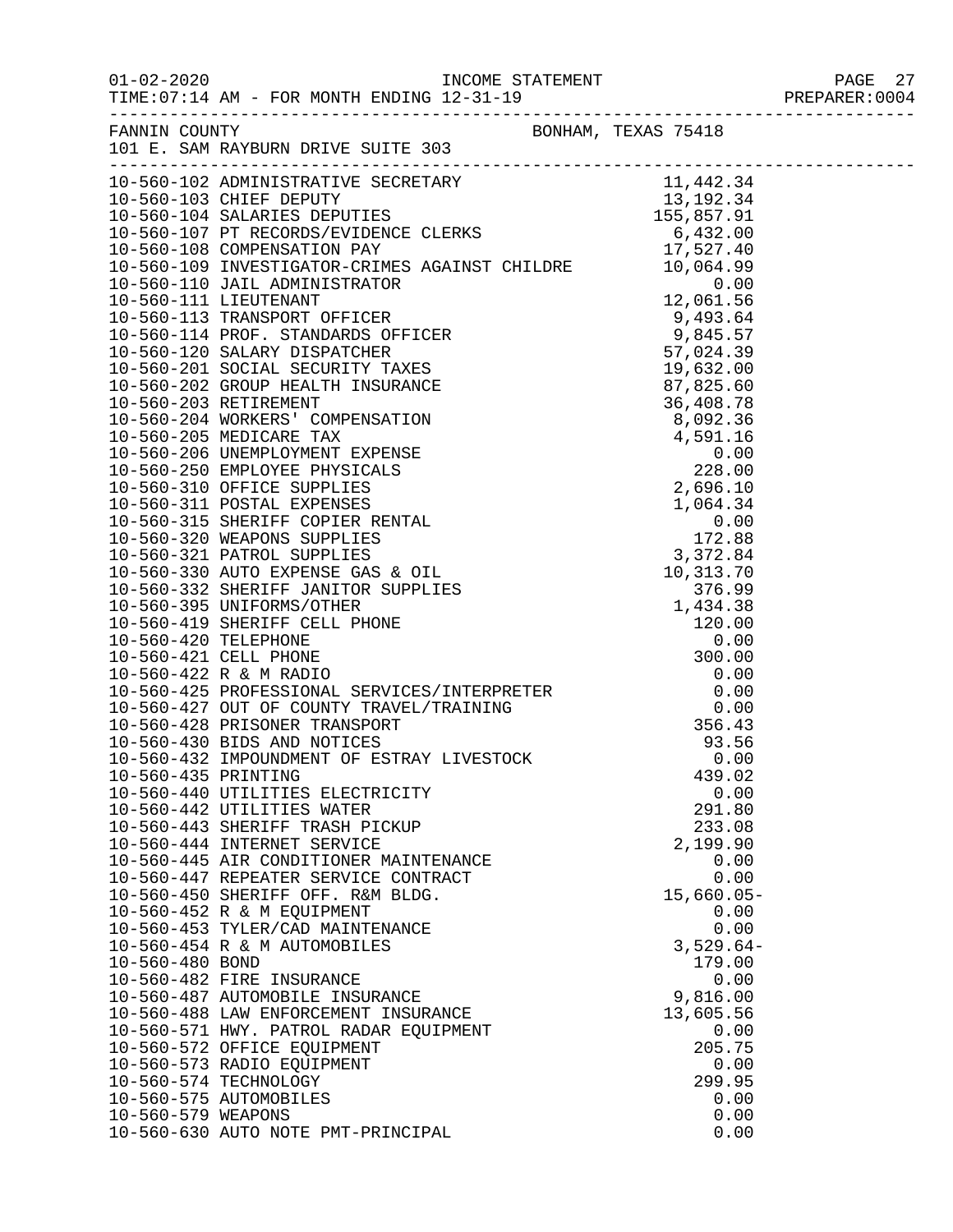| $01 - 02 - 2020$                                           | TIME: 07:14 AM - FOR MONTH ENDING 12-31-19                                                                                                                                                                                                                                                                                                                                                                                              | INCOME STATEMENT    |                                                                                                                                                    | PAGE 28<br>PREPARER:0004 |
|------------------------------------------------------------|-----------------------------------------------------------------------------------------------------------------------------------------------------------------------------------------------------------------------------------------------------------------------------------------------------------------------------------------------------------------------------------------------------------------------------------------|---------------------|----------------------------------------------------------------------------------------------------------------------------------------------------|--------------------------|
| FANNIN COUNTY                                              | 101 E. SAM RAYBURN DRIVE SUITE 303                                                                                                                                                                                                                                                                                                                                                                                                      | BONHAM, TEXAS 75418 |                                                                                                                                                    |                          |
|                                                            |                                                                                                                                                                                                                                                                                                                                                                                                                                         |                     |                                                                                                                                                    |                          |
|                                                            | 10-562-396 BODY ARMOR<br>10-562-000 RIFLE RESISTANT BODY ARMOR 3439801 0.00                                                                                                                                                                                                                                                                                                                                                             |                     | 0.00                                                                                                                                               |                          |
| 10-565-500 LAND                                            | 10-565-380 PRISONER HOUSING<br>10-565-400 PRISONER TRANSPORT/GUARD<br>10-565-405 PRISONER MEDICAL<br>10-565-429 SCHOLARSHIP AWARDS<br>10-565-442 CR4200 UTILITY WATER<br>10-565-450 R&M BUILDING<br>10-565-482 FIRE INSURANCE<br>10-565-491 JUSTICE ASSISTANCE GRANT                                                                                                                                                                    |                     | 334,923.75<br>8,957.48<br>$10, 729.31$<br>0.00<br>300.00<br>0.00<br>0.00<br>0.00                                                                   |                          |
| 10-570-420 TELEPHONE                                       |                                                                                                                                                                                                                                                                                                                                                                                                                                         |                     | 0.00                                                                                                                                               |                          |
|                                                            | 10-570-421 TELEPHONE SYSTEM INSTALLATION                                                                                                                                                                                                                                                                                                                                                                                                |                     |                                                                                                                                                    |                          |
| 10-573-420 TELEPHONE<br>10-573-480 BOND<br>10-573-481 DUES | 10-573-103 SALARY-BOND SUPERVISOR<br>10-573-201 SOCIAL SECURITY TAXES<br>10-573-202 GROUP HEALTH INSURANCE<br>10-573-203 RETIREMENT<br>10-573-204 WORKERS' COMPENSATION<br>10-573-205 MEDICARE TAX<br>10-573-310 OFFICE SUPPLIES<br>10-573-311 POSTAL EXPENSES<br>10-573-313 DRUG TESTING SUPPLIES<br>10-573-340 EVALUATIONS<br>10-573-353 COMPUTER EXPENSE<br>10-573-427 OUT OF COUNTY TRAVEL/TRAINING<br>10-573-453 COMPUTER SOFTWARE |                     | 10,156.72<br>623.00<br>2,966.76<br>1,158.85<br>57.71<br>145.67<br>342.66<br>0.00<br>0.00<br>0.00<br>0.00<br>0.00<br>0.00<br>428.00<br>0.00<br>0.00 |                          |
| 10-575-311 POSTAGE<br>10-575-420 TELEPHONE                 | 10-575-315 COPIER RENTAL<br>10-575-408 DETENTION OPERATING COST<br>10-575-415 RESIDENTIAL PLACEMENT<br>10-575-416 COUNSELING SERVICES<br>10-575-427 TRAVEL & TRAINING<br>10-575-995 JUVENILE PROBATION FUNDING                                                                                                                                                                                                                          |                     | 9.15<br>60.24<br>0.00<br>0.00<br>0.00<br>0.00<br>0.00<br>184,000.00                                                                                |                          |
|                                                            | 10-590-104 SALARIES DEPUTIES<br>10-590-107 SALARY TEMP/EXTRA<br>10-590-151 SALARY DIRECTOR<br>10-590-201 SOCIAL SECURITY TAXES<br>10-590-202 GROUP HEALTH & DENTAL INSURANCE<br>10-590-203 RETIREMENT                                                                                                                                                                                                                                   |                     | 10,812.76<br>3,132.00<br>10,991.89<br>1,491.98<br>5,933.52<br>2,845.29                                                                             |                          |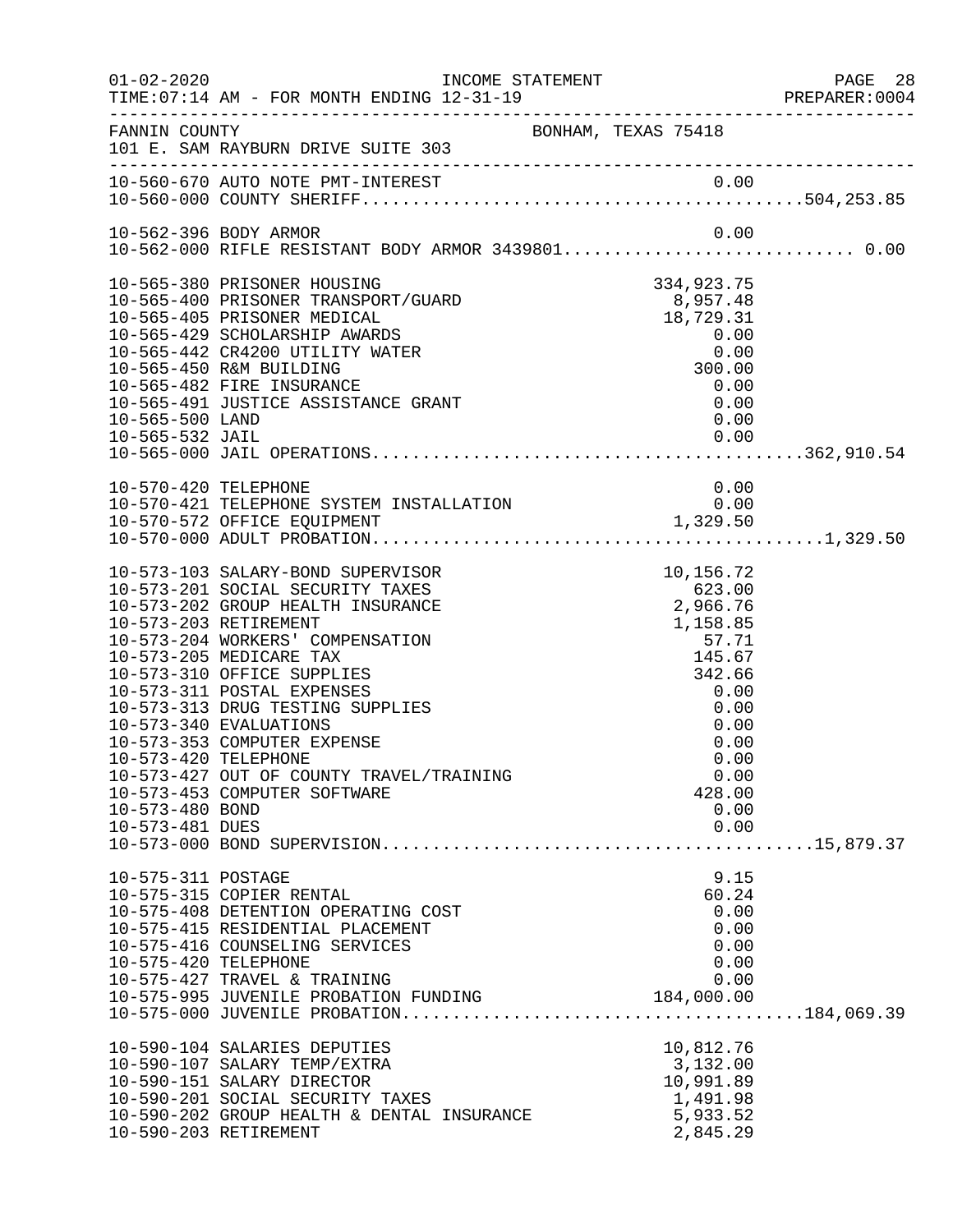| FANNIN COUNTY       | 101 E. SAM RAYBURN DRIVE SUITE 303                                                                                                                                                                                                           | BONHAM, TEXAS 75418 |  |
|---------------------|----------------------------------------------------------------------------------------------------------------------------------------------------------------------------------------------------------------------------------------------|---------------------|--|
|                     | 10-590-204 WORKERS' COMPENSATION                                                                                                                                                                                                             | 144.23              |  |
|                     |                                                                                                                                                                                                                                              |                     |  |
|                     |                                                                                                                                                                                                                                              |                     |  |
|                     |                                                                                                                                                                                                                                              |                     |  |
|                     |                                                                                                                                                                                                                                              |                     |  |
|                     |                                                                                                                                                                                                                                              |                     |  |
|                     |                                                                                                                                                                                                                                              |                     |  |
|                     |                                                                                                                                                                                                                                              |                     |  |
|                     |                                                                                                                                                                                                                                              |                     |  |
|                     |                                                                                                                                                                                                                                              |                     |  |
|                     |                                                                                                                                                                                                                                              |                     |  |
|                     |                                                                                                                                                                                                                                              |                     |  |
|                     |                                                                                                                                                                                                                                              |                     |  |
|                     |                                                                                                                                                                                                                                              |                     |  |
|                     |                                                                                                                                                                                                                                              |                     |  |
|                     | 10-590-574 TECHNOLOGY                                                                                                                                                                                                                        | 0.00                |  |
|                     |                                                                                                                                                                                                                                              |                     |  |
|                     |                                                                                                                                                                                                                                              |                     |  |
|                     | 9,776.83<br>10-591-201 SOCIAL SECURITY TAXES<br>10-591-202 GROUP HEALTH & DENTAL INSURANCE<br>2,966.76<br>10-591-203 RETIREMENT                                                                                                              |                     |  |
|                     |                                                                                                                                                                                                                                              |                     |  |
|                     |                                                                                                                                                                                                                                              |                     |  |
|                     |                                                                                                                                                                                                                                              |                     |  |
|                     |                                                                                                                                                                                                                                              |                     |  |
|                     | 10-591-204 GROUP HEALIH & DENIAL INSURANCE<br>10-591-204 RORKERS' COMPENSATION<br>10-591-204 WORKERS' COMPENSATION<br>10-591-310 OFFICE SUPPLIES<br>10-591-310 OFFICE SUPPLIES<br>10-591-310 OFFICE SUPPLIES<br>10-591-420 TELEPHONE<br>10-5 |                     |  |
|                     |                                                                                                                                                                                                                                              |                     |  |
|                     |                                                                                                                                                                                                                                              |                     |  |
|                     |                                                                                                                                                                                                                                              |                     |  |
|                     |                                                                                                                                                                                                                                              |                     |  |
|                     |                                                                                                                                                                                                                                              |                     |  |
|                     |                                                                                                                                                                                                                                              |                     |  |
| 10-591-454 R&M AUTO |                                                                                                                                                                                                                                              | 212.81              |  |
| 10-591-480 BOND     |                                                                                                                                                                                                                                              | 0.00                |  |
| 10-591-481 DUES     |                                                                                                                                                                                                                                              | 50.00               |  |
|                     | 10-591-487 AUTOMOBILE INSURANCE                                                                                                                                                                                                              | 247.00              |  |
|                     | 10-591-572 OFFICE EQUIPMENT                                                                                                                                                                                                                  | 0.00                |  |
|                     | 10-591-574 TECHNOLOGY                                                                                                                                                                                                                        | 0.00                |  |
|                     | 10-591-575 AUTOMOBILE<br>10-591-000 FANNIN CO DEVELOPMENT SERV15,306.57                                                                                                                                                                      | 0.00                |  |
|                     |                                                                                                                                                                                                                                              |                     |  |
|                     | 10-640-410 FANNIN CO. CHILDRENS CTR                                                                                                                                                                                                          | 5,000.00            |  |
|                     | 10-640-411 FANNIN CO. WELFARE BOARD                                                                                                                                                                                                          | 0.00                |  |
|                     |                                                                                                                                                                                                                                              | $0.00$<br>4,500.00  |  |
|                     | 10-640-412 FANNIN CO. HISTORICAL SOC<br>10-640-413 TEXOMA COMMUNITY CENTER(M.H.M.R.)                                                                                                                                                         | 22,500.00           |  |
|                     | 10-640-414 FANNIN COUNTY CRISIS CENTER                                                                                                                                                                                                       | 0.00                |  |
|                     | 10-640-415 TAPS PUBLIC TRANSIT                                                                                                                                                                                                               | 5,000.00            |  |
|                     | 10-640-416 TRI-COUNTY SNAP                                                                                                                                                                                                                   | 0.00                |  |
|                     | 10-640-417 OPEN ARMS SHELTER                                                                                                                                                                                                                 | 0.00                |  |
|                     | 10-640-418 FANNIN CO COMMUNITY MINISTRIES, INC                                                                                                                                                                                               | 0.00                |  |
|                     | 10-640-440 UTILITIES ELECTRICITY<br>10-640-441 UTILITIES GAS                                                                                                                                                                                 | 1,151.59<br>522.14  |  |
|                     | 10-640-442 UTILITIES WATER                                                                                                                                                                                                                   | 640.32              |  |
|                     | 10-640-443 TRASH PICK-UP                                                                                                                                                                                                                     | 84.26               |  |
|                     | 10-640-450 R & M BUILDINGS (TDHS)                                                                                                                                                                                                            | 0.00                |  |
|                     | 10-640-482 FIRE INSURANCE                                                                                                                                                                                                                    | 0.00                |  |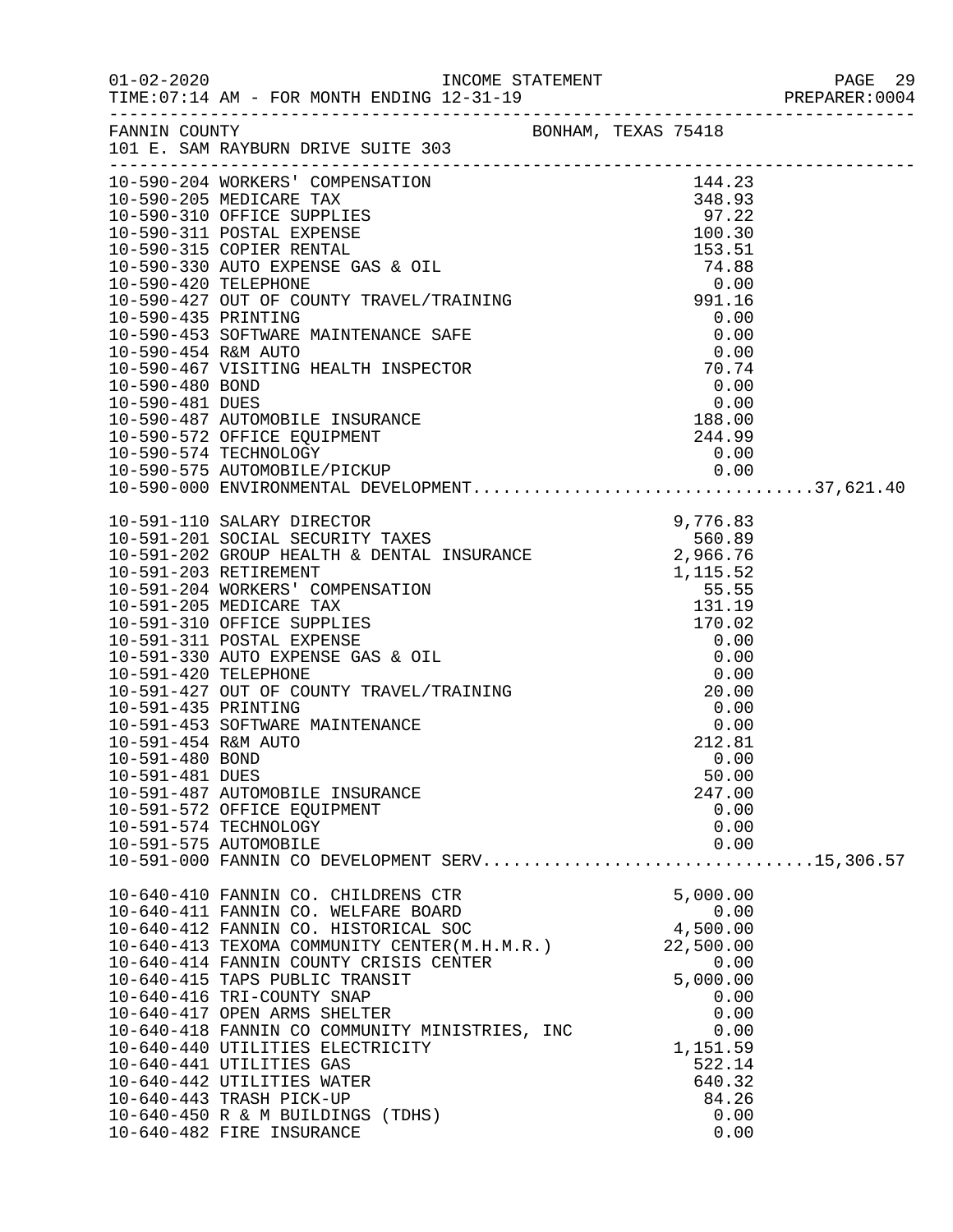| $01 - 02 - 2020$     |                                            | INCOME STATEMENT    |            | PAGE 30<br>PREPARER:0004 |
|----------------------|--------------------------------------------|---------------------|------------|--------------------------|
| FANNIN COUNTY        | 101 E. SAM RAYBURN DRIVE SUITE 303         | BONHAM, TEXAS 75418 |            |                          |
|                      | 10-640-493 DHS PARKING LOT                 |                     | 0.00       |                          |
|                      |                                            |                     |            |                          |
|                      |                                            |                     |            |                          |
|                      |                                            |                     |            |                          |
|                      | 10-645-102 SALARY IHC DIRECTOR             |                     | 11, 313.82 |                          |
|                      | 10-645-107 SALARY ASSISTANT                |                     | 0.00       |                          |
|                      | 10-645-201 SOCIAL SECURITY TAX             |                     | 694.75     |                          |
|                      | 10-645-202 GROUP HEALTH INSURANCE          |                     | 2,966.76   |                          |
|                      | 10-645-203 RETIREMENT                      |                     | 1,290.94   |                          |
|                      | 10-645-204 WORKER'S COMP                   |                     | 64.28      |                          |
|                      | 10-645-205 MEDICARE TAX                    |                     | 162.47     |                          |
|                      | 10-645-210 TOTAL SALARY & BENEFITS         |                     |            | 16,493.02                |
|                      | 10-645-310 OFFICE SUPPLIES                 |                     | 0.00       |                          |
|                      | 10-645-311 POSTAL EXPENSE                  |                     | 0.00       |                          |
|                      | 10-645-330 BIDS & NOTICES                  |                     | 0.00       |                          |
|                      | 10-645-353 COMPUTER EXPENSE                |                     | 4,236.00   |                          |
|                      | 10-645-390 SUBSCRIPTIONS                   |                     | 0.00       |                          |
|                      | 10-645-399 SUBTOTAL OFFICE EXPENSE         |                     |            | 4,236.00                 |
|                      | 10-645-404 COBRA/INSURANCE                 |                     | 0.00       |                          |
|                      | 10-645-407 INELIGIBLE IHC EXPENSE          |                     | 0.00       |                          |
|                      | 10-645-409 DIABETIC SUPPLIES               |                     | 0.00       |                          |
|                      | 10-645-410 CERT. REG. NURSE ANES.          |                     | 0.00       |                          |
|                      | 10-645-411 PHYSICIAN, NON-EMERGENCY        |                     | 260.34     |                          |
|                      | 10-645-412 PRESCRIPTIONS, DRUGS            |                     | 0.00       |                          |
|                      | 10-645-413 HOSPITAL, INPATIENT             |                     | 18,839.42  |                          |
|                      | 10-645-414 HOSPITAL, OUTPATIENT            |                     | 3,698.77   |                          |
|                      | 10-645-415 LABORATORY/ X-RAY               |                     | 0.00       |                          |
|                      | 10-645-416 SKILLED NURSING FACILITY        |                     | 0.00       |                          |
|                      | 10-645-417 FAMILY PLANNING                 |                     | 0.00       |                          |
|                      | 10-645-418 FED. QUALIFIED HEALTH CENTER    |                     | 500.49     |                          |
|                      | 10-645-419 COUNSELING SERVICE              |                     | 0.00       |                          |
|                      | 10-645-420 RURAL HEALTH CLINIC             |                     | 0.00       |                          |
|                      | 10-645-421 STATE HOSPITAL CONTRACTS        |                     | 0.00       |                          |
|                      | 10-645-422 AMBULATORY SURGICAL CENTE       |                     | 0.00       |                          |
|                      | 10-645-423 MEDICAL EQUIP. PURCHASE         |                     | 0.00       |                          |
|                      | 10-645-425 TOTAL MEDICAL/IHC               |                     |            | 23, 299.02               |
|                      | 10-645-427 OUT OF COUNTY TRAVEL/TRAINING   |                     | 0.00       |                          |
| 10-645-435 PRINTING  |                                            |                     | 0.00       |                          |
| 10-645-440 TELEPHONE |                                            |                     | 0.00       |                          |
| 10-645-441 DSL LINE  | 10-645-499 SERVICES & OTHER CHARGES        |                     | 236.82     |                          |
|                      |                                            |                     |            | 236.82                   |
|                      | 10-645-574 TECHNOLOGY                      |                     | 0.00       |                          |
|                      | 10-645-599 CAPITAL OUTLAY                  |                     |            | 0.00                     |
|                      |                                            |                     |            |                          |
|                      | 10-665-105 SALARY SECRETARY                |                     | 7,478.38   |                          |
|                      | 10-665-107 REGULAR-TEMP. PART-TIME         |                     | 0.00       |                          |
|                      | 10-665-150 CO. AGENTS SALARIES             |                     | 13,529.32  |                          |
|                      | 10-665-201 SOCIAL SECURITY TAXES           |                     | 1,156.82   |                          |
|                      | 10-665-202 GROUP HEALTH & DENTAL INSURANCE |                     | 2,966.76   |                          |
|                      | 10-665-203 RETIREMENT                      |                     | 853.30     |                          |
|                      | 10-665-204 WORKERS' COMPENSATION           |                     | 42.49      |                          |
|                      | 10-665-205 MEDICARE TAX                    |                     | 270.54     |                          |
|                      | 10-665-310 OFFICE SUPPLIES                 |                     | 289.75     |                          |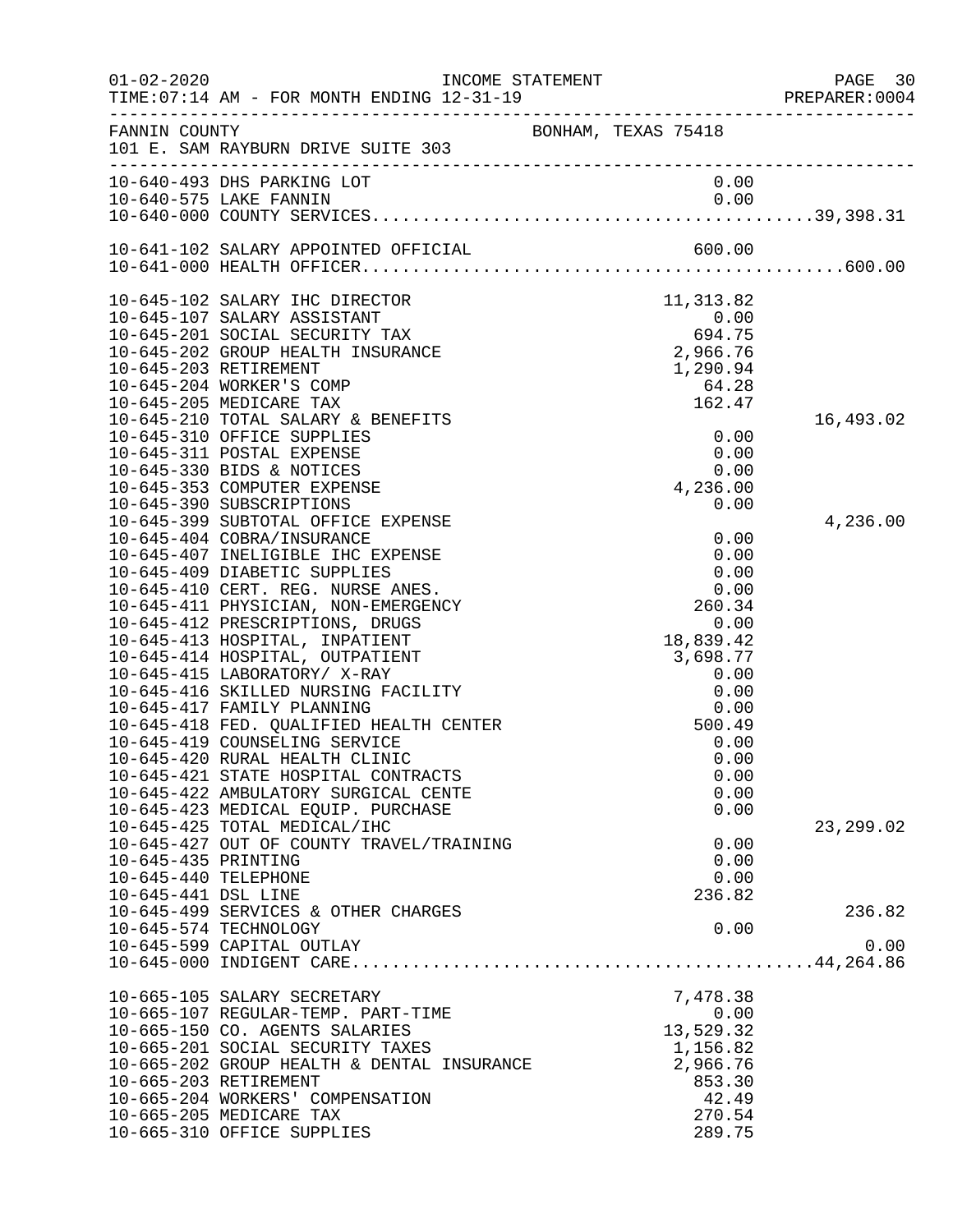| $01 - 02 - 2020$     | INCOME STATEMENT<br>TIME: 07:14 AM - FOR MONTH ENDING 12-31-19                                                                                                                                                                                                                                                                                      |                                                                                                      | PAGE 31<br>PREPARER:0004 |
|----------------------|-----------------------------------------------------------------------------------------------------------------------------------------------------------------------------------------------------------------------------------------------------------------------------------------------------------------------------------------------------|------------------------------------------------------------------------------------------------------|--------------------------|
| FANNIN COUNTY        | BONHAM, TEXAS 75418<br>101 E. SAM RAYBURN DRIVE SUITE 303                                                                                                                                                                                                                                                                                           |                                                                                                      |                          |
| 10-665-420 TELEPHONE | 10-665-311 POSTAL EXPENSE<br>10-665-315 COPIER RENTAL<br>10-665-335 PROGRAM SUPPLIES<br>10-665-421 CELL PHONE ALLOWANCE<br>10-665-422 CABLE INTERNET<br>10-665-427 IN/OUT CO.TRAVEL/TRAINING-AG.<br>10-665-428 IN/OUT CO.TRAVEL/TRAINING-F.C.S.<br>10-665-429 IN/OUT CO.TRAVEL/TRAINING-4-H<br>10-665-572 OFFICE EQUIPMENT<br>10-665-574 TECHNOLOGY | 110.00<br>270.99<br>0.00<br>0.00<br>450.00<br>194.97<br>205.32<br>1,275.80<br>636.43<br>0.00<br>0.00 |                          |
|                      | 10-696-491 SOIL & WATER CONSERVATION<br>10-696-492 INDIGENT BURIAL                                                                                                                                                                                                                                                                                  | 0.00<br>500.00                                                                                       |                          |
| 11-435-107 PART TIME |                                                                                                                                                                                                                                                                                                                                                     | 0.00                                                                                                 |                          |
| 11-510-571 EQUIPMENT |                                                                                                                                                                                                                                                                                                                                                     | 0.00                                                                                                 |                          |
| 11-560-205 MEDICARE  | 11-560-130 SALARY/BAILIFF<br>11-560-201 SOCIAL SECURITY<br>11-560-203 RETIREMENT<br>11-560-204 WORKER'S COMPENSATION<br>11-560-427 BAILIFF CONT.ED./OUT OF COUNTY                                                                                                                                                                                   | 0.00<br>0.00<br>0.00<br>0.00<br>0.00<br>0.00                                                         |                          |
|                      | 12-403-310 OFFICE SUPPLIES<br>12-403-427 OUT OF COUNTY TRAVEL<br>12-403-574 COMPUTER EQUIPMENT                                                                                                                                                                                                                                                      | 0.00<br>0.00<br>0.00                                                                                 |                          |
|                      | 13-498-489 10% TO STATE COMPTROLLER                                                                                                                                                                                                                                                                                                                 | 2,295.00                                                                                             |                          |
|                      | 14-435-320 JP1 SECURITY EXPENSE<br>14-435-321 JP2 SECURITY EXPENSE<br>14-435-322 JP3 SECURITY EXPENSE                                                                                                                                                                                                                                               | 0.00<br>0.00<br>0.00                                                                                 |                          |
|                      | 16-400-310 OFFICE SUPPLIES<br>16-400-311 POSTAL EXPENSE<br>16-400-427 OUT OF COUNTY TRAVEL<br>16-400-572 OFFICE EQUIPMENT<br>16-400-590 COUNTY JUDGE BOOKS                                                                                                                                                                                          | 336.01<br>104.80<br>0.00<br>0.00<br>0.00                                                             |                          |
|                      | 17-400-427 OUT OF COUNTY TRAVEL                                                                                                                                                                                                                                                                                                                     | 0.00                                                                                                 |                          |
|                      | 18-402-103 SALARY ASSISTANT<br>18-402-107 SALARY TEMP/EXTRA                                                                                                                                                                                                                                                                                         | 6,790.84<br>0.00                                                                                     |                          |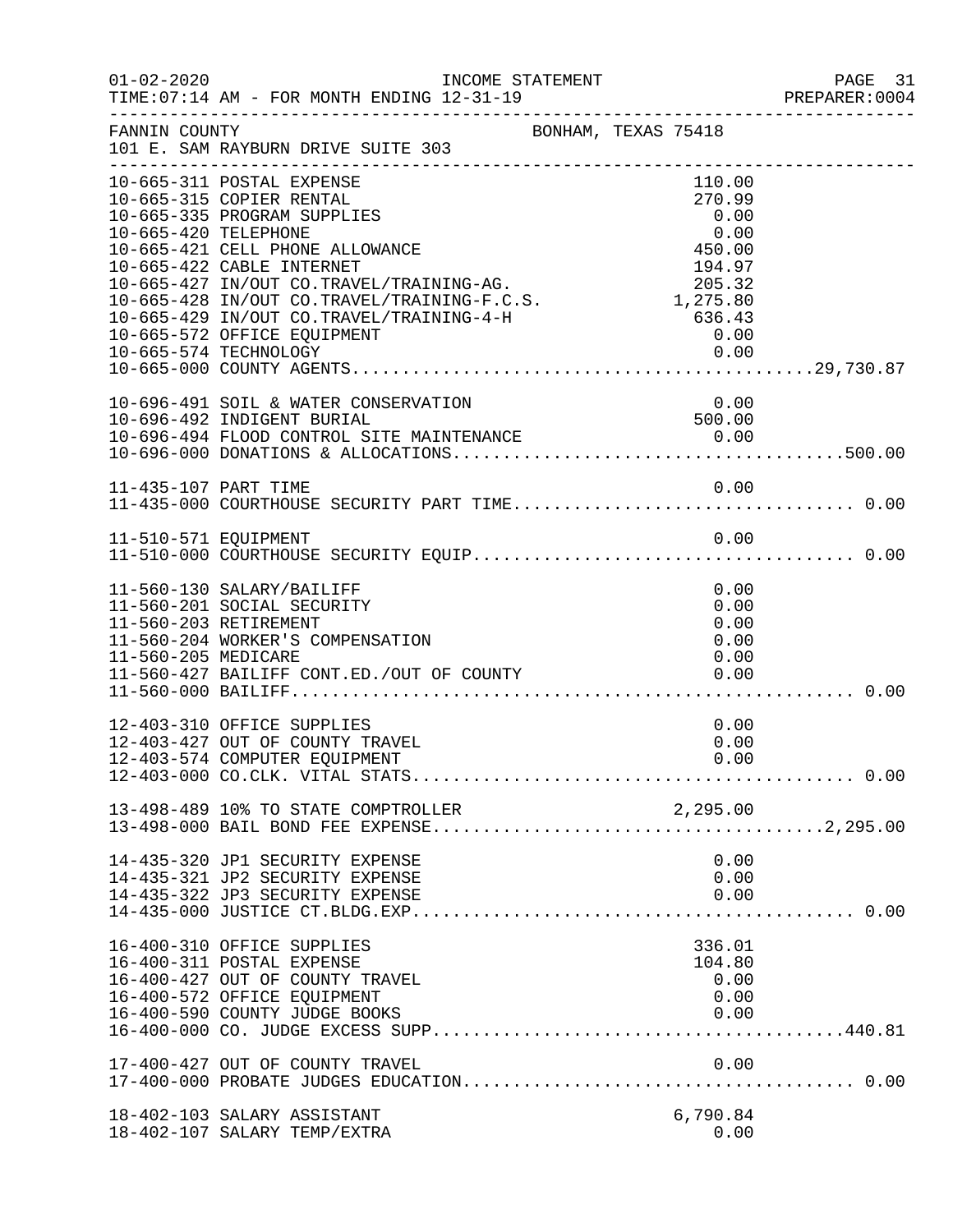|                     |                                                                                                                                                                                                                                                                                                                                                                                                                                                                                                                                                                                                                                                                                       |  |                                                                                                                         | PREPARER: 0004 |
|---------------------|---------------------------------------------------------------------------------------------------------------------------------------------------------------------------------------------------------------------------------------------------------------------------------------------------------------------------------------------------------------------------------------------------------------------------------------------------------------------------------------------------------------------------------------------------------------------------------------------------------------------------------------------------------------------------------------|--|-------------------------------------------------------------------------------------------------------------------------|----------------|
|                     | FANNIN COUNTY<br>101 E. SAM RAYBURN DRIVE SUITE 303 BONHAM, TEXAS 75418                                                                                                                                                                                                                                                                                                                                                                                                                                                                                                                                                                                                               |  |                                                                                                                         |                |
|                     | 18-402-201 SOCIAL SECURITY TAXES<br>18-402-202 GROUP HEALTH INSURANCE<br>18-402-202 GROUP HEALTH INSURANCE<br>18-402-203 RETIREMENT<br>18-402-204 WORKERS COMPENSATION<br>18-402-205 MEDICARE TAX<br>18-402-310 OFFICE SUPPLIES<br>18-402-312 IMAGING SYSTEM<br>18-402-315 COPIER MAINTENANCE<br>18-402-420 TELEPHONE<br>18-402-437 DIGITAL IMAGING OF MICROFILM<br>18-402-453 COMPUTER SOFTWARE<br>18-402-490 CO.CLERK MISCELLANEOUS<br>19-450-107 SALARY TEMP/EXTRA<br>19-450-201 SOCIAL SECURITY TAXES<br>19-450-202 GROUP HEALTH & DENTAL INSURANCE<br>19-450-203 RETIREMENT<br>19-450-204 WORKERS COMPENSATION<br>19-450-205 MEDICARE TAX<br>19-450-205 MEDICARE TAX<br>19-450-3 |  | 421.05<br>2,966.76<br>774.83<br>$774.83$<br>38.58<br>98.49<br>9.00<br>8,576.00<br>0.00<br>0.00<br>0.00<br>0.00          |                |
| 19-450-435 PRINTING | 19-450-400 RECORDS STORAGE SHELVING                                                                                                                                                                                                                                                                                                                                                                                                                                                                                                                                                                                                                                                   |  | 0.00<br>0.00<br>0.00                                                                                                    |                |
|                     | 20-449-103 SALARY ASSISTANT<br>20-449-107 SALARY TEMP./EXTRA<br>20-449-201 SOCIAL SECURITY TAXES<br>20-449-202 GROUP HEALTH INSURANCE<br>20-449-203 RETIREMENT<br>20-449-204 WORKERS COMPENSATION<br>20-449-205 MEDICARE TAX<br>20-449-310 OFFICE SUPPLIES<br>20-449-350 RECORDS DISPOSAL<br>20-449-400 RECORDS STORAGE SHELVING<br>20-449-453 COMPUTER SOFTWARE MAINTENANCE<br>20-449-460 EQUIPMENT RENTAL<br>20-449-574 COMPUTER EQUIPMENT                                                                                                                                                                                                                                          |  | 0.00<br>0.00<br>0.00<br>0.00<br>0.00<br>13.47<br>0.00<br>0.00<br>2,279.09<br>0.00<br>4,150.00<br>0.00<br>879.99         |                |
|                     | 21-509-475 CONTINGENCY                                                                                                                                                                                                                                                                                                                                                                                                                                                                                                                                                                                                                                                                |  | 0.00                                                                                                                    |                |
|                     | 21-621-100 COMPENSATION PAY<br>21-621-101 SALARY ELECTED OFFICIAL<br>21-621-105 SALARY SECRETARY<br>21-621-106 SALARY PRECINCT EMPLOYEES<br>21-621-107 REGULAR-TEMP. PART-TIME<br>21-621-108 SALARY-FOREMAN<br>21-621-199 TOTAL SALARIES<br>21-621-201 SOCIAL SECURITY TAXES<br>21-621-202 GROUP HEALTH INSURANCE<br>21-621-203 RETIREMENT<br>21-621-204 WORKERS' COMPENSATION<br>21-621-205 MEDICARE TAX                                                                                                                                                                                                                                                                             |  | 0.00<br>16,886.45<br>0.00<br>47,268.87<br>0.00<br>8,372.08<br>4,388.11<br>18,710.82<br>8,275.38<br>3,436.38<br>1,026.23 | 72,527.40      |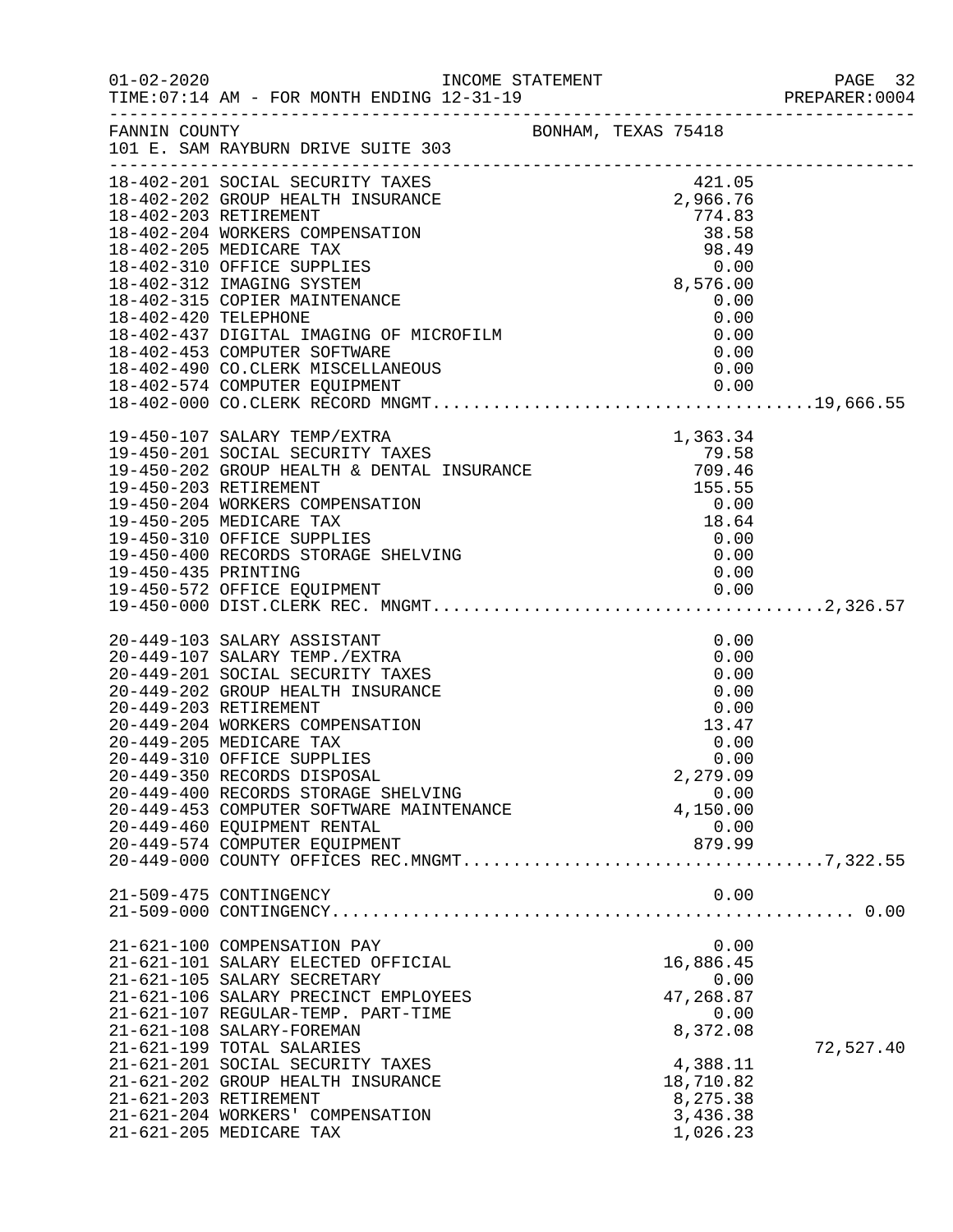|                      |                                                                                                                                                                                                                                            |                     |                  | PREPARER: 0004 |
|----------------------|--------------------------------------------------------------------------------------------------------------------------------------------------------------------------------------------------------------------------------------------|---------------------|------------------|----------------|
|                      | FANNIN COUNTY<br>101 E. SAM RAYBURN DRIVE SUITE 303                                                                                                                                                                                        | BONHAM, TEXAS 75418 |                  |                |
|                      | 101 E. SAM RAILLON.<br>21-621-206 UNEMPLOYMENT EXPENSE<br>21-621-299 TOTAL EMPLOYEE BENEFITS<br>21-621-314 EMPLOYEE PHYSICALS/DOT TESTING<br>21-621-340 SHOP SUPPLIES<br>21-621-342 R & B MAT. ROCK & GRAVEL<br>21-621-342 R & B MAT. CULV |                     |                  |                |
|                      |                                                                                                                                                                                                                                            |                     |                  |                |
|                      |                                                                                                                                                                                                                                            |                     |                  | 35,836.92      |
|                      |                                                                                                                                                                                                                                            |                     |                  |                |
|                      |                                                                                                                                                                                                                                            |                     |                  |                |
|                      |                                                                                                                                                                                                                                            |                     |                  |                |
|                      |                                                                                                                                                                                                                                            |                     |                  |                |
|                      |                                                                                                                                                                                                                                            |                     |                  |                |
|                      |                                                                                                                                                                                                                                            |                     |                  |                |
|                      | 21-621-346 CETRZ EXPENDITURES                                                                                                                                                                                                              |                     | 0.00             |                |
|                      | 21-621-350 DEBRIS REMOVAL                                                                                                                                                                                                                  |                     | 0.00             |                |
|                      |                                                                                                                                                                                                                                            |                     |                  | 24,780.54      |
|                      |                                                                                                                                                                                                                                            |                     |                  |                |
|                      |                                                                                                                                                                                                                                            |                     |                  |                |
|                      |                                                                                                                                                                                                                                            |                     |                  |                |
|                      |                                                                                                                                                                                                                                            |                     |                  |                |
|                      |                                                                                                                                                                                                                                            |                     |                  |                |
|                      |                                                                                                                                                                                                                                            |                     |                  |                |
|                      |                                                                                                                                                                                                                                            |                     |                  |                |
|                      |                                                                                                                                                                                                                                            |                     |                  |                |
|                      |                                                                                                                                                                                                                                            |                     |                  |                |
|                      |                                                                                                                                                                                                                                            |                     |                  |                |
|                      |                                                                                                                                                                                                                                            |                     |                  |                |
|                      |                                                                                                                                                                                                                                            |                     |                  |                |
|                      |                                                                                                                                                                                                                                            |                     |                  |                |
|                      |                                                                                                                                                                                                                                            |                     |                  |                |
|                      |                                                                                                                                                                                                                                            |                     |                  |                |
|                      |                                                                                                                                                                                                                                            |                     |                  |                |
|                      |                                                                                                                                                                                                                                            |                     |                  |                |
|                      |                                                                                                                                                                                                                                            |                     |                  |                |
|                      | 21-621-485 PRISONER SUPPLIES                                                                                                                                                                                                               |                     | 0.00             |                |
|                      | 21-621-488 FANNIN RURAL RAIL DISTRICT                                                                                                                                                                                                      |                     | 0.00             |                |
|                      | 21-621-490 MISCELLANEOUS<br>21-621-491 SOIL & WATER CONSERVATION                                                                                                                                                                           |                     | 0.00<br>0.00     |                |
|                      | 21-621-492 TDRA FLOOD CASH MATCH                                                                                                                                                                                                           |                     | 0.00             |                |
|                      | 21-621-494 FLOOD CONTROL SITE MAINTENANCE                                                                                                                                                                                                  |                     | 0.00             |                |
|                      | 21-621-495 PIPELINE SALES TAX REIMBURSEMENT                                                                                                                                                                                                |                     | 0.00             |                |
|                      | 21-621-496 TCOG HAZARDOUS WASTEMATCH                                                                                                                                                                                                       |                     | 0.00             |                |
|                      | 21-621-499 TOTAL SER. & OTHER CHARGES                                                                                                                                                                                                      |                     |                  | 15,833.26      |
|                      | 21-621-570 COMPUTER EQUIPMENT                                                                                                                                                                                                              |                     | 0.00             |                |
|                      | 21-621-571 PURCHASE OF MACH./EQUIP.                                                                                                                                                                                                        |                     | 0.00             |                |
|                      | 21-621-573 RADIO EQUIPMENT<br>21-621-575 LAND AND BUILDING                                                                                                                                                                                 |                     | 0.00             |                |
|                      | 21-621-599 CAPITAL OUTLAY                                                                                                                                                                                                                  |                     | 0.00             | 0.00           |
|                      | 21-621-630 NOTE PAYMENT                                                                                                                                                                                                                    |                     | 0.00             |                |
|                      | 21-621-670 NOTE PAYMENT-INTEREST                                                                                                                                                                                                           |                     | 0.00             |                |
| 21-621-695 SURVEYING |                                                                                                                                                                                                                                            |                     | 0.00             |                |
|                      |                                                                                                                                                                                                                                            |                     |                  |                |
|                      |                                                                                                                                                                                                                                            |                     |                  |                |
|                      | 21-625-105 SALARY SECRETARY                                                                                                                                                                                                                |                     | 2,730.35         |                |
|                      | 21-625-201 SOCIAL SECURITY TAXES                                                                                                                                                                                                           |                     | 124.42<br>741.60 |                |
|                      | 21-625-202 GROUP HEALTH INSURANCE<br>21-625-203 RETIREMENT                                                                                                                                                                                 |                     | 311.43           |                |
|                      | 21-625-204 WORKERS' COMPENSATION                                                                                                                                                                                                           |                     | 15.51            |                |
|                      | 21-625-205 MEDICARE TAX                                                                                                                                                                                                                    |                     | 29.10            |                |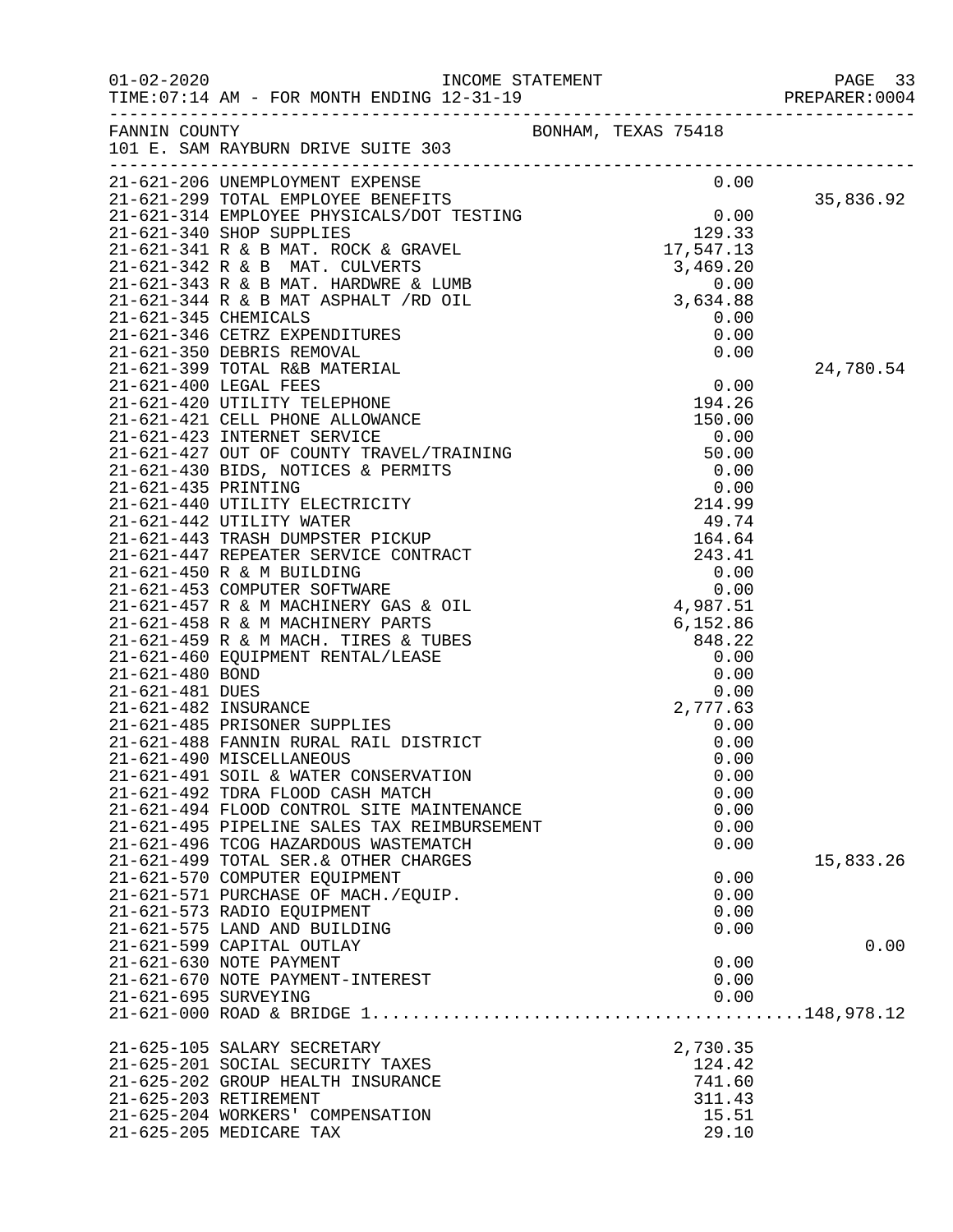| $01 - 02 - 2020$     | INCOME STATEMENT                                                                                                  |                       | PAGE 34<br>PREPARER: 0004 |
|----------------------|-------------------------------------------------------------------------------------------------------------------|-----------------------|---------------------------|
| FANNIN COUNTY        | 101 E. SAM RAYBURN DRIVE SUITE 303                                                                                | BONHAM, TEXAS 75418   |                           |
|                      | 21-625-310 OFFICE SUPPLIES<br>21-625-311 POSTAL EXPENSES                                                          | 0.00<br>0.00          |                           |
|                      | 21-625-353 COMPUTER EXPENSE                                                                                       | 0.00                  |                           |
|                      | 21-625-427 OUT OF COUNTY TRAVEL                                                                                   | 0.00                  |                           |
| 21-625-480 BOND      |                                                                                                                   | 0.00                  |                           |
|                      | 21-625-572 OFFICE EQUIPMENT                                                                                       | 0.00                  |                           |
|                      | 21-625-574 COMPUTER EQUIPMENT<br>21-025-574 COMPOIER EQUIPMENT<br>21-625-000 ADMINISTRATIVE OFFICE R&B #13,952.41 | 0.00                  |                           |
|                      |                                                                                                                   |                       |                           |
|                      | 22-509-475 CONTINGENCY                                                                                            | 0.00                  |                           |
|                      |                                                                                                                   |                       |                           |
|                      | 22-622-100 COMPENSATION PAY                                                                                       | 0.00                  |                           |
|                      | 22-622-101 SALARY ELECTED OFFICIAL                                                                                | 16,886.45             |                           |
|                      | 22-622-105 SALARY SECRETARY                                                                                       | 0.00                  |                           |
|                      | 22-622-106 SALARY PRECINCT EMPLOYEES                                                                              | 51,359.35             |                           |
|                      | 22-622-107 REGULAR-TEMP. PART-TIME                                                                                | 0.00                  |                           |
|                      | 22-622-199 TOTAL SALARIES<br>22-622-201 SOCIAL SECURITY TAXES                                                     |                       | 68,245.80                 |
|                      | 22-622-202 GROUP HEALTH INSURANCE                                                                                 | 4,033.74<br>20,767.32 |                           |
|                      | 22-622-203 RETIREMENT                                                                                             | 7,786.87              |                           |
|                      | 22-622-204 WORKERS' COMPENSATION                                                                                  | 3,544.63              |                           |
|                      | 22-622-205 MEDICARE TAX                                                                                           | 943.46                |                           |
|                      | 22-622-206 UNEMPLOYMENT EXPENSE                                                                                   | 0.00                  |                           |
|                      | 22-622-299 TOTAL EMPLOYEE BENEFITS                                                                                |                       | 37,076.02                 |
|                      | 22-622-312 CONTRACT LABOR                                                                                         | 0.00                  |                           |
|                      | 22-622-314 EMPLOYEE PHYSICALS/DOT TESTING<br>22-622-340 SHOP SUPPLIES                                             | 65.00<br>294.10       |                           |
|                      | 22-622-341 R & B MAT. ROCK & GRAVEL                                                                               | 34,655.14             |                           |
|                      | 22-622-342 R & B MAT. CULVERTS                                                                                    | 5,360.00              |                           |
|                      | 22-622-343 R & B MAT. HARDWRE & LUMB                                                                              | 261.34                |                           |
|                      | 22-622-344 R & B MAT. ASPHALT/RD OIL                                                                              | 0.00                  |                           |
| 22-622-345 CHEMICALS |                                                                                                                   | 0.00                  |                           |
|                      | 22-622-346 CETRZ EXPENDITURES                                                                                     | 0.00                  |                           |
|                      | 22-622-350 DEBRIS REMOVAL                                                                                         | 0.00                  |                           |
| 22-622-395 UNIFORMS  | 22-622-399 TOTAL R&B MATERIALS                                                                                    | 527.26                | 41,162.84                 |
|                      | 22-622-400 LEGAL FEES                                                                                             | 0.00                  |                           |
|                      | 22-622-420 UTILITY TELEPHONE                                                                                      | 245.85                |                           |
|                      | 22-622-421 CELL PHONE ALLOWANCE                                                                                   | 150.00                |                           |
|                      | 22-622-427 OUT OF COUNTY TRAVEL/TRAINING                                                                          | 1,000.71              |                           |
|                      | 22-622-430 BIDS, NOTICES & PERMITS                                                                                | 86.68                 |                           |
| 22-622-435 PRINTING  |                                                                                                                   | 0.00                  |                           |
|                      | 22-622-440 UTILITY ELECTRICITY                                                                                    | 436.60                |                           |
|                      | 22-622-441 UTILITY GAS<br>22-622-442 UTILITY WATER                                                                | 153.39<br>166.99      |                           |
|                      | 22-622-443 TRASH PICKUP                                                                                           | 0.00                  |                           |
|                      | 22-622-447 REPEATER SERVICE CONTRACT                                                                              | 243.41                |                           |
|                      | 22-622-450 R&M BUILDING                                                                                           | 0.00                  |                           |
|                      | 22-622-453 COMPUTER SOFTWARE                                                                                      | 0.00                  |                           |
|                      | 22-622-457 R & M MACHINERY GAS & OIL                                                                              | 9,471.36              |                           |
|                      | 22-622-458 R & M MACHINERY PARTS                                                                                  | 40,605.52             |                           |
|                      | 22-622-459 R & M MACH. TIRES & TUBES                                                                              | 2,014.00              |                           |
| 22-622-480 BOND      | 22-622-460 EQUIPMENT RENTAL/LEASE                                                                                 | 0.00<br>0.00          |                           |
| 22-622-481 DUES      |                                                                                                                   | 0.00                  |                           |
| 22-622-482 INSURANCE |                                                                                                                   | 5,733.96              |                           |
|                      |                                                                                                                   |                       |                           |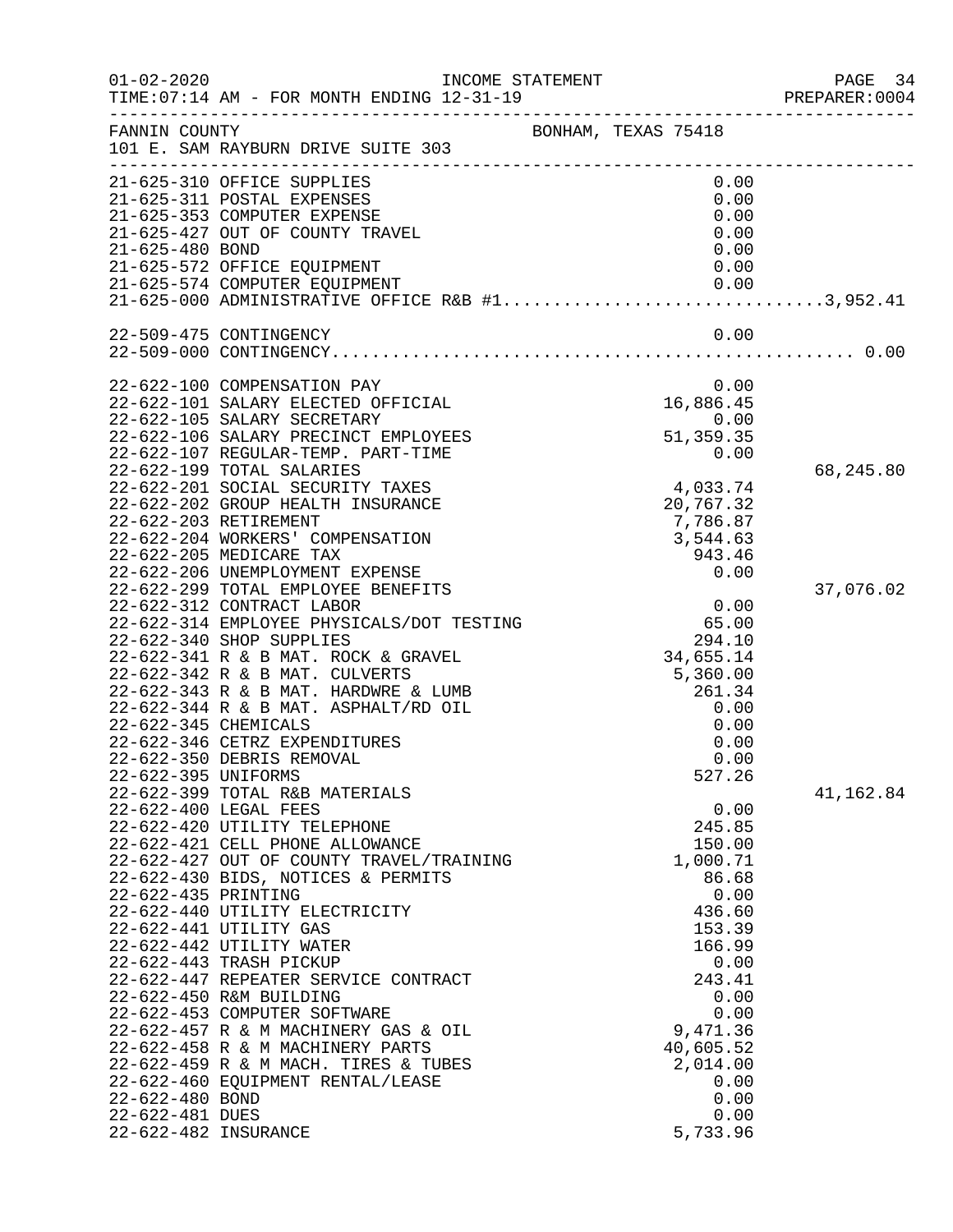|                 | INCOME STATEMENT                                                                                                                                                                                                                                 |                                                                    | PREPARER: 0004 |
|-----------------|--------------------------------------------------------------------------------------------------------------------------------------------------------------------------------------------------------------------------------------------------|--------------------------------------------------------------------|----------------|
| FANNIN COUNTY   | BONHAM, TEXAS 75418<br>101 E. SAM RAYBURN DRIVE SUITE 303                                                                                                                                                                                        |                                                                    |                |
|                 | 22-622-485 PRISONER SUPPLIES<br>22-622-488 FANNIN RURAL RAIL DISTRICT<br>22-622-490 MISCELLANEOUS                                                                                                                                                | 0.00<br>0.00<br>0.00                                               |                |
|                 | 22-622-491 SOIL & WATER CONSERVATION<br>22-622-492 TDRA FLOOD CASH MATCH                                                                                                                                                                         | 0.00<br>0.00                                                       |                |
|                 | 22-622-493 TRENTON HIGH MEADOWS SUBDIVISION<br>22-622-494 FLOOD CONTROL SITE MAINTENANCE<br>22-622-495 PIPELINE SALES TAX REIMBURSEMENT                                                                                                          | 0.00<br>0.00<br>0.00                                               |                |
|                 | 22-622-496 TCOG HAZARDOUS WASTEMATCH<br>22-622-499 TOTAL SER. & OTHER CHARGES<br>22-622-562 LAND/BUILDING                                                                                                                                        | 0.00<br>0.00                                                       | 60,308.47      |
|                 | 22-622-570 COMPUTER EQUIPMENT<br>22-622-571 PURCHASE OF MACH./EQUIP.<br>22-622-573 RADIO EQUIPMENT<br>22-622-580 PRECINCT BRIDGE                                                                                                                 | 0.00<br>27,692.50<br>0.00<br>0.00                                  |                |
|                 | 22-622-599 CAPITAL OUTLAY                                                                                                                                                                                                                        |                                                                    | 27,692.50      |
|                 | 22-625-105 SALARY SECRETARY<br>22-625-201 SOCIAL SECURITY TAXES<br>22-625-202 GROUP HEALTH INSURANCE<br>22-625-203 RETIREMENT<br>22-625-204 WORKERS' COMPENSATION<br>22-625-205 MEDICARE TAX<br>22-625-310 OFFICE SUPPLIES                       | 2,730.35<br>124.38<br>741.72<br>311.57<br>15.51<br>29.09<br>0.00   |                |
| 22-625-480 BOND | 22-625-311 POSTAL EXPENSES<br>22-625-353 COMPUTER EXPENSE<br>22-625-427 OUT OF COUNTY TRAVEL<br>22-625-572 OFFICE EQUIPMENT<br>22-625-574 COMPUTER EQUIPMENT<br>22-625-574 COMPUTER EQUIPMENT<br>22-625-000 ADMINISTRATIVE OFFICE R&B #23,952.62 | 0.00<br>0.00<br>0.00<br>0.00<br>0.00<br>0.00                       |                |
|                 |                                                                                                                                                                                                                                                  |                                                                    |                |
|                 | 23-509-475 CONTINGENCY                                                                                                                                                                                                                           | 0.00                                                               | . 0.00         |
|                 | 23-623-100 COMPENSATION PAY<br>23-623-101 SALARY ELECTED OFFICIAL<br>23-623-105 SALARY SECRETARY<br>23-623-106 SALARY PRECINCT EMPLOYEES<br>23-623-107 REGULAR-TEMP. PART-TIME<br>23-623-199 TOTAL SALARIES                                      | 0.00<br>16,886.45<br>3,024.00<br>72,596.59<br>576.00               | 93,083.04      |
|                 | 23-623-201 SOCIAL SECURITY TAXES<br>23-623-202 GROUP HEALTH INSURANCE<br>23-623-203 RETIREMENT<br>23-623-204 WORKERS' COMPENSATION<br>23-623-205 MEDICARE TAX<br>23-623-206 UNEMPLOYMENT EXPENSE                                                 | 5,695.59<br>28,676.89<br>10,554.97<br>4,466.97<br>1,332.07<br>0.00 |                |
|                 | 23-623-299 TOTAL EMPLOYEE BENEFITS<br>23-623-310 OFFICE SUPPLIES<br>23-623-314 EMPLOYEE PHYSICALS/DOT TESTING<br>23-623-315 COPIER EXPENSE<br>23-623-340 SHOP SUPPLIES<br>23-623-341 R & B MAT. ROCK & GRAVEL                                    | 0.00<br>0.00<br>0.00<br>2,083.90<br>28, 188. 33                    | 50,726.49      |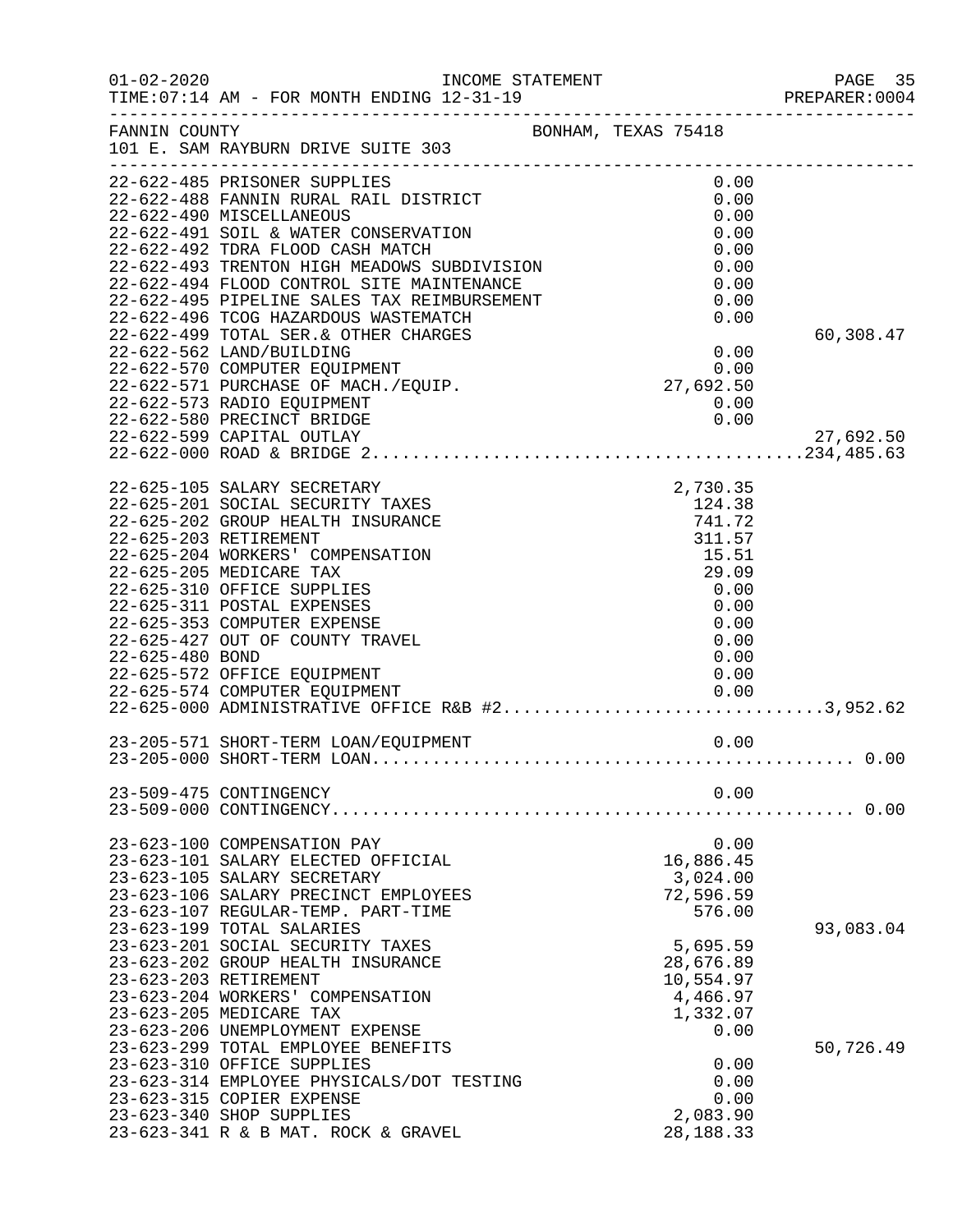| $01 - 02 - 2020$ | TIME: 07:14 AM - FOR MONTH ENDING 12-31-19                                                                                                                                                                                                     |                     |           |            |
|------------------|------------------------------------------------------------------------------------------------------------------------------------------------------------------------------------------------------------------------------------------------|---------------------|-----------|------------|
| FANNIN COUNTY    | 101 E. SAM RAYBURN DRIVE SUITE 303                                                                                                                                                                                                             | BONHAM, TEXAS 75418 |           |            |
|                  | 23-623-342 R & B MAT. CULVERTS                                                                                                                                                                                                                 |                     | 0.00      |            |
|                  |                                                                                                                                                                                                                                                |                     |           |            |
|                  | 23-023-343 R & B MAT. HARDWRE & LUMB<br>23-623-343 R & B MAT. HARDWRE & LUMB<br>23-623-344 R & B MAT. ASPHALT/RD OIL<br>23-623-345 CHEMICALS<br>23-623-346 CETRZ EXPENDITURES<br>23-623-350 DEBRIS REMOVAL<br>23-623-395 UNIFORMS<br>0.00<br>2 |                     |           |            |
|                  |                                                                                                                                                                                                                                                |                     |           |            |
|                  |                                                                                                                                                                                                                                                |                     |           |            |
|                  |                                                                                                                                                                                                                                                |                     |           |            |
|                  |                                                                                                                                                                                                                                                |                     |           |            |
|                  | 23-623-399 TOTAL R&B MATERIALS                                                                                                                                                                                                                 |                     |           | 34,176.96  |
|                  | 0.00<br>23-623-420 UTILITY TELEPHONE<br>23-623-421 INTERNET SERVICE<br>23-623-423 CELL PHONE ALLOWANCE<br>23-623-427 OUT OF COUNTY TRAVEL/TRAINING<br>23-623-430 BIDS, NOTICES & PERMITS<br>23-623-435 PRINTING<br>23-623-435 PRINTING<br>23-6 |                     |           |            |
|                  |                                                                                                                                                                                                                                                |                     |           |            |
|                  |                                                                                                                                                                                                                                                |                     |           |            |
|                  |                                                                                                                                                                                                                                                |                     |           |            |
|                  |                                                                                                                                                                                                                                                |                     |           |            |
|                  |                                                                                                                                                                                                                                                |                     |           |            |
|                  |                                                                                                                                                                                                                                                |                     |           |            |
|                  |                                                                                                                                                                                                                                                |                     |           |            |
|                  |                                                                                                                                                                                                                                                |                     |           |            |
|                  |                                                                                                                                                                                                                                                |                     |           |            |
|                  |                                                                                                                                                                                                                                                |                     |           |            |
|                  |                                                                                                                                                                                                                                                |                     |           |            |
|                  |                                                                                                                                                                                                                                                |                     |           |            |
|                  |                                                                                                                                                                                                                                                |                     |           |            |
|                  |                                                                                                                                                                                                                                                |                     |           |            |
|                  |                                                                                                                                                                                                                                                |                     |           |            |
|                  |                                                                                                                                                                                                                                                |                     |           |            |
|                  |                                                                                                                                                                                                                                                |                     |           |            |
|                  |                                                                                                                                                                                                                                                |                     |           |            |
|                  |                                                                                                                                                                                                                                                |                     |           |            |
|                  |                                                                                                                                                                                                                                                |                     |           |            |
|                  |                                                                                                                                                                                                                                                |                     |           |            |
|                  | 23-623-485 PRISONER SUPPLIES<br>23-623-488 FANNIN RURAL RAIL DISTRICT<br>23-623-490 MISCELLANEOUS<br>23-623-490 MISCELLANEOUS                                                                                                                  |                     | 0.00      |            |
|                  | 23-623-491 SOIL & WATER CONSERVATION                                                                                                                                                                                                           |                     | 0.00      |            |
|                  | 23-623-492 TDRA FLOOD CASH MATCH                                                                                                                                                                                                               |                     | 0.00      |            |
|                  | 23-623-494 FLOOD CONTROL SITE MAINTENANCE                                                                                                                                                                                                      |                     | 0.00      |            |
|                  | 23-623-495 PIPELINE SALES TAX REIMBURSEMENT                                                                                                                                                                                                    |                     | 0.00      |            |
|                  | 23-623-496 TCOG HAZARDOUS WASTEMATCH                                                                                                                                                                                                           |                     | 0.00      |            |
|                  | 23-623-499 TOTAL SER. & OTHER CHARGES                                                                                                                                                                                                          |                     |           | 65, 153.85 |
|                  | 23-623-562 LAND/BUILDING                                                                                                                                                                                                                       |                     | 0.00      |            |
|                  | 23-623-570 COMPUTER EQUIPMENT                                                                                                                                                                                                                  |                     | 0.00      |            |
|                  | 23-623-571 PURCHASE OF MACH./EQUIP.                                                                                                                                                                                                            |                     | 15,000.00 |            |
|                  | 23-623-572 OFFICE EQUIPMENT                                                                                                                                                                                                                    |                     | 485.00    |            |
|                  | 23-623-573 RADIO EQUIPMENT                                                                                                                                                                                                                     |                     | 0.00      |            |
|                  | 23-623-575 LAND/BUILDING                                                                                                                                                                                                                       |                     | 0.00      |            |
|                  | 23-623-580 PRECINCT BRIDGE                                                                                                                                                                                                                     |                     | 0.00      |            |
|                  | 23-623-599 CAPITAL OUTLAY                                                                                                                                                                                                                      |                     |           | 15,485.00  |
|                  | 23-623-630 NOTE PAYMENT-PRINCIPAL                                                                                                                                                                                                              |                     | 0.00      |            |
|                  | 23-623-670 NOTE PAYMENT-INTEREST                                                                                                                                                                                                               |                     | 0.00      |            |
|                  |                                                                                                                                                                                                                                                |                     |           |            |
|                  | 23-625-105 SALARY SECRETARY                                                                                                                                                                                                                    |                     | 2,730.35  |            |
|                  | 23-625-201 SOCIAL SECURITY TAXES                                                                                                                                                                                                               |                     | 124.38    |            |
|                  | 23-625-202 GROUP HEALTH INSURANCE                                                                                                                                                                                                              |                     | 741.72    |            |
|                  | 23-625-203 RETIREMENT                                                                                                                                                                                                                          |                     | 311.57    |            |
|                  | 23-625-204 WORKERS' COMPENSATION                                                                                                                                                                                                               |                     | 15.51     |            |
|                  | 23-625-205 MEDICARE TAX                                                                                                                                                                                                                        |                     | 29.09     |            |
|                  | 23-625-310 OFFICE SUPPLIES                                                                                                                                                                                                                     |                     | 0.00      |            |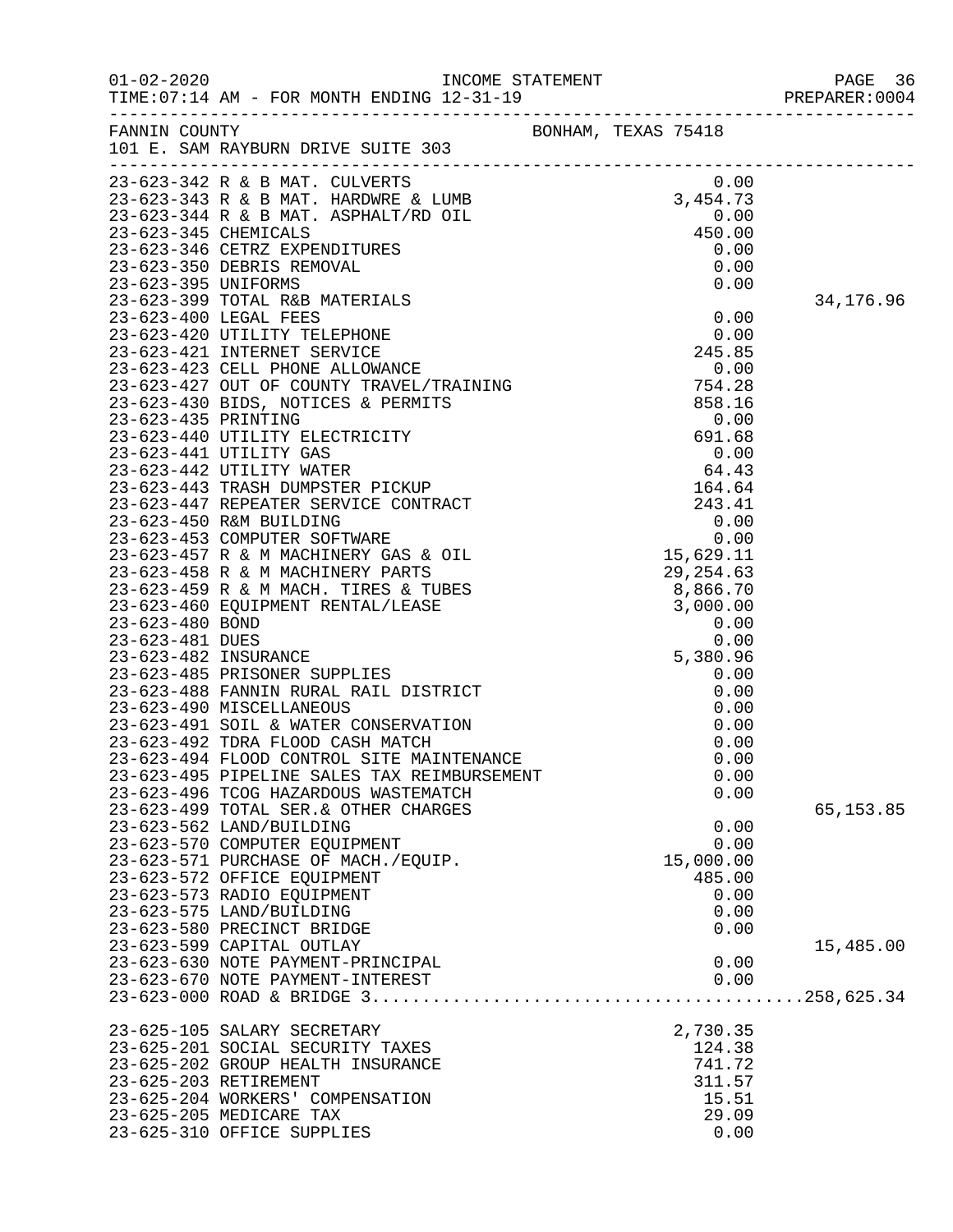| $01 - 02 - 2020$     | TIME: 07:14 AM - FOR MONTH ENDING 12-31-19                                                                        | INCOME STATEMENT    | ____________________________________   | PAGE 37<br>PREPARER:0004 |
|----------------------|-------------------------------------------------------------------------------------------------------------------|---------------------|----------------------------------------|--------------------------|
| FANNIN COUNTY        | 101 E. SAM RAYBURN DRIVE SUITE 303                                                                                | BONHAM, TEXAS 75418 |                                        |                          |
|                      | 23-625-311 POSTAL EXPENSES                                                                                        |                     | 0.00                                   |                          |
|                      | 23-625-353 COMPUTER EXPENSE                                                                                       |                     | 0.00                                   |                          |
|                      | 23-625-427 OUT OF COUNTY TRAVEL                                                                                   |                     | 0.00                                   |                          |
| 23-625-480 BOND      |                                                                                                                   |                     | 0.00                                   |                          |
|                      | 23-625-572 OFFICE EQUIPMENT                                                                                       |                     | 0.00                                   |                          |
|                      | 23-625-574 COMPUTER EQUIPMENT<br>23-625-574 COMPUTER EQUIPMENT<br>23-625-000 ADMINISTRATIVE OFFICE R&B #33,952.62 |                     | 0.00                                   |                          |
|                      |                                                                                                                   |                     |                                        |                          |
|                      | 24-509-475 CONTINGENCY                                                                                            |                     | 0.00                                   |                          |
|                      |                                                                                                                   |                     |                                        |                          |
|                      | 24-624-100 COMPENSATION PAY                                                                                       |                     | 0.00                                   |                          |
|                      | 24-624-101 SALARY ELECTED OFFICIAL                                                                                |                     | 16,886.45                              |                          |
|                      | 24-624-105 SALARY SECRETARY                                                                                       |                     | 7,694.05                               |                          |
|                      | 24-624-106 SALARY PRECINCT EMPLOYEES                                                                              |                     | 31, 323.43                             |                          |
|                      | 24-624-107 REGULAR-TEMP. PART-TIME<br>24-624-108 LABOR REIMBURSEMENT                                              |                     | 1,392.00<br>0.00                       |                          |
|                      | 24-624-199 TOTAL SALARIES                                                                                         |                     |                                        | 57,295.93                |
|                      | 24-624-201 SOCIAL SECURITY TAXES                                                                                  |                     | 3,536.60                               |                          |
|                      | 24-624-202 GROUP HEALTH INSURANCE                                                                                 |                     | 20,767.32                              |                          |
|                      | 24-624-203 RETIREMENT                                                                                             |                     | 6,378.59                               |                          |
|                      | 24-624-204 WORKERS' COMPENSATION                                                                                  |                     | 2,849.73                               |                          |
|                      | 24-624-205 MEDICARE TAX                                                                                           |                     | 827.19                                 |                          |
|                      | 24-624-206 UNEMPLOYMENT EXPENSE                                                                                   |                     | 0.00                                   |                          |
|                      | 24-624-299 TOTAL EMPLOYEE BENEFITS                                                                                |                     |                                        | 34, 359. 43              |
|                      | 24-624-310 OFFICE SUPPLIES                                                                                        |                     | $0.00$<br>65.00                        |                          |
|                      | 24-624-314 EMPLOYEE PHYSICALS/DOT TESTING                                                                         |                     |                                        |                          |
|                      | 24-624-340 SHOP SUPPLIES                                                                                          |                     | 314.83                                 |                          |
|                      | 24-624-341 R & B MAT. ROCK & GRAVEL                                                                               |                     | 20,288.61                              |                          |
|                      | 24-624-342 R & B MAT. CULVERTS<br>24-624-343 R & B MAT. HARDWRE & LUMB                                            |                     |                                        |                          |
|                      | 24-624-344 R & B MAT. ASPHALT/RD OIL                                                                              |                     | 7,968.00<br>375.74<br>7,923.64<br>0.00 |                          |
| 24-624-345 CHEMICALS |                                                                                                                   |                     | 0.00                                   |                          |
|                      | 24-624-346 CETRZ EXPENDITURES                                                                                     |                     | 0.00                                   |                          |
|                      | 24-624-350 DEBRIS REMOVAL                                                                                         |                     | 0.00                                   |                          |
|                      | 24-624-395 EMPLOYEE UNIFORMS                                                                                      |                     | 585.64                                 |                          |
|                      | 24-624-399 TOTAL R&B MATERIALS                                                                                    |                     |                                        | 37,522.12                |
|                      | 24-624-400 LEGAL FEES                                                                                             |                     | 0.00                                   |                          |
|                      | 24-624-420 UTILITY TELEPHONE                                                                                      |                     | 0.00                                   |                          |
|                      | 24-624-421 DSL INTERNET                                                                                           |                     | 248.07                                 |                          |
|                      | 24-624-423 CELL PHONE ALLOWANCE                                                                                   |                     | 0.00                                   |                          |
|                      | 24-624-427 OUT OF COUNTY TRAVEL/TRAINING                                                                          |                     | 1,454.37                               |                          |
|                      | 24-624-430 BIDS, NOTICES & PERMITS                                                                                |                     | 0.00                                   |                          |
| 24-624-435 PRINTING  | 24-624-440 UTILITY ELECTRICITY                                                                                    |                     | 0.00<br>489.28                         |                          |
|                      | 24-624-441 UTILITY GAS                                                                                            |                     | 201.33                                 |                          |
|                      | 24-624-442 UTILITY WATER                                                                                          |                     | 114.16                                 |                          |
|                      | 24-624-443 TRASH PICKUP                                                                                           |                     | 363.20                                 |                          |
|                      | 24-624-447 REPEATER SERVICE CONTRACT                                                                              |                     | 243.41                                 |                          |
|                      | 24-624-450 R&M BUILDING                                                                                           |                     | 0.00                                   |                          |
|                      | 24-624-453 COMPUTER SOFTWARE                                                                                      |                     | 0.00                                   |                          |
|                      | 24-624-457 R & M MACHINERY GAS & OIL                                                                              |                     | 2,922.07                               |                          |
|                      | 24-624-458 R & M MACHINERY PARTS                                                                                  |                     | 33, 156.07                             |                          |
|                      | 24-624-459 R & M MACH. TIRES & TUBES                                                                              |                     | 2,000.02                               |                          |
|                      | 24-624-460 EQUIPMENT RENTAL/LEASE                                                                                 |                     | 9,520.63                               |                          |
| 24-624-480 BOND      |                                                                                                                   |                     | 0.00                                   |                          |
| 24-624-481 DUES      |                                                                                                                   |                     | 0.00                                   |                          |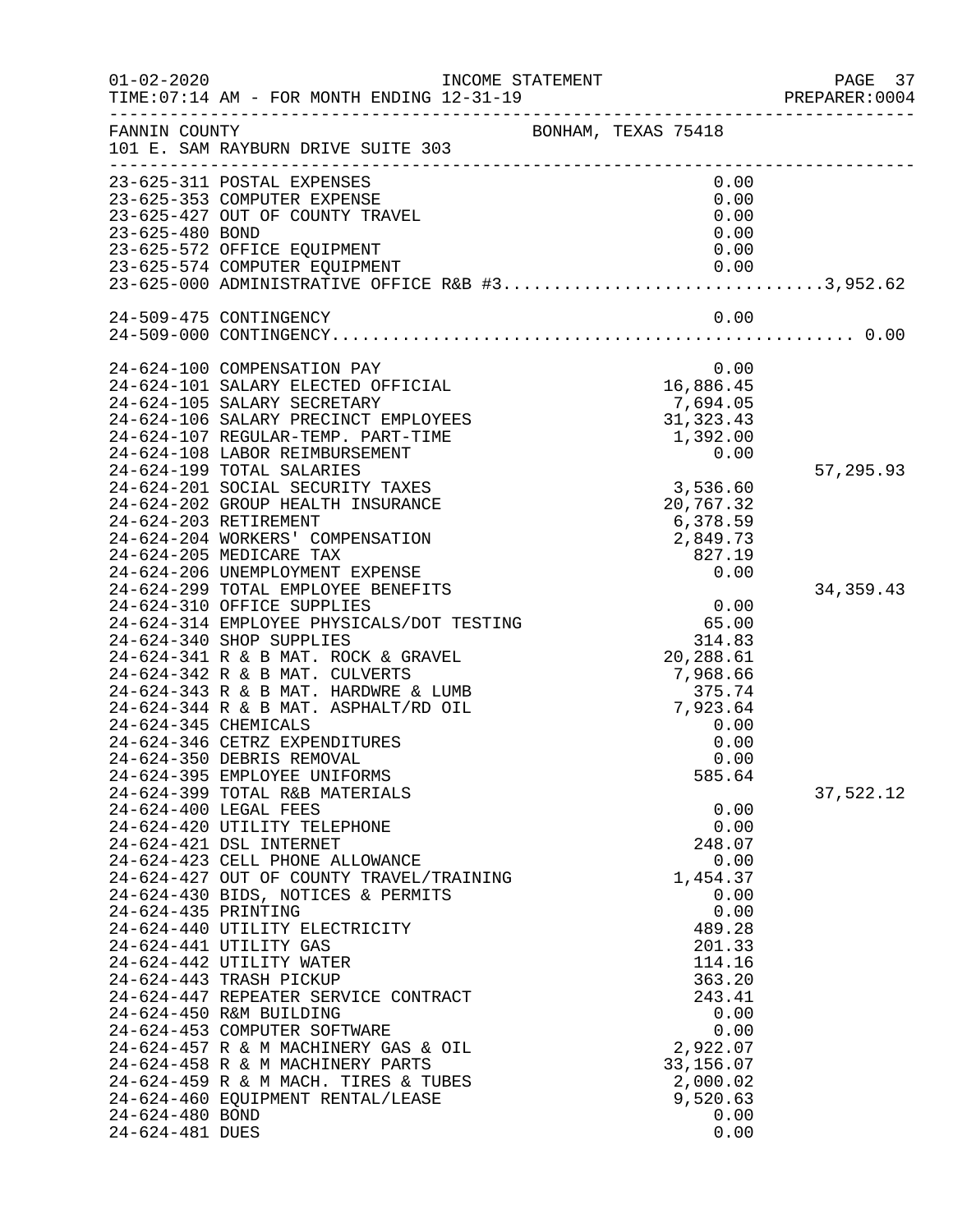| $01 - 02 - 2020$                            | INCOME STATEMENT<br>TIME: 07:14 AM - FOR MONTH ENDING 12-31-19                                                                                                                                                                                                                                                                                                                                                                                                                                |                                                                                                                 | PAGE 38<br>PREPARER:0004 |
|---------------------------------------------|-----------------------------------------------------------------------------------------------------------------------------------------------------------------------------------------------------------------------------------------------------------------------------------------------------------------------------------------------------------------------------------------------------------------------------------------------------------------------------------------------|-----------------------------------------------------------------------------------------------------------------|--------------------------|
| FANNIN COUNTY                               | 101 E. SAM RAYBURN DRIVE SUITE 303                                                                                                                                                                                                                                                                                                                                                                                                                                                            | BONHAM, TEXAS 75418                                                                                             |                          |
| 24-624-482 INSURANCE<br>24-624-575 BUILDING | 24-624-485 PRISONER'S SUPPLIES<br>24-624-488 FANNIN RURAL RAIL DISTRICT<br>24-624-490 MISCELLANEOUS<br>24-624-491 SOIL & WATER CONSERVATION<br>24-624-492 TDRA FLOOD CASH MATCH<br>24-624-492 TDRA FLOOD CARRI PRISIT.<br>24-624-494 FLOOD CONTROL SITE MAINTENANCE<br>24-624-495 PIPELINE SALES TAX REIMBURSEMENT<br>24-624-499 TOTAL SER.& OTHER CHARGES<br>24-624-570 COMPUTER EQUIPMENT<br>24-624-571 PURCHASE OF MACH./EQUIP.<br>24-624-573 RADIO EQUIPMENT<br>24-624-599 CAPITAL OUTLAY | 3,047.97<br>0.00<br>0.00<br>0.00<br>0.00<br>0.00<br>0.00<br>0.00<br>0.00<br>$0.00$<br>46,689.90<br>0.00<br>0.00 | 53,760.58<br>46,689.90   |
| 24-625-480 BOND                             | 24-625-105 SALARY SECRETARY<br>24-625-201 SOCIAL SECURITY TAXES<br>24-625-202 GROUP HEALTH INSURANCE<br>24-625-203 RETIREMENT<br>24-625-204 WORKERS' COMPENSATION<br>24-625-205 MEDICARE TAX<br>24-625-310 OFFICE SUPPLIES<br>24-625-311 POSTAL EXPENSES<br>24-625-353 COMPUTER EXPENSE<br>24-625-427 OUT OF COUNTY TRAVEL<br>24-625-572 OFFICE EQUIPMENT<br>24-625-574 COMPUTER EQUIPMENT<br>24-625-000 ADMINISTRATIVE OFFICE R&B #43,952.62                                                 | 2,730.35<br>124.38<br>741.72<br>311.57<br>15.51<br>29.09<br>0.00<br>0.00<br>0.00<br>0.00<br>0.00<br>0.00        |                          |
|                                             | 25-625-310 OFFICE SUPPLIES<br>25-625-343 ROAD SIGNS<br>25-625-353 COMPUTER EXPENSE<br>25-625-427 TRAVEL EXPENSE<br>25-625-572 OFFICE EQUIPMENT                                                                                                                                                                                                                                                                                                                                                | 0.00<br>0.00<br>0.00<br>0.00<br>0.00                                                                            |                          |
|                                             | 26-455-420 OMNIBASE TELEPHONE LINE<br>26-455-572 OFFICE EQUIPMENT                                                                                                                                                                                                                                                                                                                                                                                                                             | 0.00<br>0.00                                                                                                    |                          |
|                                             | 27-456-452 R & M EQUIPMENT<br>27-456-572 OFFICE EQUIPMENT                                                                                                                                                                                                                                                                                                                                                                                                                                     | 0.00<br>0.00                                                                                                    |                          |
|                                             | 28-457-423 INTERNET SERVICE<br>28-457-572 OFFICE EQUIPMENT                                                                                                                                                                                                                                                                                                                                                                                                                                    | 313.88<br>0.00                                                                                                  |                          |
| 30-569-571 EQUIPMENT                        | 30-569-310 OFFICE SUPPLIES<br>30-569-421 ONLINE RESEARCH                                                                                                                                                                                                                                                                                                                                                                                                                                      | 0.00<br>0.00<br>0.00                                                                                            |                          |
|                                             | 31-509-475 CONTINGENCY                                                                                                                                                                                                                                                                                                                                                                                                                                                                        | 0.00                                                                                                            |                          |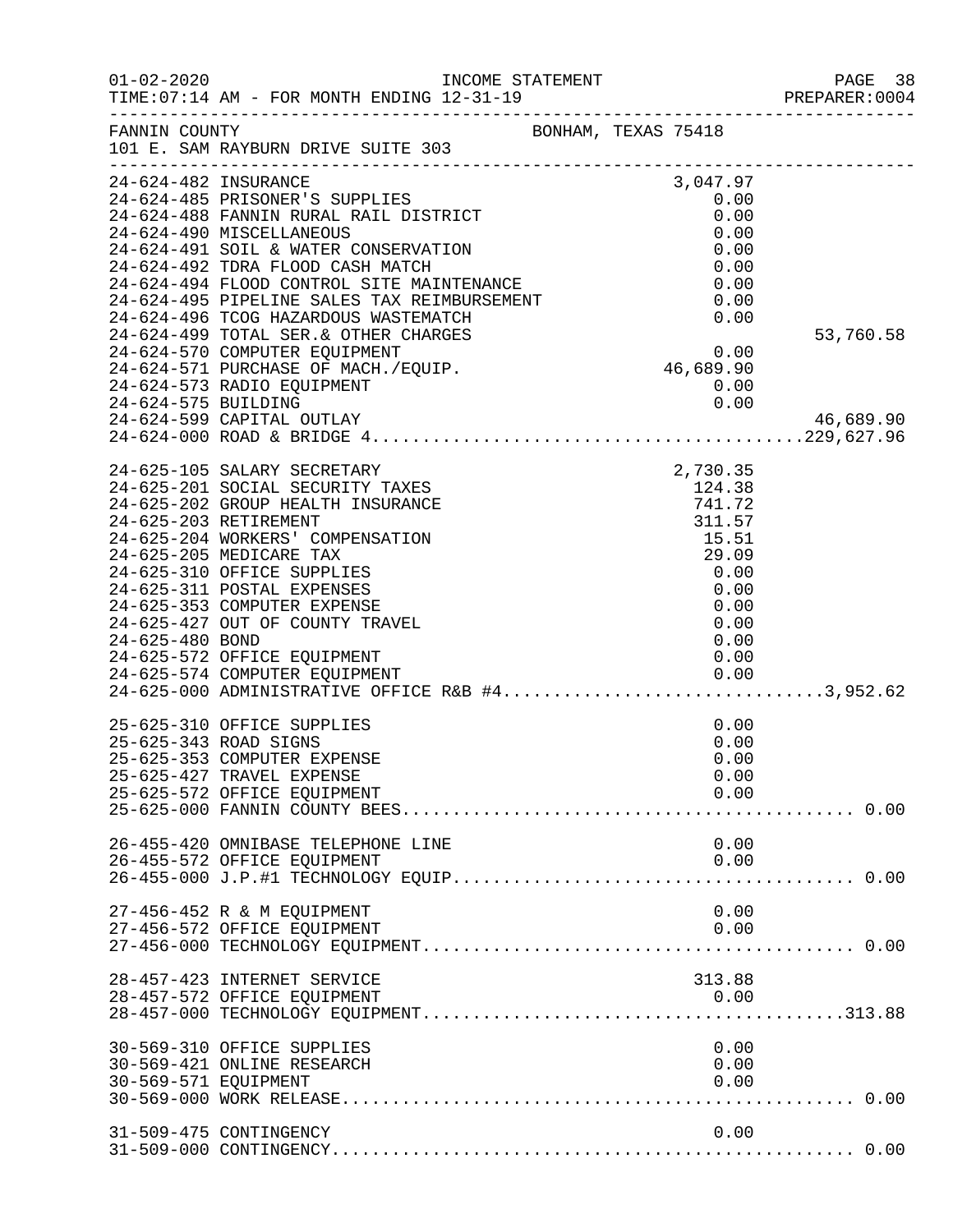| $01 - 02 - 2020$                            | INCOME STATEMENT<br>TIME: 07:14 AM - FOR MONTH ENDING 12-31-19                                                                                                                                                                                                                                                                                                                                                                                          | -------------------------------------                                                                              | PAGE 39<br>PREPARER: 0004 |
|---------------------------------------------|---------------------------------------------------------------------------------------------------------------------------------------------------------------------------------------------------------------------------------------------------------------------------------------------------------------------------------------------------------------------------------------------------------------------------------------------------------|--------------------------------------------------------------------------------------------------------------------|---------------------------|
| FANNIN COUNTY                               | BONHAM, TEXAS 75418<br>101 E. SAM RAYBURN DRIVE SUITE 303                                                                                                                                                                                                                                                                                                                                                                                               |                                                                                                                    |                           |
|                                             | 31-510-403 ARCHITECTURAL FEES<br>31-510-451 ASBESTOS ABATEMENT<br>31-510-482 DEMOLITION                                                                                                                                                                                                                                                                                                                                                                 | 0.00<br>0.00<br>0.00                                                                                               |                           |
| 31-511-453 IT DESIGN<br>31-511-455 SECURITY | 31-511-165 CONSTRUCTION<br>31-511-403 ARCHITECTURAL FEES<br>31-511-451 ASBESTOS & OTHER TESTING                                                                                                                                                                                                                                                                                                                                                         | 0.00<br>0.00<br>0.00<br>0.00<br>0.00                                                                               |                           |
|                                             | 33-498-310 OFFICE SUPPLIES                                                                                                                                                                                                                                                                                                                                                                                                                              | 168.71                                                                                                             |                           |
| 34-450-203 RETIREMENT                       | 34-450-107 SALARYTEMP/EXTRA<br>34-450-201 SOCIAL SECURITY TAXES<br>34-450-204 WORKERS COMPENSATION<br>34-450-205 MEDICARE TAX<br>34-450-572 OFFICE EQUIPMENT<br>34-450-000 DISTRICT CT.RECORDS ARCHIVE EQUIPME 0.00                                                                                                                                                                                                                                     | 0.00<br>0.00<br>0.00<br>0.00<br>0.00<br>0.00                                                                       |                           |
| 35-475-590 LAW BOOKS                        | 35-475-310 OFFICE SUPPLIES<br>35-475-421 LEXIS NEXIS ONLINE LEGAL RESEARCH<br>35-475-453 R&M COMPUTER<br>35-475-574 TECHNOLOGY                                                                                                                                                                                                                                                                                                                          | 550.00<br>0.00<br>0.00<br>0.00<br>0.00                                                                             |                           |
|                                             | 36-475-107 SALARY SUPPLEMENT<br>36-475-201 SOCIAL SECURITY TAXES<br>36-475-203 RETIREMENT<br>36-475-204 WORKERS COMPENSATION<br>36-475-205 MEDICARE TAX<br>36-475-310 OFFICE SUPPLIES<br>36-475-319 RESTITUTION<br>36-475-321 CONTINUING EDUCATION<br>36-475-353 COMPUTER EXPENSE<br>36-475-421 INVESTIGATOR/HOT CK. ONLINE<br>36-475-490 MISCELLANEOUS<br>36-475-499 BANK SERVICE FEES<br>36-475-572 OFFICE EQUIPMENT<br>36-475-574 COMPUTER EQUIPMENT | 0.00<br>0.00<br>0.00<br>0.00<br>0.00<br>0.00<br>7,500.00<br>0.00<br>0.00<br>0.00<br>200.00<br>0.00<br>0.00<br>0.00 |                           |
| 36-477-321 TRAINING                         | 36-477-107 SALARY SUPPLEMENT<br>36-477-201 SOCIAL SECURITY TAXES<br>36-477-203 RETIREMENT<br>36-477-204 WORKERS COMPENSATION<br>36-477-205 MEDICARE TAX<br>36-477-310 OFFICE SUPPLIES<br>36-477-470 CIVIL PROCESS                                                                                                                                                                                                                                       | 2,508.96<br>126.28<br>286.32<br>2.93<br>29.52<br>0.00<br>0.00<br>0.00                                              |                           |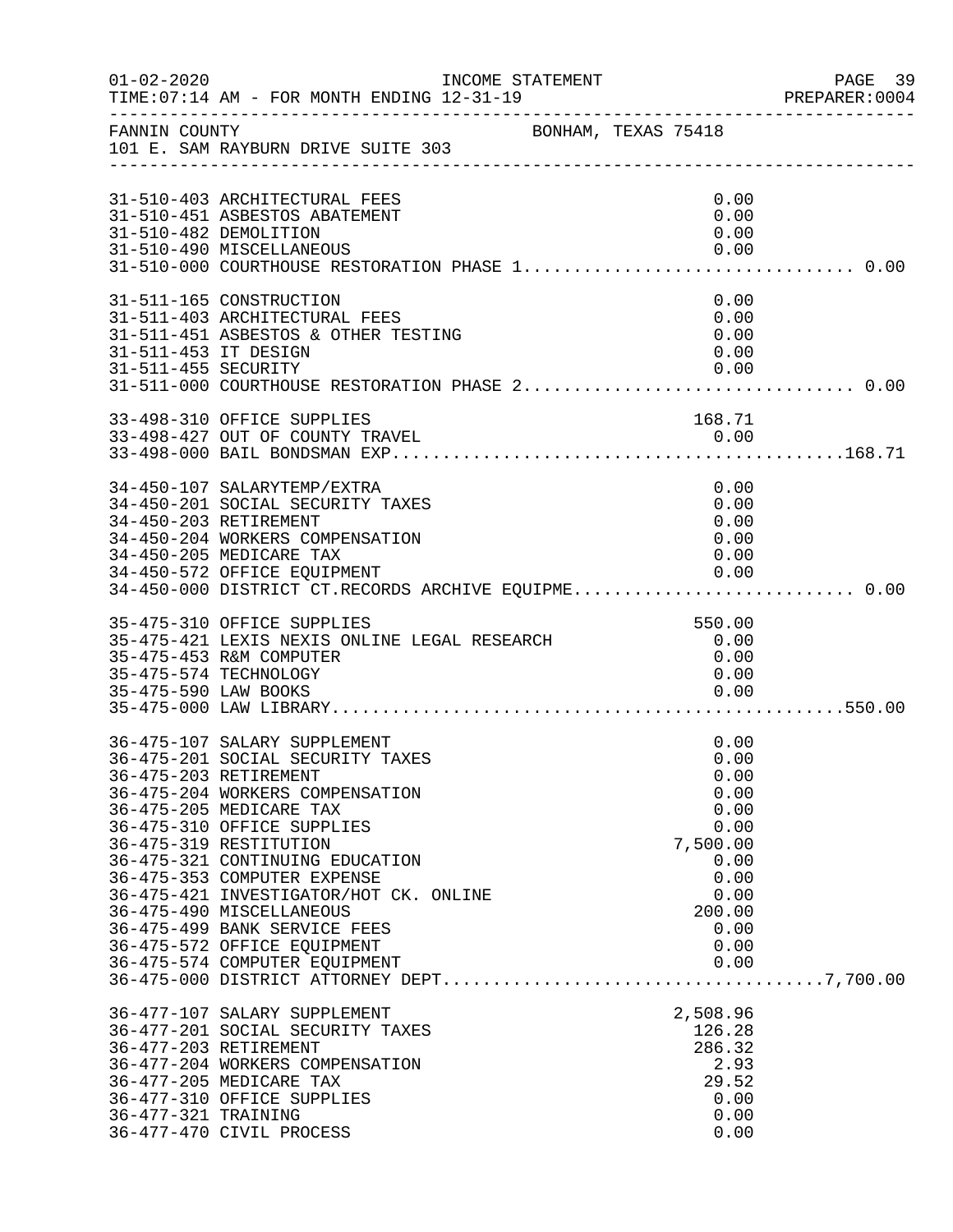| $01 - 02 - 2020$     | INCOME STATEMENT<br>TIME: 07:14 AM - FOR MONTH ENDING 12-31-19<br>----------------------------- |  |              | PAGE 40<br>PREPARER:0004 |
|----------------------|-------------------------------------------------------------------------------------------------|--|--------------|--------------------------|
| FANNIN COUNTY        | BONHAM, TEXAS 75418<br>101 E. SAM RAYBURN DRIVE SUITE 303                                       |  |              |                          |
| 36-477-480 TOWING    | 36-477-490 MISCELLANEOUS                                                                        |  | 0.00<br>0.00 |                          |
|                      | 36-477-499 BANK SERVICE FEES                                                                    |  | 0.00         |                          |
|                      | 36-477-572 OFFICE EQUIPMENT                                                                     |  | 0.00         |                          |
|                      | 36-477-574 COMPUTER EQUIPMENT                                                                   |  | 0.00         |                          |
|                      |                                                                                                 |  |              |                          |
|                      | 38-645-412 PRESCRIPTIONS                                                                        |  | 0.00         |                          |
|                      | 38-645-415 LABORATORY/X-RAY                                                                     |  | 0.00         |                          |
|                      |                                                                                                 |  |              |                          |
|                      | 39-645-404 COBRA/INSURANCE                                                                      |  | 0.00         |                          |
|                      | 39-645-410 CERT. REG. NURSE ANES.                                                               |  | 0.00         |                          |
|                      | 39-645-411 PHYSICIAN, NON-EMERGENCY                                                             |  | 0.00         |                          |
|                      | 39-645-412 PRESCRIPTIONS, DRUGS<br>39-645-413 HOSPITAL-INPATIENT                                |  | 0.00<br>0.00 |                          |
|                      | 39-645-414 HOSPITAL, OUTPATIENT                                                                 |  | 0.00         |                          |
|                      | 39-645-415 LABORATORY/X-RAY                                                                     |  | 0.00         |                          |
|                      | 39-645-418 FED. QUALIFIED HEALTH CENTER                                                         |  | 0.00         |                          |
|                      | 39-645-422 AMBULATORY SURGICAL CENTER                                                           |  | 0.00         |                          |
|                      |                                                                                                 |  |              |                          |
|                      | 40-411-310 OFFICE SUPPLIES                                                                      |  | 0.00         |                          |
|                      | 40-411-427 OUT OF COUNTY TRAVEL                                                                 |  | 0.00         |                          |
|                      | 40-411-574 COMPUTER EQUIPMENT                                                                   |  | 0.00         |                          |
|                      |                                                                                                 |  |              |                          |
| 41-406-310 SUPPLIES  |                                                                                                 |  | 63.42        |                          |
| 41-406-330 GAS & OIL |                                                                                                 |  | 0.00         |                          |
|                      | 41-406-427 TRAINING EXPENSE                                                                     |  | 0.00         |                          |
|                      |                                                                                                 |  |              |                          |
|                      | 42-477-310 OFFICE SUPPLIES                                                                      |  | 0.00         |                          |
|                      | 42-477-415 CONSULTANT                                                                           |  | 0.00         |                          |
|                      | 42-477-427 TRAVEL AND TRAINING                                                                  |  | 0.00         |                          |
|                      |                                                                                                 |  |              |                          |
|                      |                                                                                                 |  |              |                          |
|                      | 44-412-578 2011 EQUIPMENT                                                                       |  | 0.00         |                          |
|                      | 44-412-579 2012 EQUIPMENT                                                                       |  | 0.00         |                          |
|                      | 44-412-580 2013 EQUIPMENT                                                                       |  | 0.00         |                          |
|                      | 44-412-581 2014 EQUIPMENT<br>44-412-582 2015 EQUIPMENT                                          |  | 0.00<br>0.00 |                          |
|                      | 44-412-583 2016 EQUIPMENT                                                                       |  | 0.00         |                          |
|                      |                                                                                                 |  |              |                          |
| 45-403-103 SALARY    |                                                                                                 |  | 470.00       |                          |
|                      | 45-403-201 SOCIAL SECURITY                                                                      |  | 29.14        |                          |
|                      | 45-403-204 WORKERS COMPENSATION                                                                 |  | 0.00         |                          |
|                      | 45-403-205 MEDICARE TAX                                                                         |  | 6.82         |                          |
|                      | 45-403-310 OFFICE SUPPLIES                                                                      |  | 0.00         |                          |
|                      | 45-403-427 TRAVEL AND TRAINING                                                                  |  | 0.00         |                          |
| 45-403-481 DUES      |                                                                                                 |  | 0.00         |                          |
|                      | 45-403-572 OFFICE EQUIPMENT                                                                     |  | 0.00         |                          |
|                      | 45-403-573 ELECTION EQUIPMENT<br>45-403-574 COMPUTER EQUIPMENT                                  |  | 0.00<br>0.00 |                          |
|                      |                                                                                                 |  |              |                          |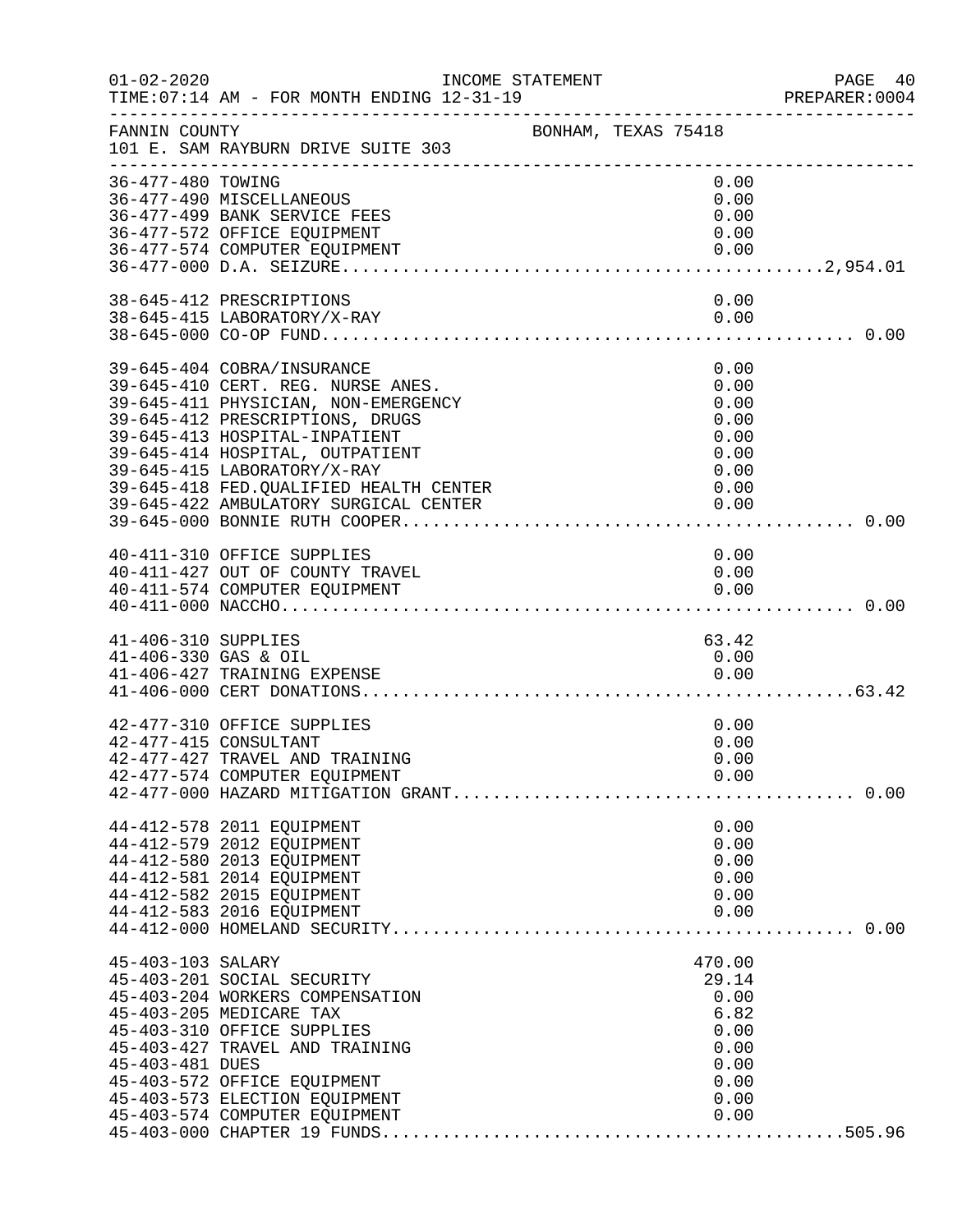| $01 - 02 - 2020$                          | INCOME STATEMENT<br>TIME: 07:14 AM - FOR MONTH ENDING 12-31-19                                                                                                                                                                                                           |                     |                                                      | PAGE 41<br>PREPARER: 0004 |
|-------------------------------------------|--------------------------------------------------------------------------------------------------------------------------------------------------------------------------------------------------------------------------------------------------------------------------|---------------------|------------------------------------------------------|---------------------------|
|                                           | FANNIN COUNTY<br>101 E. SAM RAYBURN DRIVE SUITE 303                                                                                                                                                                                                                      | BONHAM, TEXAS 75418 |                                                      |                           |
| 46-475-330 GAS/OIL<br>46-475-454 R&M AUTO | 46-475-310 OFFICE SUPPLIES<br>46-475-314 SAFE ROOM REIMBURSEMENT<br>46-475-427 OUT OF COUNTY TRAVEL                                                                                                                                                                      |                     | 83.97<br>0.00<br>0.00<br>0.00<br>0.00                |                           |
|                                           | 46-475-573 RADIO EQUIPMENT<br>46-475-574 COMPUTER EQUIPMENT<br>40 475-000 SAFE ROOM REIMBURSEMENT PROGRAM83.97                                                                                                                                                           |                     | 0.00<br>0.00                                         |                           |
|                                           | 48-403-421 ELECTION INTERNET<br>48-403-485 LICENSE/SUPPORT<br>48-403-573 ELECTION EQUIPMENT                                                                                                                                                                              |                     | 0.00<br>0.00                                         |                           |
| 49-475-103 SALARY                         | 49-475-201 SOCIAL SECURITY<br>49-475-202 GROUP HEALTH INSURANCE<br>49-475-203 RETIREMENT<br>49-475-204 WORKER'S COMPENSATION<br>49-475-205 MEDICARE TAX<br>49-475-310 OFFICE SUPPLIES<br>49-475-427 TRAINING/TUITION/OUT OF COUNTY 350.00<br>49-475-572 OFFICE EQUIPMENT |                     | 0.00<br>0.00<br>0.00<br>0.00<br>0.00<br>0.00<br>0.00 |                           |
| 50-403-311 POSTAGE                        | 50-403-310 OFFICE SUPPLIES<br>50-403-427 TRAVEL/TRAINING<br>50-403-430 BIDS AND NOTICES<br>50-403-573 ELECTION EQUIPMENT                                                                                                                                                 |                     | 0.00<br>0.00<br>0.00<br>0.00<br>0.00                 |                           |
|                                           | 51-440-572 OFFICE EQUIPMENT                                                                                                                                                                                                                                              |                     | 0.00                                                 |                           |
|                                           | 52-449-572 OFFICE EQUIPMENT<br>52-449-000 CO.CLK.COURT RECORDS PRES.EQUIPMENT 0.00                                                                                                                                                                                       |                     | 0.00                                                 |                           |
|                                           | 53-403-437 DIGITAL IMAGING<br>53-403-490 CO.CLERK MISCELLANEOUS                                                                                                                                                                                                          |                     | 0.00<br>0.00                                         |                           |
| 55-560-435 PRINTING                       | 55-560-427 OUT OF COUNTY TRAVEL<br>55-560-428 TRAINING & TUITION<br>55-560-490 MISCELLANEOUS                                                                                                                                                                             |                     | 0.00<br>0.00<br>0.00<br>0.00                         |                           |
| 56-560-108 SALARY<br>56-560-310 SUPPLIES  | 56-560-201 SOCIAL SECURITY TAXES<br>56-560-202 GROUP HEALTH INSURANCE<br>56-560-203 RETIREMENT<br>56-560-204 WORKERS COMPENSATION<br>56-560-205 MEDICARE TAX                                                                                                             |                     | 0.00<br>0.00<br>0.00<br>0.00<br>0.00<br>0.00<br>0.00 |                           |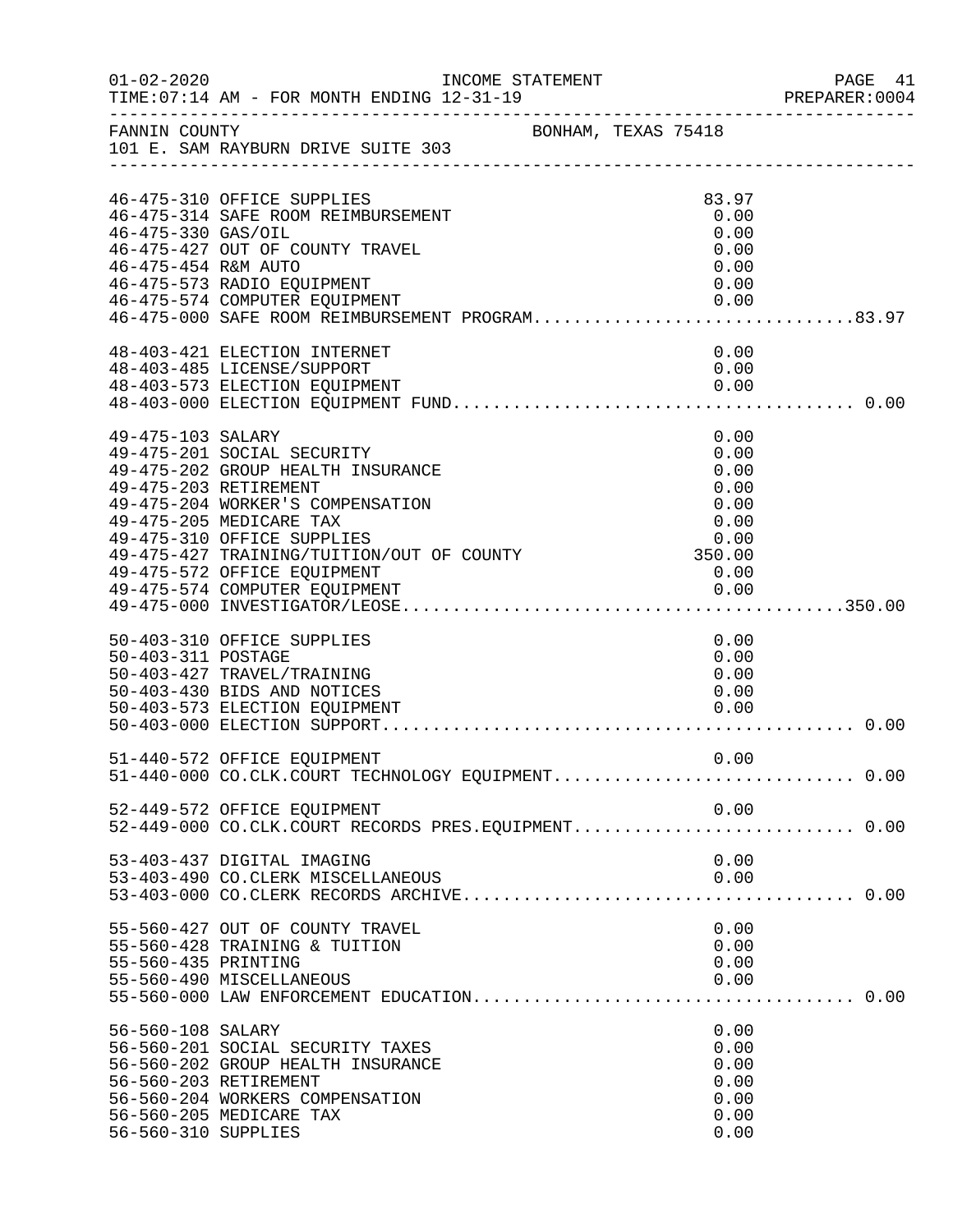|                                                                    |                                                                                                                                                                                                                                                                                                                                                                                                                                                                                                                                                                                                                                                                                          |  |                                                                | PAGE 42<br>PREPARER:0004 |
|--------------------------------------------------------------------|------------------------------------------------------------------------------------------------------------------------------------------------------------------------------------------------------------------------------------------------------------------------------------------------------------------------------------------------------------------------------------------------------------------------------------------------------------------------------------------------------------------------------------------------------------------------------------------------------------------------------------------------------------------------------------------|--|----------------------------------------------------------------|--------------------------|
|                                                                    | FANNIN COUNTY<br>101 E. SAM RAYBURN DRIVE SUITE 303                                                                                                                                                                                                                                                                                                                                                                                                                                                                                                                                                                                                                                      |  |                                                                |                          |
| 56-560-454 R&M AUTO                                                | 56-560-316 EMPLOYEE AWARDS BANQUET<br>ANQUET<br>TS 0.00<br>TS 555.00<br>0.00<br>0.00<br>0.00<br>0.00<br>0.00<br>0.00<br>0.00<br>0.00<br>0.00<br>0.00<br>0.00<br>0.00<br>0.00<br>0.00<br>0.00<br>0.00<br>56-560-320 WEAPON SUPPLIES<br>56-560-395 UNIFORMS/PROT.VESTS<br>56-560-423 INTERNET SERVICE<br>56-560-427 OUT OF COUNTY TRAVEL<br>56-560-428 TRAINING & TUITION<br>56-560-452 R & M EQUIPMENT<br>56-560-460 EQUIPMENT RENTAL/LEASE<br>56-560-490 MISCELLANEOUS<br>56-560-490 MISCELLANEOUS<br>56-560-495 NARCOTICS AND/OR OTHER INVESTIGATIO 0.00<br>56-560-499 BANK SERVICE FEES 0.00<br>56-560-571 AUTOMOBILES 0.00<br>56-560-572 OFFICE EQUIPMENT 0.00<br>56-560-573 TELEPHON |  |                                                                |                          |
|                                                                    | 56-565-108 SALARY<br>56-565-201 SOCIAL SECURITY TAXES<br>56-565-201 SOCIAL SECURITY TAXES<br>56-565-204 WORKERS COMPENSATION<br>56-565-205 MEDICARE TAX 0.00<br>56-565-000 INVESTIGATOR CRIMES AGAINST CHILDRE0.00                                                                                                                                                                                                                                                                                                                                                                                                                                                                       |  | 0.00<br>0.00<br>0.00<br>0.00<br>0.00                           |                          |
| 56-570-579 WEAPONS                                                 | 56-565-000 INVESTIGATOR CRIMINAL<br>56-570-310 OFFICE & MISC. SUPPLIES<br>56-570-395 UNIFORMS/PROT. VESTS/BADGES<br>56-570-571 AUTOMOBILES<br>56-570-574 TECHNOLOGY                                                                                                                                                                                                                                                                                                                                                                                                                                                                                                                      |  | 0.00<br>0.00<br>0.00<br>0.00<br>0.00<br>0.00                   |                          |
| 57-560-310 SUPPLIES<br>57-560-395 UNIFORMS<br>57-560-571 EQUIPMENT | 57-560-427 OUT OF COUNTY TRAVEL<br>57-560-428 TRAINING/TUITION<br>57-560-580 PURCHASE OF ANIMAL                                                                                                                                                                                                                                                                                                                                                                                                                                                                                                                                                                                          |  | 0.00<br>0.00<br>0.00<br>0.00<br>0.00<br>0.00                   |                          |
|                                                                    | 59-425-433 DRUG COURT PROGRAMS                                                                                                                                                                                                                                                                                                                                                                                                                                                                                                                                                                                                                                                           |  | 0.00                                                           |                          |
|                                                                    | 60-620-309 ANNUAL PAYING AGENT REGISTRAR FEES<br>60-620-400 BOND LEGAL FEES<br>60-620-401 CONTINUING DISCLOSURE FEES<br>60-620-490 MISCELLANEOUS<br>60-620-627 PRINCIPAL, 2017 GO BONDS<br>60-620-628 PRINCIPAL, JAIL '98 BONDS<br>60-620-629 PRINCIPAL, SERIAL BONDS 1992<br>60-620-630 PRINCIPAL, 2018 GO BONDS                                                                                                                                                                                                                                                                                                                                                                        |  | 186.48<br>0.00<br>0.00<br>0.00<br>0.00<br>0.00<br>0.00<br>0.00 |                          |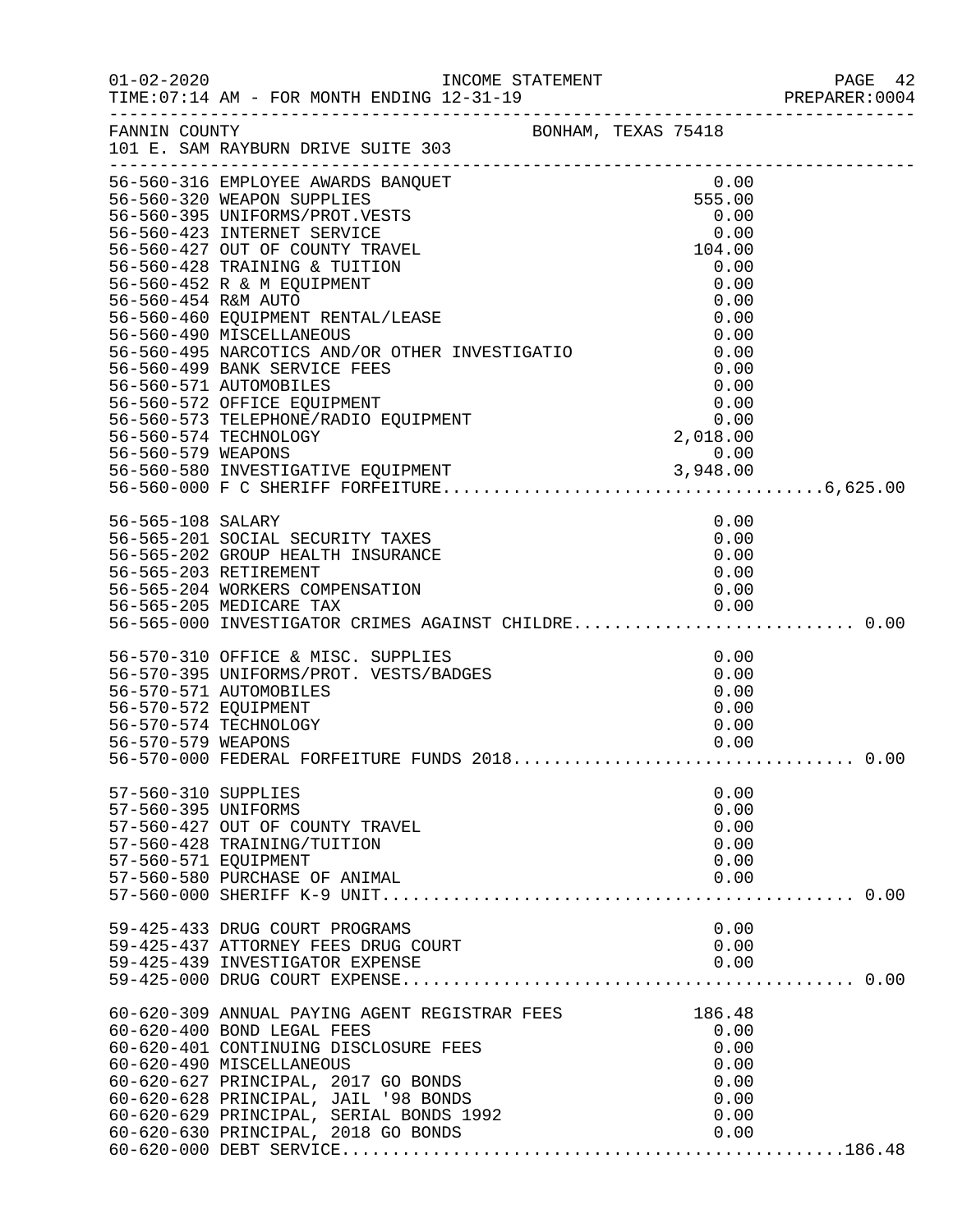| $01 - 02 - 2020$                            | INCOME STATEMENT<br>TIME: 07:14 AM - FOR MONTH ENDING 12-31-19                                                                                                                                                                                                                                                                                                                                                                          |                     |                                                                                                                                       | PAGE 43<br>PREPARER: 0004 |
|---------------------------------------------|-----------------------------------------------------------------------------------------------------------------------------------------------------------------------------------------------------------------------------------------------------------------------------------------------------------------------------------------------------------------------------------------------------------------------------------------|---------------------|---------------------------------------------------------------------------------------------------------------------------------------|---------------------------|
| FANNIN COUNTY                               | 101 E. SAM RAYBURN DRIVE SUITE 303                                                                                                                                                                                                                                                                                                                                                                                                      | BONHAM, TEXAS 75418 |                                                                                                                                       |                           |
|                                             | 60-660-667 INTEREST, 2017 GO BONDS<br>60-660-668 INTEREST JAIL'98 BONDS<br>60-660-669 INTEREST, SERIAL BONDS<br>60-660-670 INTEREST, 2018 GO BONDS                                                                                                                                                                                                                                                                                      |                     | 0.00<br>0.00<br>0.00<br>237,700.00                                                                                                    |                           |
|                                             | 61-440-572 OFFICE EQUIPMENT                                                                                                                                                                                                                                                                                                                                                                                                             |                     | 0.00                                                                                                                                  |                           |
|                                             | 62-449-572 OFFICE EQUIPMENT                                                                                                                                                                                                                                                                                                                                                                                                             |                     | 0.00                                                                                                                                  |                           |
|                                             | 63-551-427 OUT OF COUNTY TRAVEL<br>63-551-428 TRAINING & TUITION                                                                                                                                                                                                                                                                                                                                                                        |                     | 0.00<br>0.00                                                                                                                          |                           |
|                                             | 64-552-427 OUT OF COUNTY TRAVEL<br>64-552-428 TRAINING & TUITION                                                                                                                                                                                                                                                                                                                                                                        |                     | 0.00<br>0.00                                                                                                                          |                           |
|                                             | 65-553-427 OUT OF COUNTY TRAVEL<br>65-553-428 TRAINING & TUITION                                                                                                                                                                                                                                                                                                                                                                        |                     | 0.00<br>0.00                                                                                                                          |                           |
|                                             | 66-509-475 CONTINGENCY                                                                                                                                                                                                                                                                                                                                                                                                                  |                     | 0.00                                                                                                                                  |                           |
| 66-666-535 BUILDING<br>66-666-695 SURVEYING | 66-666-165 CONSTRUCTION<br>66-666-400 ATTORNEY FEES<br>66-666-402 ENGINEERING<br>66-666-403 ARCHITECTURAL FEES<br>66-666-426 PROFESSIONAL FEES<br>66-666-430 BIDS & NOTICES<br>66-666-450 R & M BUILDINGS<br>66-666-451 ASBESTOS ABATEMENT<br>66-666-453 IT DESIGN/SECURITY DESIGN<br>66-666-482 DEMOLITION<br>66-666-490 MISCELLANEOUS<br>66-666-574 TECHNOLOGY<br>66-666-000 COURTHOUSE CONSTRUCTION PHASE 1 0.00                     |                     | 0.00<br>0.00<br>0.00<br>0.00<br>0.00<br>0.00<br>0.00<br>0.00<br>0.00<br>0.00<br>0.00<br>0.00<br>0.00<br>0.00                          |                           |
|                                             | 66-667-165 CONSTRUCTION<br>66-667-167 CONSTRUCTION MANAGER AGENT<br>66-667-168 MASONRY AND STONE<br>66-667-400 ATTORNEY FEES<br>66-667-403 ARCHITECTURAL FEES<br>66-667-421 INTERNET SERVICES<br>66-667-426 PROFESSIONAL FEES<br>66-667-430 BIDS & NOTICES<br>66-667-440 UTILITIES ELECTRICITY<br>66-667-442 UTILITIES WATER<br>66-667-443 TRASH PICK UP<br>66-667-451 ASBESTOS & OTHER TESTING<br>66-667-453 IT DESIGN/SECURITY DESIGN |                     | 1, 210, 146.71<br>201,897.17<br>398, 374.90<br>0.00<br>8,125.00<br>0.00<br>14,856.40<br>0.00<br>0.00<br>0.00<br>88.14<br>0.00<br>0.00 |                           |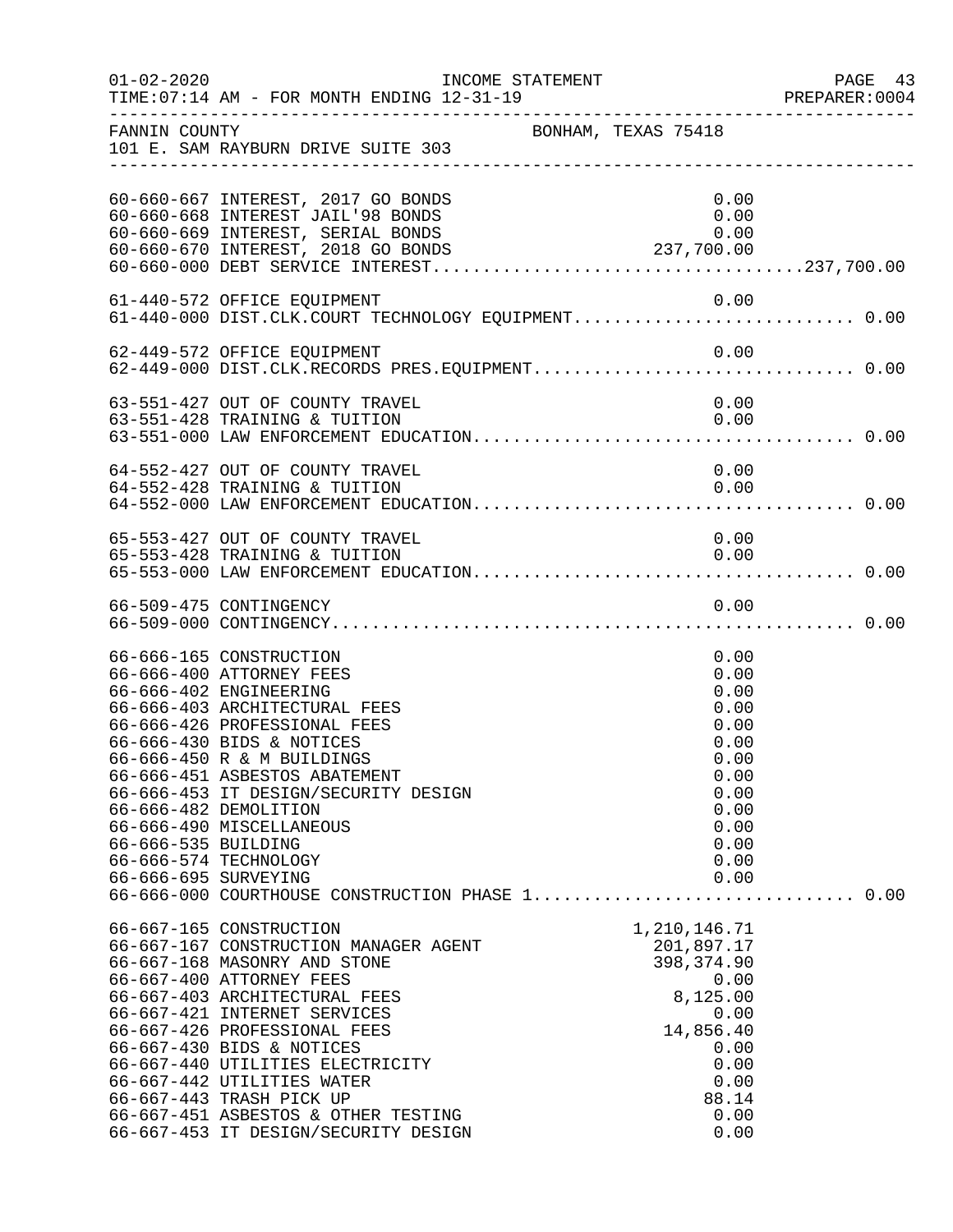| $01 - 02 - 2020$                            | INCOME STATEMENT<br>TIME: 07:14 AM - FOR MONTH ENDING 12-31-19                                                                                                                                                                        |                                                                              | PAGE 44<br>PREPARER:0004 |
|---------------------------------------------|---------------------------------------------------------------------------------------------------------------------------------------------------------------------------------------------------------------------------------------|------------------------------------------------------------------------------|--------------------------|
| FANNIN COUNTY                               | BONHAM, TEXAS 75418<br>101 E. SAM RAYBURN DRIVE SUITE 303                                                                                                                                                                             |                                                                              |                          |
| 66-667-455 SECURITY                         | 66-667-470 OFFICE LEASE<br>66-667-490 MISCELLANEOUS<br>0.00 0.00 0.00 0.00 0.00 0.00<br>66-667-000 COURTHOUSE CONSTRUCTION PHASE 21,833,534.75                                                                                        | 0.00<br>0.00<br>46.43                                                        |                          |
|                                             | 67-560-428 TRAINING & TUITION                                                                                                                                                                                                         | 1,293.80                                                                     |                          |
|                                             | 68-509-475 CONTINGENCY                                                                                                                                                                                                                | 0.00                                                                         |                          |
| 68-668-535 BUILDING<br>68-668-695 SURVEYING | 68-668-165 CONSTRUCTION<br>68-668-400 ATTORNEY FEES<br>68-668-402 ENGINEERING<br>68-668-403 ARCHITECTURAL FEES<br>68-668-426 PROFESSIONAL FEES<br>68-668-430 BIDS & NOTICES<br>68-668-450 R & M BUILDINGS<br>68-668-490 MISCELLANEOUS | 0.00<br>0.00<br>0.00<br>0.00<br>0.00<br>0.00<br>0.00<br>0.00<br>0.00<br>0.00 |                          |
|                                             | 70-622-399 CLAIM SETTLEMENTS<br>70-622-426 APPRAISAL FEES<br>70-622-429 RELOCATING UTILITIES<br>70-622-449 CONTRACT EXPENSES FOR FM87 R.O.W.                                                                                          | 0.00<br>0.00<br>0.00<br>0.00                                                 |                          |
|                                             | 70-629-500 RIGHT OF WAY PUR HWY #82<br>70-629-501 RIGHT OF WAY PURCHASE FM #87<br>70-629-502 RIGHT OF WAY PURCHASE HWY #121<br>70-629-503 RIGHT OF WAY PURCHASE HWY.78                                                                | 0.00<br>0.00<br>0.00<br>0.00                                                 |                          |
| 71-475-108 SALARY                           | 71-475-201 SOCIAL SECURITY TAXES<br>71-475-202 GROUP HEALTH INSURANCE<br>71-475-203 RETIREMENT<br>71-475-204 WORKERS COMPENSATION<br>71-475-205 MEDICARE TAX<br>71-475-000 INVESTIGATOR CRIMES AGAINST WOMEN 0.00                     | 0.00<br>0.00<br>0.00<br>0.00<br>0.00<br>0.00                                 |                          |
| 72-560-108 SALARY<br>72-560-203 RETIREMENT  | 72-560-201 SOCIAL SECURITY TAXES<br>72-560-202 GROUP HEALTH INSURANCE<br>72-560-204 WORKERS COMPENSATION<br>72-560-205 MEDICARE TAX<br>72-560-000 INVESTIGATOR CRIMES AGAINST CHILDRE 0.00                                            | 0.00<br>0.00<br>0.00<br>0.00<br>0.00<br>0.00                                 |                          |
|                                             | 78-319-179 FOR MAINTENANCE OF ROADS                                                                                                                                                                                                   | 0.00                                                                         |                          |
|                                             | 78-628-341 R & B MAT. ROCK & GRAVEL                                                                                                                                                                                                   | 40,671.66                                                                    |                          |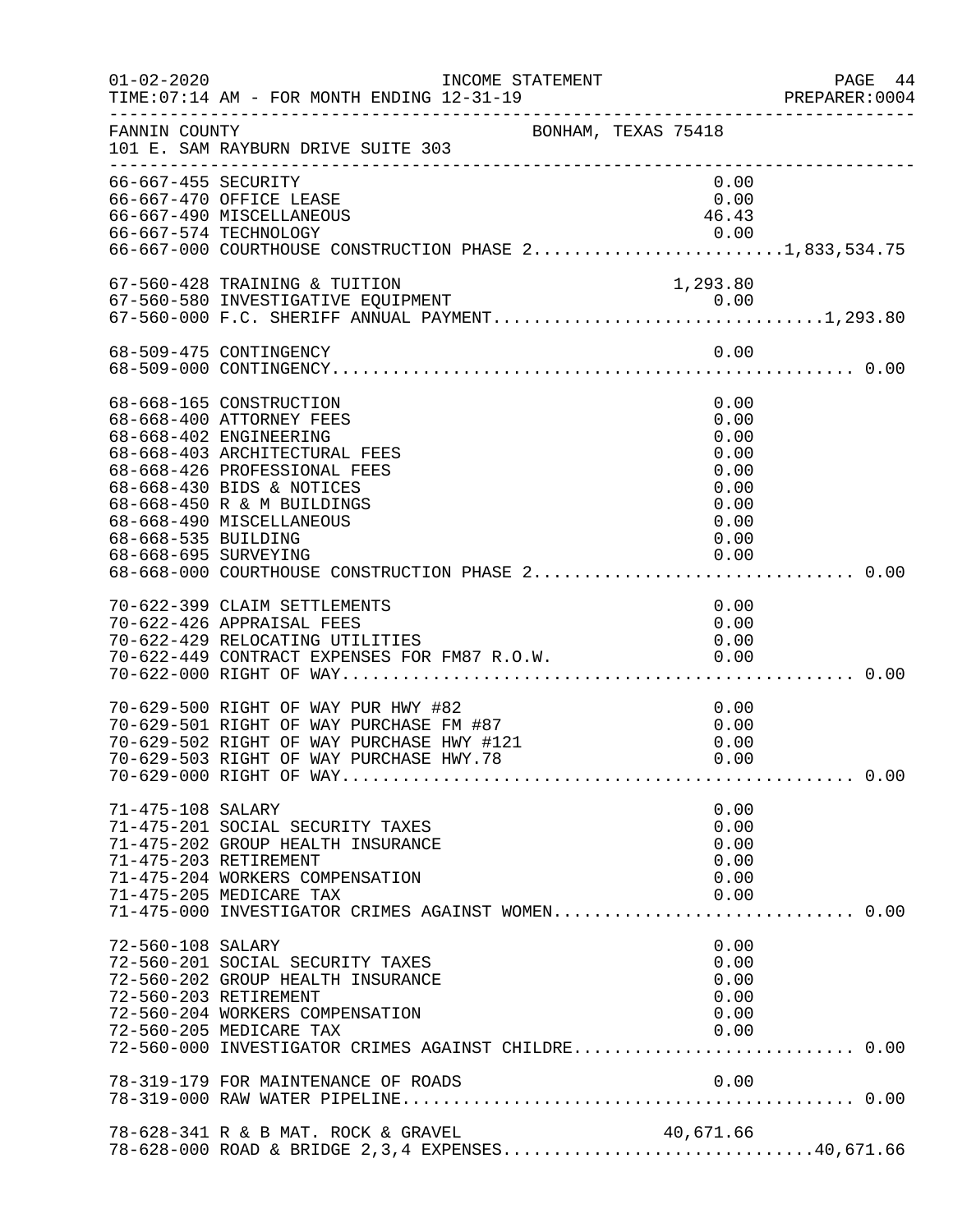| $01 - 02 - 2020$ | INCOME STATEMENT<br>TIME: 07:14 AM - FOR MONTH ENDING 12-31-19                                                                                                                                                                                                                                                                                                                                                                                                                 |                                                                                                                                           | PAGE 45<br>PREPARER:0004 |
|------------------|--------------------------------------------------------------------------------------------------------------------------------------------------------------------------------------------------------------------------------------------------------------------------------------------------------------------------------------------------------------------------------------------------------------------------------------------------------------------------------|-------------------------------------------------------------------------------------------------------------------------------------------|--------------------------|
| FANNIN COUNTY    | BONHAM, TEXAS 75418<br>101 E. SAM RAYBURN DRIVE SUITE 303                                                                                                                                                                                                                                                                                                                                                                                                                      |                                                                                                                                           |                          |
|                  | 79-622-571 PURCHASE OF MACH/EQUIPMENT 0.00<br>79-622-000 ROAD & BRIDGE #2 RAW WATER PIPELINE0.00                                                                                                                                                                                                                                                                                                                                                                               |                                                                                                                                           |                          |
|                  | 80-570-490 MISCELLANEOUS                                                                                                                                                                                                                                                                                                                                                                                                                                                       | 0.00                                                                                                                                      |                          |
|                  | 81-590-490 MISCELLANEOUS<br>81-590-576 LUCAS CHEST COMPRESSION SYSTEM                                                                                                                                                                                                                                                                                                                                                                                                          | 0.00<br>0.00                                                                                                                              |                          |
|                  | 82-623-341 R & B MAT. ROCK & GRAVEL<br>82-623-344 R & B MAT. ASPHALT/ROAD OIL<br>82-623-490 MISCELLANEOUS<br>82-623-000 ROAD & BRIDGE #3 LAKE ROAD EXPENSES13,325.00                                                                                                                                                                                                                                                                                                           | $13,325.00$<br>$0.00$<br>$0.00$                                                                                                           |                          |
|                  | 82-626-457 R & M MACHINERY GAS & OIL<br>82-626-458 R & M MACHINERY PARTS<br>82-626-460 EQUIPMENT RENTAL/LEASE<br>82-626-571 PURCHASE OF MACH/EQUIPMENT 0.00<br>82-626-000 ROAD & BRIDGE #3 RAW WATER PIPELINE0.00                                                                                                                                                                                                                                                              | 0.00<br>0.00<br>0.00                                                                                                                      |                          |
|                  | 83-624-341 R & B MAT. ROCK & GRAVEL<br>83-624-344 R & B MAT. ASPHALT/ROAD OIL<br>83-624-460 EQUIPMENT RENTAL/LEASE<br>83-624-490 MISCELLANEOUS                                                                                                                                                                                                                                                                                                                                 | $0.00$<br>0.00<br>13,830.82<br>400.00                                                                                                     |                          |
|                  | 83-627-106 SALARY PRECINCT EMPLOYEE<br>83-627-201 SOCIAL SECURITY TAXES<br>83-627-202 GROUP HEALTH INSURANCE<br>83-627-203 RETIREMENT<br>83-627-204 WORKERS COMPENSATION<br>83-627-205 MEDICARE TAX<br>83-627-457 R & M MACHINERY GAS & OIL<br>83-627-458 R & M MACHINERY PARTS<br>83-627-460 EQUIPMENT RENTAL/LEASE<br>83-627-571 PURCHASE OF MACH/EQUIPMENT                                                                                                                  | 0.00<br>0.00<br>0.00<br>0.00<br>0.00<br>0.00<br>0.00<br>0.00<br>0.00<br>0.00                                                              |                          |
|                  | 84-560-104 SALARIES DEPUTIES<br>84-560-201 SOCIAL SECURITY TAXES<br>84-560-202 GROUP HEALTH INSURANCE<br>84-560-203 RETIREMENT<br>84-560-204 WORKERS' COMPENSATION<br>84-560-205 MEDICARE TAX<br>84-560-206 UNEMPLOYMENT EXPENSE<br>84-560-250 EMPLOYEE PHYSICALS<br>84-560-320 WEAPONS SUPPLIES<br>84-560-321 PATROL SUPPLIES<br>84-560-395 UNIFORMS/OTHER<br>84-560-421 CELL PHONE<br>84-560-422 R & M RADIO<br>84-560-427 TRAVEL AND TRAINING<br>84-560-452 R & M EQUIPMENT | 20,773.20<br>1,283.54<br>5,705.58<br>2,370.19<br>699.71<br>300.14<br>0.00<br>0.00<br>0.00<br>0.00<br>0.00<br>0.00<br>0.00<br>0.00<br>0.00 |                          |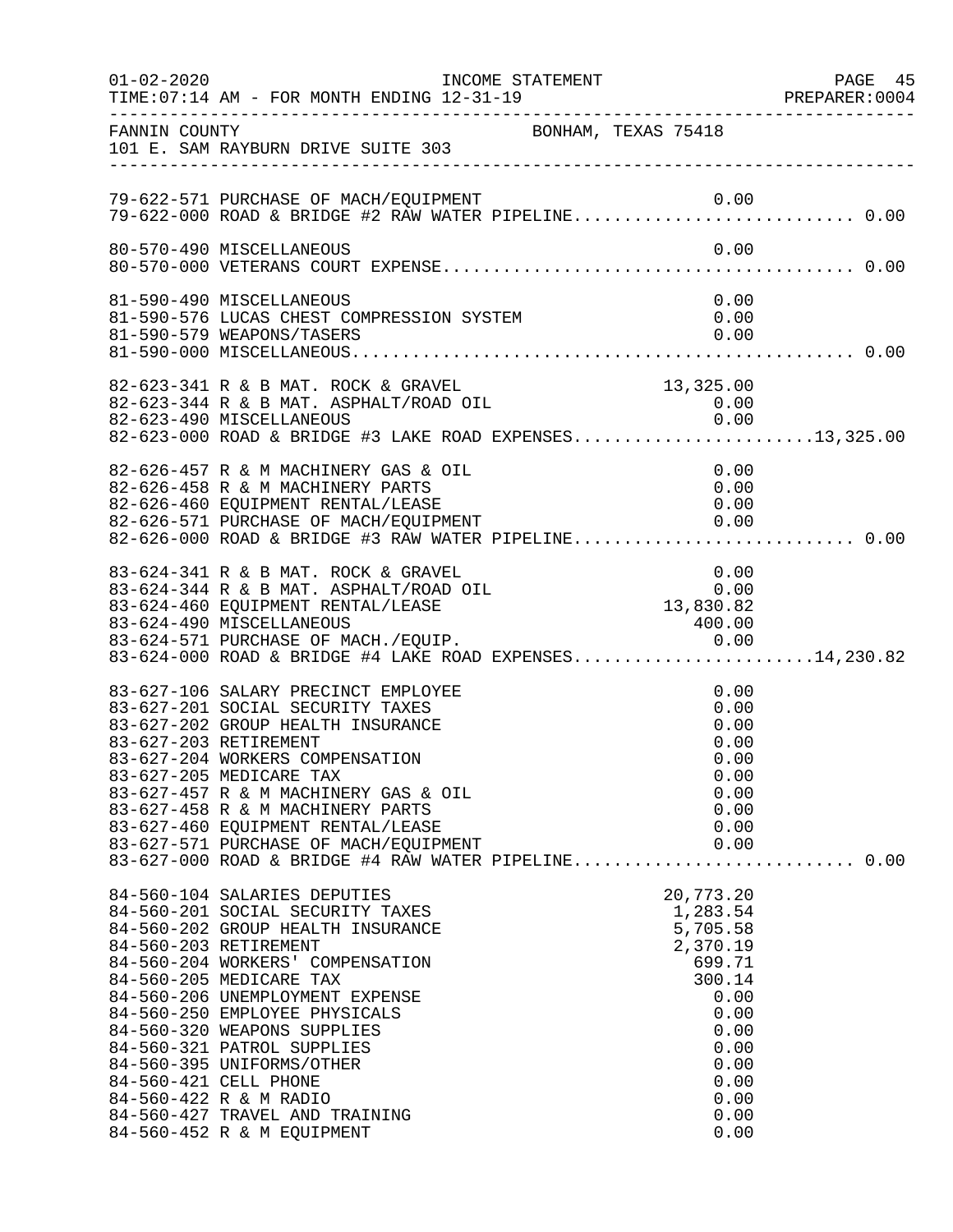| $01 - 02 - 2020$     | INCOME STATEMENT<br>TIME: 07:14 AM - FOR MONTH ENDING 12-31-19                                                                                                                                                                                                                                                               |                                                                                  | PAGE 46<br>PREPARER:0004 |
|----------------------|------------------------------------------------------------------------------------------------------------------------------------------------------------------------------------------------------------------------------------------------------------------------------------------------------------------------------|----------------------------------------------------------------------------------|--------------------------|
| FANNIN COUNTY        | 101 E. SAM RAYBURN DRIVE SUITE 303                                                                                                                                                                                                                                                                                           | BONHAM, TEXAS 75418                                                              |                          |
|                      | 84-560-487 AUTO & OTHER EQUIPMENT INSURANCE<br>84-560-488 LAW ENFORCEMENT INSURANCE 0.00<br>84-560-573 EMERGENCY RADIO IMPROVEMENTS 299,850.00                                                                                                                                                                               | 0.00<br>0.00                                                                     |                          |
| 85-520-343 R & M DAM | 85-520-186 DEPOSIT REFUND<br>85-520-341 R & M ROADS<br>85-520-342 R & M CAMPGROUNDS<br>85-520-440 UTILITIES ELECTRICITY<br>85-520-442 UTILITIES WATER<br>85-520-443 TRASH PICK-UP<br>85-520-450 R & M BUILDINGS<br>85-520-484 GENERAL LIABILITY INSURANCE                                                                    | 450.00<br>0.00<br>0.00<br>0.00<br>116.15<br>75.23<br>86.25<br>120.90<br>2,104.00 |                          |
|                      | 86-560-573 EMERGENCY RADIOS<br>86-560-573 EMERGENCY RADIOS 2,884.60<br>86-560-000 SHERIFF'S OFFICE TECHNOLOGY2,884.60                                                                                                                                                                                                        |                                                                                  |                          |
|                      | 87-575-310 OFFICE SUPP./MISC.<br>87-575-319 RESTITUTION<br>87-575-321 REIMBURSEMENT OF FEES FOR OTHER COU 20.00<br>87-575-353 COMPUTER EXPENSE                                                                                                                                                                               | 130.72<br>473.00                                                                 |                          |
|                      | 88-645-409 DIABETIC SUPPLIES<br>88-645-410 CERT. REG. NURSE ANES.<br>88-645-411 PHYSICIAN, NON-EMERGENCY<br>88-645-412 PRESCRIPTIONS, DRUGS<br>88-645-413 HOSPITAL, INPATIENT<br>88-645-414 HOSPITAL, OUTPATIENT<br>88-645-415 LABORATORY/X-RAY<br>88-645-418 FED. QUALIFIED HEALTH CENTER<br>88-645-420 RURAL HEALTH CLINIC | 0.00<br>0.00<br>0.00<br>0.00<br>0.00<br>0.00<br>0.00<br>0.00<br>0.00             |                          |
|                      | 89-581-416 STRUCTURAL FAMILY THERAPY 25,000.00<br>89-581-000 STRUCTURAL FAMILY THERAPY OOG25,000.00                                                                                                                                                                                                                          |                                                                                  |                          |
|                      | 89-588-103 SALARY COMM.CORR.OFFICERS<br>89-588-201 SOCIAL SECURITY TAX<br>89-588-202 GROUP HEALTH INSURANCE<br>89-588-203 RETIREMENT<br>89-588-204 WORKERS COMPENSATION<br>89-588-205 MEDICARE TAX<br>89-588-310 OFFICE SUPPLIES                                                                                             | 0.00<br>0.00<br>0.00<br>0.00<br>0.00<br>0.00<br>0.00                             |                          |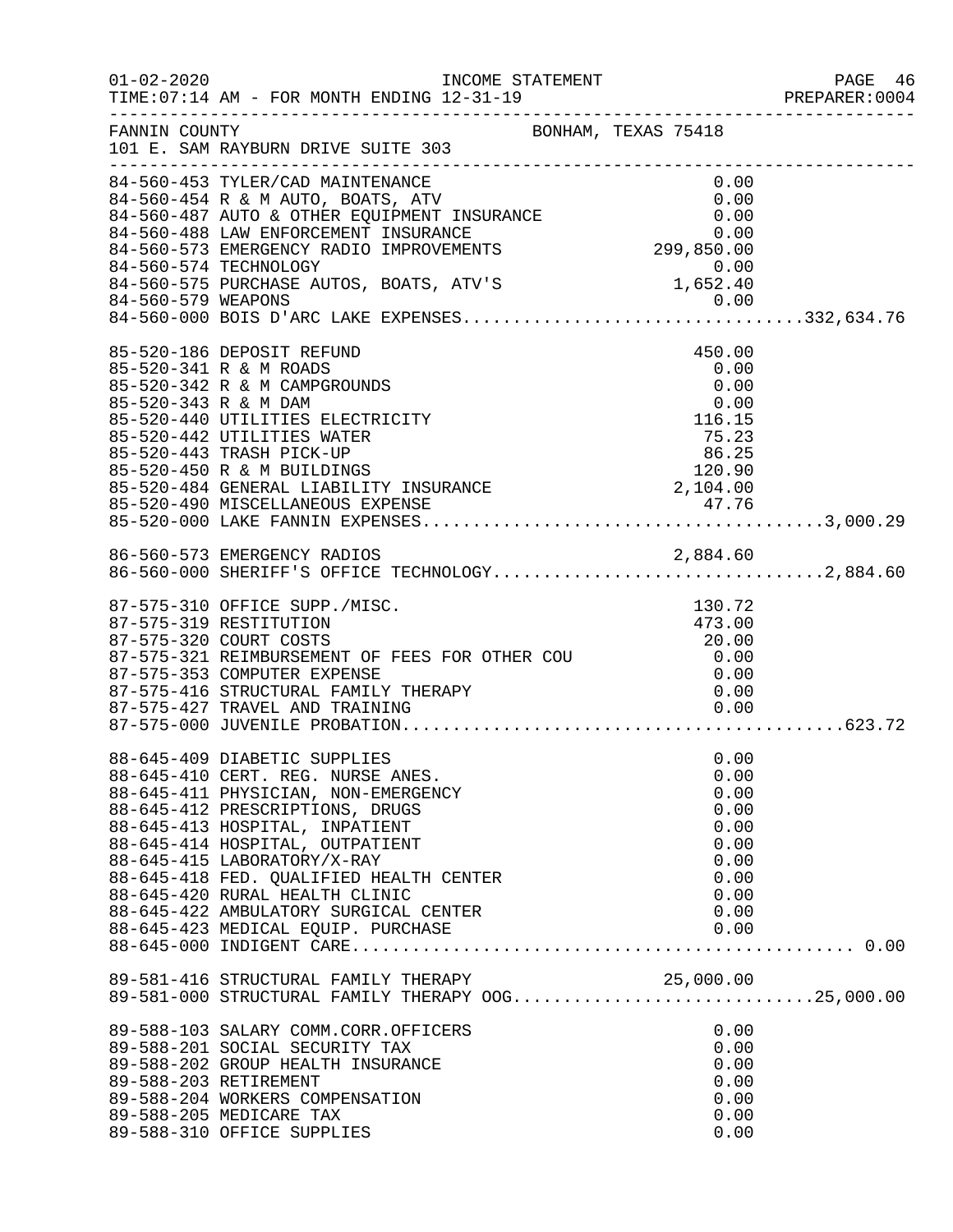| $01 - 02 - 2020$                          | TIME: 07:14 AM - FOR MONTH ENDING 12-31-19<br>--------------------------------                                                                                                                                                                                                                                                                                                                                                                                                                                                           | INCOME STATEMENT |                                                                                                                                                      | PAGE 47<br>PREPARER: 0004 |
|-------------------------------------------|------------------------------------------------------------------------------------------------------------------------------------------------------------------------------------------------------------------------------------------------------------------------------------------------------------------------------------------------------------------------------------------------------------------------------------------------------------------------------------------------------------------------------------------|------------------|------------------------------------------------------------------------------------------------------------------------------------------------------|---------------------------|
| FANNIN COUNTY                             | BONHAM, TEXAS 75418<br>101 E. SAM RAYBURN DRIVE SUITE 303                                                                                                                                                                                                                                                                                                                                                                                                                                                                                |                  |                                                                                                                                                      |                           |
|                                           |                                                                                                                                                                                                                                                                                                                                                                                                                                                                                                                                          |                  |                                                                                                                                                      |                           |
|                                           | 89-589-416 STRUCTURAL FAMILY THERAPY<br>89-589-453 COMPUTER SOFTWARE                                                                                                                                                                                                                                                                                                                                                                                                                                                                     |                  | 0.00<br>3,000.00                                                                                                                                     |                           |
|                                           | 89-589-469 UNEXPENDED FUNDS<br>89-589-000 REGIONAL DIVERSIONS ALTERNATIVES3,000.00                                                                                                                                                                                                                                                                                                                                                                                                                                                       |                  |                                                                                                                                                      |                           |
| 89-590-311 POSTAGE<br>89-590-435 PRINTING | 89-590-102 SALARY APPOINTED OFFICIAL<br>89-590-103 SALARY COMM.CORR.OFFICERS<br>89-590-201 SOCIAL SECURITY TAX<br>89-590-202 GROUP HEALTH INSURANCE<br>89-590-203 RETIREMENT<br>89-590-204 WORKERS COMPENSATION<br>89-590-205 MEDICARE TAX<br>89-590-310 OFFICE SUPPLIES<br>89-590-420 PHONE/INTERNET<br>89-590-421 CELL PHONE<br>89-590-427 TRAVEL AND TRAINING<br>89-590-469 UNEXPENDED FUNDS<br>89-590-499 BANK SERVICE FEES<br>89-590-499 BANK SERVICE FEES                  0.00<br>89-590-000 BASIC PROBATION SUPERVISION33,378.37 |                  | 9,572.78<br>11,924.50<br>1,301.99<br>4,450.14<br>2,452.94<br>344.88<br>304.48<br>0.00<br>0.00<br>280.75<br>65.32<br>2,680.59<br>0.00<br>0.00<br>0.00 |                           |
|                                           | 89-591-102 SALARY APPOINTED OFFICIAL<br>89-591-103 SALARY COMM.CORR.OFFICERS<br>89-591-201 SOCIAL SECURITY TAX<br>89-591-202 GROUP HEALTH INSURANCE<br>89-591-203 RETIREMENT<br>89-591-204 WORKERS COMPENSATION<br>89-591-205 MEDICARE TAX<br>89-591-469 UNEXPENDED FUNDS                                                                                                                                                                                                                                                                |                  | 6,659.31<br>8,295.28<br>905.62<br>3,095.46<br>1,706.25<br>239.91<br>211.80<br>0.00                                                                   |                           |
| 89-592-408 DETENTION                      | 89-592-102 SALARY APPOINTED OFFICIAL<br>89-592-103 SALARY COMM.CORR.OFFICERS<br>89-592-201 SOCIAL SECURITY TAX<br>89-592-202 GROUP HEALTH INSURANCE<br>89-592-203 RETIREMENT<br>89-592-204 WORKERS COMPENSATION<br>89-592-205 MEDICARE TAX<br>89-592-469 UNEXPENDED FUNDS<br>89-592-000 PRE/POST ADJUDICATION FACILITIES1,676.43                                                                                                                                                                                                         |                  | 528.92<br>658.84<br>71.82<br>245.70<br>135.31<br>19.06<br>16.78<br>0.00                                                                              |                           |
|                                           | 89-593-102 SALARY APPOINTED OFFICIAL<br>89-593-103 SALARY COMM.CORR.OFFICERS<br>89-593-201 SOCIAL SECURITY TAX<br>89-593-202 GROUP HEALTH INSURANCE<br>89-593-203 RETIREMENT<br>89-593-204 WORKERS COMPENSATION<br>89-593-205 MEDICARE TAX<br>89-593-415 RESIDENTIAL PLACEMENT                                                                                                                                                                                                                                                           |                  | 832.44<br>1,036.91<br>113.24<br>387.18<br>213.43<br>29.99<br>26.53<br>0.00                                                                           |                           |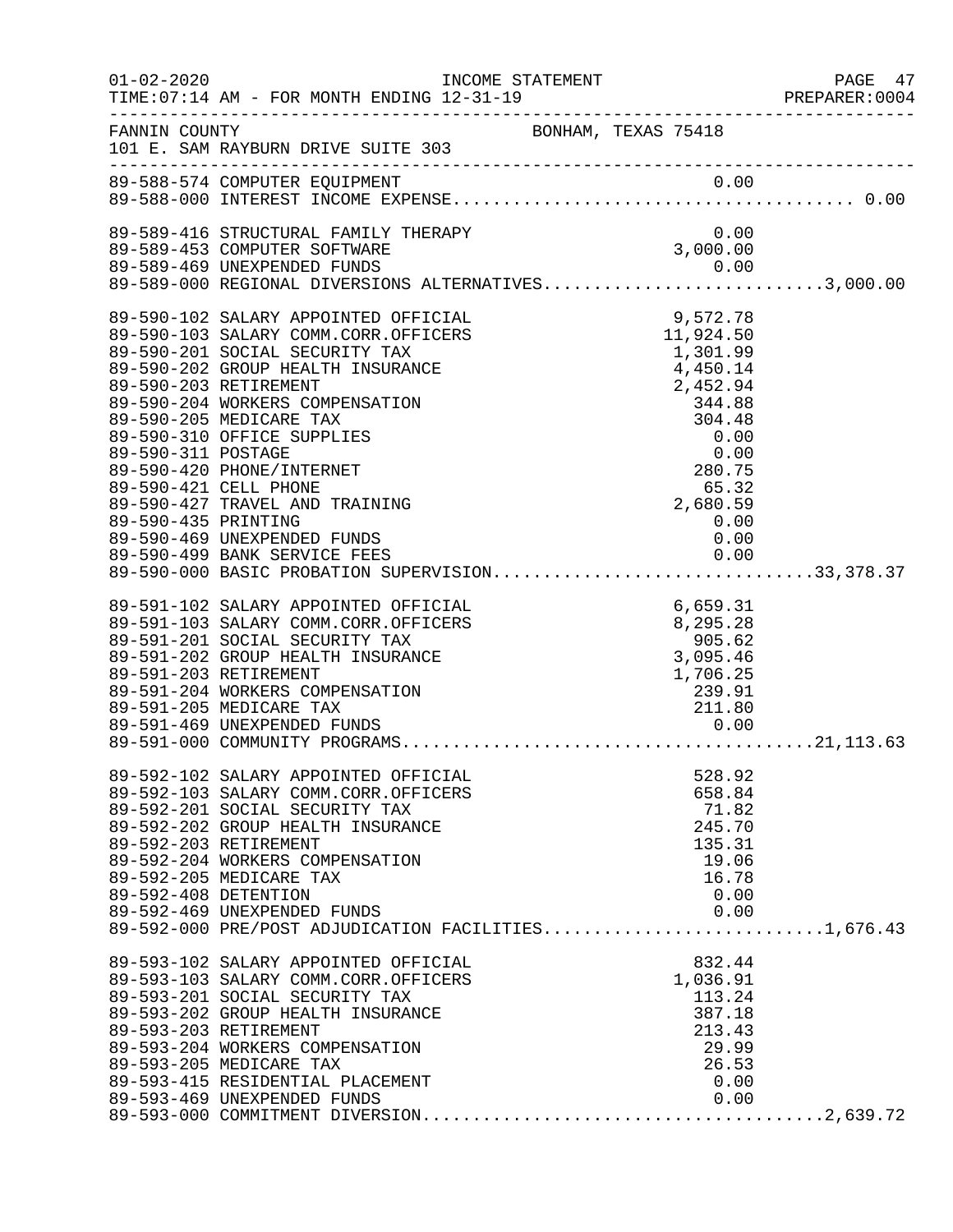|            |                                                                                                                                                                                                                                                                                                                                                                        |                     |                              | PAGE 48<br>PREPARER:0004 |
|------------|------------------------------------------------------------------------------------------------------------------------------------------------------------------------------------------------------------------------------------------------------------------------------------------------------------------------------------------------------------------------|---------------------|------------------------------|--------------------------|
|            | FANNIN COUNTY<br>101 E. SAM RAYBURN DRIVE SUITE 303                                                                                                                                                                                                                                                                                                                    | BONHAM, TEXAS 75418 |                              |                          |
|            | 89-594-102 SALARY APPOINTED OFFICIAL<br>89-594-102 SALARY APPOINTED OFFICIAL<br>89-594-103 SALARY COMM.CORR.OFFICERS<br>89-594-201 SOCIAL SECURITY TAX<br>89-594-201 SOCIAL SECURITY TAX<br>89-594-202 GROUP HEALTH INSURANCE<br>89-594-20                                                                                                                             |                     | 240.00                       |                          |
|            | 89-994-415 RESIDENTIAL PLACEMENT<br>89-994-488 LAW ENFORCEMENT INSURANCE<br>89-994-000 LOCAL FUNDS CARRIED FORWARD13,434.44                                                                                                                                                                                                                                            |                     |                              |                          |
|            | 39–995–103 SALARY APPOINTED OFFICIAL 1.322.86<br>89–995–103 SALARY COMM.CORR.OFFICEAL 1.322.86<br>89–995–103 SALARY COMM.CORR.OFFICERS 1.647.87<br>89–995–201 SOCIAL SECURITY TAX 0.00<br>89–995–201 SOCIAL SECURITY TAX 179.86<br>89–99<br>92-700-310 OFFICE SUPPLIES<br>92-700-430 BIDS AND NOTICES<br>92-700-484 APPRAISALS<br>92-700-490 LITERACY COUNCIL DONATION |                     | 0.00<br>0.00<br>0.00<br>0.00 | . 0.00                   |
|            | 93-909-414 GRANT ADMINISTRATION<br>93-909-415 CONSTRUCTION EXPENSE<br>93-909-416 ENGINEERING                                                                                                                                                                                                                                                                           |                     | 0.00<br>0.00<br>0.00         |                          |
|            |                                                                                                                                                                                                                                                                                                                                                                        |                     |                              |                          |
| NET INCOME |                                                                                                                                                                                                                                                                                                                                                                        |                     |                              |                          |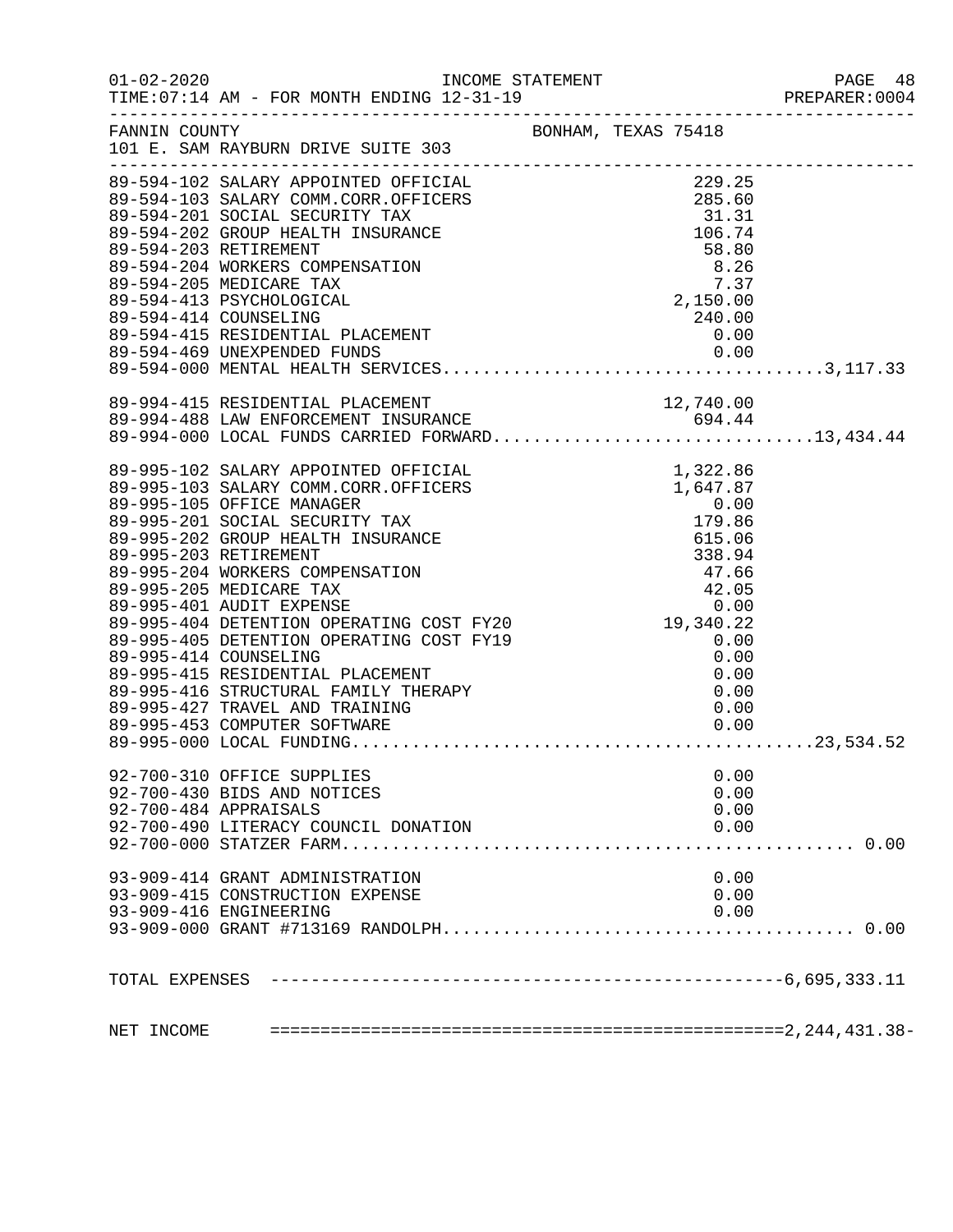| $01 - 02 - 2020$    | <b>BALANCE SHEET</b><br>TIME: 07:14 AM - FOR MONTH ENDING 12-31-19                                                                                                                                                                              |                                                                             | PAGE 1<br>PREPARER: 0004 |
|---------------------|-------------------------------------------------------------------------------------------------------------------------------------------------------------------------------------------------------------------------------------------------|-----------------------------------------------------------------------------|--------------------------|
| FANNIN COUNTY       | 101 E. SAM RAYBURN DRIVE SUITE 303                                                                                                                                                                                                              | BONHAM, TEXAS 75418                                                         |                          |
|                     | ***** ASSETS *****                                                                                                                                                                                                                              |                                                                             |                          |
| 10-100-100 PAYROLL  |                                                                                                                                                                                                                                                 | 282.51                                                                      |                          |
| 10-103-175 TEXPOOL  | 10-103-100 GENERAL-COMBINED FUNDS CHECKING 1,362,072.31<br>10-103-110 BUSINESS MONEY FUND ACCOUNT                                                                                                                                               | 23,926.39<br>2,503,971.98                                                   |                          |
|                     |                                                                                                                                                                                                                                                 |                                                                             |                          |
|                     | 10-105-003 COUNTY CLERK CHANGE FUND<br>10-105-075 CO.ATTORNEY CHANGE FUND<br>10-105-115 JURY CASH ON HAND<br>10-105-450 DISTRICT CLK.CHANGE FUND<br>10-105-455 JP#1 CASH ON HAND<br>10-105-457 JP#3 CASH ON HAND                                | 100.00<br>0.00<br>1,000.00<br>50.00<br>100.00<br>100.00                     |                          |
|                     | 10-120-305 FINES RECEIVABLE<br>10-120-306 ALLOWANCE FOR UNCOLLECTIBLES<br>10-120-307 ALOWANCE FOR UNCOLLECTIBLES HOSPITA 100,000.00-<br>10-120-311 TAXES RECEIVABLE<br>10-120-312 DUE FROM OTHER GOVERNMENTS<br>10-120-313 DUE FROM OTHER FUNDS | 6, 459, 373. 14<br>1,861,839.03-<br>650, 315.52<br>161, 132.87<br>65,602.51 |                          |
|                     | 10-133-089 DUE FROM T.J.P.C.                                                                                                                                                                                                                    | 0.00                                                                        |                          |
| 10-513-162 BUILDING |                                                                                                                                                                                                                                                 | 0.00                                                                        |                          |
|                     | 10-999-100 A/P CLEARING ACCOUNT                                                                                                                                                                                                                 | 0.00                                                                        |                          |
| 11-100-100 PAYROLL  |                                                                                                                                                                                                                                                 | 0.00                                                                        |                          |
|                     | 11-102-100 A/P CLEARING                                                                                                                                                                                                                         | 0.00                                                                        |                          |
|                     | 11-103-100 C.H. SECURITY-COMBINED FUNDS CKING 117,364.25                                                                                                                                                                                        |                                                                             |                          |
|                     | 11-120-313 DUE FROM OTHER FUNDS                                                                                                                                                                                                                 | 1,107.67                                                                    |                          |
|                     | 12-102-100 A/P CLEARING                                                                                                                                                                                                                         | 0.00                                                                        |                          |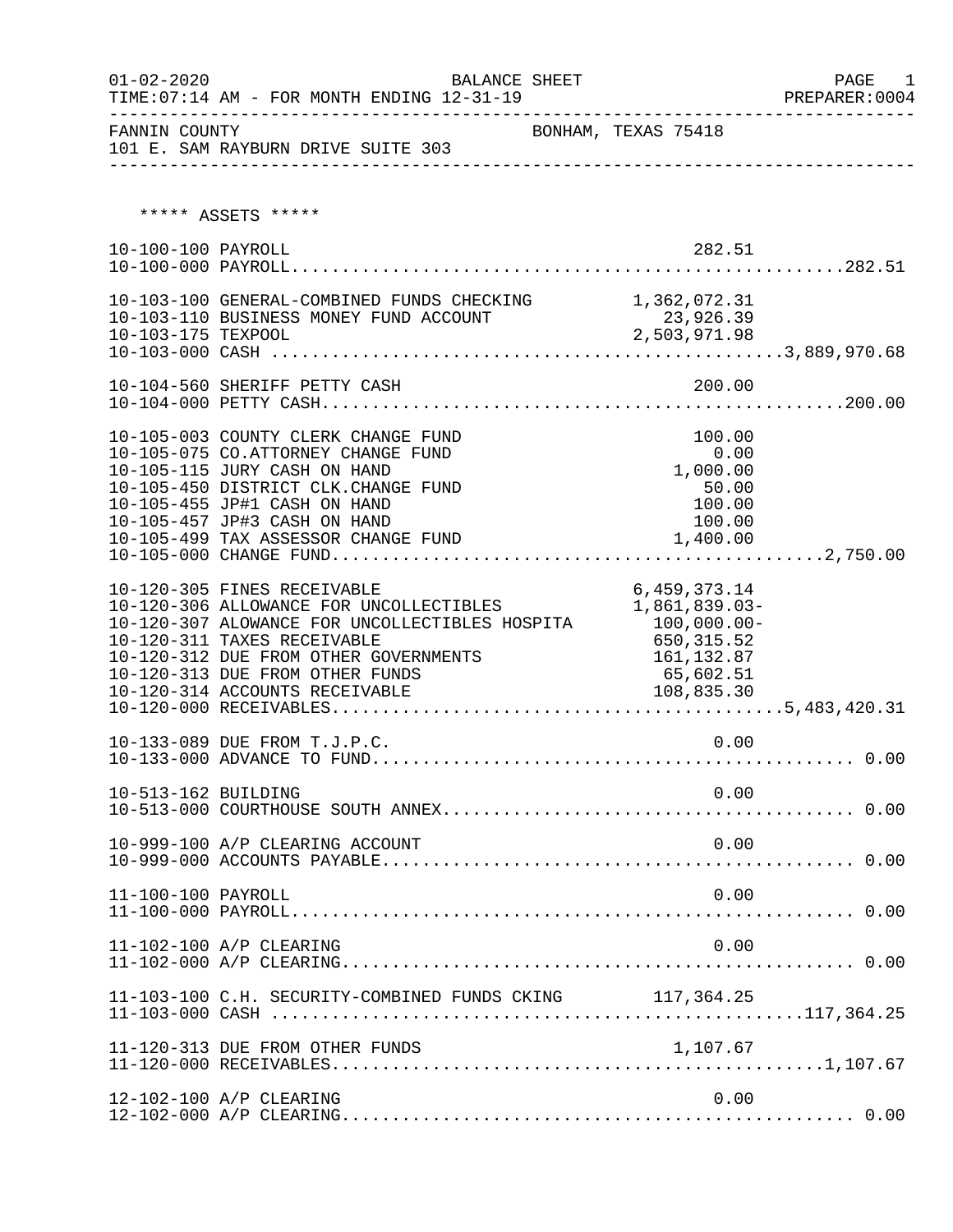| $01 - 02 - 2020$   | BALANCE SHEET<br>TIME: 07:14 AM - FOR MONTH ENDING 12-31-19<br>. _ _ _ _ _ _ _ _ _ _ _ _ _ _ _ _ |           | PAGE 2 |
|--------------------|--------------------------------------------------------------------------------------------------|-----------|--------|
| FANNIN COUNTY      | BONHAM, TEXAS 75418<br>101 E. SAM RAYBURN DRIVE SUITE 303                                        |           |        |
|                    | 12-103-100 CO.CLK.VITAL STAT.-COMB.FUNDS CKING 3,522.61                                          |           |        |
|                    | 12-120-313 DUE FROM OTHER FUNDS                                                                  | 81.00     |        |
|                    | 13-102-100 A/P CLEARING                                                                          | 0.00      |        |
|                    | 13-103-113 SURETY BAIL BOND FEE                                                                  | 5,115.00  |        |
|                    | 14-102-100 A/P CLEARING                                                                          | 0.00      |        |
|                    | 14-103-100 JUST.CT.BLDG.SEC.-COMB.FUNDS CKING 18, 104.59                                         |           |        |
|                    |                                                                                                  |           |        |
|                    | 16-102-100 A/P CLEARING                                                                          | 0.00      |        |
|                    | 16-103-100 CO.JUDGE EXCESS SUPP.-COMB.FUND CK 17,183.86                                          |           |        |
|                    | 17-102-100 A/P CLEARING                                                                          | 0.00      |        |
|                    | 17-103-100 PROB.JUDGES ED.-COMB. FUNDS CKING 5,237.50                                            |           |        |
|                    | 17-120-313 DUE FROM OTHER FUNDS                                                                  | 45.00     |        |
| 18-100-100 PAYROLL |                                                                                                  | 0.00      |        |
|                    | 18-102-100 A/P CLEARING                                                                          | 0.00      |        |
|                    | 18-103-100 CO.CLK.REC.MNGMT.-COMB.FUNDS CKING                                                    | 54,970.00 |        |
|                    | 18-120-313 DUE FROM OTHER FUNDS                                                                  | 5,997.70  |        |
| 19-100-100 PAYROLL |                                                                                                  | 0.00      |        |
|                    | 19-102-100 A/P CLEARING                                                                          | 0.00      |        |
|                    | 19-103-100 DIST.CLK.REC.MNGMT-COMB.FUNDS CKING                                                   | 12,136.73 |        |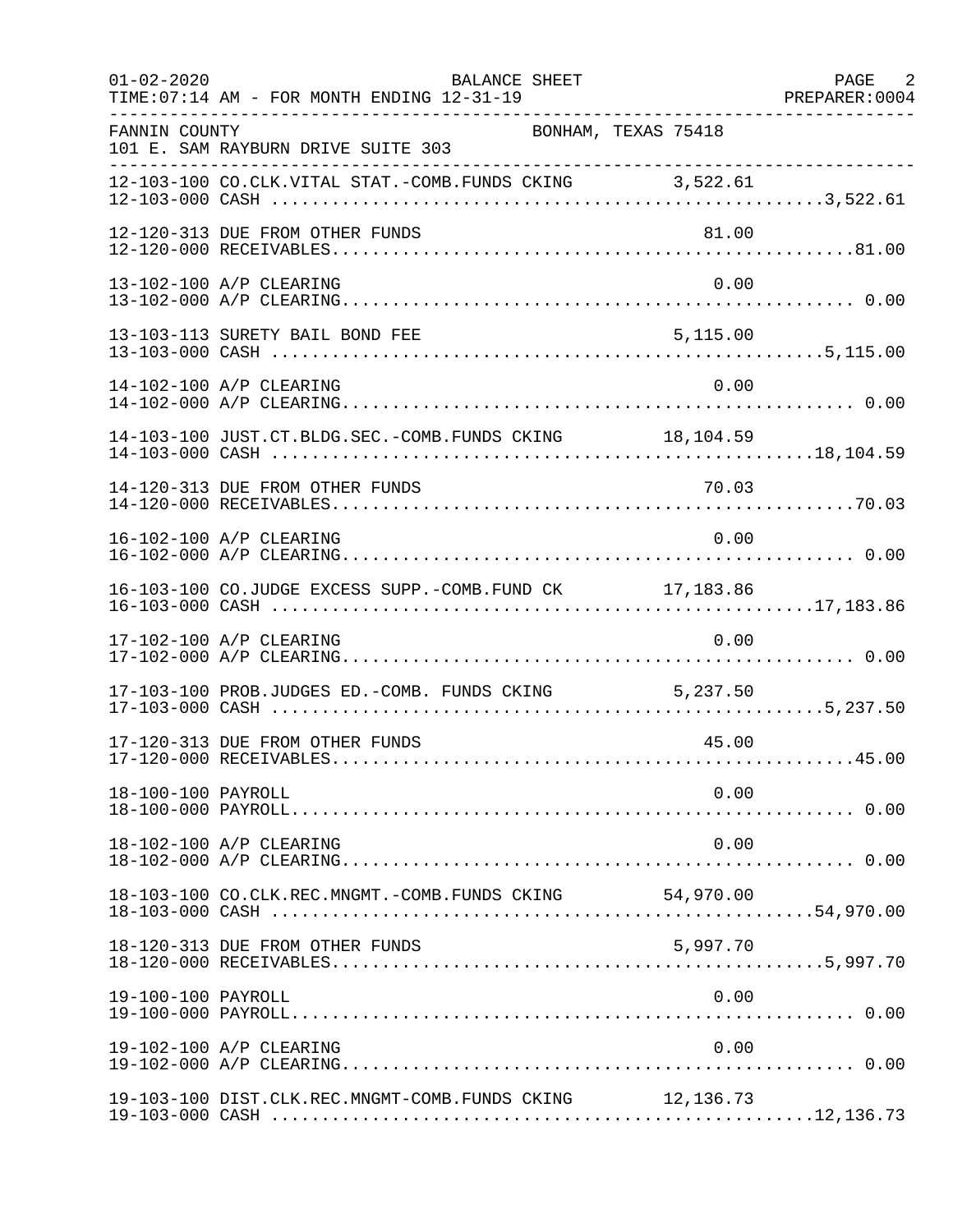| $01 - 02 - 2020$                       | BALANCE SHEET<br>TIME: 07:14 AM - FOR MONTH ENDING 12-31-19                                                                           |                                                 | PAGE 3<br>PREPARER: 0004 |
|----------------------------------------|---------------------------------------------------------------------------------------------------------------------------------------|-------------------------------------------------|--------------------------|
| FANNIN COUNTY                          | BONHAM, TEXAS 75418<br>101 E. SAM RAYBURN DRIVE SUITE 303                                                                             |                                                 |                          |
|                                        | 19-120-313 DUE FROM OTHER FUNDS                                                                                                       |                                                 |                          |
| 20-100-100 PAYROLL                     |                                                                                                                                       | 0.00                                            |                          |
|                                        | 20-102-100 A/P CLEARING                                                                                                               | 0.00                                            |                          |
|                                        | 20-103-100 CO.OFF.REC.MNGMT-COMB. FUNDS CKING 59,862.51                                                                               |                                                 |                          |
|                                        |                                                                                                                                       |                                                 |                          |
| 21-100-100 PAYROLL                     |                                                                                                                                       | 0.00                                            |                          |
|                                        | 21-102-100 A/P CLEARING                                                                                                               | 0.00                                            |                          |
| 21-103-175 TEXPOOL                     | 21-103-100 R&B#1-COMBINED FUNDS CHECKING 162,162.28                                                                                   | 18,220.57                                       |                          |
|                                        | 21-120-311 TAXES RECEIVABLE<br>21-120-312 DUE FROM OTHER GOVERNMENTS<br>21-120-313 DUE FROM OTHER FUNDS<br>21-120-315 INVENTORY ASSET | 36,182.06<br>19,994.07<br>3,510.97<br>12,217.15 |                          |
| 21-621-500 LAND<br>21-621-535 BUILDING | 21-621-599 CAPITAL OUTLAY                                                                                                             | 0.00<br>0.00                                    | 0.00<br>0.00             |
| 22-100-100 PAYROLL                     |                                                                                                                                       | 0.00                                            |                          |
|                                        | 22-102-100 A/P CLEARING                                                                                                               | 0.00                                            |                          |
| 22-103-175 TEXPOOL                     | 22-103-100 R&B#2- COMBINED FUNDS CHECKING                                                                                             | 226,210.69<br>260,597.33                        |                          |
|                                        | 22-120-311 TAXES RECEIVABLE<br>22-120-312 DUE FROM OTHER GOVERNMENT<br>22-120-313 DUE FROM OTHER FUNDS<br>22-120-315 INVENTORY ASSET  | 41,096.44<br>22,822.14<br>4,089.81<br>54,009.30 |                          |
| 22-622-500 LAND<br>22-622-535 BUILDING | 22-622-575 LAND/BUILDING<br>22-622-599 CAPITAL OUTLAY                                                                                 | 0.00<br>0.00<br>0.00                            | 0.00<br>0.00             |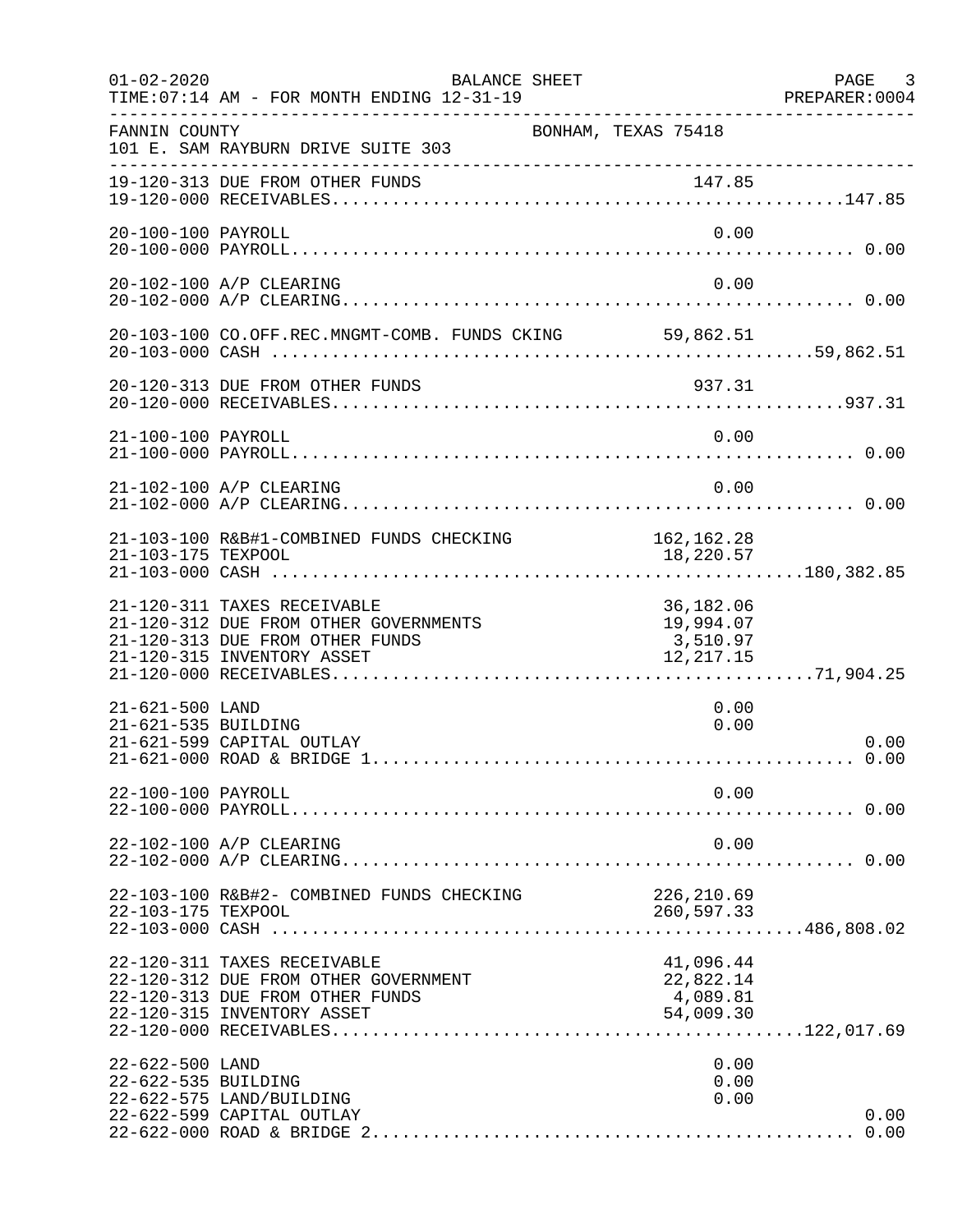| $01 - 02 - 2020$                       | BALANCE SHEET<br>TIME: 07:14 AM - FOR MONTH ENDING 12-31-19                                             |                                                 | PAGE<br>4<br>PREPARER: 0004 |
|----------------------------------------|---------------------------------------------------------------------------------------------------------|-------------------------------------------------|-----------------------------|
| FANNIN COUNTY                          | 101 E. SAM RAYBURN DRIVE SUITE 303                                                                      | BONHAM, TEXAS 75418                             |                             |
| 23-100-100 PAYROLL                     |                                                                                                         |                                                 | 0.00                        |
|                                        | 23-102-100 A/P CLEARING                                                                                 | 0.00                                            |                             |
| 23-103-175 TEXPOOL                     | 23-103-100 R&B#3-COMBINED FUNDS CHECKING                                                                | 414,629.84<br>318,874.30                        |                             |
| 23-120-315 INVENTORY                   | 23-120-311 TAXES RECEIVABLE<br>23-120-312 DUE FROM OTHER GOVERNMENTS<br>23-120-313 DUE FROM OTHER FUNDS | 61,651.58<br>34,935.67<br>6,134.72<br>56,099.46 |                             |
| 23-623-500 LAND<br>23-623-535 BUILDING | 23-623-599 CAPITAL OUTLAY                                                                               | 0.00<br>0.00                                    | 0.00                        |
| 24-100-100 PAYROLL                     |                                                                                                         | 0.00                                            |                             |
|                                        | 24-102-100 A/P CLEARING                                                                                 | 0.00                                            |                             |
| 24-103-175 TEXPOOL                     | 24-103-100 R&B#4- COMBINED FUNDS CHECKING                                                               | 186,771.64<br>109,131.33                        |                             |
| 24-120-315 INVENTORY                   | 24-120-311 TAXES RECEIVABLE<br>24-120-312 DUE FROM OTHER GOVERNMENTS<br>24-120-313 DUE FROM OTHER FUNDS | 34,523.03<br>19,886.14<br>3,492.04<br>28,736.87 |                             |
| 24-624-500 LAND<br>24-624-535 BUILDING | 24-624-599 CAPITAL OUTLAY                                                                               | 0.00<br>0.00                                    | 0.00                        |
|                                        | 25-103-100 BEES-COMBINED FUNDS CHECKING                                                                 | 2,177.67                                        |                             |
|                                        | 26-102-100 A/P CLEARING                                                                                 | 0.00                                            |                             |
|                                        | 26-103-100 J.P.#1 JUST.CT.TECH-COMB.FUND CKING 49,538.24                                                |                                                 |                             |
|                                        | 26-120-313 DUE FROM OTHER FUNDS                                                                         | 148.85                                          |                             |
|                                        | 27-102-100 A/P CLEARING                                                                                 |                                                 | 0.00                        |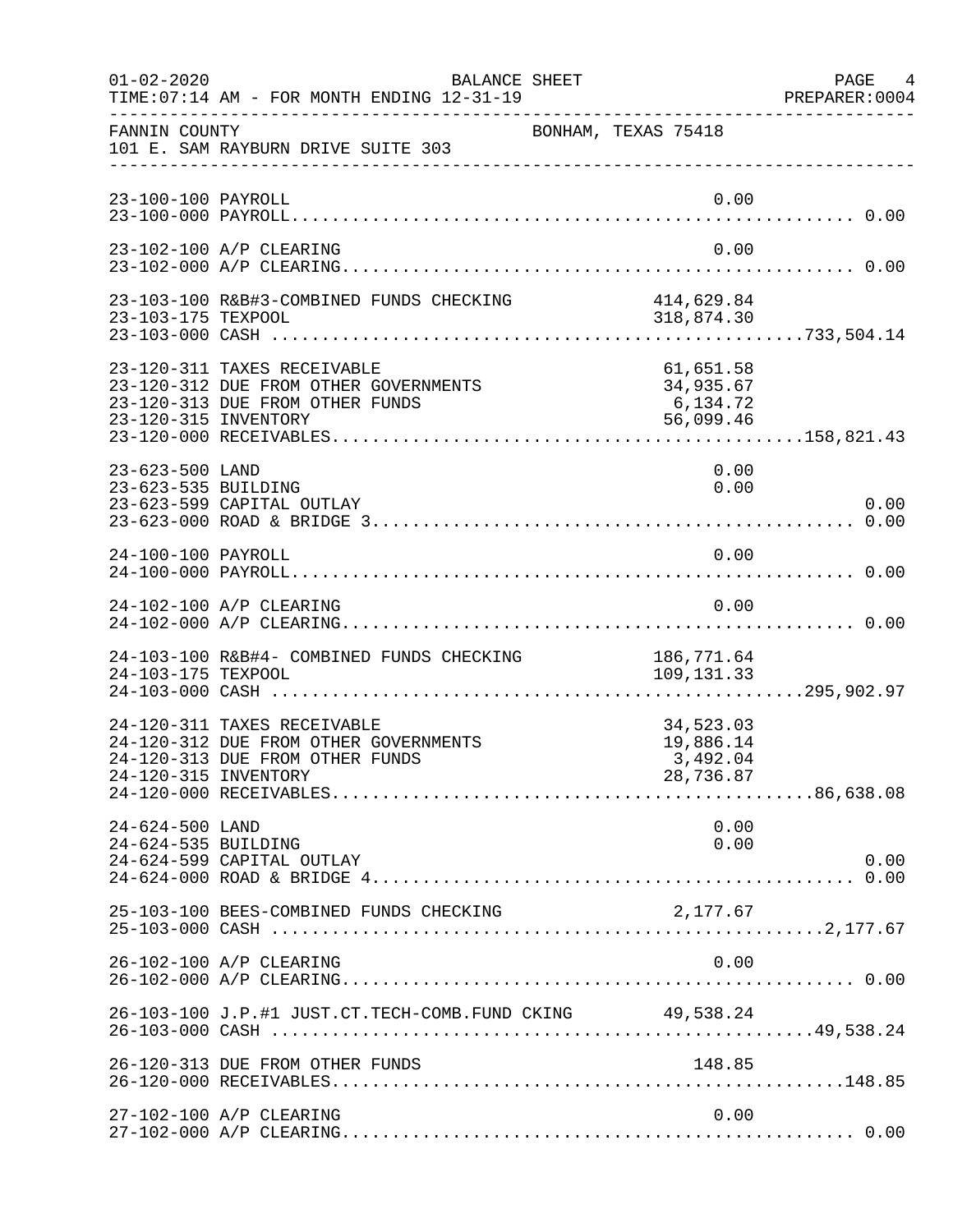| $01 - 02 - 2020$   | BALANCE SHEET<br>TIME: 07:14 AM - FOR MONTH ENDING 12-31-19                                            |                     | PAGE 5<br>PREPARER: 0004 |
|--------------------|--------------------------------------------------------------------------------------------------------|---------------------|--------------------------|
| FANNIN COUNTY      | 101 E. SAM RAYBURN DRIVE SUITE 303                                                                     | BONHAM, TEXAS 75418 |                          |
|                    | 27-103-100 J.P.#2 JUST.CT.TECH-COMB.FUND CKING 9,535.52                                                |                     |                          |
|                    | 27-120-313 DUE FROM OTHER FUNDS                                                                        | 16.00               |                          |
|                    | 28-102-100 A/P CLEARING                                                                                | 0.00                |                          |
|                    | 28-103-100 J.P.#3 JUST.CT.TECH-COMB.FUND CKING 5,912.00                                                |                     |                          |
|                    | 28-120-313 DUE FROM OTHER FUNDS                                                                        | 115.18              |                          |
|                    | 30-103-100 SHERIFF WORK RELEASE-COMB FUND CKIN 983.14                                                  |                     |                          |
| 31-103-175 TEXPOOL | 31-103-100 COURTHOUSE RESTORATION-COMB.FUND                                                            | 115.00<br>0.00      |                          |
|                    | 31-120-310 GRANT RECEIVED FROM THC<br>31-120-313 DUE FROM OTHER FUNDS                                  | 111, 327.70         |                          |
|                    | 33-102-100 A/P CLEARING                                                                                | 0.00                |                          |
|                    | 33-103-100 BAIL BONDSMAN APP.-COMB FUND CKING 8,428.03<br>33-103-000 BAIL BONDSMAN AP.FEE CASH8,428.03 |                     |                          |
| 34-100-100 PAYROLL |                                                                                                        | 0.00                |                          |
|                    | 34-103-100 DISTRICT CT.REC.ARCHIVE COMB. FUND C 33,380.32                                              |                     |                          |
|                    | 34-120-313 DUE FROM OTHER FUNDS                                                                        | 252.97              |                          |
|                    | 35-103-100 LAW LIBRARY-COMBINED FUND CHECKING 179, 273.15                                              |                     |                          |
|                    | 35-120-313 DUE FROM OTHER FUNDS                                                                        | 1,190.77            |                          |
| 36-100-100 PAYROLL |                                                                                                        | 0.00                |                          |
|                    | 36-102-100 A/P CLEARING                                                                                | 0.00                |                          |
|                    | 36-103-136 D. A. FEE CASH ACCT.<br>36-103-236 D.A. FEE SEIZURE FUND                                    | 12,922.25<br>501.84 |                          |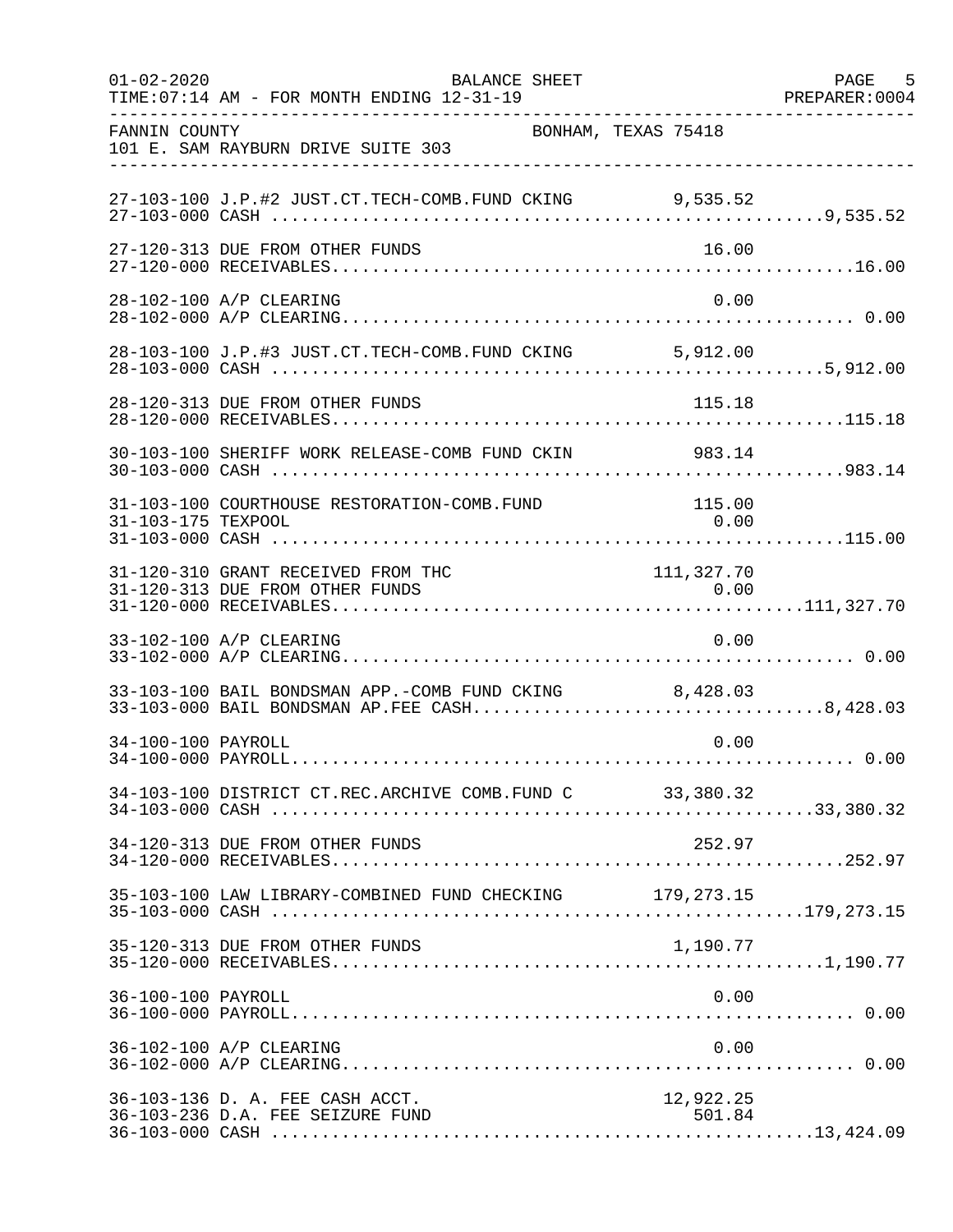| $01 - 02 - 2020$   | BALANCE SHEET<br>TIME: 07:14 AM - FOR MONTH ENDING 12-31-19 |           | PAGE 6 |
|--------------------|-------------------------------------------------------------|-----------|--------|
| FANNIN COUNTY      | BONHAM, TEXAS 75418<br>101 E. SAM RAYBURN DRIVE SUITE 303   |           |        |
|                    | 36-999-100 A/P CLEARING ACCOUNT                             | 0.00      |        |
|                    | 37-103-137 CASH-CONTRABAND SEIZURE                          | 64,684.73 |        |
|                    | 38-102-100 A/P CLEARING                                     | 0.00      |        |
|                    |                                                             |           |        |
|                    | 39-102-100 A/P CLEARING                                     | 0.00      |        |
|                    |                                                             |           |        |
|                    | 40-103-100 NAACHO-COMBINED FUND CKING                       | 381.73    |        |
|                    | 41-102-100 A/P CLEARING                                     | 0.00      |        |
|                    | 41-103-100 CITIZEN CORPS(CERT)-COMB.FUND CKING 36.58        |           |        |
|                    | 41-120-312 DUE FROM OTHER GOVERNMENTS                       | 0.00      |        |
|                    | 42-103-100 HAZARD MITIGATION-COMB. FUND CKING. 428.64-      |           |        |
|                    | 44-102-100 A/P CLEARING                                     | 0.00      |        |
|                    | 44-103-100 HOMELAND SECURITY-COMB. FUND CHKING              | 0.00      |        |
|                    | 44-120-312 DUE FROM OTHER GOVERNMENT                        | 0.00      |        |
| 45-100-100 PAYROLL |                                                             | 0.00      |        |
|                    | 45-103-100 CHAPTER 19-COMBINED FUNDS CHECKING               | 0.00      |        |
|                    | 45-120-312 DUE FROM OTHER GOVERNMENT                        | 0.00      |        |
|                    | 46-103-100 SAFE ROOM REIMB.PROG.-COMB.FUNDS                 | 7,681.70  |        |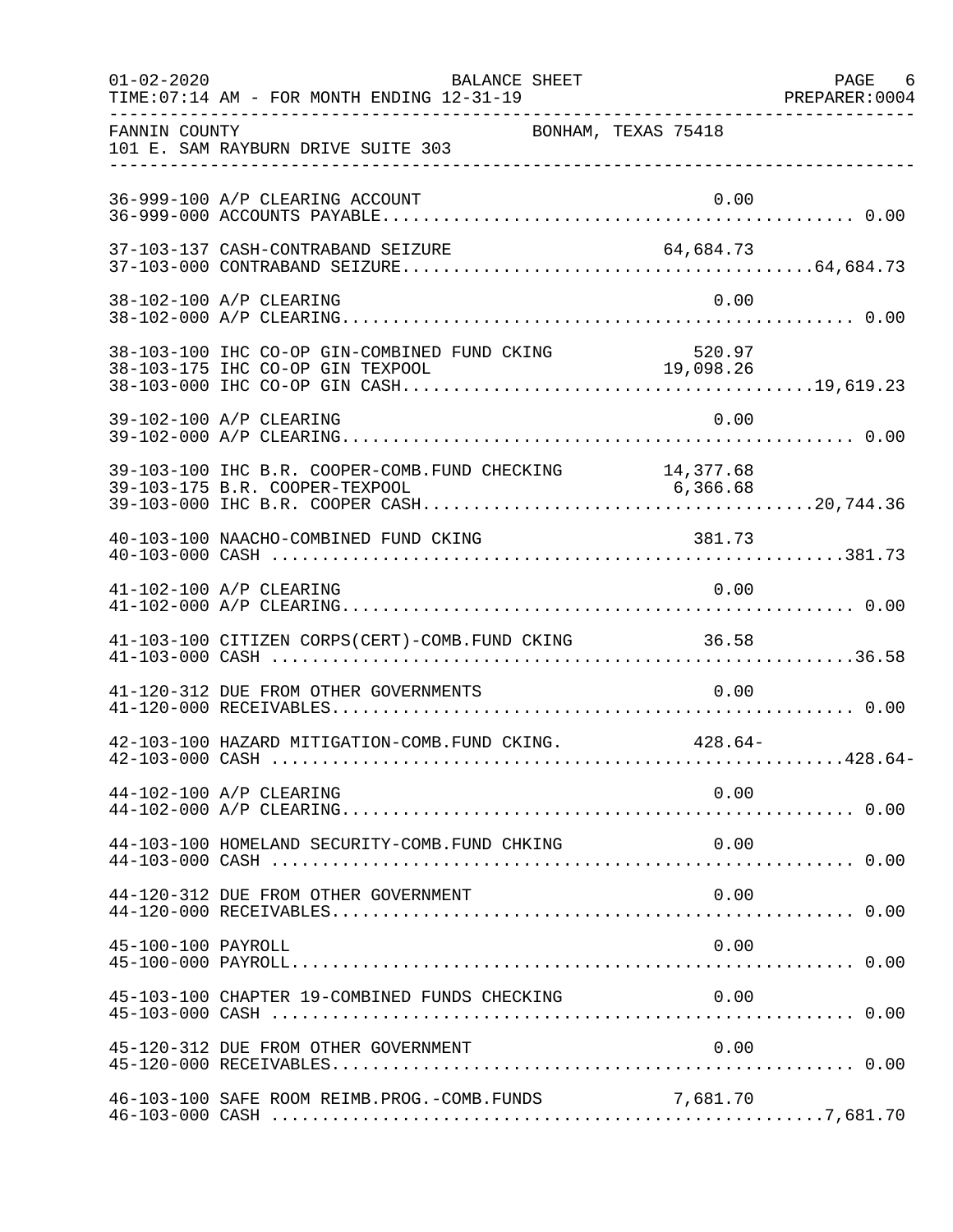| $01 - 02 - 2020$   | <b>BALANCE SHEET</b><br>TIME: 07:14 AM - FOR MONTH ENDING 12-31-19                         |           | PAGE 7<br>PREPARER: 0004 |
|--------------------|--------------------------------------------------------------------------------------------|-----------|--------------------------|
| FANNIN COUNTY      | BONHAM, TEXAS 75418<br>101 E. SAM RAYBURN DRIVE SUITE 303                                  |           |                          |
|                    | 46-120-312 DUE FROM OTHER GOVERNMENTS                                                      |           |                          |
|                    |                                                                                            |           |                          |
| 49-100-100 PAYROLL |                                                                                            | 0.00      |                          |
|                    | 49-103-100 INVESTIGATOR/LEOSE-COMB.FUNDS                                                   | 331.66    |                          |
|                    | 50-103-100 ELECTION SUPPORT FUND-COMB.FUNDS                                                | 0.00      |                          |
|                    | 51-103-100 CO.CLK.CO.& DIST.CT.TECHNOLOGY-COMB 7,513.96                                    |           |                          |
|                    | 51-120-313 DUE FROM OTHER FUNDS                                                            | 59.92     |                          |
|                    | 52-103-100 CO.CLK.COURT RECORDS PRESERVATION-C 14,546.22                                   |           |                          |
|                    | 52-120-313 DUE FROM OTHER FUNDS                                                            | 120.00    |                          |
|                    | 53-103-100 CO.CLK.REC.ARCHIVE -COMB.FUNDS CKIN 279,386.68                                  |           |                          |
|                    | 53-120-313 DUE FROM OTHER FUNDS                                                            | 6, 200.00 |                          |
|                    | 55-102-100 A/P CLEARING                                                                    | 0.00      |                          |
|                    | 55-103-155 F.C. LAW ENFORCEMENT EDUCATION                                                  | 0.06      |                          |
|                    | 55-999-100 A/P CLEARING ACCOUNT                                                            | 0.00      |                          |
| 56-100-100 PAYROLL |                                                                                            | 0.00      |                          |
|                    | 56-102-100 A/P CLEARING                                                                    | 0.00      |                          |
|                    | 56-103-156 CASH-F C SHERIFF FORFEITURE<br>56-103-159 CASH-FEDERAL FORFEITURE 2018 2,325.72 | 46,693.94 |                          |
|                    | 56-999-100 A/P CLEARING ACCOUNT                                                            | 0.00      |                          |
|                    | 57-103-100 SHERIFF K-9 UNIT-COMB.FUND CHECKING                                             | 49.11     |                          |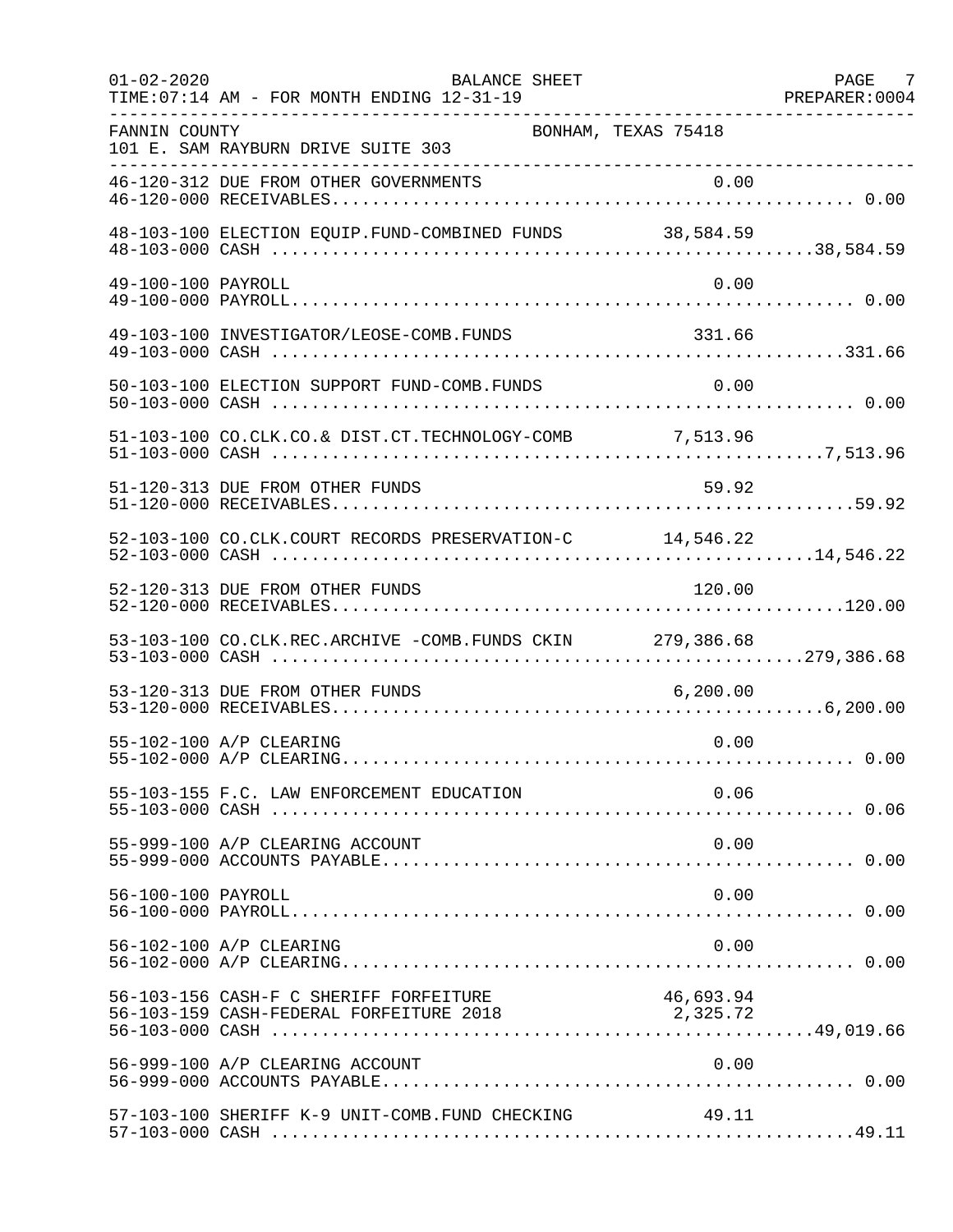| $01 - 02 - 2020$   | <b>BALANCE SHEET</b><br>TIME: 07:14 AM - FOR MONTH ENDING 12-31-19                                        |                                    | PAGE 8<br>PREPARER:0004 |
|--------------------|-----------------------------------------------------------------------------------------------------------|------------------------------------|-------------------------|
| FANNIN COUNTY      | 101 E. SAM RAYBURN DRIVE SUITE 303                                                                        | BONHAM, TEXAS 75418                |                         |
|                    | 59-103-100 DRUG COURT-COMBINED FUNDS                                                                      |                                    |                         |
|                    | 59-120-313 DUE FROM OTHER FUNDS                                                                           | 324.05                             |                         |
| 60-103-175 TEXPOOL | 60-103-100 SINKING-COMBINED FUND CHECKING<br>60-103-260 SINKING-CASH 1998<br>60-103-275 TEXPOOL-1998 JAIL | 118,341.80<br>0.00<br>0.00<br>0.00 |                         |
|                    | 60-120-311 TAXES RECEIVABLE<br>60-120-312 DUE FROM OTHER GOVERNMENT<br>60-120-313 DUE FROM OTHER FUNDS    | 10,269.92<br>33.34<br>0.00         |                         |
|                    | 61-103-100 DIST.CLK.CO.& DIST.CT.TECH.-COMBINE 3,376.62                                                   |                                    |                         |
|                    | 61-120-313 DUE FROM OTHER FUNDS                                                                           | 39.93                              |                         |
|                    | 62-103-100 DIST.CLK.COURT RECORDS PRESERVATION 35,018.92                                                  |                                    |                         |
|                    | 62-120-313 DUE FROM OTHER FUNDS                                                                           | 222.25                             |                         |
|                    | 63-103-100 LEOSE CONST.#1-COMBINED FUNDS CHECK 1,688.40                                                   |                                    |                         |
|                    | 64-103-100 LEOSE CONST.#2-COMBINED FUNDS CHECK 355.18                                                     |                                    |                         |
|                    | 65-103-100 LEOSE CONST.#3-COMBINED FUNDS CHECK 2,691.63                                                   |                                    |                         |
| 66-103-175 TEXPOOL | 66-103-100 GO BONDS CONST.2017-COMBINED FUNDS 331,471.49<br>66-103-166 TCS DEPOSIT 2,474,899.04           | 0.00                               |                         |
|                    | 67-103-100 ANNUAL PAYMENT-COMBINED FUND CKING 7,674.24                                                    |                                    |                         |
| 68-103-175 TEXPOOL | 68-103-100 GO BONDS CONST. 2018-COMB. FUNDS CHEC<br>68-103-168 BUSINESS MONEY FUND ACCOUNT                | 0.00<br>6,359,395.97<br>0.00       |                         |
|                    | 70-102-100 A/P CLEARING                                                                                   | 0.00                               |                         |
|                    | 70-103-100 RIGHT OF WAY-COMBINED FUND CHECKING<br>70-103-170 RIGHT OF WAY CASH ACCT.                      | 16,096.81<br>0.00                  |                         |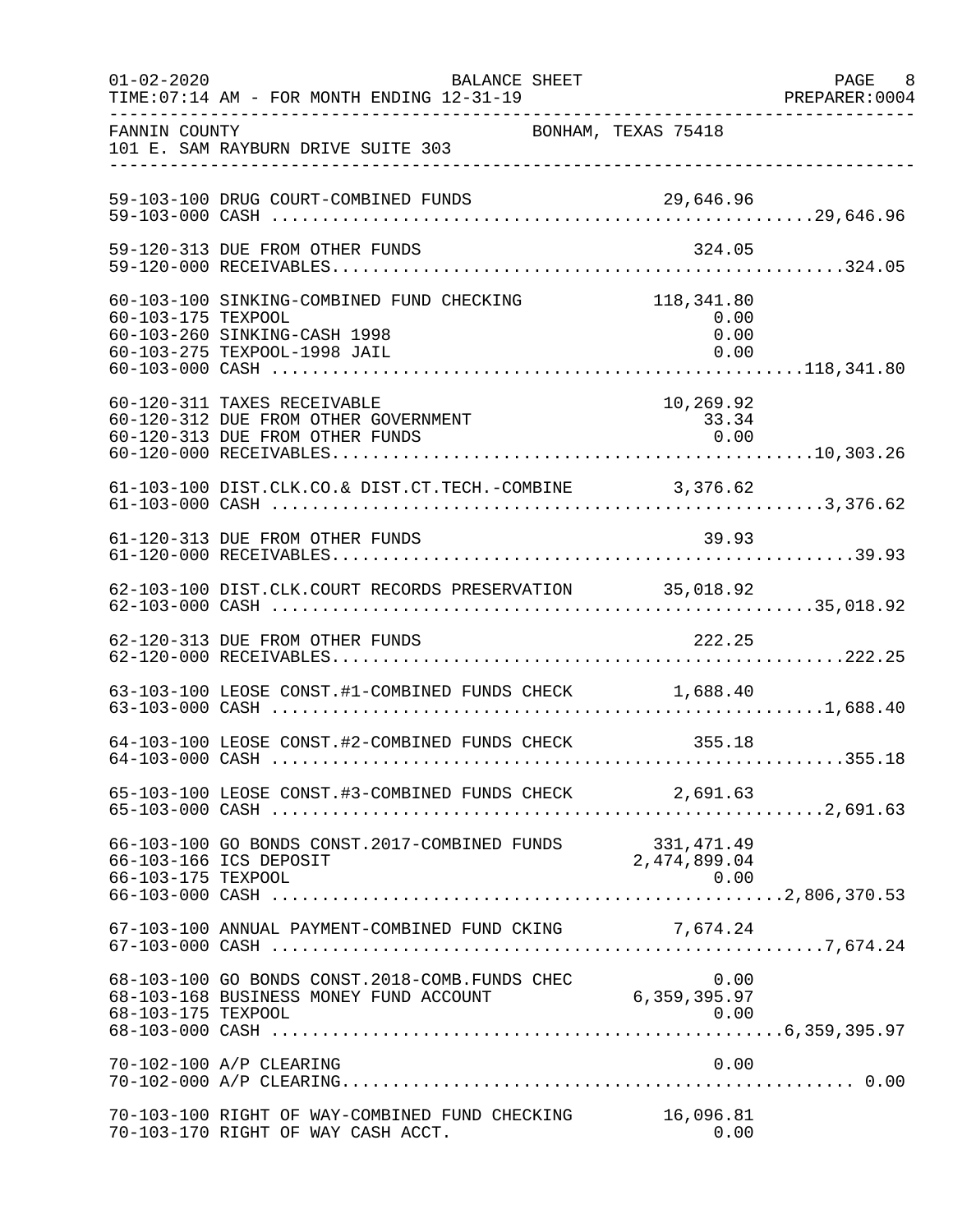| $01 - 02 - 2020$   | <b>BALANCE SHEET</b><br>TIME: 07:14 AM - FOR MONTH ENDING 12-31-19                            |                      | PAGE<br>9<br>PREPARER: 0004 |
|--------------------|-----------------------------------------------------------------------------------------------|----------------------|-----------------------------|
| FANNIN COUNTY      | BONHAM, TEXAS 75418<br>101 E. SAM RAYBURN DRIVE SUITE 303                                     |                      |                             |
| 70-103-175 TEXPOOL |                                                                                               | 84,368.09            |                             |
|                    | 70-133-010 ADVANCE TO GENERAL<br>70-133-021 ADVANCE TO R&B #1<br>70-133-022 ADVANCE TO R&B #2 | 0.00<br>0.00<br>0.00 |                             |
|                    | 70-999-100 A/P CLEARING ACCOUNT                                                               | 0.00                 |                             |
| 71-100-100 PAYROLL |                                                                                               | 0.00                 |                             |
|                    | 71-103-100 INV. CRIMES AGAINST WOMEN-COMB. FUNDS                                              | $\sim 0.00$          |                             |
|                    | 71-120-312 DUE FROM OTHER GOVERNMENTS                                                         | 0.00                 |                             |
| 72-100-100 PAYROLL |                                                                                               | 0.00                 |                             |
|                    | 72-103-100 INV.CRIMES AGAINST CHILDREN-COMB.FU                                                | 0.00                 |                             |
|                    | 72-120-312 DUE FROM OTHER GOVERNMENTS                                                         | 0.00                 |                             |
|                    | 78-103-100 RAW WATER PIPELINE-COMB. FUNDS CKING 109,328.34                                    |                      |                             |
|                    | 79-103-100 RAW WATER PIPELINE-COMBINED FUNDS C 75,750.00                                      |                      |                             |
|                    |                                                                                               |                      |                             |
|                    |                                                                                               |                      |                             |
|                    |                                                                                               |                      |                             |
|                    | 83-103-100 LAKE PCT 4-COMBINED FUNDS CKING 466,882.23                                         |                      |                             |
| 84-100-100 PAYROLL |                                                                                               | 0.00                 |                             |
|                    | 84-103-100 BOIS D'ARC-COMBINED FUNDS CHECKING 198,106.55                                      |                      |                             |
|                    | 85-103-100 LAKE FANNIN-COMBINED FUNDS CHECKING 1,218.50                                       |                      |                             |
|                    | 86-103-100 TECHNOLOGY FUNDS CHECKING                                                          | 2,351.32             |                             |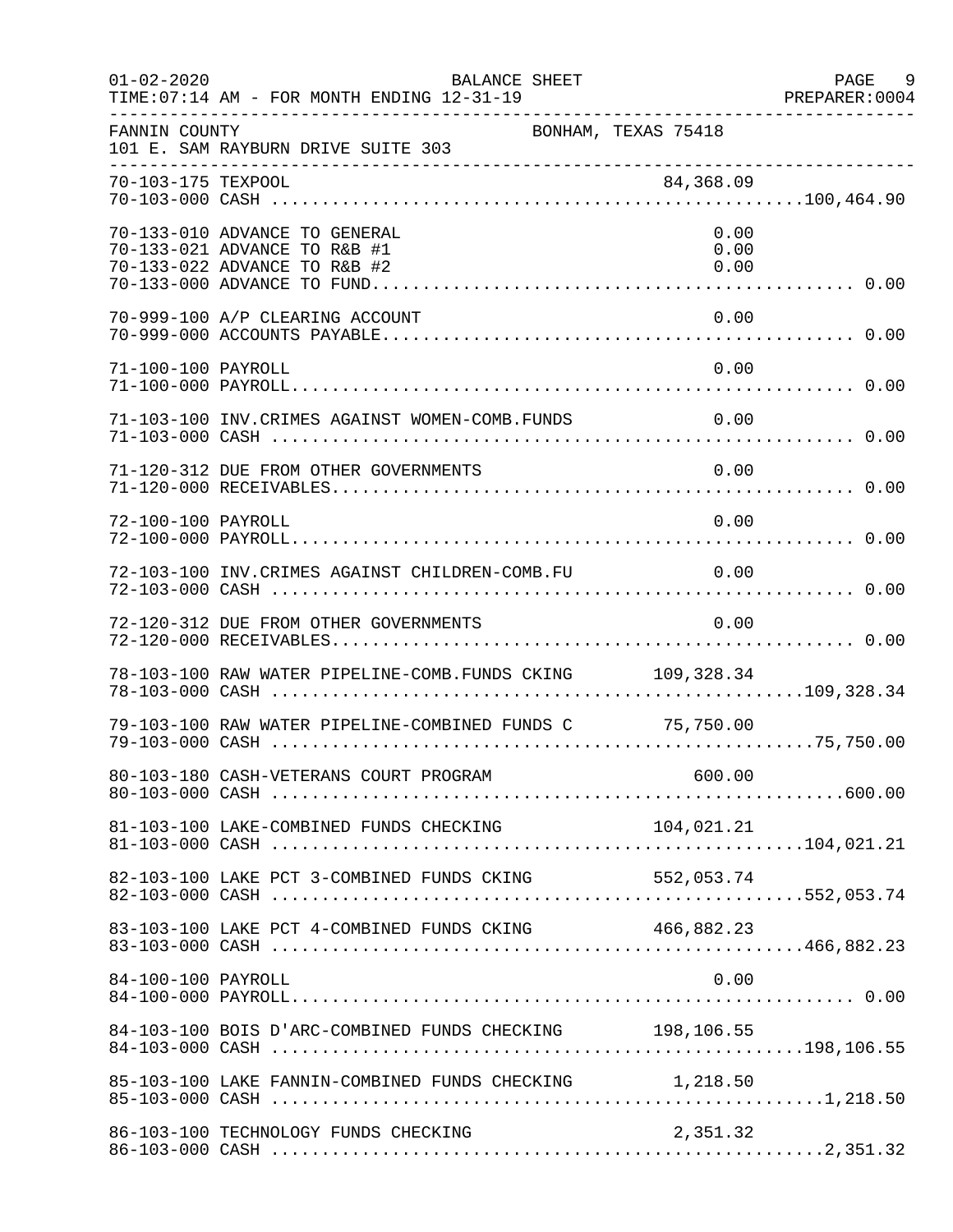| $01 - 02 - 2020$                                                                  | <b>BALANCE SHEET</b><br>TIME: 07:14 AM - FOR MONTH ENDING 12-31-19                                                                                                                                                                                                                                                                                                                                                                                                                                                                                                                                  |                                                                                                                                                                                                                                                                                                                           | PAGE 10<br>PREPARER:0004 |
|-----------------------------------------------------------------------------------|-----------------------------------------------------------------------------------------------------------------------------------------------------------------------------------------------------------------------------------------------------------------------------------------------------------------------------------------------------------------------------------------------------------------------------------------------------------------------------------------------------------------------------------------------------------------------------------------------------|---------------------------------------------------------------------------------------------------------------------------------------------------------------------------------------------------------------------------------------------------------------------------------------------------------------------------|--------------------------|
| FANNIN COUNTY                                                                     | BONHAM, TEXAS 75418<br>101 E. SAM RAYBURN DRIVE SUITE 303                                                                                                                                                                                                                                                                                                                                                                                                                                                                                                                                           |                                                                                                                                                                                                                                                                                                                           |                          |
|                                                                                   |                                                                                                                                                                                                                                                                                                                                                                                                                                                                                                                                                                                                     |                                                                                                                                                                                                                                                                                                                           |                          |
|                                                                                   |                                                                                                                                                                                                                                                                                                                                                                                                                                                                                                                                                                                                     |                                                                                                                                                                                                                                                                                                                           |                          |
| 89-100-100 PAYROLL                                                                |                                                                                                                                                                                                                                                                                                                                                                                                                                                                                                                                                                                                     | 0.00                                                                                                                                                                                                                                                                                                                      |                          |
|                                                                                   | 89-103-689 CASH-STRUCTURAL FAM.THER.GRANT OOG<br>89-103-988 CASH-LOCAL FUNDS CARRIED FORWARD<br>89-103-992 CASH-INTEREST INCOME<br>89-103-993 CASH-BASIC PROBATION SUPERVISION<br>89-103-994 CASH-COMMUNITY PROGRAMS<br>89-103-995 CASH-LOCAL FUNDING FY 2020<br>89-103-996 CASH-PRE/POST ADJUDICATION 43.59<br>89-103-997 CASH-COMMITMENT DIVERSION 70.68<br>89-103-998 CASH-MENTAL HEALTH SERVICES 590.17<br>89-103-999 CASH-REGIONALS DIVERSIONS ALTERNATI 0.00                                                                                                                                  | $0.00$<br>17,366.04<br>13,229.46<br>967.77<br>-557.03<br>159, 251.62<br>$\frac{43.59-}{7}$<br>$70.68 -$                                                                                                                                                                                                                   |                          |
|                                                                                   | 92-103-100 STATZER-COMBINED FUNDS CHECKING 5,316.43<br>92-103-175 TEXPOOL 41,152.45                                                                                                                                                                                                                                                                                                                                                                                                                                                                                                                 |                                                                                                                                                                                                                                                                                                                           |                          |
|                                                                                   | 92-999-100 A/P CLEARING ACCOUNT                                                                                                                                                                                                                                                                                                                                                                                                                                                                                                                                                                     | 0.00                                                                                                                                                                                                                                                                                                                      |                          |
|                                                                                   | 93-103-909 CASH- #713169 RANDOLPH                                                                                                                                                                                                                                                                                                                                                                                                                                                                                                                                                                   | 100.00                                                                                                                                                                                                                                                                                                                    |                          |
|                                                                                   | 93-120-312 DUE FROM OTHER GOVERNMENT                                                                                                                                                                                                                                                                                                                                                                                                                                                                                                                                                                | 0.00                                                                                                                                                                                                                                                                                                                      |                          |
|                                                                                   | 95-100-100 PAYROLL CASH                                                                                                                                                                                                                                                                                                                                                                                                                                                                                                                                                                             | 20.68                                                                                                                                                                                                                                                                                                                     |                          |
| 98-160-100 LAND<br>98-160-200 BUILDINGS<br>98-160-230 ROADS<br>98-160-235 BRIDGES | 98-160-201 ACCUM.DEPRECIATION-BUILDINGS<br>98-160-210 AUTOMOBILES AND TRUCKS<br>98-160-211 ACCUM.DEPR.AUTOS AND TRUCKS<br>98-160-215 COMPUTER EQUIPMENT<br>98-160-216 ACCUM.DEPR.-COMPUTER EQUIPMENT<br>98-160-220 OFFICE EQUIPMENT<br>98-160-221 ACCUM. DEPR.-OFFICE EQUIPMENT<br>98-160-225 RADIO EQUIPMENT<br>98-160-226 ACCUM.DEPR.-RADIO EQUIPMENT<br>98-160-227 SECURITY EQUIPMENT<br>98-160-228 ACCUM.DEP.-SECURITY EQUIPMENT<br>98-160-231 ACCUM. DEPRECIATION-ROADS<br>98-160-236 ACCUM. DEPRECIATION-BRIDGES<br>98-160-300 ROAD EQUIPMENT<br>98-160-301 ACCUM.DEPRECIATION-ROAD EQUIPMENT | 341,561.30<br>4,737,000.00<br>$3,494,444.40-$<br>2,289,535.41<br>$1,392,369.10-$<br>753, 474.11<br>$657,090.62-$<br>164,640.04<br>$100, 426.88 -$<br>213, 359.45<br>$208, 278.09 -$<br>111,850.36<br>20,036.23-<br>17,841,000.74<br>14, 422, 516.81-<br>10,580,176.85<br>$3,673,811.72-$<br>3,707,840.28<br>2,812,298.86- |                          |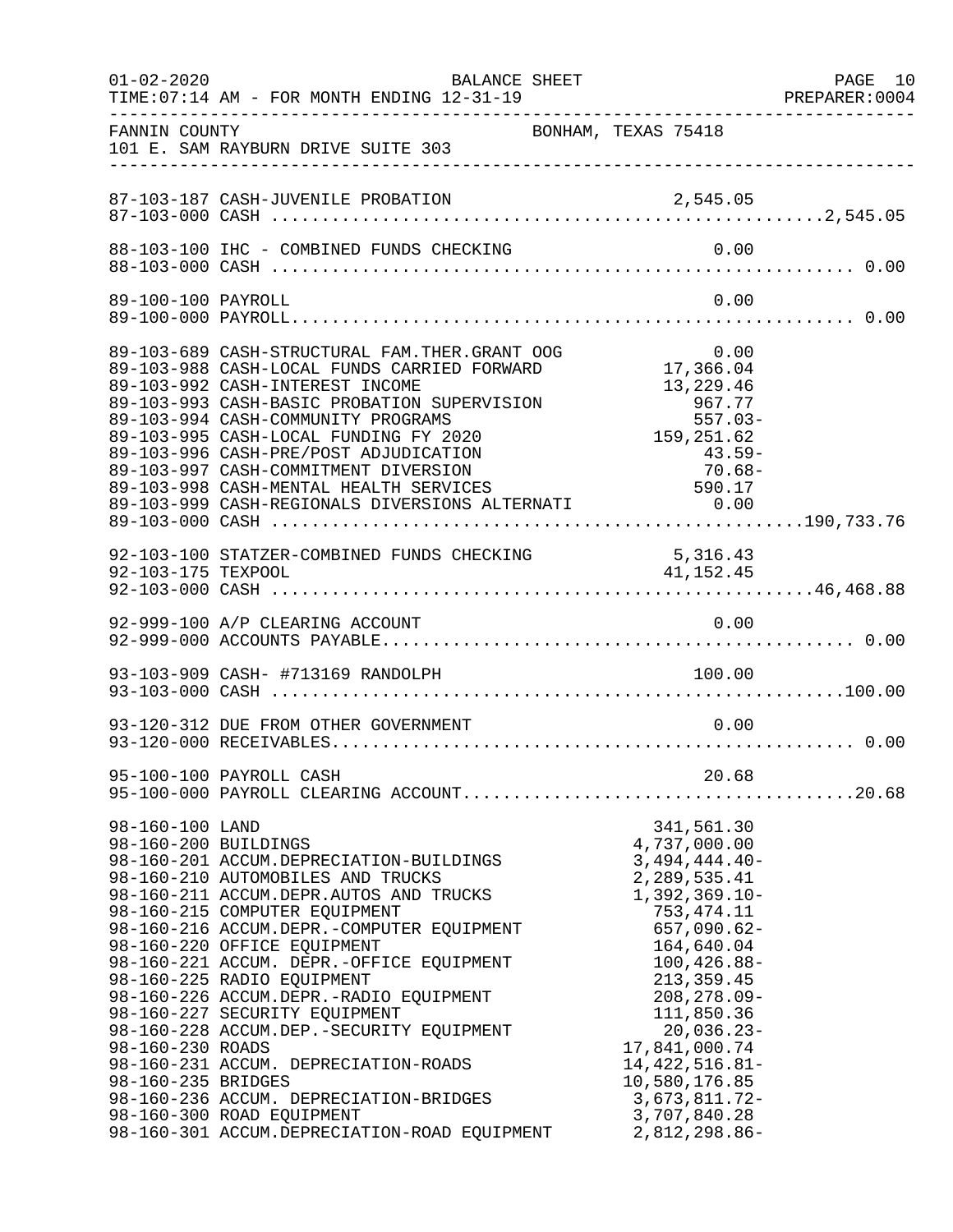| $01 - 02 - 2020$      | <b>BALANCE SHEET</b><br>TIME: 07:14 AM - FOR MONTH ENDING 12-31-19                                                                                                                        |                                                                     | PAGE 11<br>PREPARER:0004 |
|-----------------------|-------------------------------------------------------------------------------------------------------------------------------------------------------------------------------------------|---------------------------------------------------------------------|--------------------------|
| FANNIN COUNTY         | 101 E. SAM RAYBURN DRIVE SUITE 303                                                                                                                                                        | BONHAM, TEXAS 75418                                                 |                          |
|                       |                                                                                                                                                                                           |                                                                     |                          |
|                       | 98-271-200 EQUITY ACCOUNT                                                                                                                                                                 | 15,108,627.12-                                                      |                          |
|                       | 99-170-200 DEFERRED PENSION OUTFLOW<br>99-170-200 DEFERRED PENSION OUTFLOW 1,424,804.00<br>99-170-000 DEFERRED PENSION OUTFLOW1,424,804.00                                                |                                                                     |                          |
|                       |                                                                                                                                                                                           |                                                                     |                          |
|                       | ***** LIABILITIES *****                                                                                                                                                                   |                                                                     |                          |
|                       | 10-200-097 DUE TO OTHER GOVERNMENTS-FINES<br>10-200-099 DUE TO OTHERS-FINES<br>10-200-150 ACCRUED SALARY PAYABLE<br>10-200-155 ACCRUED FRINGE BENEFITS<br>10-200-200 DEFERRED TAX REVENUE | 731,991.23<br>2,495,464.32<br>163,017.73<br>74,745.32<br>620,022.87 |                          |
| 10-207-090 DUE TO CJD | 10-207-070 DUE TO R.O.W.<br>10-207-089 DUE TO T.J.P.C.<br>10-207-970 DUE TO OTHER GOVERNMENTS<br>10-207-990 DUE TO OTHERS                                                                 | 0.00<br>0.00<br>1,794.00<br>0.00<br>344.79                          |                          |
|                       | 10-225-510 TIME PYMT. WARRANTS ON COMPUTERS                                                                                                                                               | 0.00                                                                |                          |
|                       |                                                                                                                                                                                           |                                                                     |                          |
|                       | 11-200-910 SYSTEM ADDED LIABILITY LINE-ITEM $0.00$<br>11-200-000 SYSTEM ADDED LIABILITY DEPARTMENT0.00                                                                                    |                                                                     |                          |
|                       | 11-271-200 EQUITY ACCOUNT                                                                                                                                                                 |                                                                     |                          |
|                       | 12-200-910 SYSTEM ADDED LIABILITY LINE-ITEM<br>12-200-000 SYSTEM ADDED LIABILITY DEPARTMENT 0.00                                                                                          | 0.00                                                                |                          |
|                       | 12-271-200 EQUITY ACCOUNT                                                                                                                                                                 | 3,601.12                                                            |                          |
|                       | 13-207-097 DUE TO OTHER GOVERNMENTS                                                                                                                                                       |                                                                     |                          |
|                       | 13-271-200 EQUITY ACCOUNT                                                                                                                                                                 | 375.00                                                              |                          |
|                       | 14-200-910 SYSTEM ADDED LIABILITY LINE-ITEM                                                                                                                                               | 0.00                                                                |                          |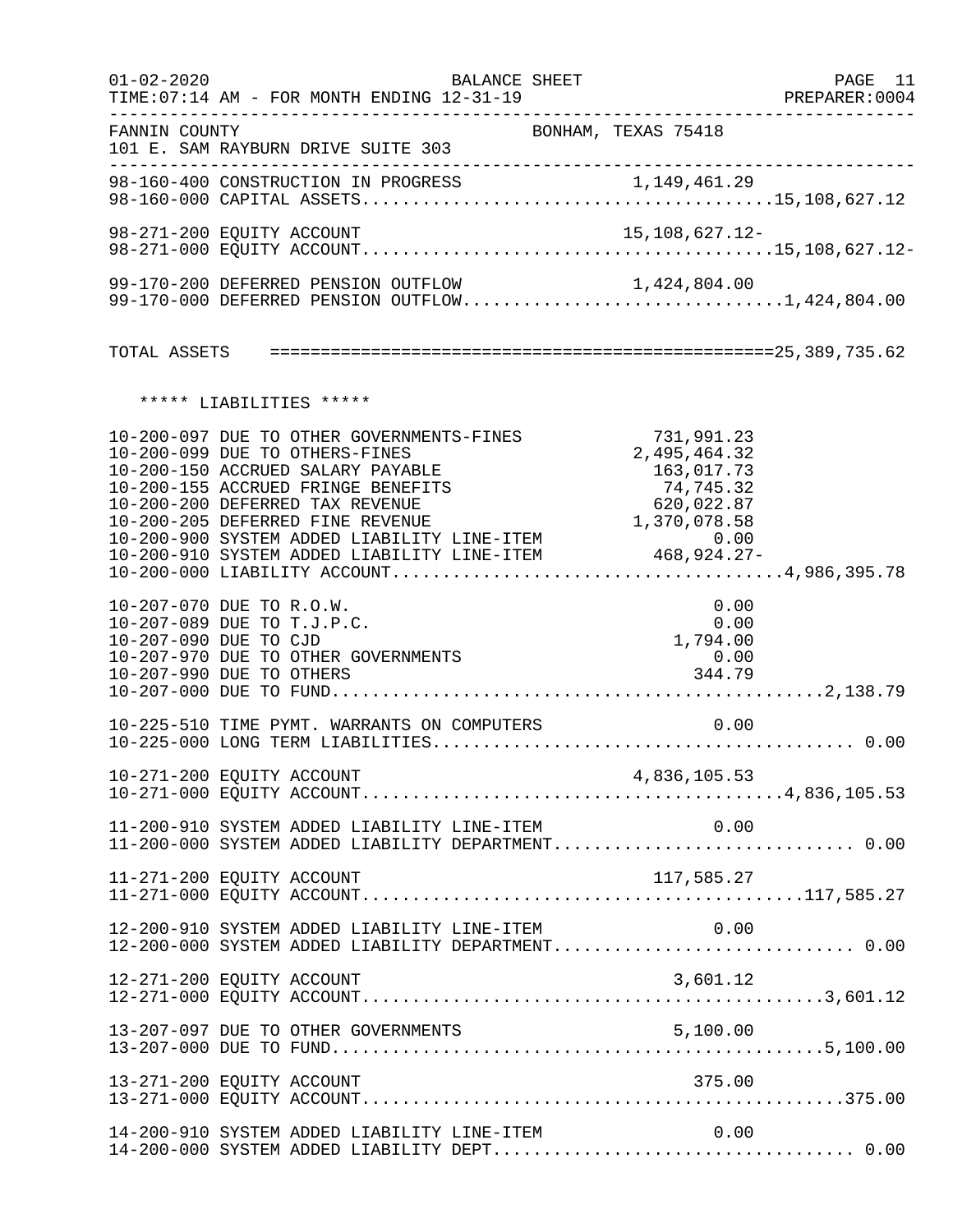| $01 - 02 - 2020$ | TIME: 07:14 AM - FOR MONTH ENDING 12-31-19                                                                                                                   | BALANCE SHEET                                                                                                                                                    | PAGE 12<br>PREPARER:0004 |
|------------------|--------------------------------------------------------------------------------------------------------------------------------------------------------------|------------------------------------------------------------------------------------------------------------------------------------------------------------------|--------------------------|
| FANNIN COUNTY    | 101 E. SAM RAYBURN DRIVE SUITE 303<br>-----------------------------                                                                                          | BONHAM, TEXAS 75418                                                                                                                                              |                          |
|                  | 14-271-200 EQUITY ACCOUNT                                                                                                                                    | 18,110.30                                                                                                                                                        |                          |
|                  | 16-200-910 SYSTEM ADDED LIABILITY LINE-ITEM                                                                                                                  |                                                                                                                                                                  | 0.00                     |
|                  |                                                                                                                                                              |                                                                                                                                                                  |                          |
|                  | 17-271-200 EQUITY ACCOUNT                                                                                                                                    | 5,282.50                                                                                                                                                         |                          |
|                  | 18-200-150 ACCRUED SALARY PAYABLE                                                                                                                            | 1,090.91<br>18-200-155 ACCRUED FRINGE BENEFITS<br>18-200-910 SYSTEM ADDED LIABILITY LINE-ITEM 6,013.00-<br>18-200-000 SYSTEM ADDED LIABILITY DEPARTMENT4,252.07- |                          |
|                  | 18-271-200 EQUITY ACCOUNT                                                                                                                                    | 83,961.38                                                                                                                                                        |                          |
|                  | 19-200-150 ACCRUED SALARY PAYABLE<br>19-200-155 ACCRUED FRINGE BENEFITS<br>19-200-910 SYSTEM ADDED LIABILITY LINE-ITEM                                       | 0.00                                                                                                                                                             | 0.01<br>0.00             |
|                  | 19-271-200 EQUITY ACCOUNT                                                                                                                                    | 13,871.15                                                                                                                                                        |                          |
|                  | 20-200-150 ACCRUED SALARY PAYABLE<br>20-200-155 ACCRUED FRINGE BENEFITS<br>20-200-155 ACCRUED FRINGE BENEFITS<br>20-200-910 SYSTEM ADDED LIABILITY LINE-ITEM | 0.00<br>20-200-000 SYSTEM ADDED LIABILITY DEPARTMENT 0.00                                                                                                        | 0.00<br>0.00             |
|                  | 20-271-200 EQUITY ACCOUNT                                                                                                                                    | 67,076.68                                                                                                                                                        |                          |
|                  | 21-200-150 ACCRUED SALARY PAYABLE<br>21-200-155 ACCRUED FRINGE BENEFITS<br>21-200-200 DEFERRED TAX REVENUE<br>21-200-900 SYSTEM ADDED LIABILITY LINE-ITEM    | 12,877.04<br>5,414.04<br>34,684.34<br>0.00<br>21-200-910 SYSTEM ADDED LIABILITY LINE-ITEM 8,504.60-                                                              |                          |
|                  | 21-207-070 DUE TO RIGHT OF WAY<br>21-207-131 DUE TO RD. DIST. 17A                                                                                            |                                                                                                                                                                  | 0.00<br>0.00             |
|                  | 21-231-100 LOAN BSB EQUIPMENT                                                                                                                                |                                                                                                                                                                  | 0.00                     |
|                  |                                                                                                                                                              |                                                                                                                                                                  |                          |
|                  | 22-200-150 ACCRUED SALARY PAYABLE<br>22-200-155 ACCRUED FRINGE BENEFITS<br>22-200-200 DEFERRED TAX REVENUE                                                   | 11,285.41<br>6,055.57<br>39, 351.80                                                                                                                              |                          |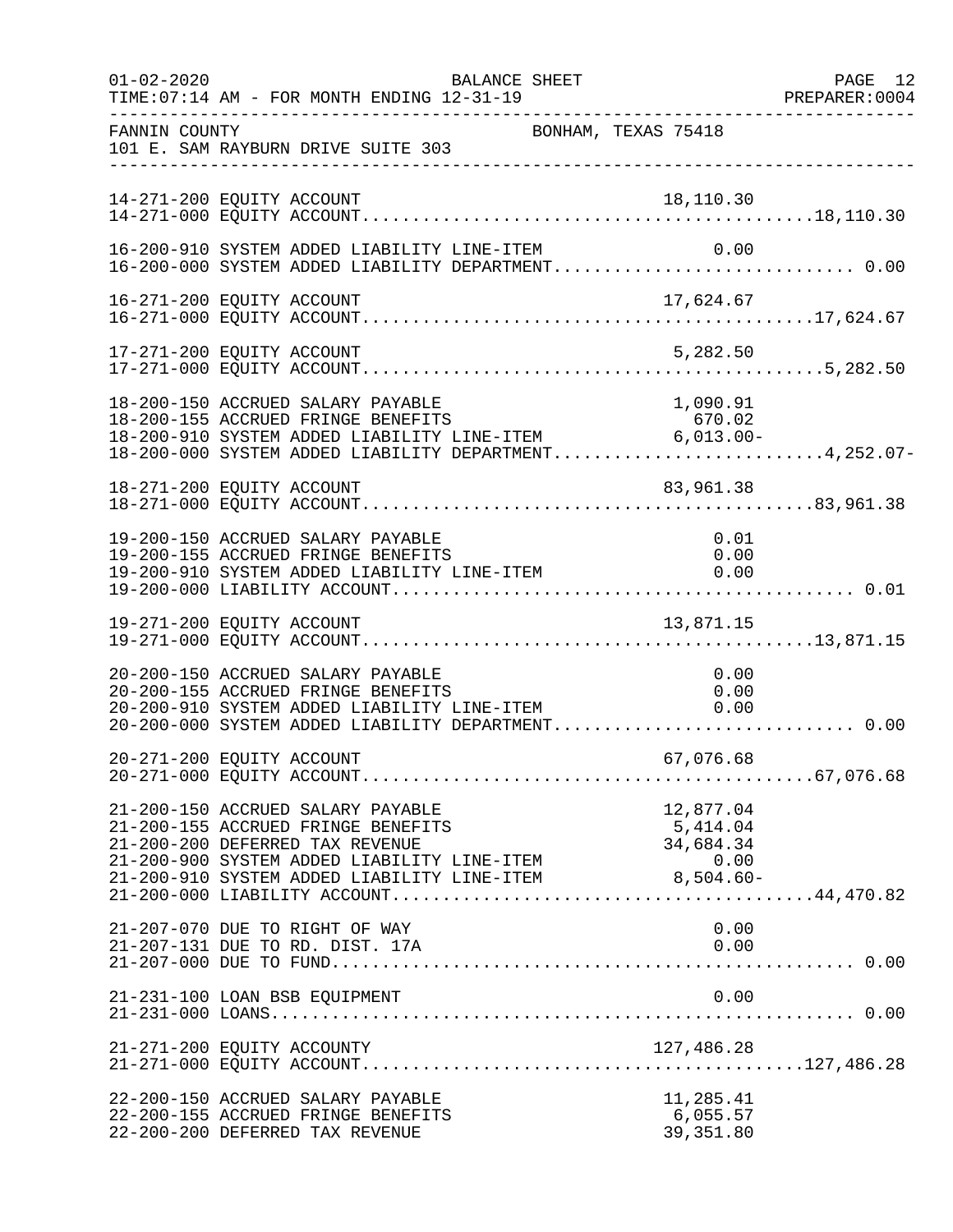| $01 - 02 - 2020$ | BALANCE SHEET<br>TIME: 07:14 AM - FOR MONTH ENDING 12-31-19                                                                                                                                                                                                                   |                                   | PAGE 13<br>PREPARER: 0004<br>--------------------- |
|------------------|-------------------------------------------------------------------------------------------------------------------------------------------------------------------------------------------------------------------------------------------------------------------------------|-----------------------------------|----------------------------------------------------|
| FANNIN COUNTY    | BONHAM, TEXAS 75418<br>101 E. SAM RAYBURN DRIVE SUITE 303                                                                                                                                                                                                                     |                                   |                                                    |
|                  | 22-200-900 SYSTEM ADDED LIABILITY LINE-ITEM $0.00$<br>22-200-910 SYSTEM ADDED LIABILITY LINE-ITEM 21,189.85-                                                                                                                                                                  |                                   |                                                    |
|                  | 22-207-070 DUE TO RIGHT OF WAY                                                                                                                                                                                                                                                | 0.00                              |                                                    |
|                  | 22-271-200 EQUITY ACCOUNT                                                                                                                                                                                                                                                     | 587,444.27                        |                                                    |
|                  | 23-200-150 ACCRUED SALARY PAYABLE<br>23-200-155 ACCRUED FRINGE BENEFITS<br>23-200-200 DEFERRED TAX REVENUE<br>23-200-900 SYSTEM ADDED LIABILITY LINE-ITEM<br>23-200-910 SYSTEM ADDED LIABILITY LINE-ITEM<br>23-200-910 SYSTEM ADDED LIABILITY LINE-ITEM<br>23-200-000 LIABILI | 12,704.17                         |                                                    |
|                  | 23-231-571 LOAN OF CAPITAL EQUIP. PURCHASE                                                                                                                                                                                                                                    | 0.00                              |                                                    |
|                  |                                                                                                                                                                                                                                                                               |                                   |                                                    |
|                  | 24-200-150 ACCRUED SALARY PAYABLE<br>24-200-155 ACCRUED FRINGE BENEFITS<br>24-200-200 DEFERRED TAX REVENUE<br>24-200-900 SYSTEM ADDED LIABILITY LINE-ITEM<br>$24-200-900$ SYSTEM ADDED LIABILITY LINE-ITEM $0.00$<br>24-200-910 SYSTEM ADDED LIABILITY LINE-ITEM $19,181.13-$ | 8,948.55<br>5,170.11<br>33,033.39 |                                                    |
|                  | 24-271-200 EQUITY ACCOUNT                                                                                                                                                                                                                                                     | 344,096.02                        |                                                    |
|                  | 25-271-200 EQUITY ACCOUNT                                                                                                                                                                                                                                                     | 2,177.67                          |                                                    |
|                  | 26-200-910 SYSTEM ADDED LIABILITY LINE-ITEM<br>26-200-000 SYSTEM ADDED LIABILITY DEPARTMENT 0.00                                                                                                                                                                              | 0.00                              |                                                    |
|                  | 26-271-200 EQUITY ACCOUNT                                                                                                                                                                                                                                                     | 49,651.88                         |                                                    |
|                  |                                                                                                                                                                                                                                                                               |                                   |                                                    |
|                  | 28-200-910 SYSTEM ADDED LIABILITY LINE-ITEM<br>28-200-000 SYSTEM ADDED LIABILITY DEPARTMENT 0.00                                                                                                                                                                              | 0.00                              |                                                    |
|                  | 28-271-200 EQUITY ACCOUNT                                                                                                                                                                                                                                                     | 6,336.74                          |                                                    |
|                  | 30-271-200 EQUITY ACCOUNT                                                                                                                                                                                                                                                     | 983.14                            |                                                    |
|                  | 31-200-900 SYSTEM ADDED LIABILITY LINE-ITEM                                                                                                                                                                                                                                   | 0.00                              |                                                    |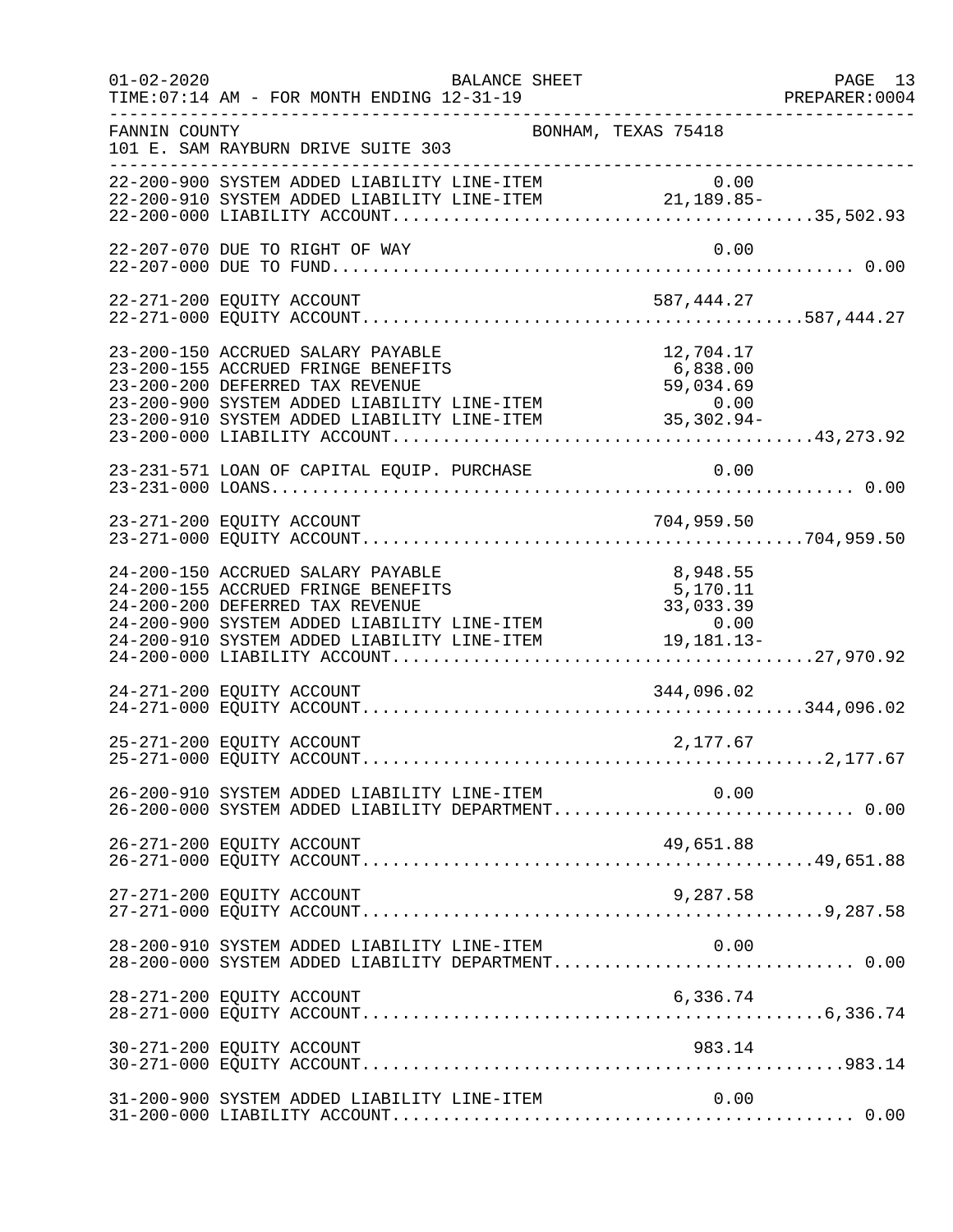| $01 - 02 - 2020$ | TIME: 07:14 AM - FOR MONTH ENDING 12-31-19                                                                                                                        | <b>BALANCE SHEET</b> |                     | PAGE 14<br>PREPARER: 0004 |
|------------------|-------------------------------------------------------------------------------------------------------------------------------------------------------------------|----------------------|---------------------|---------------------------|
| FANNIN COUNTY    | 101 E. SAM RAYBURN DRIVE SUITE 303                                                                                                                                |                      | BONHAM, TEXAS 75418 |                           |
|                  |                                                                                                                                                                   |                      |                     |                           |
|                  | 33-271-200 EQUITY ACCOUNT                                                                                                                                         |                      | 8,596.74            |                           |
|                  | 34-271-200 EQUITY ACCOUNT                                                                                                                                         |                      | 32,371.65           |                           |
|                  | 35-200-910 SYSTEM ADDED LIABILITY LI                                                                                                                              |                      | 0.00                |                           |
|                  | 35-271-200 EQUITY ACCOUNT                                                                                                                                         |                      | 177,962.54          |                           |
|                  | 36-200-150 ACCRUED SALARY PAYABLE<br>36-200-155 ACCRUED FRINGE BENEFITS<br>36-200-155 ACCROED FRINGE BENEFITS<br>36-200-910 SYSTEM ADDED LIABILITY LINE-ITEM 6.00 |                      | 627.24<br>210.02    |                           |
|                  | 36-271-200 EQUITY ACCOUNT                                                                                                                                         |                      | 15, 145.58          |                           |
|                  | 37-200-910 SYSTEM ADDED LIABILITY LINE-ITEM                                                                                                                       |                      | 0.00                |                           |
|                  | 37-207-099 HELD IN TRUST                                                                                                                                          |                      | 62, 253.68          |                           |
|                  | 37-271-200 EQUITY ACCOUNT                                                                                                                                         |                      | 2,415.64            |                           |
|                  | 38-200-900 SYSTEM ADDED LIABILITY LINE-ITEM<br>38-200-000 SYSTEM ADDED LIABILITY DEPARTMENT 0.00                                                                  |                      | 0.00                |                           |
|                  | 38-271-200 EQUITY ACCOUNT<br>19,527.80    19,527.80    19,527.80    19,527.80    19,527.80    19,527.80    19,527.80    19,527.80                                 |                      | 19,527.80           |                           |
|                  | 39-200-900 SYSTEM ADDED LIABILITY LINE-ITEM 0.00<br>39-200-000 SYSTEM ADDED LIABILITY DEPARTMENT 0.00                                                             |                      |                     |                           |
|                  | 39-271-200 EQUITY ACCOUNT                                                                                                                                         |                      | 20,703.81           |                           |
|                  | 40-200-910 SYSTEM ADDED LIABILITY LINE-ITEM<br>40-200-000 SYSTEM ADDED LIABILITY DEPARTMENT 0.00                                                                  |                      | 0.00                |                           |
|                  | 40-271-200 EQUITY ACCOUNT                                                                                                                                         |                      | 381.73              |                           |
|                  | 41-200-910 SYSTEM ADDED LIABILITY LINE-ITEM $0.00$<br>41-200-000 SYSTEM ADDED LIABILITY DEPARTMENT0.00                                                            |                      |                     |                           |
|                  | 41-207-095 DUE TO OTHER FUNDS                                                                                                                                     |                      | 0.00                |                           |
|                  | 41-271-200 EQUITY ACCOUNT                                                                                                                                         |                      | 0.00                |                           |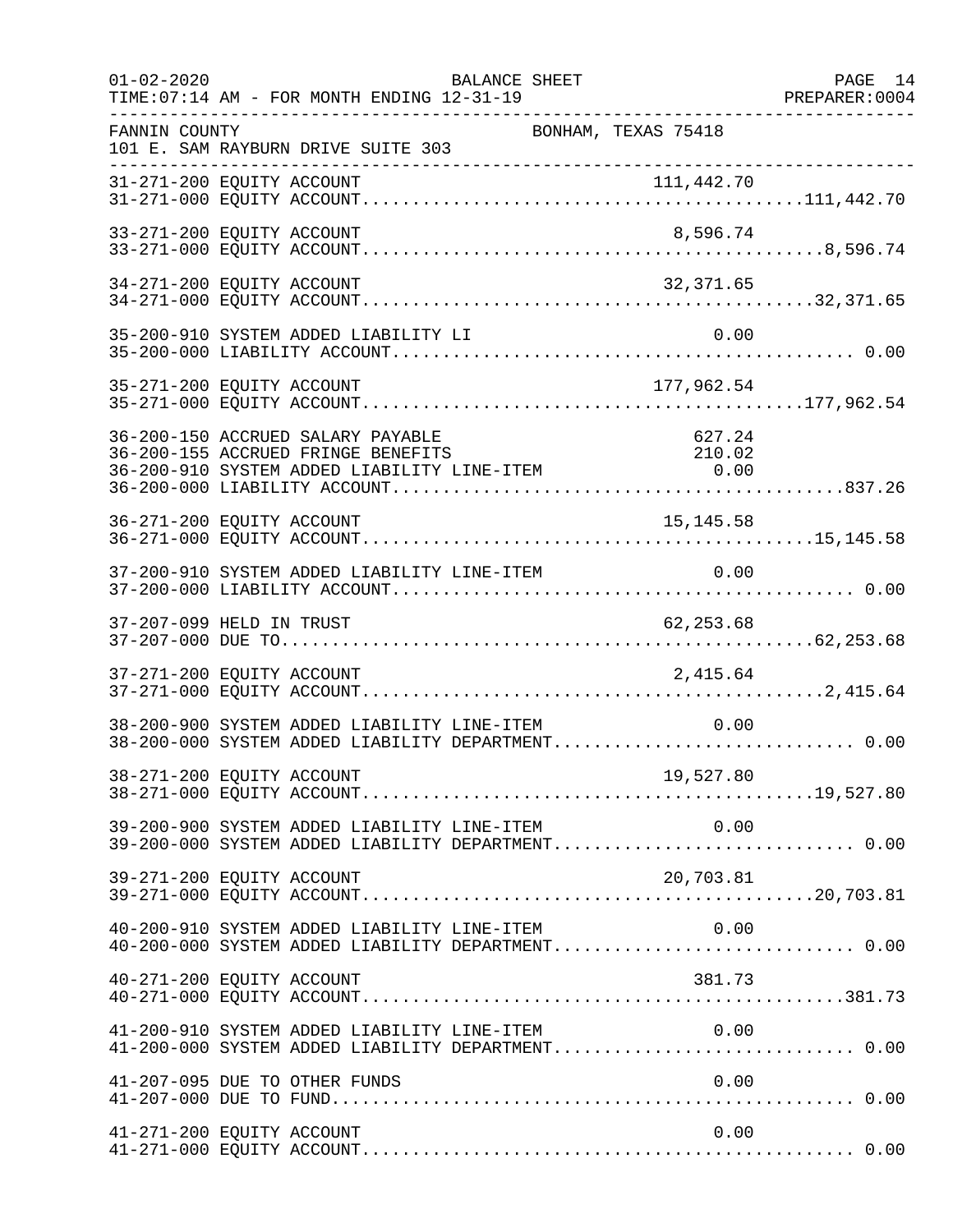| $01 - 02 - 2020$          | TIME: 07:14 AM - FOR MONTH ENDING 12-31-19  | BALANCE SHEET                               |                                                                                                                                                                                                                                                                                      | PAGE 15<br>PREPARER: 0004 |
|---------------------------|---------------------------------------------|---------------------------------------------|--------------------------------------------------------------------------------------------------------------------------------------------------------------------------------------------------------------------------------------------------------------------------------------|---------------------------|
| FANNIN COUNTY             | 101 E. SAM RAYBURN DRIVE SUITE 303          | BONHAM, TEXAS 75418                         |                                                                                                                                                                                                                                                                                      |                           |
|                           |                                             |                                             | 42-200-910 SYSTEM ADDED LIABILITY LINE-ITEM 0.00<br>42-200-000 SYSTEM ADDED LIABILITY DEPARTMENT 0.00                                                                                                                                                                                |                           |
| 42-271-200 EQUITY ACCOUNT |                                             |                                             | 428.64-                                                                                                                                                                                                                                                                              |                           |
|                           |                                             | 44-200-910 SYSTEM ADDED LIABILITY LINE-ITEM | 0.00<br>44-200-000 SYSTEM ADDED LIABILITY DEPARTMENT 0.00                                                                                                                                                                                                                            |                           |
|                           | 44-207-095 DUE TO OTHER FUNDS               |                                             | 0.00                                                                                                                                                                                                                                                                                 |                           |
| 44-271-200 EQUITY ACCOUNT |                                             |                                             | 0.00                                                                                                                                                                                                                                                                                 |                           |
|                           | 45-200-150 ACCRUED SALARY PAYABLE           |                                             | 302.00<br>45-200-155 ACCRUED FRINGE BENEFITS 0.00<br>45-200-910 SYSTEM ADDED LIABILITY LINE-ITEM 0.00<br>45-200-000 SYSTEM ADDED LIABILITY DEPARTMENT302.00                                                                                                                          |                           |
|                           | 45-207-095 DUE TO OTHER FUNDS               |                                             | 0.00                                                                                                                                                                                                                                                                                 |                           |
| 45-271-200 EQUITY ACCOUNT |                                             |                                             | $370.90 -$                                                                                                                                                                                                                                                                           |                           |
|                           | 46-200-910 SYSTEM ADDED LIABILITY LINE-ITEM |                                             | 0.00                                                                                                                                                                                                                                                                                 |                           |
| 46-271-200 EQUITY ACCOUNT |                                             |                                             | 7,765.67                                                                                                                                                                                                                                                                             |                           |
|                           |                                             |                                             | $\begin{array}{ll}48-200-910 & \text{SYSTEM} & \text{ADDED} & \text{LIABILITY} & \text{LINE-ITEM} & 0.00 \\ 48-200-000 & \text{SYSTEM} & \text{ADDED} & \text{LIABILITY} & \text{DEPARTMENT}.\dots\dots\dots\dots\dots\dots\dots\dots\dots\dots\dots \end{array} \label{eq:200-910}$ |                           |
| 48-271-200 EQUITY ACCOUNT |                                             |                                             | 38,584.59                                                                                                                                                                                                                                                                            |                           |
| 49-271-200 EQUITY ACCOUNT |                                             |                                             | 681.66                                                                                                                                                                                                                                                                               |                           |
|                           | 50-200-910 SYSTEM ADDED LIABILITY LINE-ITEM |                                             | 0.00<br>50-200-000 SYSTEM ADDED LIABILITY DEPARTMENT 0.00                                                                                                                                                                                                                            |                           |
| 50-271-200 EQUITY ACCOUNT |                                             |                                             | 0.00                                                                                                                                                                                                                                                                                 |                           |
| 51-271-200 EQUITY ACCOUNT |                                             |                                             | 7,573.88                                                                                                                                                                                                                                                                             |                           |
|                           |                                             | 52-200-910 SYSTEM ADDED LIABILITY LINE-ITEM | 0.00                                                                                                                                                                                                                                                                                 |                           |
| 52-271-200 EQUITY ACCOUNT |                                             |                                             | 14,655.89                                                                                                                                                                                                                                                                            |                           |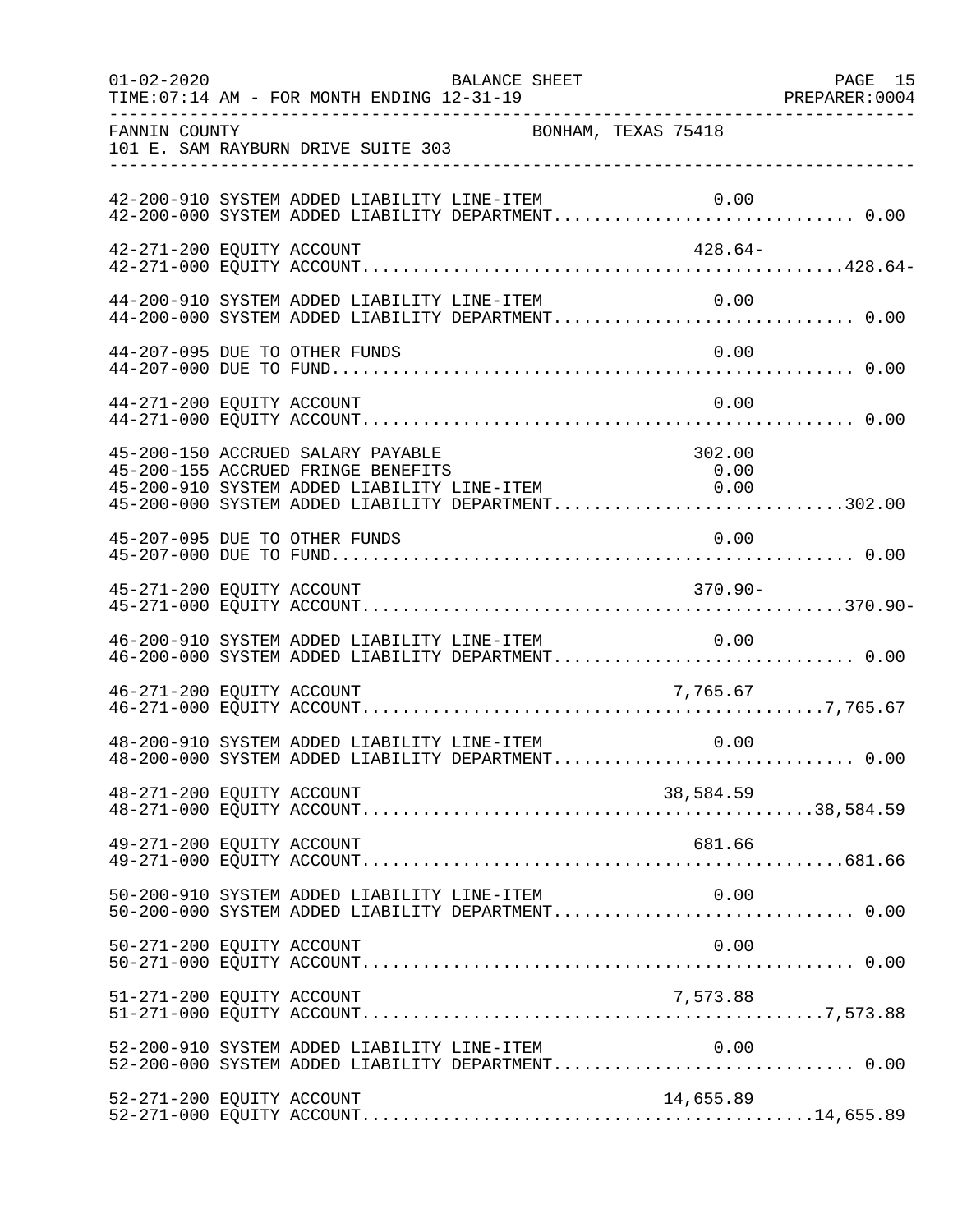| $01 - 02 - 2020$ | <b>BALANCE SHEET</b><br>TIME: 07:14 AM - FOR MONTH ENDING 12-31-19                                             | PAGE 16 |
|------------------|----------------------------------------------------------------------------------------------------------------|---------|
| FANNIN COUNTY    | BONHAM, TEXAS 75418<br>101 E. SAM RAYBURN DRIVE SUITE 303                                                      |         |
|                  | 53-200-910 SYSTEM ADDED LIABILITY LINE-ITEM 4,496.80-<br>53-200-000 SYSTEM ADDED LIABILITY DEPARTMENT4,496.80- |         |
|                  | 53-271-200 EQUITY ACCOUNT<br>290,083.48                                                                        |         |
|                  | 55-200-910 SYSTEM ADDED LIABILITY LINE-ITEM<br>0.00                                                            |         |
|                  | 0.06<br>55-271-200 EQUITY ACCOUNT                                                                              |         |
|                  | 56-200-910 SYSTEM ADDED LIABILITY LINE-ITEM<br>0.00                                                            |         |
|                  | 56-271-200 EQUITY ACCOUNT<br>45,071.06                                                                         |         |
|                  | 57-200-910 SYSTEM ADDED LIABILITY LINE-ITEM<br>0.00<br>57-200-000 SYSTEM ADDED LIABILITY DEPARTMENT 0.00       |         |
|                  | 49.11<br>57-271-200 EQUITY ACCOUNT                                                                             |         |
|                  | 59-200-910 SYSTEM ADDED LIABILITY LINE-ITEM 1,642.50-<br>59-200-000 SYSTEM ADDED LIABILITY DEPARTMENT1,642.50- |         |
|                  | 59-271-200 EQUITY ACCOUNT<br>31,365.09                                                                         |         |
|                  | 60-200-200 DEFERRED REVENUE<br>9,341.26<br>60-200-910 SYSTEM ADDED LIABILITY LINE-ITEM<br>0.00                 |         |
|                  | 0.00<br>60-207-990 DUE TO OTHERS                                                                               |         |
|                  | 153,672.87<br>60-271-200 EQUITY ACCOUNT                                                                        |         |
|                  | 61-271-200 EQUITY ACCOUNT<br>3,333.08                                                                          |         |
|                  | 62-271-200 EQUITY ACCOUNT<br>34,291.11                                                                         |         |
|                  | 63-200-910 SYSTEM ADDED LIABILITY LINE ITEM<br>0.00                                                            |         |
|                  | 1,688.40<br>63-271-200 EQUITY ACCOUNT                                                                          |         |
|                  | 64-200-910 SYSTEM ADDED LIABILITY LINE ITEM<br>0.00                                                            |         |
|                  | 64-271-200 EQUITY ACCOUNT<br>355.18                                                                            |         |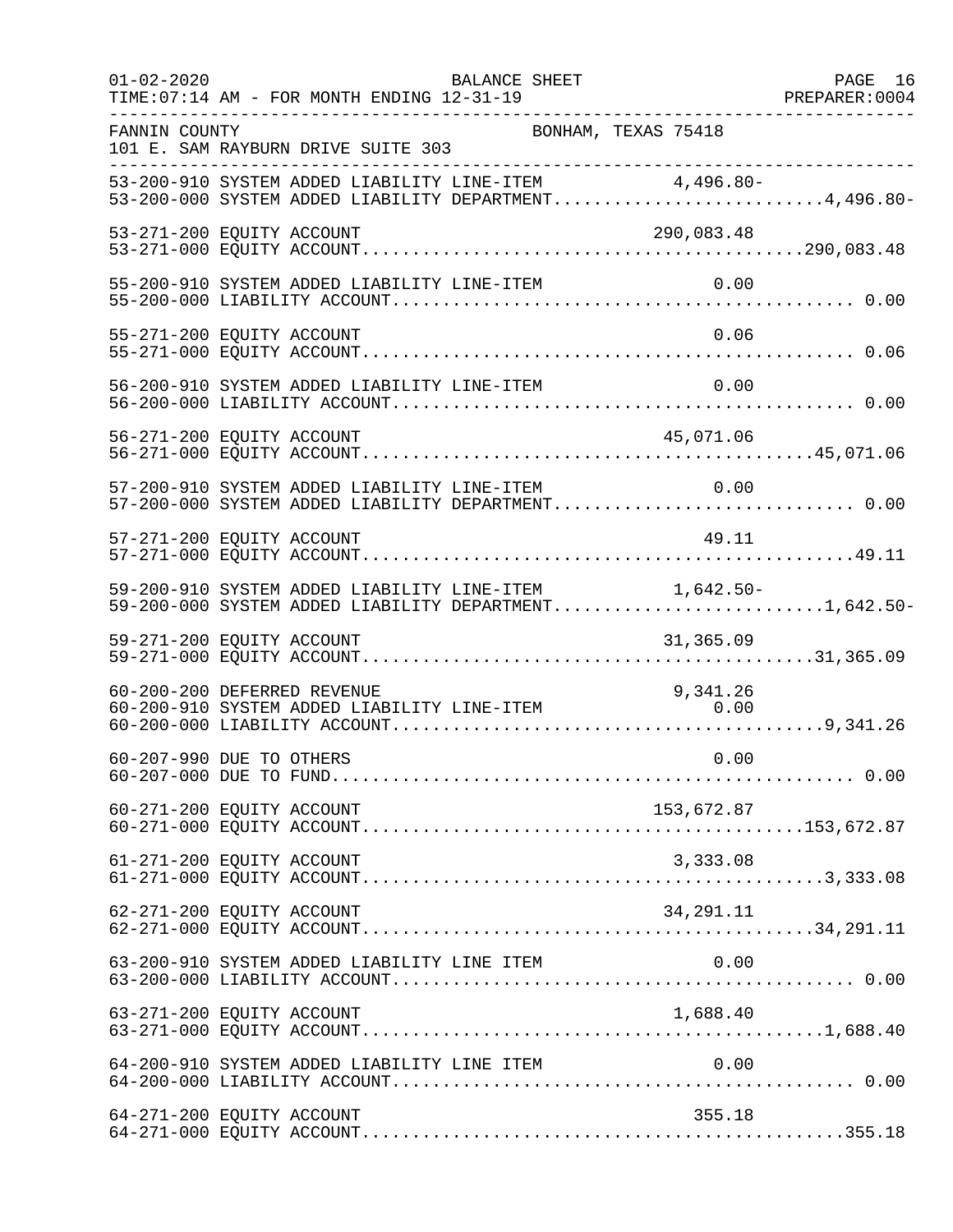| $01 - 02 - 2020$ | BALANCE SHEET<br>TIME: 07:14 AM - FOR MONTH ENDING 12-31-19                                        |                     | PAGE 17 |
|------------------|----------------------------------------------------------------------------------------------------|---------------------|---------|
| FANNIN COUNTY    | 101 E. SAM RAYBURN DRIVE SUITE 303                                                                 | BONHAM, TEXAS 75418 |         |
|                  | 65-200-910 SYSTEM ADDED LIABILITY LINE ITEM                                                        |                     |         |
|                  | 65-271-200 EQUITY ACCOUNT                                                                          | 2,691.63            |         |
|                  | 66-200-910 SYSTEM ADDED LIABILITY LINE-ITEM 92,194.35-                                             |                     |         |
|                  | 66-207-990 DUE TO OTHERS                                                                           | 0.00                |         |
|                  | 66-231-200 2017 GO BONDS PAYABLE                                                                   | 0.00                |         |
|                  |                                                                                                    |                     |         |
|                  | 67-200-910 SYSTEM ADDED LIABILITY LINE-ITEM<br>67-200-000 SYSTEM ADDED LIABILITY DEPARTMENT530.00- | $530.00 -$          |         |
|                  | 67-271-200 EQUITY ACCOUNT                                                                          | 9,498.04            |         |
|                  | 68-200-910 SYSTEM ADDED LIABILITY LINE -ITEM 0.00                                                  |                     |         |
|                  |                                                                                                    |                     |         |
|                  | 68-271-200 EQUITY ACCOUNT                                                                          | 76,605.99           |         |
|                  |                                                                                                    |                     |         |
|                  | 70-271-200 EQUITY ACCOUNT                                                                          | 100,051.38          |         |
|                  | 71-200-910 SYSTEM ADDED LIABILITY LINE-ITEM<br>71-200-000 SYSTEM ADDED LIABILITY DEPARTMENT 0.00   | 0.00                |         |
|                  | 71-271-200 EQUITY ACCOUNT                                                                          | 0.00                |         |
|                  | 72-200-910 SYSTEM ADDEND LIABILITY LINE-ITEM<br>72-200-000 SYSTEM ADDED LIABILITY DEPARTMENT 0.00  | 0.00                |         |
|                  | 72-271-200 EQUITY ACCOUNT                                                                          | 0.00                |         |
|                  | 78-200-910 SYSTEM ADDED LIABILITY LINE ITEM                                                        | 0.00                |         |
|                  | 78-271-200 EQUITY ACCOUNT                                                                          | 150,000.00          |         |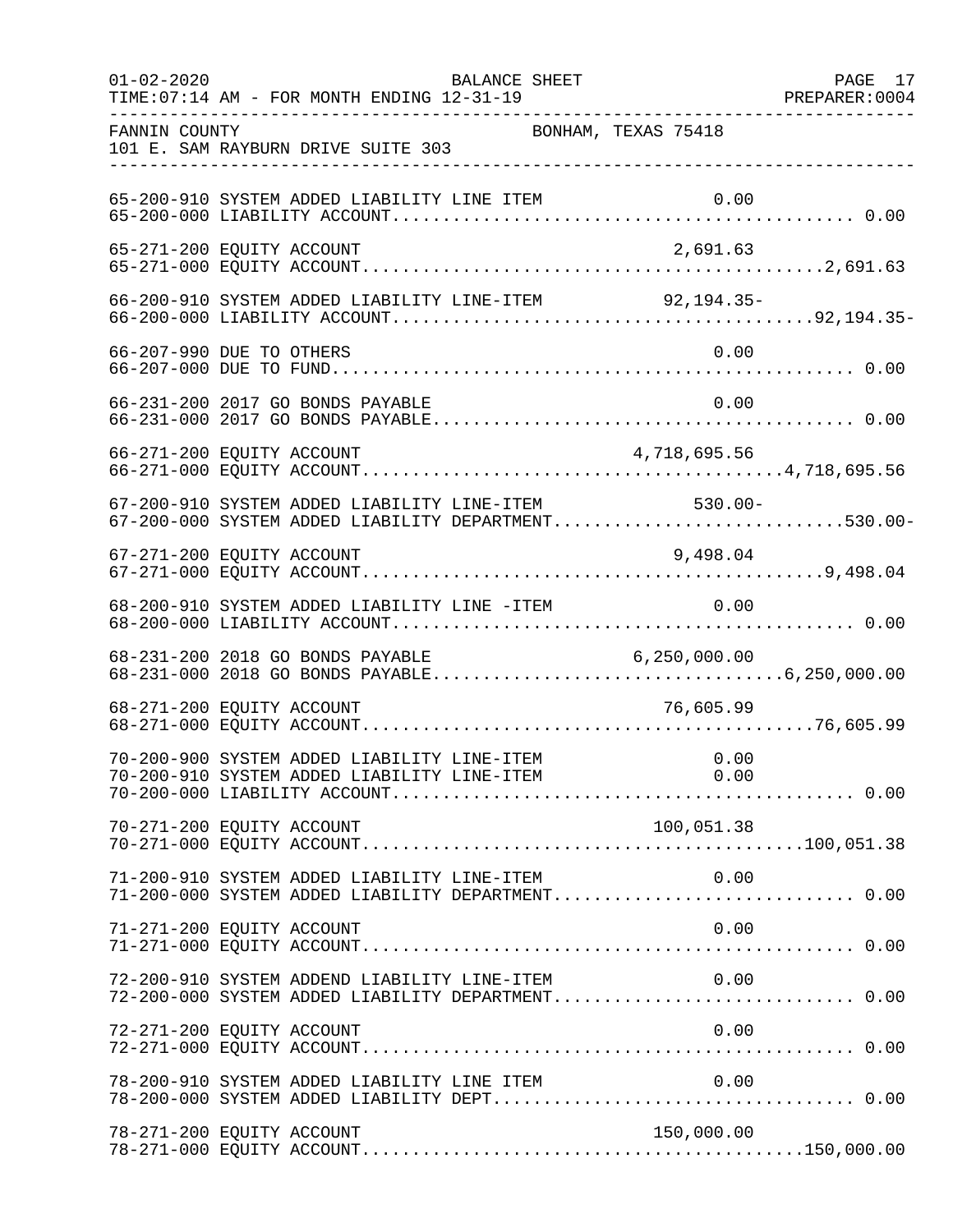| $01 - 02 - 2020$ | BALANCE SHEET<br>TIME: 07:14 AM - FOR MONTH ENDING 12-31-19                                                | PAGE 18 |
|------------------|------------------------------------------------------------------------------------------------------------|---------|
| FANNIN COUNTY    | BONHAM, TEXAS 75418<br>101 E. SAM RAYBURN DRIVE SUITE 303                                                  |         |
|                  | 79-200-910 SYSTEM ADD LIABILITY LINE ITEM                                                                  |         |
|                  | 79-271-200 EQUITY ACCOUNT<br>75,000.00                                                                     |         |
|                  | 80-200-910 SYSTEM ADDED LIABILITY LINE-ITEM                                                                | 0.00    |
|                  | 600.00<br>80-271-200 EQUITY ACCOUNT                                                                        |         |
|                  | 81-200-910 SYSTEM ADDED LIABILITY LINE ITEM                                                                |         |
|                  | 81-271-200 EQUITY ACCOUNT<br>4,021.21                                                                      |         |
|                  | 82-200-910 SYSTEM ADDED LIABILITY LINE ITEM<br>0.00                                                        |         |
|                  | 82-271-200 EQUITY ACCOUNT<br>565,378.74                                                                    |         |
|                  | 83-200-910 SYSTEM ADDED LIABILITY LINE ITEM<br>0.00                                                        |         |
|                  | 83-271-200 EQUITY ACCOUNT<br>481,113.05                                                                    |         |
|                  | 84-200-910 SYSTEM ADDED LIABILITY LINE ITEM 3,233.78-<br>84-200-000 SYSTEM ADDED LIABILITY DEPT3,233.78-   |         |
|                  | 84-271-200 EQUITY ACCOUNT<br>533,975.09                                                                    |         |
|                  | 85-200-910 SYSTEM ADDED LIABILITY LINE-ITEM 388.75-<br>85-200-000 SYSTEM ADDED LIABILITY DEPARTMENT388.75- |         |
|                  | 85-271-200 EQUITY ACCOUNT<br>3,585.04                                                                      |         |
|                  | 86-200-910 SYSTEM ADDED LIABILITY ITEM                                                                     | 0.00    |
|                  | 5,235.92<br>86-271-200 EQUITY ACCOUNT                                                                      |         |
|                  |                                                                                                            |         |
|                  | 87-202-319 A/P RESTITUTION-JUVENILE PROBATION<br>0.00                                                      |         |
|                  | 87-271-200 EQUITY ACCOUNT<br>2,335.77                                                                      |         |